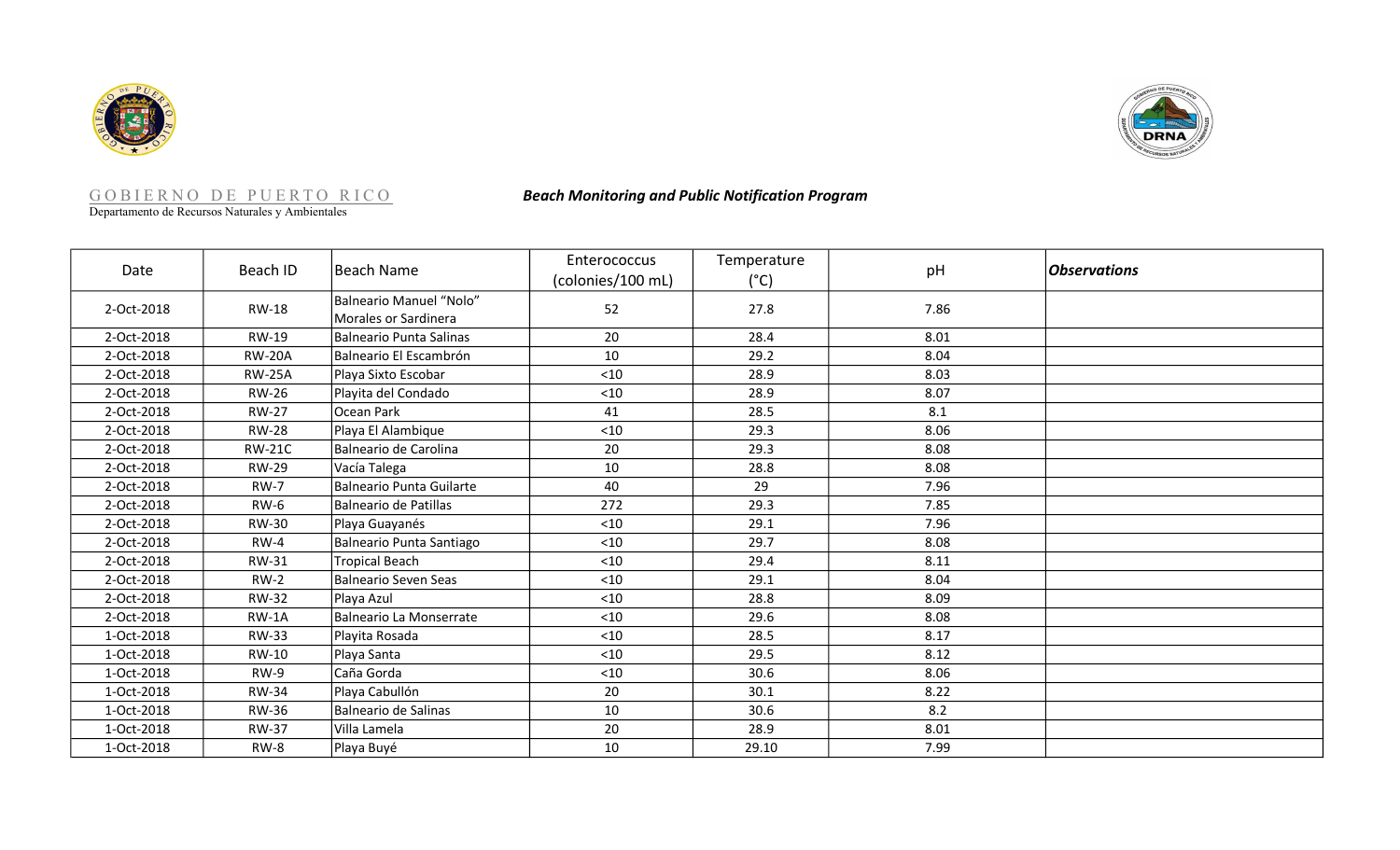| 1-Oct-2018  | <b>RW-13</b>  | Balneario de Boquerón                              | 10    | 28.40 | 8.04        |  |
|-------------|---------------|----------------------------------------------------|-------|-------|-------------|--|
| 1-Oct-2018  | <b>RW-14A</b> | Playa Moja Casabe                                  | 75    | 29.50 | 7.96        |  |
| 1-Oct-2018  | <b>RW-12B</b> | Playa el Combate                                   | 10    | 29.90 | 7.98        |  |
| 1-Oct-2018  | <b>RW-15</b>  | Balneario de Añasco or Balneario<br>Tres Hermanos  | 131   | 30.00 | 7.88        |  |
| 1-Oct-2018  | $RW-5$        | Balneario de Rincón                                | 31    | 29.40 | 8.01        |  |
| 1-Oct-2018  | <b>RW-22</b>  | Pico de Piedra                                     | < 10  | 29.70 | 8.04        |  |
| 1-Oct-2018  | RW-16         | Balneario Crash Boat                               | 74    | 29.50 | 8.01        |  |
| 2-Oct-2018  | <b>RW-38</b>  | Muelle de Arecibo                                  | 886   | 27.70 | 8.28        |  |
| 2-Oct-2018  | <b>RW-39</b>  | Mar Chiquita                                       | $<10$ | 28.40 | 8.33        |  |
| 2-Oct-2018  | <b>RW-23</b>  | Balneario de Puerto Nuevo                          | 10    | 28.40 | 8.27        |  |
| 2-Oct-2018  | RW-17         | Balneario Cerro Gordo or Javier<br>Calderón Nieves | 10    | 29.30 | 8.28        |  |
| 9-Oct-2018  | <b>RW-15</b>  | Balneario de Añasco or Balneario<br>Tres Hermanos  | 72    | 29.50 | Re-sampling |  |
| 9-Oct-2018  | RW-16         | Balneario Crash Boat                               | 10    | 29.60 | Re-sampling |  |
| 9-Oct-2018  | <b>RW-38</b>  | Muelle de Arecibo                                  | 218   | 30.30 | Re-sampling |  |
| 9-Oct-2018  | <b>RW-14A</b> | Playa Moja Casabe                                  | 85    | 28.20 | Re-sampling |  |
| 9-Oct-2018  | <b>RW-6</b>   | Balneario de Patillas                              | 10    | 29.20 | Re-sampling |  |
| 16-Oct-2018 | <b>RW-18</b>  | Balneario Manuel "Nolo"<br>Morales or Sardinera    | 108   | 27.70 | 8.06        |  |
| 16-Oct-2018 | <b>RW-19</b>  | Balneario Punta Salinas                            | $<10$ | 27.40 | 8.19        |  |
| 16-Oct-2018 | <b>RW-20A</b> | Balneario El Escambrón                             | 41    | 28.50 | 8.22        |  |
| 16-Oct-2018 | <b>RW-25A</b> | Playa Sixto Escobar                                | $<10$ | 28.10 | 8.19        |  |
| 16-Oct-2018 | <b>RW-26</b>  | Playita del Condado                                | 52    | 27.40 | 8.18        |  |
| 16-Oct-2018 | <b>RW-27</b>  | Ocean Park                                         | 20    | 27.50 | 8.24        |  |
| 16-Oct-2018 | <b>RW-28</b>  | Playa El Alambique                                 | 20    | 27.20 | 8.25        |  |
| 16-Oct-2018 | <b>RW-21C</b> | Balneario de Carolina                              | $<10$ | 27.00 | 8.26        |  |
| 16-Oct-2018 | <b>RW-29</b>  | Vacía Talega                                       | 10    | 27.10 | No Dato     |  |
| 16-Oct-2018 | <b>RW-7</b>   | Balneario Punta Guilarte                           | 30    | 27.30 | 8.01        |  |
| 16-Oct-2018 | $RW-6$        | Balneario de Patillas                              | $<10$ | 28.20 | 8.07        |  |
| 16-Oct-2018 | <b>RW-30</b>  | Playa Guayanés                                     | 528   | 28.70 | 8.1         |  |
| 16-Oct-2018 | $RW-4$        | Balneario Punta Santiago                           | 187   | 27.70 | 8.13        |  |
| 16-Oct-2018 | RW-31         | Tropical Beach                                     | 84    | 27.80 | 8.14        |  |
| 16-Oct-2018 | $RW-2$        | Balneario Seven Seas                               | 109   | 27.50 | 8.09        |  |
| 16-Oct-2018 | <b>RW-32</b>  | Playa Azul                                         | 10    | 28.00 | 8.15        |  |
| 16-Oct-2018 | $RW-1A$       | Balneario La Monserrate                            | < 10  | 28.30 | 8.14        |  |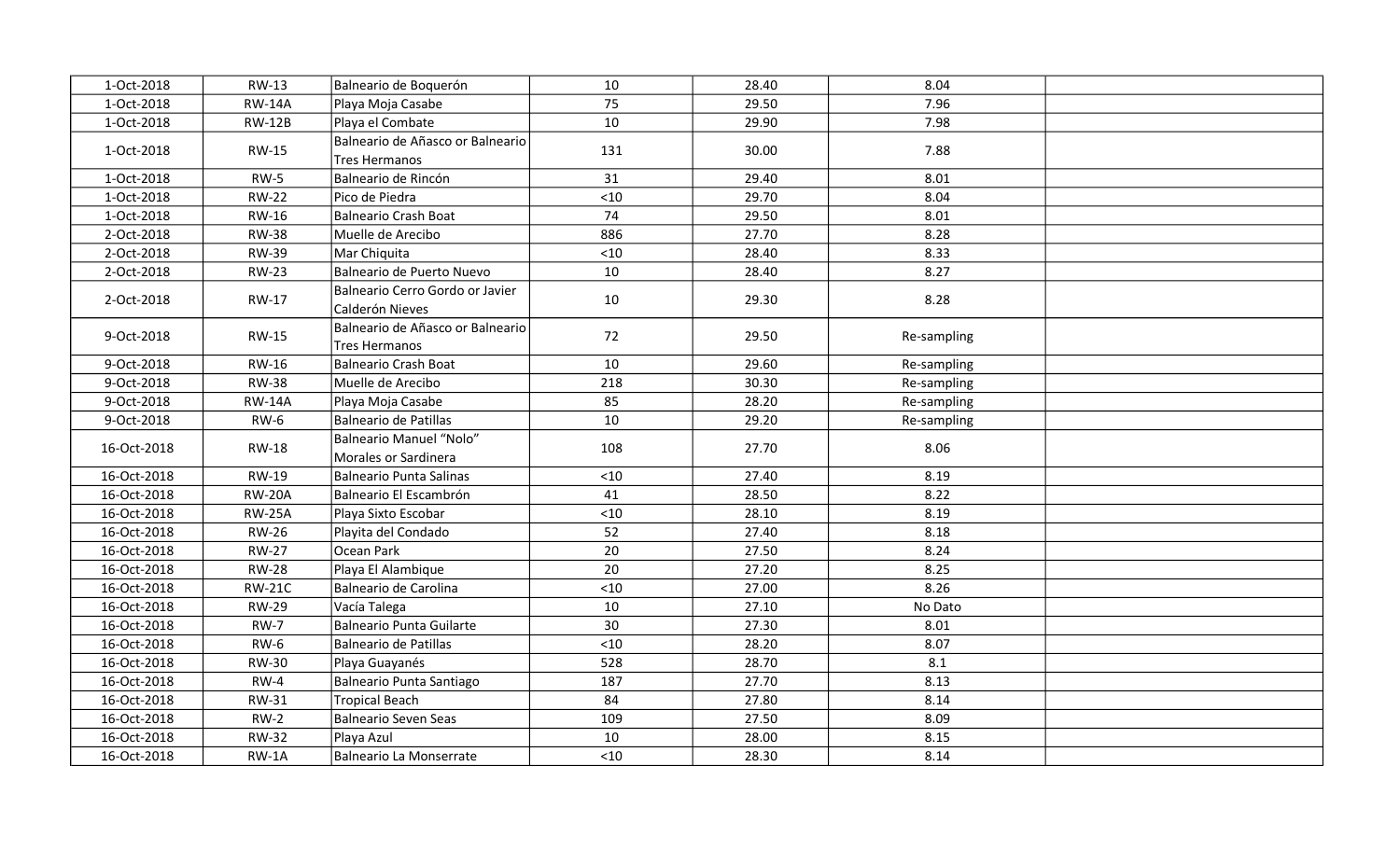| 15-Oct-2018 | <b>RW-33</b>  | Playita Rosada                                  | < 10                        | 28.10                       | 8                           |                                                                       |
|-------------|---------------|-------------------------------------------------|-----------------------------|-----------------------------|-----------------------------|-----------------------------------------------------------------------|
| 15-Oct-2018 | RW-10         | Playa Santa                                     | < 10                        | 27.4                        | 8.08                        |                                                                       |
| 15-Oct-2018 | <b>RW-9</b>   | Caña Gorda                                      | 10                          | 27.8                        | 8.04                        |                                                                       |
| 15-Oct-2018 | <b>RW-34</b>  | Playa Cabullón                                  | 10                          | 28.4                        | 8.14                        |                                                                       |
| 15-Oct-2018 | <b>RW-36</b>  | Balneario de Salinas                            | 20                          | 29.40                       | 8.18                        |                                                                       |
| 15-Oct-2018 | <b>RW-37</b>  | Villa Lamela                                    | 20                          | 28                          | 7.99                        |                                                                       |
| 15-Oct-2018 | RW-8          | Playa Buyé                                      | 20                          | 27.8                        | 8.02                        |                                                                       |
| 15-Oct-2018 | <b>RW-13</b>  | Balneario de Boquerón                           | $<10$                       | 28.6                        | 8.08                        |                                                                       |
| 15-Oct-2018 | <b>RW-14A</b> | Playa Moja Casabe                               | 51                          | 27.6                        | 8.1                         |                                                                       |
| 15-Oct-2018 | <b>RW-12B</b> | Playa el Combate                                | 31                          | 28.7                        | 8.12                        |                                                                       |
| 15-Oct-2018 | <b>RW-15</b>  | Balneario de Añasco or Balneario                | 52                          | 28.5                        | 8.21                        |                                                                       |
|             |               | Tres Hermanos                                   |                             |                             |                             |                                                                       |
| 15-Oct-2018 | $RW-5$        | Balneario de Rincón                             | 10                          | 28.6                        | 8.24                        |                                                                       |
| 15-Oct-2018 | <b>RW-22</b>  | Pico de Piedra                                  | 10                          | 28.3                        | 8.26                        |                                                                       |
| 15-Oct-2018 | <b>RW-16</b>  | Balneario Crash Boat                            | 10                          | 28                          | 8.29                        |                                                                       |
| 16-Oct-2018 | <b>RW-38</b>  | Muelle de Arecibo                               | 119                         | 28.5                        | 8.21                        |                                                                       |
| 16-Oct-2018 | <b>RW-39</b>  | Mar Chiquita                                    | No se pudo tomar la muestra | No se pudo tomar la muestra | No se pudo tomar la muestra | .<br>No se pudo tomar la muestra acceso estaba cerrado por La Policia |
| 16-Oct-2018 | <b>RW-23</b>  | Balneario de Puerto Nuevo                       | < 10                        | 27.6                        | 8.16                        |                                                                       |
| 16-Oct-2018 | <b>RW-30</b>  | Playa Guayanés                                  | 528                         | 28.7                        | 8.16                        |                                                                       |
| 22-Oct-2018 | <b>RW-30</b>  | Playa Guayanés                                  | 41                          | 28.5                        | Re-sampling                 |                                                                       |
| 22-Oct-2018 | $RW-4$        | Balneario Punta Santiago                        | < 10                        | 28.6                        | Re-sampling                 |                                                                       |
| 22-Oct-2018 | <b>RW-31</b>  | Tropical Beach                                  | 31                          | 28.60                       | Re-sampling                 |                                                                       |
| 22-Oct-2018 | $RW-2$        | Balneario Seven Seas                            | < 10                        | 28.3                        | Re-sampling                 |                                                                       |
| 22-Oct-2018 | <b>RW-38</b>  | Muelle de Arecibo                               | 20                          | 27.1                        | Re-sampling                 |                                                                       |
| 22-Oct-2018 | <b>RW-18</b>  | Balneario Manuel "Nolo"<br>Morales or Sardinera | 61                          | 28.6                        | Re-sampling                 |                                                                       |
| 30-Oct-2018 | <b>RW-18</b>  | Balneario Manuel "Nolo"<br>Morales or Sardinera | 50                          | 27.7                        | 7.86                        |                                                                       |
| 30-Oct-2018 | <b>RW-19</b>  | Balneario Punta Salinas                         | 82                          | 28.6                        | 8.04                        |                                                                       |
| 30-Oct-2018 | <b>RW-20A</b> | Balneario El Escambrón                          | < 10                        | 28.6                        | 8.09                        |                                                                       |
| 30-Oct-2018 | <b>RW-25A</b> | Playa Sixto Escobar                             | < 10                        | 29.2                        | 8.11                        |                                                                       |
| 30-Oct-2018 | <b>RW-26</b>  | Playita del Condado                             | < 10                        | 28.7                        | 8.15                        |                                                                       |
| 30-Oct-2018 | <b>RW-27</b>  | Ocean Park                                      | 30                          | 28.5                        | 8.11                        |                                                                       |
| 30-Oct-2018 | <b>RW-28</b>  | Playa El Alambique                              | < 10                        | 28.9                        | 8.14                        |                                                                       |
| 30-Oct-2018 | <b>RW-21C</b> | Balneario de Carolina                           | 10                          | 29                          | 8.14                        |                                                                       |
| 30-Oct-2018 | <b>RW-29</b>  | Vacía Talega                                    | < 10                        | 28.4                        | 8.13                        |                                                                       |
| 30-Oct-2018 | <b>RW-7</b>   | Balneario Punta Guilarte                        | 20                          | 27.9                        | 8.01                        |                                                                       |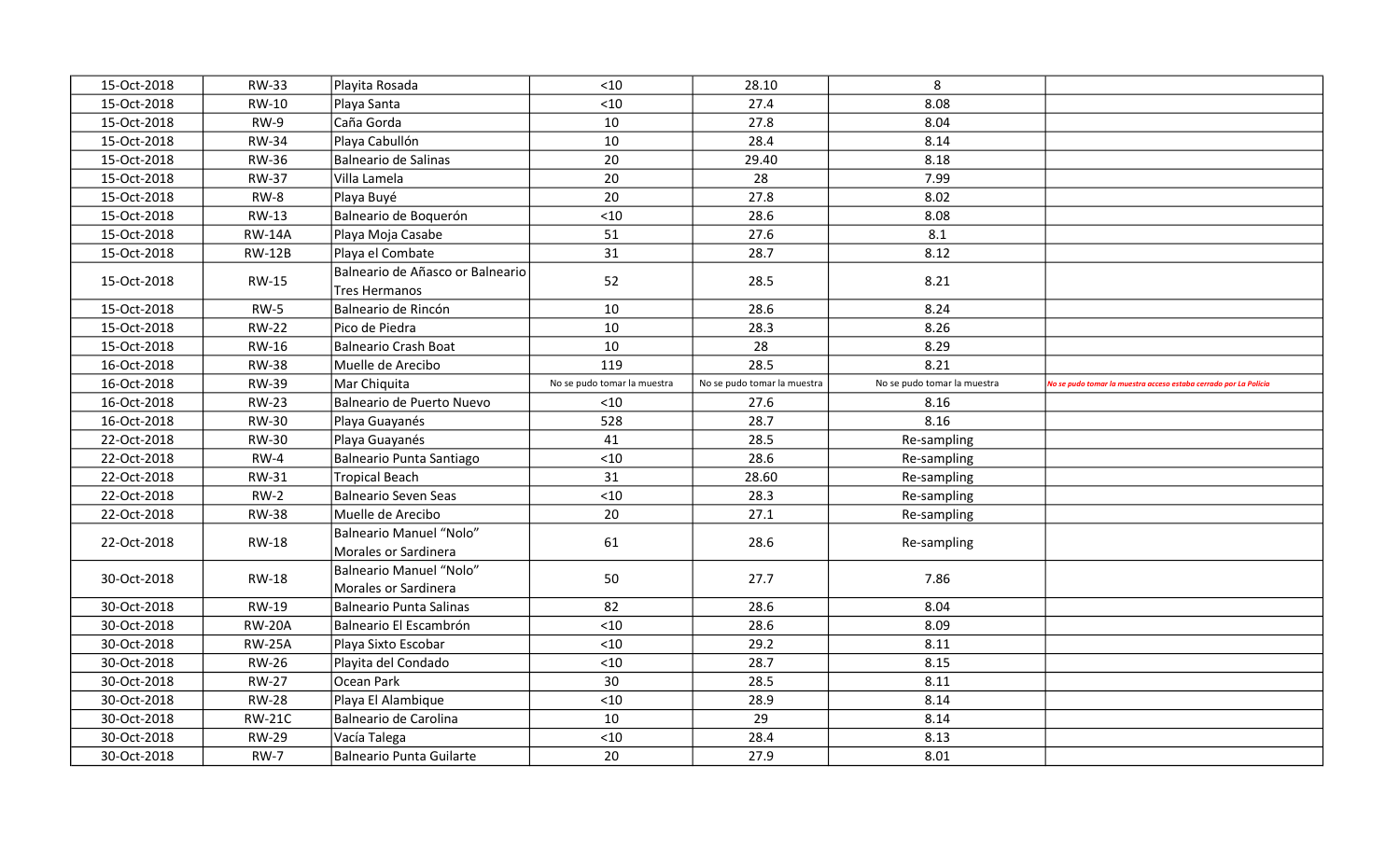| 30-Oct-2018 | $RW-6$        | Balneario de Patillas                              | 228    | 28.1 | 7.96        |  |
|-------------|---------------|----------------------------------------------------|--------|------|-------------|--|
| 30-Oct-2018 | <b>RW-30</b>  | Playa Guayanés                                     | 10     | 29.3 | 8.05        |  |
| 30-Oct-2018 | $RW-4$        | Balneario Punta Santiago                           | $<10$  | 29.5 | 8.09        |  |
| 30-Oct-2018 | RW-31         | <b>Tropical Beach</b>                              | 10     | 29.7 | 8.12        |  |
| 30-Oct-2018 | $RW-2$        | Balneario Seven Seas                               | $<10$  | 29.4 | 8.04        |  |
| 30-Oct-2018 | <b>RW-32</b>  | Playa Azul                                         | < 10   | 29.5 | 8.08        |  |
| 30-Oct-2018 | $RW-1A$       | Balneario La Monserrate                            | $<10$  | 30   | 8.11        |  |
| 29-Oct-2018 | <b>RW-33</b>  | Playita Rosada                                     | < 10   | 29.9 | 8           |  |
| 29-Oct-2018 | RW-10         | Playa Santa                                        | $<$ 10 | 29.5 | 7.99        |  |
| 29-Oct-2018 | RW-9          | Caña Gorda                                         | $<10$  | 30   | 7.95        |  |
| 29-Oct-2018 | <b>RW-34</b>  | Playa Cabullón                                     | $<10$  | 29.5 | 8.14        |  |
| 29-Oct-2018 | <b>RW-36</b>  | Balneario de Salinas                               | $<10$  | 31.0 | 8.06        |  |
| 29-Oct-2018 | <b>RW-37</b>  | Villa Lamela                                       | $<10$  | 28.3 | 8.26        |  |
| 29-Oct-2018 | RW-8          | Playa Buyé                                         | 10     | 28.3 | 8.28        |  |
| 29-Oct-2018 | RW-13         | Balneario de Boquerón                              | $<10$  | 28.7 | 8.29        |  |
| 29-Oct-2018 | <b>RW-14A</b> | Playa Moja Casabe                                  | 10     | 28.2 | 8.27        |  |
| 29-Oct-2018 | <b>RW-12B</b> | Playa el Combate                                   | $<10$  | 29.8 | 8.28        |  |
| 29-Oct-2018 | <b>RW-15</b>  | Balneario de Añasco or Balneario<br>Tres Hermanos  | $<10$  | 28.7 | 7.95        |  |
| 29-Oct-2018 | $RW-5$        | Balneario de Rincón                                | $<10$  | 29.2 | 8.04        |  |
| 29-Oct-2018 | <b>RW-22</b>  | Pico de Piedra                                     | $<10$  | 28.9 | 8.04        |  |
| 29-Oct-2018 | RW-16         | Balneario Crash Boat                               | 10     | 28.7 | 8.05        |  |
| 30-Oct-2018 | <b>RW-38</b>  | Muelle de Arecibo                                  | 173    | 27.2 | 8.3         |  |
| 30-Oct-2018 | <b>RW-39</b>  | Mar Chiquita                                       | $<10$  | 28.0 | 8.33        |  |
| 30-Oct-2018 | <b>RW-23</b>  | Balneario de Puerto Nuevo                          | $<10$  | 28.0 | 8.23        |  |
| 30-Oct-2018 | RW-17         | Balneario Cerro Gordo or Javier<br>Calderón Nieves | $<10$  | 28.0 | 8.3         |  |
| 5-Nov-2018  | $RW-6$        | Balneario de Patillas                              | 20     | 26.5 | Re-sampling |  |
| 5-Nov-2018  | RW-19         | Balneario Punta Salinas                            | 40     | 28.3 | Re-sampling |  |
| 5-Nov-2018  | <b>RW-38</b>  | Muelle de Arecibo                                  | 187    | 28.7 | Re-sampling |  |
| 14-Nov-2018 | <b>RW-18</b>  | Balneario Manuel "Nolo"<br>Morales or Sardinera    | 74     | 27.8 | 8.12        |  |
| 14-Nov-2018 | <b>RW-19</b>  | Balneario Punta Salinas                            | 52     | 28.1 | 8.19        |  |
| 14-Nov-2018 | <b>RW-20A</b> | Balneario El Escambrón                             | 10     | 28.1 | 8.2         |  |
| 14-Nov-2018 | <b>RW-25A</b> | Playa Sixto Escobar                                | < 10   | 27.6 | 8.15        |  |
| 14-Nov-2018 | <b>RW-26</b>  | Playita del Condado                                | < 10   | 27.2 | 8.2         |  |
| 14-Nov-2018 | <b>RW-27</b>  | Ocean Park                                         | $<$ 10 | 27.4 | 8.2         |  |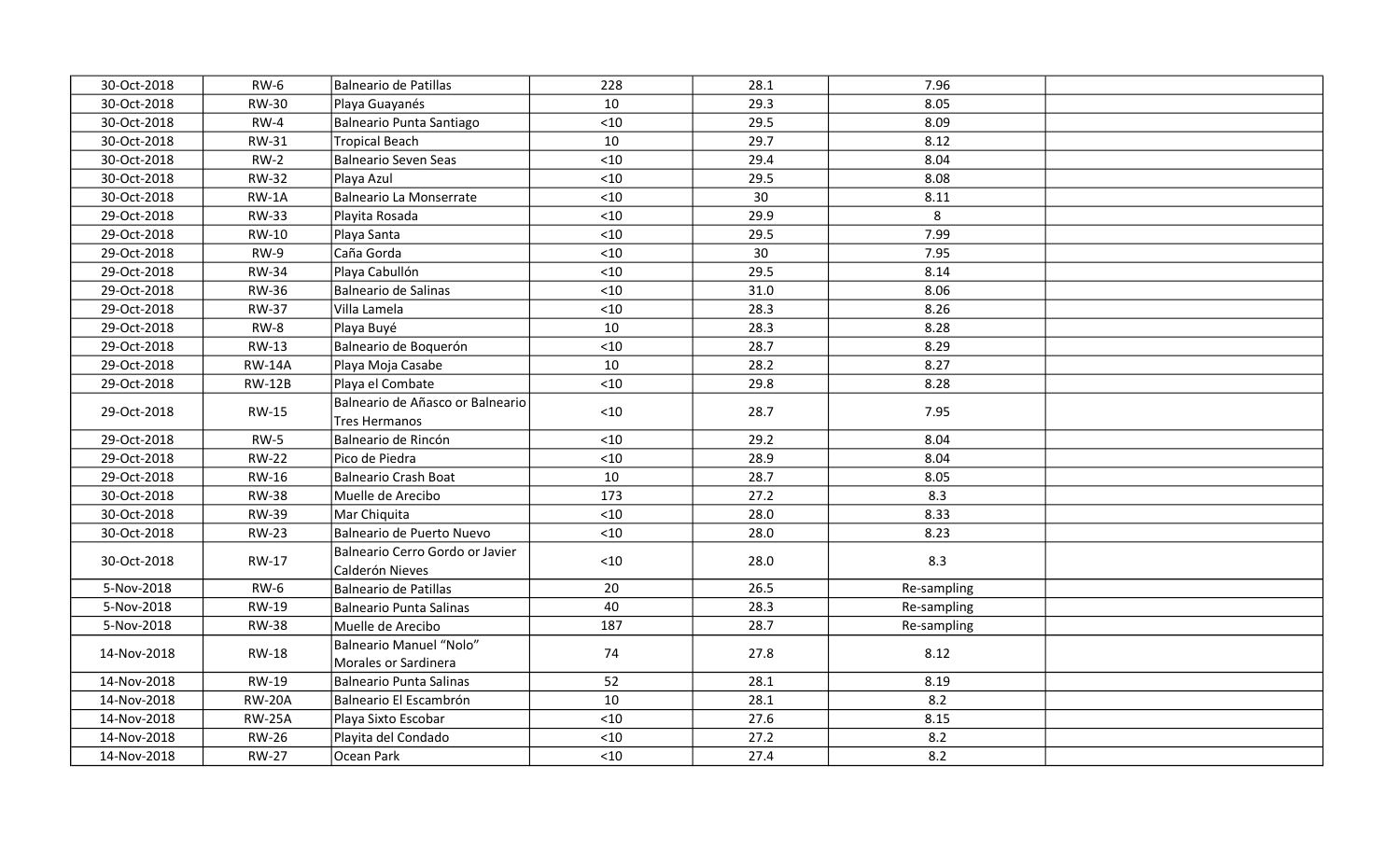| 14-Nov-2018 | <b>RW-28</b>  | Playa El Alambique                                 | < 10  | 26.5 | 8.19        |  |
|-------------|---------------|----------------------------------------------------|-------|------|-------------|--|
| 14-Nov-2018 | <b>RW-21C</b> | Balneario de Carolina                              | $<10$ | 27.1 | 8.2         |  |
| 14-Nov-2018 | <b>RW-29</b>  | Vacía Talega                                       | 10    | 27.2 | 8.2         |  |
| 14-Nov-2018 | $RW-7$        | Balneario Punta Guilarte                           | 183   | 27.7 | 8.01        |  |
| 14-Nov-2018 | <b>RW-6</b>   | Balneario de Patillas                              | 41    | 27.3 | 8           |  |
| 14-Nov-2018 | <b>RW-30</b>  | Playa Guayanés                                     | 988   | 27.9 | 8.07        |  |
| 14-Nov-2018 | $RW-4$        | Balneario Punta Santiago                           | 602   | 27.9 | 8.15        |  |
| 14-Nov-2018 | RW-31         | Tropical Beach                                     | 3,873 | 27.4 | 8.12        |  |
| 14-Nov-2018 | $RW-2$        | Balneario Seven Seas                               | 10    | 28.2 | 8.09        |  |
| 14-Nov-2018 | <b>RW-32</b>  | Playa Azul                                         | 10    | 28.0 | 8.12        |  |
| 14-Nov-2018 | $RW-1A$       | Balneario La Monserrate                            | 30    | 28.2 | 8.09        |  |
| 13-Nov-2018 | <b>RW-33</b>  | Playita Rosada                                     | $<10$ | 28.9 | 8.32        |  |
| 13-Nov-2018 | <b>RW-10</b>  | Playa Santa                                        | 10    | 28.9 | 8.29        |  |
| 13-Nov-2018 | $RW-9$        | Caña Gorda                                         | $<10$ | 29.0 | 8.16        |  |
| 13-Nov-2018 | <b>RW-34</b>  | Playa Cabullón                                     | < 10  | 27.6 | 8.36        |  |
| 13-Nov-2018 | <b>RW-36</b>  | Balneario de Salinas                               | < 10  | 28.4 | 8.31        |  |
| 13-Nov-2018 | <b>RW-37</b>  | Villa Lamela                                       | $<10$ | 28.3 | 8.00        |  |
| 13-Nov-2018 | $RW-8$        | Playa Buyé                                         | $<10$ | 28.6 | 8.01        |  |
| 13-Nov-2018 | <b>RW-13</b>  | Balneario de Boquerón                              | $<10$ | 28.7 | 8.01        |  |
| 13-Nov-2018 | <b>RW-14A</b> | Playa Moja Casabe                                  | $<10$ | 28.8 | 8.03        |  |
| 13-Nov-2018 | <b>RW-12B</b> | Playa el Combate                                   | $<10$ | 29   | 8.13        |  |
| 13-Nov-2018 | <b>RW-15</b>  | Balneario de Añasco or Balneario<br>Tres Hermanos  | $<10$ | 27.2 | 8.0         |  |
| 13-Nov-2018 | $RW-5$        | Balneario de Rincón                                | $<10$ | 28   | 8.09        |  |
| 13-Nov-2018 | <b>RW-22</b>  | Pico de Piedra                                     | < 10  | 28.7 | 8.25        |  |
| 13-Nov-2018 | <b>RW-16</b>  | Balneario Crash Boat                               | 10    | 27.8 | 8.13        |  |
| 14-Nov-2018 | <b>RW-38</b>  | Muelle de Arecibo                                  | 75    | 27.4 | 8.22        |  |
| 14-Nov-2018 | <b>RW-39</b>  | Mar Chiquita                                       | 96    | 27.7 | 8.31        |  |
| 14-Nov-2018 | <b>RW-23</b>  | Balneario de Puerto Nuevo                          | $<10$ | 28.1 | 8.21        |  |
| 14-Nov-2018 | <b>RW-17</b>  | Balneario Cerro Gordo or Javier<br>Calderón Nieves | 10    | 28.4 | 8.3         |  |
| 20-Nov-2018 | <b>RW-38</b>  | Muelle de Arecibo                                  | 31    | 28.1 | Re-sampling |  |
| 20-Nov-2018 | <b>RW-39</b>  | Mar Chiquita                                       | $<10$ | 28.3 | Re-sampling |  |
| 20-Nov-2018 | <b>RW-18</b>  | Balneario Manuel "Nolo"<br>Morales or Sardinera    | $<10$ | 28.6 | Re-sampling |  |
| 20-Nov-2018 | <b>RW-7</b>   | Balneario Punta Guilarte                           | 74    | 28.0 | Re-sampling |  |
| 20-Nov-2018 | <b>RW-30</b>  | Playa Guayanés                                     | 75    | 28.5 | Re-sampling |  |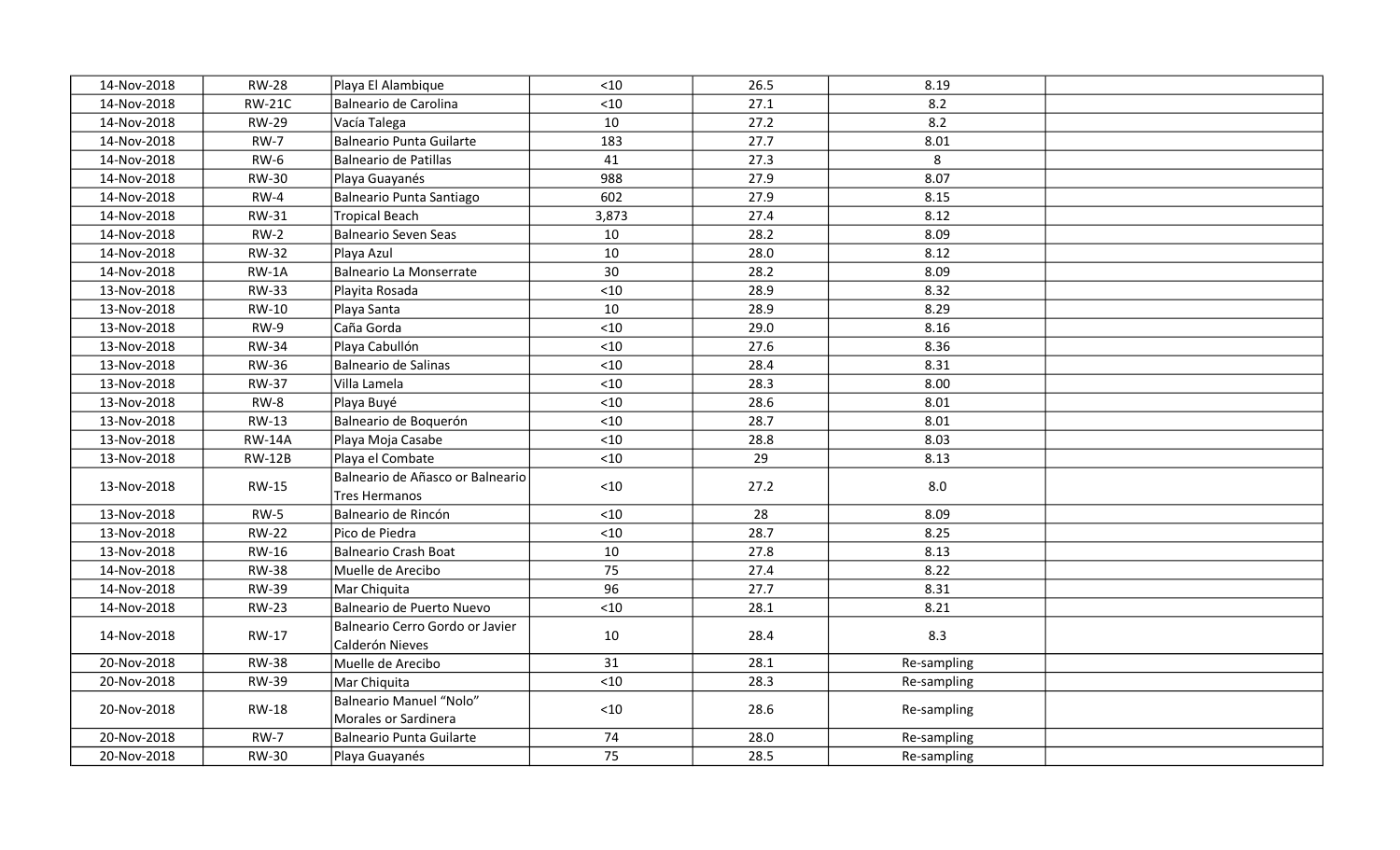| 20-Nov-2018 | $RW-4$        | Balneario Punta Santiago                          | 148     | 29      | Re-sampling |                                                              |
|-------------|---------------|---------------------------------------------------|---------|---------|-------------|--------------------------------------------------------------|
| 20-Nov-2018 | <b>RW-31</b>  | Tropical Beach                                    | 166     | 29.5    | Re-sampling |                                                              |
| 27-Nov-2018 | <b>RW-18</b>  | Balneario Manuel "Nolo"<br>Morales or Sardinera   | < 10    | 26.3    | 8.1         |                                                              |
| 27-Nov-2018 | <b>RW-19</b>  | Balneario Punta Salinas                           | 63      | 26.5    | 8.2         |                                                              |
| 27-Nov-2018 | <b>RW-20A</b> | Balneario El Escambrón                            | < 10    | 27.4    | 8.33        |                                                              |
| 27-Nov-2018 | <b>RW-25A</b> | Playa Sixto Escobar                               | $<$ 10  | 27.3    | 8.31        |                                                              |
| 27-Nov-2018 | <b>RW-26</b>  | Playita del Condado                               | $<$ 10  | 27      | 8.36        |                                                              |
| 27-Nov-2018 | <b>RW-27</b>  | Ocean Park                                        | < 10    | 28.6    | 8.34        |                                                              |
| 27-Nov-2018 | <b>RW-28</b>  | Playa El Alambique                                | < 10    | 27.8    | 8.34        |                                                              |
| 27-Nov-2018 | <b>RW-21C</b> | Balneario de Carolina                             | 189     | 27.3    | 8.36        |                                                              |
| 27-Nov-2018 | <b>RW-29</b>  | Vacía Talega                                      | 10      | 27.9    | 8.37        |                                                              |
| 27-Nov-2018 | <b>RW-7</b>   | Balneario Punta Guilarte                          | 41      | 27.3    | 8.21        |                                                              |
| 27-Nov-2018 | <b>RW-6</b>   | Balneario de Patillas                             | < 10    | 27.1    | 8.04        |                                                              |
| 27-Nov-2018 | <b>RW-30</b>  | Playa Guayanés                                    | < 10    | 28.4    | 8.13        |                                                              |
| 27-Nov-2018 | $RW-4$        | Balneario Punta Santiago                          | < 10    | 28.4    | 8.2         |                                                              |
| 27-Nov-2018 | <b>RW-31</b>  | Tropical Beach                                    | 10      | 28.5    | 8.23        |                                                              |
| 27-Nov-2018 | $RW-2$        | Balneario Seven Seas                              | 20      | 28.6    | 8.22        |                                                              |
| 27-Nov-2018 | <b>RW-32</b>  | Playa Azul                                        | < 10    | 28.1    | 8.2         |                                                              |
| 27-Nov-2018 | RW-1A         | Balneario La Monserrate                           | < 10    | 28.2    | 8.28        |                                                              |
| 26-Nov-2018 | <b>RW-33</b>  | Playita Rosada                                    | < 10    | 28.5    | 8.58        |                                                              |
| 26-Nov-2018 | RW-10         | Playa Santa                                       | < 10    | 28.2    | 8.38        |                                                              |
| 26-Nov-2018 | $RW-9$        | Caña Gorda                                        | < 10    | 29.7    | 8.17        |                                                              |
| 26-Nov-2018 | <b>RW-34</b>  | Playa Cabullón                                    | < 10    | 28.5    | 8.38        |                                                              |
| 26-Nov-2018 | <b>RW-36</b>  | Balneario de Salinas                              | no data | no data | no data     | no se pudo tomar la muestra por problemas con el<br>vehículo |
| 26-Nov-2018 | <b>RW-37</b>  | Villa Lamela                                      | 20      | 27.8    | 8.09        |                                                              |
| 26-Nov-2018 | RW-8          | Playa Buyé                                        | < 10    | 28      | 8.12        |                                                              |
| 26-Nov-2018 | <b>RW-13</b>  | Balneario de Boquerón                             | < 10    | 28.3    | 8.17        |                                                              |
| 26-Nov-2018 | <b>RW-14A</b> | Playa Moja Casabe                                 | 51      | 29.4    | 8.15        |                                                              |
| 26-Nov-2018 | <b>RW-12B</b> | Playa el Combate                                  | 10      | 28.8    | 8.12        |                                                              |
| 26-Nov-2018 | <b>RW-15</b>  | Balneario de Añasco or Balneario<br>Tres Hermanos | < 10    | 28.2    | 8           |                                                              |
| 26-Nov-2018 | $RW-5$        | Balneario de Rincón                               | < 10    | 28      | 8.15        |                                                              |
| 26-Nov-2018 | <b>RW-22</b>  | Pico de Piedra                                    | < 10    | 28      | 8.26        |                                                              |
| 26-Nov-2018 | RW-16         | Balneario Crash Boat                              | 10      | 28      | 8.21        |                                                              |
| 27-Nov-2018 | <b>RW-38</b>  | Muelle de Arecibo                                 | 31      | 27.2    | 8.5         |                                                              |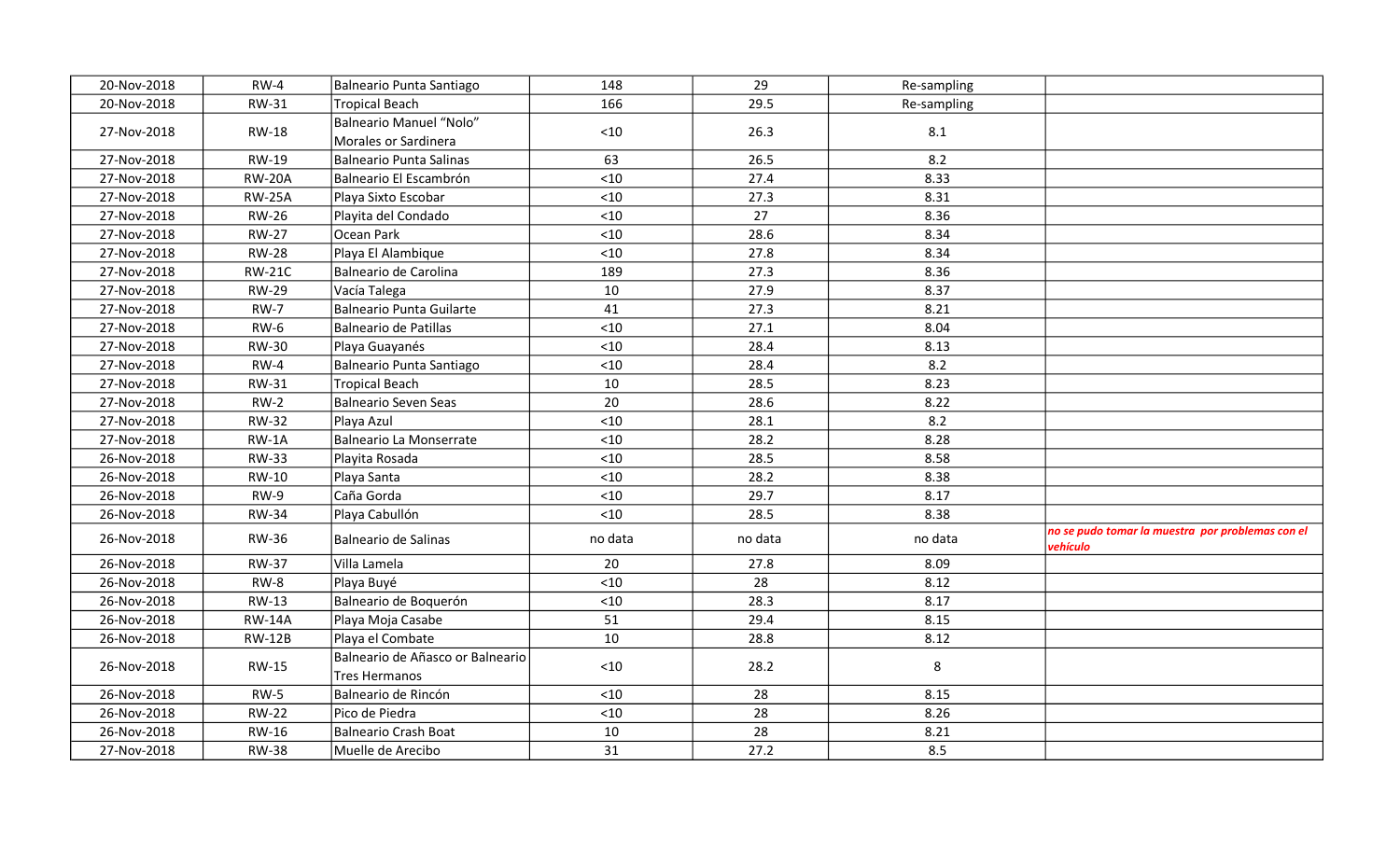| 27-Nov-2018 | <b>RW-39</b>  | Mar Chiquita                                       | < 10  | 27.8  | 8.45        |  |
|-------------|---------------|----------------------------------------------------|-------|-------|-------------|--|
| 27-Nov-2018 | <b>RW-23</b>  | Balneario de Puerto Nuevo                          | 10    | 27.6  | 8.42        |  |
| 27-Nov-2018 | RW-17         | Balneario Cerro Gordo or Javier<br>Calderón Nieves | 20    | 27.7  | 8.39        |  |
| 3-Dic-2018  | <b>RW-21C</b> | Balneario de Carolina                              | $<10$ | 28    | Re-sampling |  |
| 11-Dic-2018 | <b>RW-18</b>  | Balneario Manuel "Nolo"<br>Morales or Sardinera    | $<10$ | 25.9  | 8.52        |  |
| 11-Dic-2018 | RW-19         | Balneario Punta Salinas                            | $<10$ | 25.7  | 8.44        |  |
| 11-Dic-2018 | <b>RW-20A</b> | Balneario El Escambrón                             | $<10$ | 26.6  | 8.51        |  |
| 11-Dic-2018 | <b>RW-25A</b> | Playa Sixto Escobar                                | 10    | 26.9  | 8.42        |  |
| 11-Dic-2018 | <b>RW-26</b>  | Playita del Condado                                | $<10$ | 27    | 8.4         |  |
| 11-Dic-2018 | <b>RW-27</b>  | Ocean Park                                         | < 10  | 27.1  | 8.43        |  |
| 11-Dic-2018 | <b>RW-28</b>  | Playa El Alambique                                 | $<10$ | 27.1  | 8.42        |  |
| 11-Dic-2018 | <b>RW-21C</b> | Balneario de Carolina                              | < 10  | 28.1  | 8.42        |  |
| 11-Dic-2018 | <b>RW-29</b>  | Vacía Talega                                       | $<10$ | 28.7  | No dato     |  |
| 11-Dic-2018 | <b>RW-7</b>   | Balneario Punta Guilarte                           | 20    | 26.7  | 8.27        |  |
| 11-Dic-2018 | <b>RW-6</b>   | Balneario de Patillas                              | 20    | 26.4  | 8.08        |  |
| 11-Dic-2018 | <b>RW-30</b>  | Playa Guayanés                                     | 41    | 27.1  | 8.18        |  |
| 11-Dic-2018 | $RW-4$        | Balneario Punta Santiago                           | 30    | 27.2  | 8.22        |  |
| 11-Dic-2018 | <b>RW-31</b>  | Tropical Beach                                     | 96    | 27.2  | 8.23        |  |
| 11-Dic-2018 | $RW-2$        | Balneario Seven Seas                               | $<10$ | 27.50 | 8.32        |  |
| 11-Dic-2018 | <b>RW-32</b>  | Playa Azul                                         | < 10  | 27.50 | 8.27        |  |
| 11-Dic-2018 | $RW-1A$       | Balneario La Monserrate                            | $<10$ | 27.60 | 8.28        |  |
| 10-Dic-2018 | <b>RW-33</b>  | Playita Rosada                                     | 10    | 27.5  | 8.2         |  |
| 10-Dic-2018 | <b>RW-10</b>  | Playa Santa                                        | $<10$ | 27.4  | 8.13        |  |
| 10-Dic-2018 | $RW-9$        | Caña Gorda                                         | $<10$ | 28.3  | 8.11        |  |
| 10-Dic-2018 | <b>RW-34</b>  | Playa Cabullón                                     | < 10  | 28.6  | 8.2         |  |
| 10-Dic-2018 | <b>RW-36</b>  | Balneario de Salinas                               | 10    | 27.7  | 8.19        |  |
| 10-Dic-2018 | <b>RW-37</b>  | Villa Lamela                                       | < 10  | 26.5  | 8.57        |  |
| 10-Dic-2018 | $RW-8$        | Playa Buyé                                         | $<10$ | 25.9  | 8.53        |  |
| 10-Dic-2018 | RW-13         | Balneario de Boquerón                              | < 10  | 26.9  | 8.41        |  |
| 10-Dic-2018 | <b>RW-14A</b> | Playa Moja Casabe                                  | 10    | 26.8  | 8.37        |  |
| 10-Dic-2018 | <b>RW-12B</b> | Playa el Combate                                   | $<10$ | 27.1  | 8.37        |  |
| 10-Dic-2018 | RW-15         | Balneario de Añasco or Balneario<br>Tres Hermanos  | 10    | 27.2  | 8.09        |  |
| 10-Dic-2018 | $RW-5$        | Balneario de Rincón                                | $<10$ | 27.1  | 8.2         |  |
| 10-Dic-2018 | <b>RW-22</b>  | Pico de Piedra                                     | < 10  | 28    | 8.23        |  |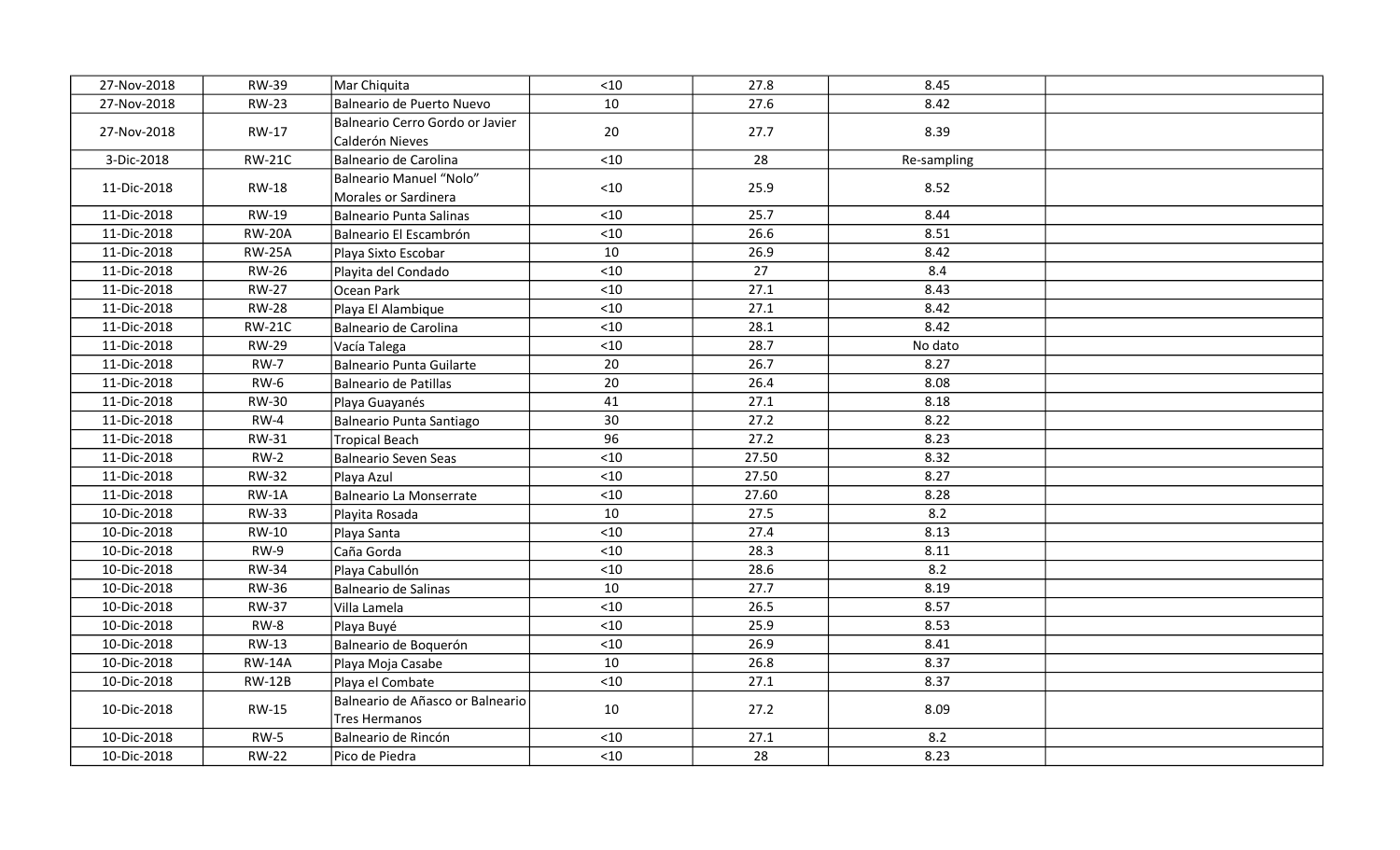| 10-Dic-2018 | <b>RW-16</b>  | Balneario Crash Boat                                   | $<10$ | 28.2  | 8.25        |  |
|-------------|---------------|--------------------------------------------------------|-------|-------|-------------|--|
| 11-Dic-2018 | <b>RW-38</b>  | Muelle de Arecibo                                      | 30    | 27.3  | 8.08        |  |
| 11-Dic-2018 | <b>RW-39</b>  | Mar Chiquita                                           | $<10$ | 27.5  | 8.2         |  |
| 11-Dic-2018 | <b>RW-23</b>  | Balneario de Puerto Nuevo                              | $<10$ | 27.4  | 8.15        |  |
| 11-Dic-2018 | RW-17         | Balneario Cerro Gordo or Javier<br>Calderón Nieves     | 31    | 25.5  | 8.16        |  |
| 17-Dic-2018 | <b>RW-31</b>  | <b>Tropical Beach</b>                                  | 52    | 27.6  | Re-sampling |  |
| 27-Dic-2018 | <b>RW-18</b>  | <b>Balneario Manuel "Nolo"</b><br>Morales or Sardinera | < 10  | 25.6  | 8.07        |  |
| 27-Dic-2018 | <b>RW-19</b>  | Balneario Punta Salinas                                | $<10$ | 25.3  | 8.14        |  |
| 27-Dic-2018 | <b>RW-20A</b> | Balneario El Escambrón                                 | 20    | 26.1  | 8.27        |  |
| 27-Dic-2018 | <b>RW-25A</b> | Playa Sixto Escobar                                    | $<10$ | 25.9  | 8.27        |  |
| 27-Dic-2018 | <b>RW-26</b>  | Playita del Condado                                    | < 10  | 26.1  | 8.29        |  |
| 27-Dic-2018 | <b>RW-27</b>  | Ocean Park                                             | 10    | 26.1  | 8.27        |  |
| 27-Dic-2018 | <b>RW-28</b>  | Playa El Alambique                                     | < 10  | 26.3  | 8.23        |  |
| 27-Dic-2018 | <b>RW-21C</b> | Balneario de Carolina                                  | < 10  | 25.7  | 8.29        |  |
| 27-Dic-2018 | <b>RW-29</b>  | Vacía Talega                                           | < 10  | 26.9  | 8.26        |  |
| 27-Dic-2018 | <b>RW-7</b>   | Balneario Punta Guilarte                               | 10    | 26.2  | 8.16        |  |
| 27-Dic-2018 | $RW-6$        | Balneario de Patillas                                  | $<10$ | 26.7  | 8.21        |  |
| 27-Dic-2018 | <b>RW-30</b>  | Playa Guayanés                                         | 30    | 27.1  | 8.24        |  |
| 27-Dic-2018 | $RW-4$        | Balneario Punta Santiago                               | 10    | 27.1  | 8.2         |  |
| 27-Dic-2018 | <b>RW-31</b>  | <b>Tropical Beach</b>                                  | 2,382 | 26.2  | 8.24        |  |
| 27-Dic-2018 | $RW-2$        | Balneario Seven Seas                                   | < 10  | 26.1  | 8.23        |  |
| 27-Dic-2018 | <b>RW-32</b>  | Playa Azul                                             | < 10  | 26.5  | 8.19        |  |
| 27-Dic-2018 | $RW-1A$       | Balneario La Monserrate                                | $<10$ | 26.5  | 8.16        |  |
| 26-Dic-2018 | <b>RW-33</b>  | Playita Rosada                                         | < 10  | 26.3  | 8.22        |  |
| 26-Dic-2018 | RW-10         | Playa Santa                                            | $<10$ | 26.1  | 8.25        |  |
| 26-Dic-2018 | $RW-9$        | Caña Gorda                                             | $<10$ | 26.1  | 8.21        |  |
| 26-Dic-2018 | <b>RW-34</b>  | Playa Cabullón                                         | 10    | 26.6  | 8.25        |  |
| 26-Dic-2018 | <b>RW-36</b>  | Balneario de Salinas                                   | 36    | 26.5  | 8.25        |  |
| 26-Dic-2018 | <b>RW-37</b>  | Villa Lamela                                           | $<10$ | 26    | 8.65        |  |
| 26-Dic-2018 | $RW-8$        | Playa Buyé                                             | $<10$ | 26.90 | 8.53        |  |
| 26-Dic-2018 | RW-13         | Balneario de Boquerón                                  | 10    | 27.40 | 8.46        |  |
| 26-Dic-2018 | <b>RW-14A</b> | Playa Moja Casabe                                      | $<10$ | 26.30 | 8.49        |  |
| 26-Dic-2018 | <b>RW-12B</b> | Playa el Combate                                       | 31    | 26.70 | 8.49        |  |
| 26-Dic-2018 | RW-15         | Balneario de Añasco or Balneario<br>Tres Hermanos      | $<10$ | 28.80 | 8.2         |  |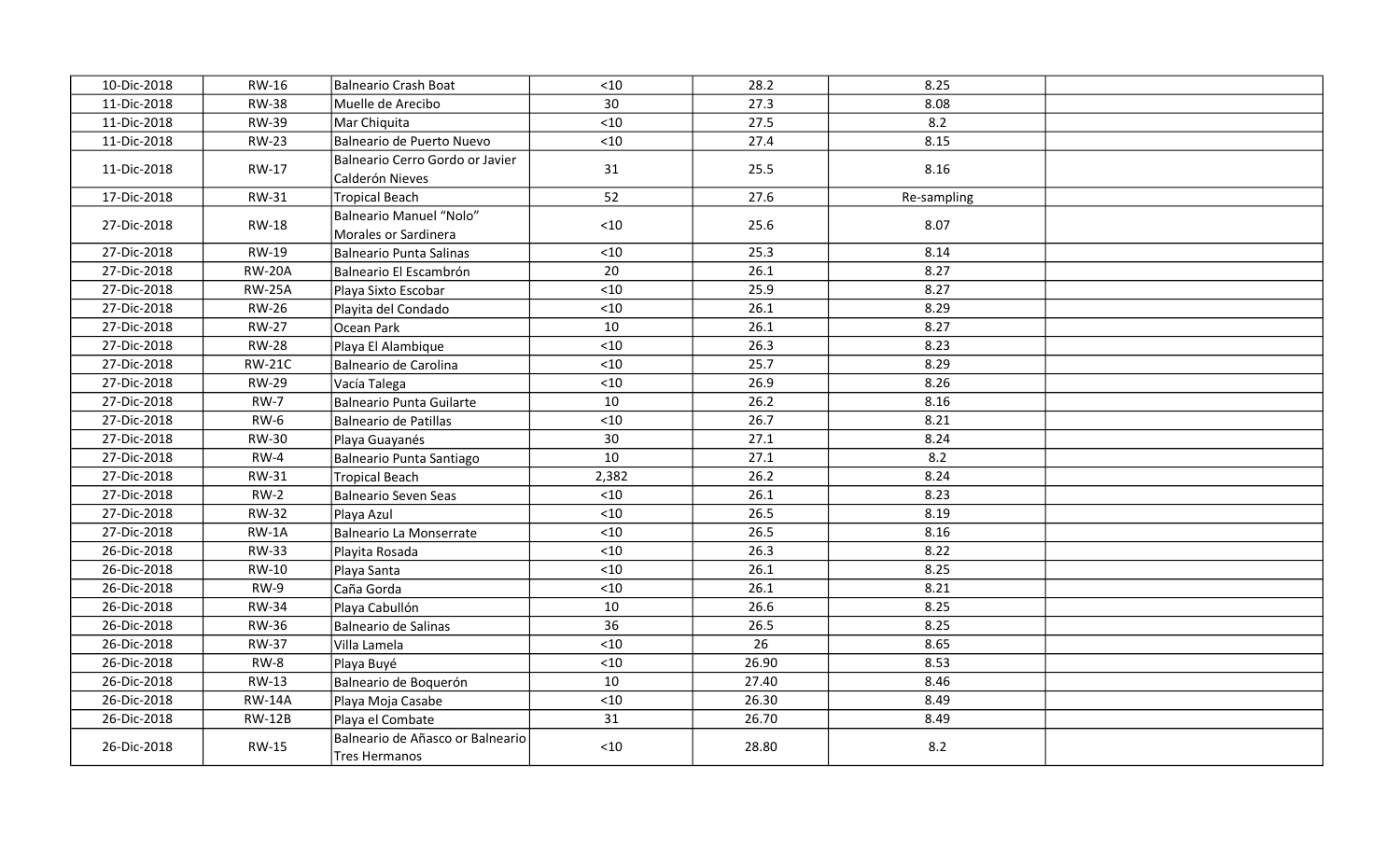| 26-Dic-2018 | $RW-5$        | Balneario de Rincón                                | $<10$ | 26.60 | 8.2         |  |
|-------------|---------------|----------------------------------------------------|-------|-------|-------------|--|
| 26-Dic-2018 | <b>RW-22</b>  | Pico de Piedra                                     | 432   | 26.40 | 8.25        |  |
| 26-Dic-2018 | <b>RW-16</b>  | Balneario Crash Boat                               | $<10$ | 28.30 | 8.25        |  |
| 27-Dic-2018 | <b>RW-38</b>  | Muelle de Arecibo                                  | < 10  | 26.00 | 8.49        |  |
| 27-Dic-2018 | <b>RW-39</b>  | Mar Chiquita                                       | < 10  | 26.30 | 8.56        |  |
| 27-Dic-2018 | <b>RW-23</b>  | Balneario de Puerto Nuevo                          | < 10  | 26.80 | 8.51        |  |
| 27-Dic-2018 | RW-17         | Balneario Cerro Gordo or Javier<br>Calderón Nieves | 10    | 26.90 | 8.46        |  |
| 2-Jan-2019  | RW-31         | Tropical Beach                                     | 120   | 26.00 | Re-sampling |  |
| 2-Jan-2019  | <b>RW-22</b>  | Pico de Piedra                                     | < 10  | 25.30 | Re-sampling |  |
| 9-Jan-2019  | RW-18         | Balneario Manuel "Nolo"<br>Morales or Sardinera    | $<10$ | 25.5  | 8.08        |  |
| 9-Jan-2019  | RW-19         | Balneario Punta Salinas                            | 10    | 25.9  | 8.24        |  |
| 9-Jan-2019  | <b>RW-20A</b> | Balneario El Escambrón                             | 30    | 26.0  | 8.34        |  |
| 9-Jan-2019  | <b>RW-25A</b> | Playa Sixto Escobar                                | $<10$ | 26.2  | 8.36        |  |
| 9-Jan-2019  | <b>RW-26</b>  | Playita del Condado                                | 75    | 25.7  | 8.38/8.38   |  |
| 9-Jan-2019  | <b>RW-27</b>  | Ocean Park                                         | 10    | 25.5  | 8.28        |  |
| 9-Jan-2019  | <b>RW-28</b>  | Playa El Alambique                                 | < 10  | 25.9  | 8.33        |  |
| 9-Jan-2019  | <b>RW-21C</b> | Balneario de Carolina                              | $<10$ | 26.1  | 8.35        |  |
| 9-Jan-2019  | <b>RW-29</b>  | Vacía Talega                                       | 20    | 26.8  | 8.31        |  |
| 9-Jan-2019  | <b>RW-7</b>   | Balneario Punta Guilarte                           | 10    | 25.2  | 8.54        |  |
| 9-Jan-2019  | $RW-6$        | Balneario de Patillas                              | 41    | 25.1  | 8.27        |  |
| 9-Jan-2019  | <b>RW-30</b>  | Playa Guayanés                                     | 20    | 25.1  | 8.46        |  |
| 9-Jan-2019  | $RW-4$        | Balneario Punta Santiago                           | < 10  | 25.7  | 8.49        |  |
| 9-Jan-2019  | <b>RW-31</b>  | Tropical Beach                                     | 75    | 25.6  | 8.51/8.51   |  |
| 9-Jan-2019  | $RW-2$        | Balneario Seven Seas                               | $<10$ | 25.4  | 8.49        |  |
| 9-Jan-2019  | <b>RW-32</b>  | Playa Azul                                         | $<10$ | 25.4  | 8.47        |  |
| 9-Jan-2019  | $RW-1A$       | Balneario La Monserrate                            | $<10$ | 25.8  | 8.47        |  |
| 8-Jan-2019  | <b>RW-33</b>  | Playita Rosada                                     | 10    | 25.5  | 8.27        |  |
| 8-Jan-2019  | <b>RW-10</b>  | Playa Santa                                        | < 10  | 26.0  | 8.31        |  |
| 8-Jan-2019  | $RW-9$        | Caña Gorda                                         | $<10$ | 26.6  | 8.22        |  |
| 8-Jan-2019  | <b>RW-34</b>  | Playa Cabullón                                     | 20    | 26.5  | 8.36        |  |
| 8-Jan-2019  | <b>RW-36</b>  | Balneario de Salinas                               | < 10  | 26.7  | 8.30/8.29   |  |
| 9-Jan-2019  | <b>RW-37</b>  | Villa Lamela                                       | < 10  | 25.6  | 8.25        |  |
| 9-Jan-2019  | $RW-8$        | Playa Buyé                                         | < 10  | 25.9  | 8.25        |  |
| 9-Jan-2019  | <b>RW-13</b>  | Balneario de Boquerón                              | $<10$ | 25.8  | 8.19        |  |
| 9-Jan-2019  | <b>RW-14A</b> | Playa Moja Casabe                                  | 20    | 25.7  | 8.22        |  |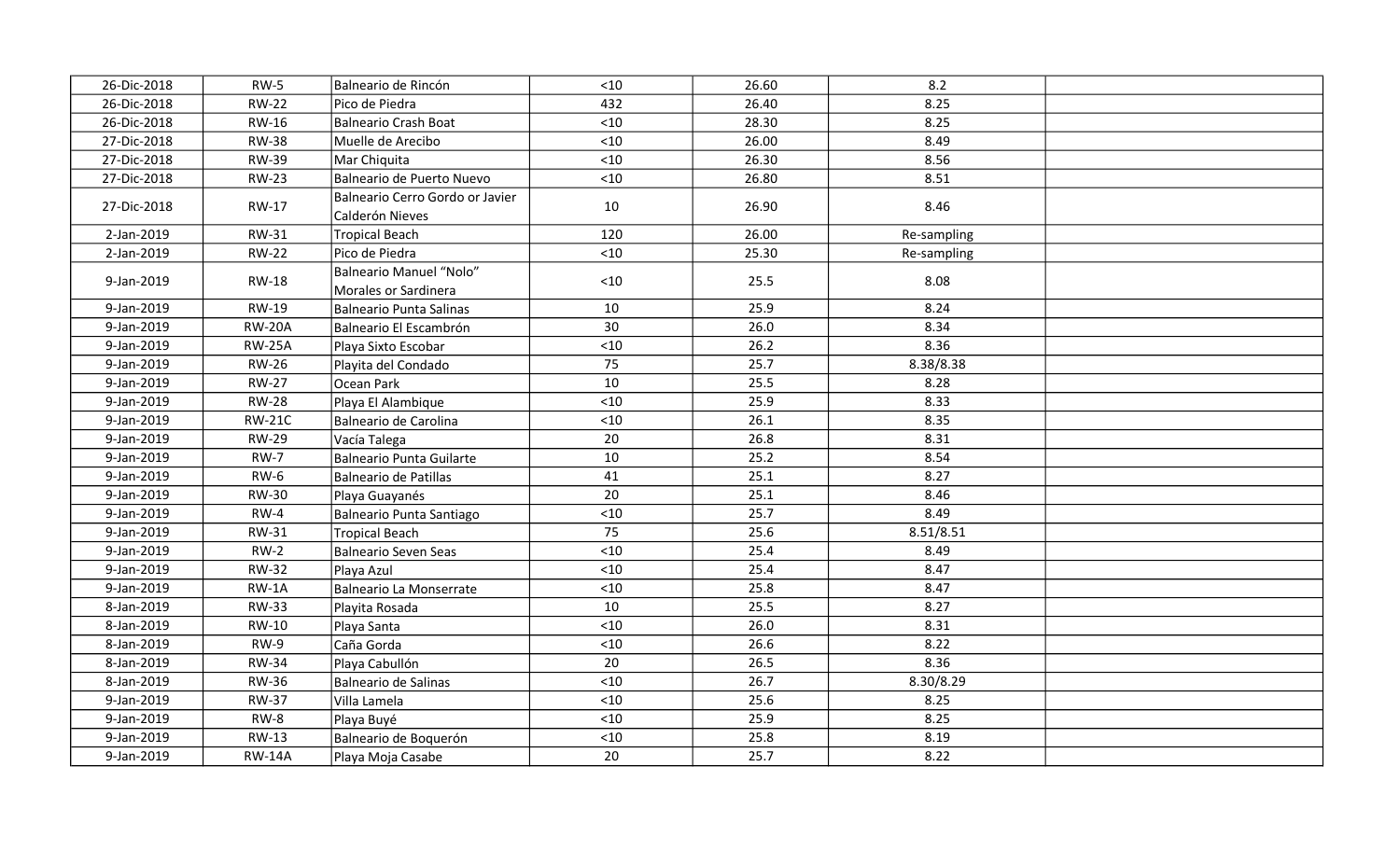| 9-Jan-2019  | <b>RW-12B</b> | Playa el Combate                                   | < 10  | 26.0  | 8.27/8.27   |  |
|-------------|---------------|----------------------------------------------------|-------|-------|-------------|--|
| 8-Jan-2019  | <b>RW-15</b>  | Balneario de Añasco or Balneario<br>Tres Hermanos  | $<10$ | 25.7  | 8.41        |  |
| 8-Jan-2019  | $RW-5$        | Balneario de Rincón                                | $<10$ | 26.1  | 8.42        |  |
| 8-Jan-2019  | <b>RW-22</b>  | Pico de Piedra                                     | < 10  | 27.0  | 8.44        |  |
| 8-Jan-2019  | RW-16         | Balneario Crash Boat                               | < 10  | 26.9  | 8.47/8.47   |  |
| 8-Jan-2019  | <b>RW-38</b>  | Muelle de Arecibo                                  | $<10$ | 25.2  | 8.26        |  |
| 8-Jan-2019  | <b>RW-39</b>  | Mar Chiquita                                       | $<10$ | 26.3  | 8.27        |  |
| 8-Jan-2019  | <b>RW-23</b>  | Balneario de Puerto Nuevo                          | 10    | 25.9  | 8.24        |  |
| 8-Jan-2019  | RW-17         | Balneario Cerro Gordo or Javier<br>Calderón Nieves | < 10  | 26.7  | 8.22/8.21   |  |
| 14-Jan-2019 | RW-31         | Tropical Beach                                     | $<10$ | 25.60 | Re-sampling |  |
| 14-Jan-2019 | <b>RW-26</b>  | Playita del Condado                                | $<10$ | 28.10 | Re-sampling |  |
| 23-Jan-2019 | <b>RW-18</b>  | Balneario Manuel "Nolo"<br>Morales or Sardinera    | 51    | 25.20 | No dato     |  |
| 23-Jan-2019 | <b>RW-19</b>  | Balneario Punta Salinas                            | 30    | 25.50 | No dato     |  |
| 23-Jan-2019 | <b>RW-20A</b> | Balneario El Escambrón                             | 10    | 26.50 | No dato     |  |
| 23-Jan-2019 | <b>RW-25A</b> | Playa Sixto Escobar                                | $<10$ | 26.70 | No dato     |  |
| 23-Jan-2019 | <b>RW-26</b>  | Playita del Condado                                | $<10$ | 25.80 | No dato     |  |
| 23-Jan-2019 | <b>RW-27</b>  | Ocean Park                                         | $<10$ | 27.50 | No dato     |  |
| 23-Jan-2019 | <b>RW-28</b>  | Playa El Alambique                                 | $<10$ | 27.20 | No dato     |  |
| 23-Jan-2019 | <b>RW-21C</b> | Balneario de Carolina                              | 10    | 27.10 | No dato     |  |
| 23-Jan-2019 | <b>RW-29</b>  | Vacía Talega                                       | 10    | 27.30 | No dato     |  |
| 23-Jan-2019 | <b>RW-7</b>   | Balneario Punta Guilarte                           | $<10$ | 25.10 | 8.11        |  |
| 23-Jan-2019 | $RW-6$        | Balneario de Patillas                              | 75    | 24.90 | 8.12        |  |
| 23-Jan-2019 | <b>RW-30</b>  | Playa Guayanés                                     | $<10$ | 25.70 | 8.35        |  |
| 23-Jan-2019 | $RW-4$        | Balneario Punta Santiago                           | 20    | 25.90 | 8.4         |  |
| 23-Jan-2019 | RW-31         | Tropical Beach                                     | 62    | 25.60 | 8.41        |  |
| 23-Jan-2019 | $RW-2$        | Balneario Seven Seas                               | 52    | 26.10 | 8.46        |  |
| 23-Jan-2019 | <b>RW-32</b>  | Playa Azul                                         | 10    | 25.70 | 8.44        |  |
| 23-Jan-2019 | $RW-1A$       | Balneario La Monserrate                            | 10    | 25.80 | 8.44        |  |
| 22-Jan-2019 | <b>RW-33</b>  | Playita Rosada                                     | $<10$ | 26.10 | 8.24        |  |
| 22-Jan-2019 | RW-10         | Playa Santa                                        | $<10$ | 28.10 | 8.3         |  |
| 22-Jan-2019 | RW-9          | Caña Gorda                                         | < 10  | 27.40 | 8.24        |  |
| 22-Jan-2019 | <b>RW-34</b>  | Playa Cabullón                                     | $<10$ | 27.30 | 8.45        |  |
| 22-Jan-2019 | <b>RW-36</b>  | Balneario de Salinas                               | 169   | 26.60 | 8.4         |  |
| 22-Jan-2019 | <b>RW-37</b>  | Villa Lamela                                       | < 10  | 25.00 | 8.5         |  |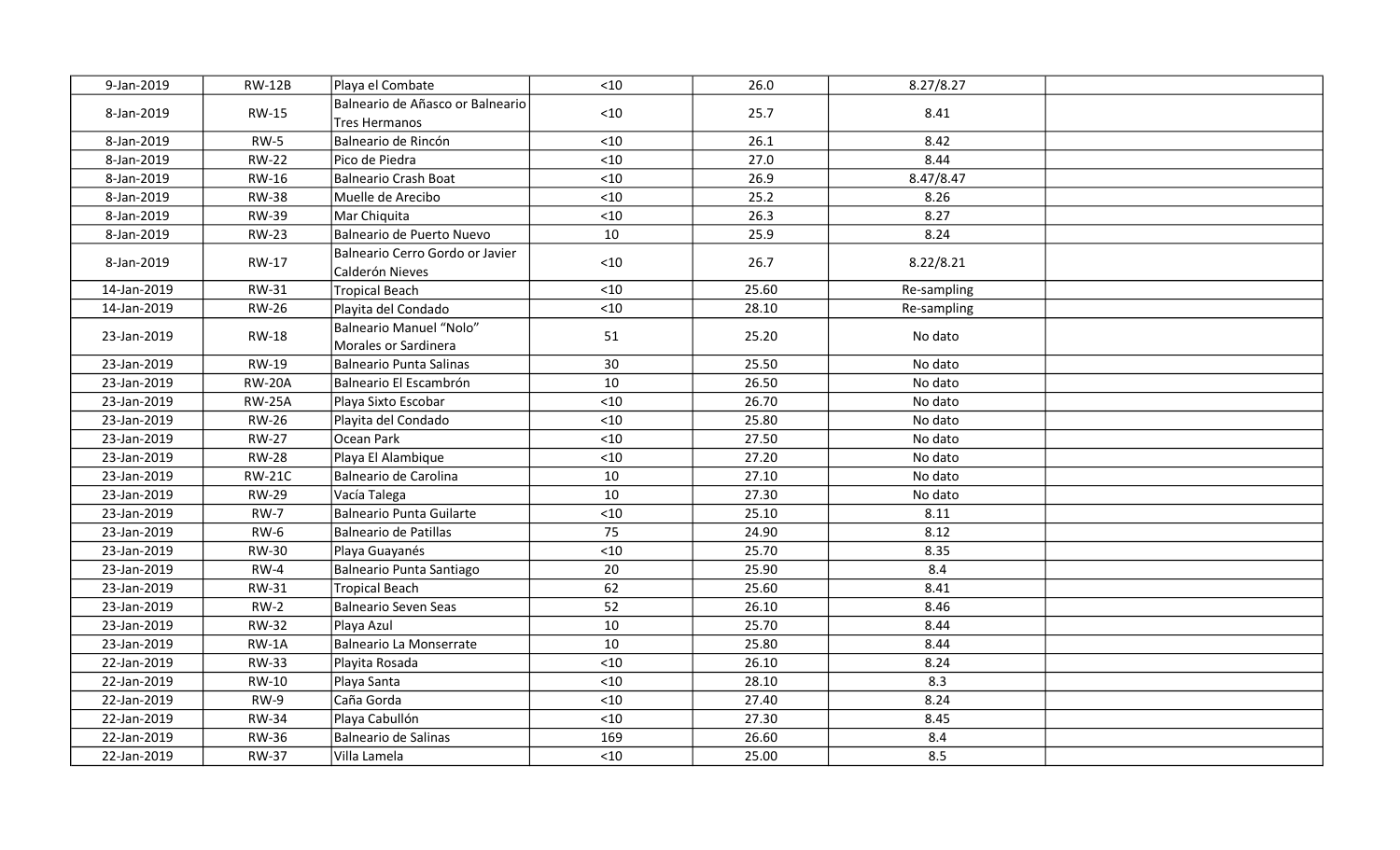| 22-Jan-2019 | $RW-8$        | Playa Buyé                                         | < 10  | 26.50 | 8.59        |  |
|-------------|---------------|----------------------------------------------------|-------|-------|-------------|--|
| 22-Jan-2019 | <b>RW-13</b>  | Balneario de Boquerón                              | $<10$ | 26.90 | 8.62        |  |
| 22-Jan-2019 | <b>RW-14A</b> | Playa Moja Casabe                                  | 20    | 26.40 | 8.66        |  |
| 22-Jan-2019 | <b>RW-12B</b> | Playa el Combate                                   | < 10  | 27.20 | 8.29        |  |
| 22-Jan-2019 | <b>RW-15</b>  | Balneario de Añasco or Balneario<br>Tres Hermanos  | $<10$ | 26.50 | 8.29        |  |
| 22-Jan-2019 | $RW-5$        | Balneario de Rincón                                | 41    | 26.40 | 8.3         |  |
| 22-Jan-2019 | <b>RW-22</b>  | Pico de Piedra                                     | 20    | 26.80 | 8.25        |  |
| 22-Jan-2019 | <b>RW-16</b>  | Balneario Crash Boat                               | < 10  | 27.10 | 8.3         |  |
| 23-Jan-2019 | <b>RW-38</b>  | Muelle de Arecibo                                  | $<10$ | 25.60 | 8.27        |  |
| 23-Jan-2019 | <b>RW-39</b>  | Mar Chiquita                                       | 20    | 25.10 | 8.23        |  |
| 23-Jan-2019 | <b>RW-23</b>  | Balneario de Puerto Nuevo                          | 10    | 25.30 | 8.24        |  |
| 23-Jan-2019 | RW-17         | Balneario Cerro Gordo or Javier<br>Calderón Nieves | $<10$ | 25.00 | 8.25        |  |
| 28-Jan-2019 | <b>RW-36</b>  | Balneario de Salinas                               | 52    | 25.00 | Re-sampling |  |
| 28-Jan-2019 | <b>RW-6</b>   | Balneario de Patillas                              | 63    | 25.50 | Re-sampling |  |
| 5-Feb-2019  | <b>RW-18</b>  | Balneario Manuel "Nolo"<br>Morales or Sardinera    | 30    | 25.00 | 8.31        |  |
| 5-Feb-2019  | <b>RW-19</b>  | Balneario Punta Salinas                            | $<10$ | 24.60 | 8.33        |  |
| 5-Feb-2019  | <b>RW-20A</b> | Balneario El Escambrón                             | $<10$ | 25.90 | 8.37        |  |
| 5-Feb-2019  | <b>RW-25A</b> | Playa Sixto Escobar                                | 10    | 26.10 | 8.34        |  |
| 5-Feb-2019  | <b>RW-26</b>  | Playita del Condado                                | 20    | 25.90 | 8.37        |  |
| 5-Feb-2019  | <b>RW-27</b>  | Ocean Park                                         | 323   | 26.20 | 8.39        |  |
| 5-Feb-2019  | <b>RW-28</b>  | Playa El Alambique                                 | $<10$ | 26.50 | 8.36        |  |
| 5-Feb-2019  | <b>RW-21C</b> | Balneario de Carolina                              | < 10  | 26.50 | 8.33        |  |
| 5-Feb-2019  | <b>RW-29</b>  | Vacía Talega                                       | $<10$ | 27.20 | 8.32        |  |
| 5-Feb-2019  | <b>RW-7</b>   | Balneario Punta Guilarte                           | $<10$ | 25.40 | 8.65        |  |
| 5-Feb-2019  | $RW-6$        | Balneario de Patillas                              | < 10  | 25.40 | 8.53        |  |
| 5-Feb-2019  | <b>RW-30</b>  | Playa Guayanés                                     | $<10$ | 26.30 | 8.58        |  |
| 5-Feb-2019  | $RW-4$        | Balneario Punta Santiago                           | 10    | 26.80 | 8.61        |  |
| 5-Feb-2019  | <b>RW-31</b>  | Tropical Beach                                     | $<10$ | 27.00 | 8.6         |  |
| 5-Feb-2019  | $RW-2$        | Balneario Seven Seas                               | 10    | 27.30 | 8.68        |  |
| 5-Feb-2019  | <b>RW-32</b>  | Playa Azul                                         | $<10$ | 26.80 | 8.62        |  |
| 5-Feb-2019  | $RW-1A$       | Balneario La Monserrate                            | < 10  | 27.00 | 8.56        |  |
| 4-Feb-2019  | <b>RW-33</b>  | Playita Rosada                                     | $<10$ | 25.70 | 8.28        |  |
| 4-Feb-2019  | RW-10         | Playa Santa                                        | < 10  | 26.40 | 8.32        |  |
| 4-Feb-2019  | $RW-9$        | Caña Gorda                                         | < 10  | 26.30 | 8.21        |  |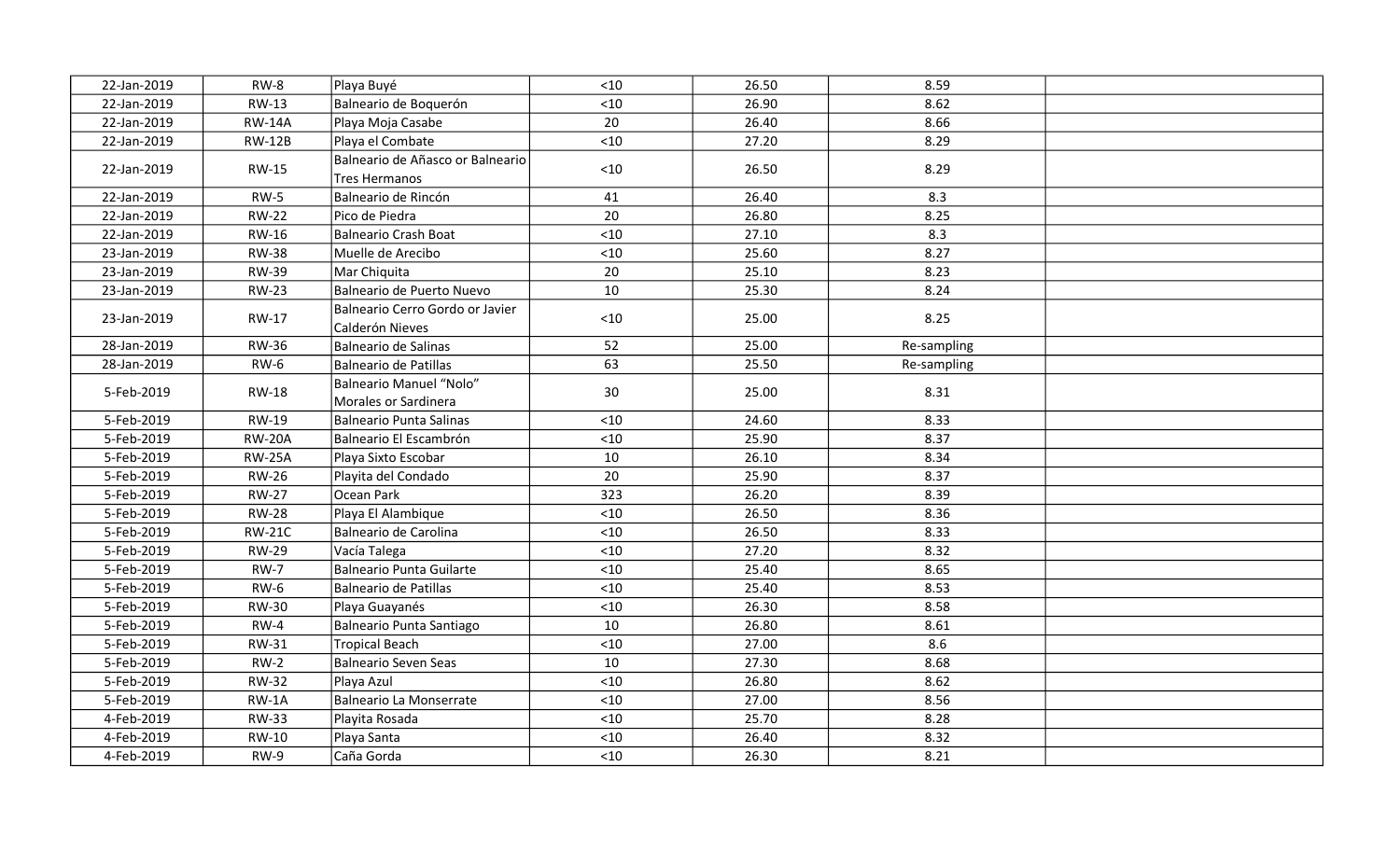| 4-Feb-2019  | <b>RW-34</b>  | Playa Cabullón                                     | < 10  | 27.40 | 8.34         |  |
|-------------|---------------|----------------------------------------------------|-------|-------|--------------|--|
| 4-Feb-2019  | <b>RW-36</b>  | Balneario de Salinas                               | $<10$ | 27.20 | 8.3          |  |
| 4-Feb-2019  | <b>RW-37</b>  | Villa Lamela                                       | 10    | 25.70 | 3.36         |  |
| 4-Feb-2019  | $RW-8$        | Playa Buyé                                         | 10    | 26.10 | 8.31         |  |
| 4-Feb-2019  | <b>RW-13</b>  | Balneario de Boquerón                              | 20    | 26.50 | 8.34         |  |
| 4-Feb-2019  | <b>RW-14A</b> | Playa Moja Casabe                                  | 10    | 26.80 | 8.38         |  |
| 4-Feb-2019  | <b>RW-12B</b> | Playa el Combate                                   | 20    | 26.10 | 8.41         |  |
| 4-Feb-2019  | RW-15         | Balneario de Añasco or Balneario<br>Tres Hermanos  | $<10$ | 26.30 | 8.61         |  |
| 4-Feb-2019  | $RW-5$        | Balneario de Rincón                                | 10    | 26.20 | 8.55         |  |
| 4-Feb-2019  | <b>RW-22</b>  | Pico de Piedra                                     | $<10$ | 26.30 | 8.6          |  |
| 4-Feb-2019  | <b>RW-16</b>  | Balneario Crash Boat                               | $<10$ | 27.20 | 8.59         |  |
| 5-Feb-2019  | <b>RW-38</b>  | Muelle de Arecibo                                  | < 10  | 25.70 | 8.32         |  |
| 5-Feb-2019  | <b>RW-39</b>  | Mar Chiquita                                       | < 10  | 25.80 | 8.34         |  |
| 5-Feb-2019  | <b>RW-23</b>  | Balneario de Puerto Nuevo                          | $<10$ | 26.10 | 8.29         |  |
| 5-Feb-2019  | RW-17         | Balneario Cerro Gordo or Javier<br>Calderón Nieves | $<10$ | 26.40 | 8.19         |  |
| 11-Feb-2019 | <b>RW-27</b>  | Ocean Park                                         | $<10$ | 25.00 | Re-sampling  |  |
| 20-Feb-2019 | <b>RW-18</b>  | Balneario Manuel "Nolo"<br>Morales or Sardinera    | 10    | 24.70 | 8.21         |  |
| 20-Feb-2019 | RW-19         | Balneario Punta Salinas                            | 20    | 25.10 | 8.2          |  |
|             |               |                                                    |       |       |              |  |
| 20-Feb-2019 | <b>RW-20A</b> | Balneario El Escambrón                             | $<10$ | 24.90 | 8.22         |  |
| 20-Feb-2019 | <b>RW-25A</b> | Playa Sixto Escobar                                | $<10$ | 25.10 | 8.23         |  |
| 20-Feb-2019 | <b>RW-26</b>  | Playita del Condado                                | 41    | 25.50 | 8.25         |  |
| 20-Feb-2019 | <b>RW-27</b>  | Ocean Park                                         | 201   | 25.70 | 8.26         |  |
| 20-Feb-2019 | <b>RW-28</b>  | Playa El Alambique                                 | $<10$ | 25.40 | 8.26         |  |
| 20-Feb-2019 | <b>RW-21C</b> | Balneario de Carolina                              | $<10$ | 25.50 | 8.28         |  |
| 20-Feb-2019 | <b>RW-29</b>  | Vacía Talega                                       | $<10$ | 26.40 | 8.27         |  |
| 20-Feb-2019 | <b>RW-7</b>   | Balneario Punta Guilarte                           | 10    | 26.00 | 8.24         |  |
| 20-Feb-2019 | $RW-6$        | Balneario de Patillas                              | < 10  | 25.00 | 8.18         |  |
| 20-Feb-2019 | <b>RW-30</b>  | Playa Guayanés                                     | 20    | 25.90 | 8.3          |  |
| 20-Feb-2019 | $RW-4$        | Balneario Punta Santiago                           | 63    | 26.70 | 8.31         |  |
| 20-Feb-2019 | <b>RW-31</b>  | Tropical Beach                                     | 41    | 26.40 | 8.19         |  |
| 20-Feb-2019 | $RW-2$        | Balneario Seven Seas                               | < 10  | 25.50 | 8.29         |  |
| 20-Feb-2019 | <b>RW-32</b>  | Playa Azul                                         | $<10$ | 25.50 | 8.37         |  |
| 20-Feb-2019 | $RW-1A$       | Balneario La Monserrate                            | < 10  | 25.50 | 8.35<br>8.29 |  |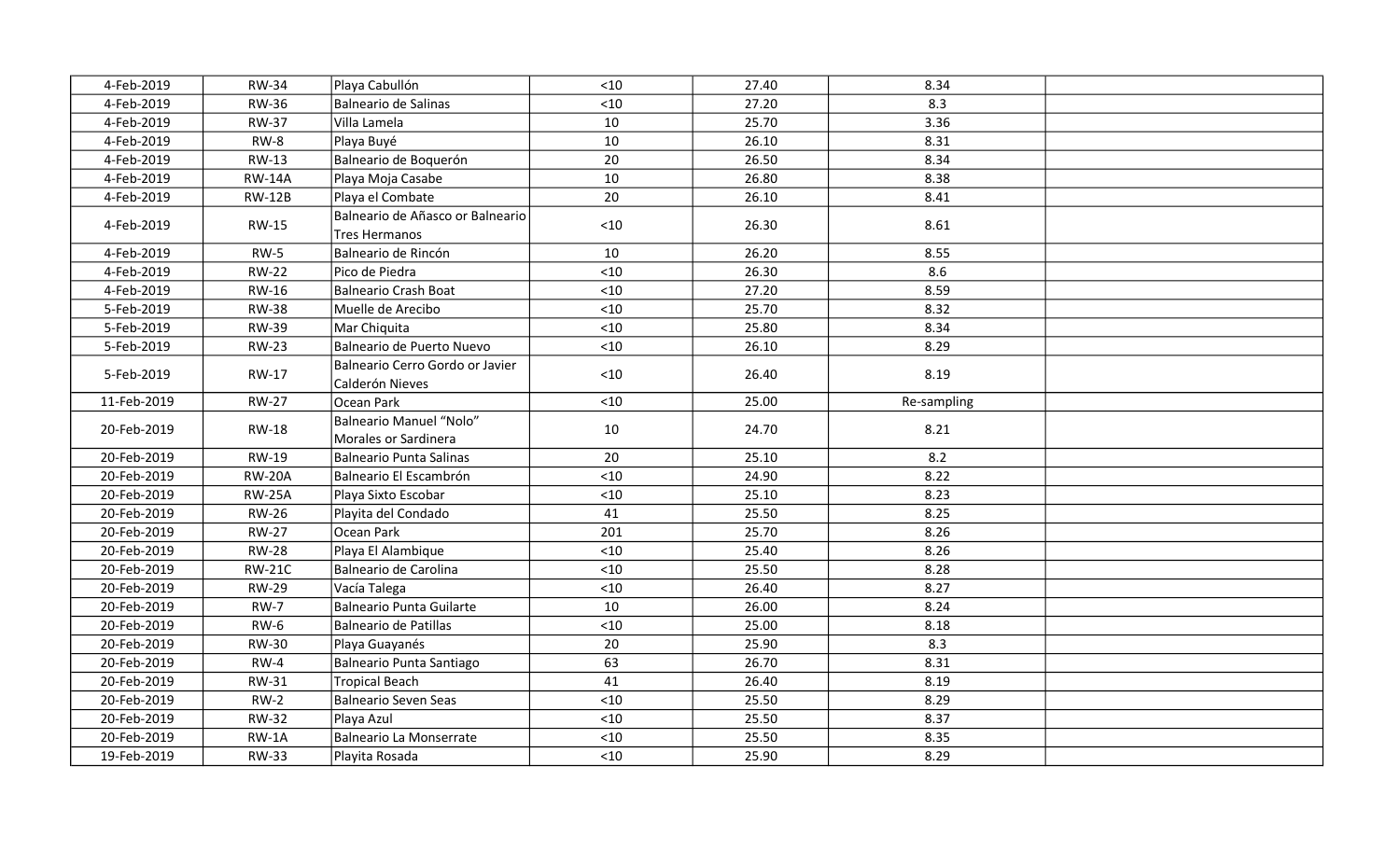| 19-Feb-2019              | RW-10           | Playa Santa                                        | < 10        | 25.90        | 8.23         |  |
|--------------------------|-----------------|----------------------------------------------------|-------------|--------------|--------------|--|
| 19-Feb-2019              | $RW-9$          | Caña Gorda                                         | $<10$       | 26.40        | 8.24         |  |
| 19-Feb-2019              | <b>RW-34</b>    | Playa Cabullón                                     | 30          | 26.70        | 8.31         |  |
| 19-Feb-2019              | <b>RW-36</b>    | Balneario de Salinas                               | < 10        | 26.70        | 8.27         |  |
| 19-Feb-2019              | <b>RW-37</b>    | Villa Lamela                                       | $<10$       | 25.30        | 7.84         |  |
| 19-Feb-2019              | $RW-8$          | Playa Buyé                                         | $<10$       | 25.00        | 8.06         |  |
| 19-Feb-2019              | RW-13           | Balneario de Boquerón                              | 10          | 25.80        | 8.18         |  |
| 19-Feb-2019              | <b>RW-14A</b>   | Playa Moja Casabe                                  | < 10        | 25.30        | 8.22         |  |
| 19-Feb-2019              | <b>RW-12B</b>   | Playa el Combate                                   | < 10        | 26.00        | 8.24         |  |
| 19-Feb-2019              | <b>RW-15</b>    | Balneario de Añasco or Balneario<br>Tres Hermanos  | 10          | 26.50        | 8.2          |  |
| 19-Feb-2019              | $RW-5$          | Balneario de Rincón                                | $<10$       | 26.20        | 8.23         |  |
| 19-Feb-2019              | <b>RW-22</b>    | Pico de Piedra                                     | < 10        | 27.30        | 8.22         |  |
| 19-Feb-2019              | RW-16           | Balneario Crash Boat                               | < 10        | 27.90        | 8.26         |  |
| 20-Feb-2019              | <b>RW-38</b>    | Muelle de Arecibo                                  | < 10        | 25.70        | 8.12         |  |
| 20-Feb-2019              | <b>RW-39</b>    | Mar Chiquita                                       | < 10        | 25.70        | 8.16         |  |
| 20-Feb-2019              | <b>RW-23</b>    | Balneario de Puerto Nuevo                          | 30          | 25.10        | 8.17         |  |
| 20-Feb-2019              | RW-17           | Balneario Cerro Gordo or Javier<br>Calderón Nieves | 96          | 25.80        | 8.2          |  |
| 25-Feb-2019              | <b>RW-27</b>    | Ocean Park                                         | 20          | 24.50        | Re-sampling  |  |
| 25-Feb-2019              | RW-17           | Balneario Cerro Gordo or Javier<br>Calderón Nieves | 20          | 25.80        | Re-sampling  |  |
| 5-Mar-2019               | <b>RW-18</b>    | Balneario Manuel "Nolo"<br>Morales or Sardinera    | $<10$       | 25           | 8.24         |  |
| 5-Mar-2019               | <b>RW-19</b>    | Balneario Punta Salinas                            | < 10        | 25.1         | 8.24         |  |
| 5-Mar-2019               | <b>RW-20A</b>   | Balneario El Escambrón                             | $<10$       | 26.6         | 8.25         |  |
| 5-Mar-2019               | <b>RW-25A</b>   | Playa Sixto Escobar                                | $<10$       | 26.1         | 8.20         |  |
| 5-Mar-2019               | <b>RW-26</b>    | Playita del Condado                                | 20          | 25.1         | 8.21         |  |
| 5-Mar-2019               | <b>RW-27</b>    | Ocean Park                                         | $<10$       | 25.4         | 8.30         |  |
| 5-Mar-2019               | <b>RW-28</b>    | Playa El Alambique                                 | < 10        | 26.4         | 8.25         |  |
| 5-Mar-2019               | <b>RW-21C</b>   | Balneario de Carolina                              | 10          | 26.4         | 8.24         |  |
| 5-Mar-2019               | <b>RW-29</b>    | Vacía Talega                                       | 41          | 27.2         | 8.20         |  |
| 5-Mar-2019               | <b>RW-7</b>     | Balneario Punta Guilarte                           | $<10$       | 26.1         | 8.41         |  |
| 5-Mar-2019               | $RW-6$          | Balneario de Patillas                              | < 10        | 25.7         | 8.26         |  |
| 5-Mar-2019               | <b>RW-30</b>    | Playa Guayanés                                     | $<10$       | 26.2         | 8.33         |  |
|                          |                 |                                                    |             |              |              |  |
| 5-Mar-2019<br>5-Mar-2019 | $RW-4$<br>RW-31 | Balneario Punta Santiago                           | 10<br>$<10$ | 25.7<br>25.9 | 8.37<br>8.39 |  |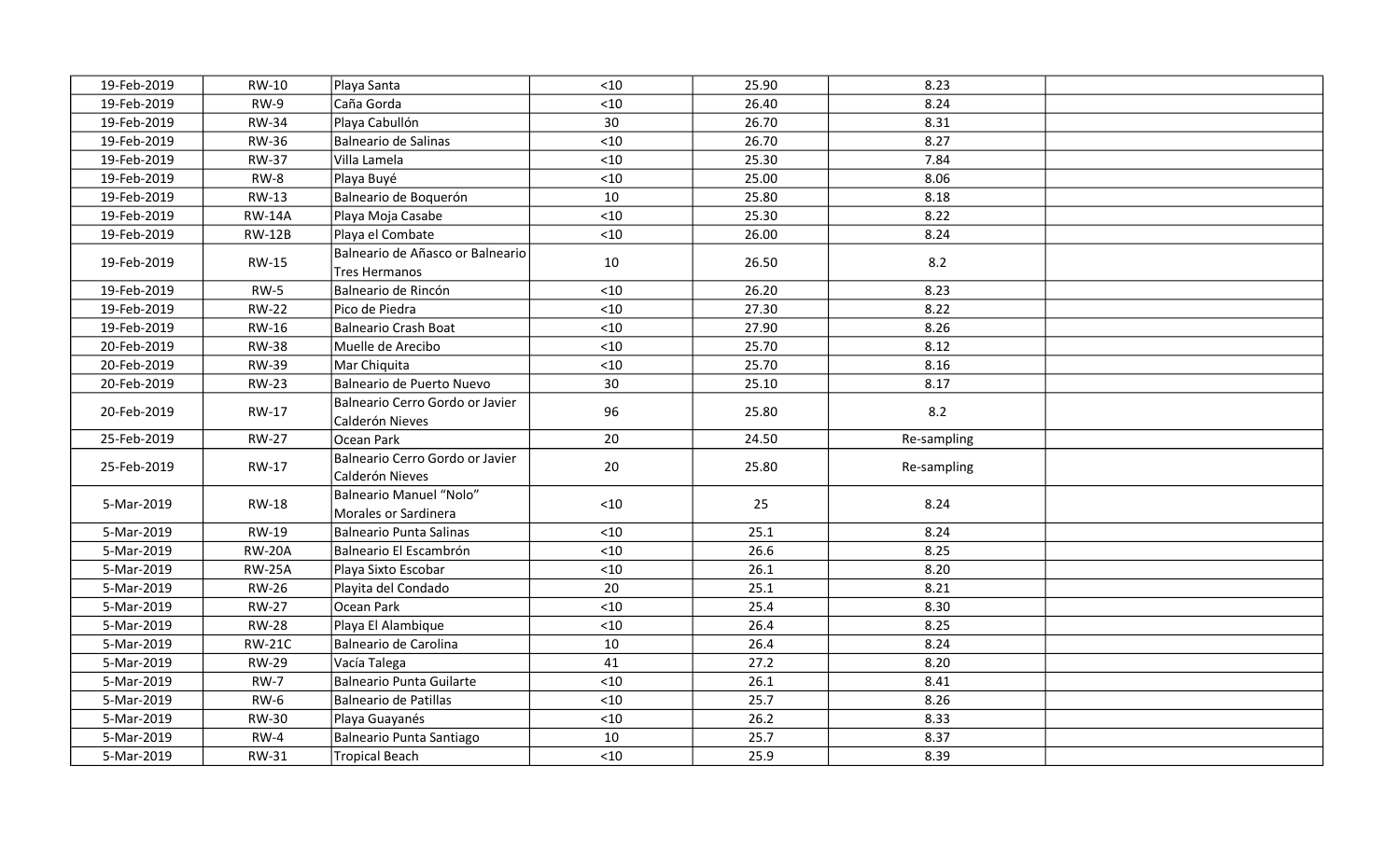| 5-Mar-2019  | $RW-2$        | Balneario Seven Seas                               | $<10$ | 26.1  | 8.53        |  |
|-------------|---------------|----------------------------------------------------|-------|-------|-------------|--|
| 5-Mar-2019  | <b>RW-32</b>  | Playa Azul                                         | 10    | 26.9  | 8.44        |  |
| 5-Mar-2019  | $RW-1A$       | Balneario La Monserrate                            | $<10$ | 26.9  | 8.41        |  |
| 4-Mar-2019  | <b>RW-33</b>  | Playita Rosada                                     | $<10$ | 25.9  | 8.24        |  |
| 4-Mar-2019  | RW-10         | Playa Santa                                        | 10    | 26.2  | 8.28        |  |
| 4-Mar-2019  | $RW-9$        | Caña Gorda                                         | 50    | 26.4  | 8.23        |  |
| 4-Mar-2019  | <b>RW-34</b>  | Playa Cabullón                                     | $<10$ | 26.9  | 8.26        |  |
| 4-Mar-2019  | <b>RW-36</b>  | Balneario de Salinas                               | 20    | 27.5  | 8.28        |  |
| 4-Mar-2019  | <b>RW-37</b>  | Villa Lamela                                       | 169   | 25.9  | 8.09        |  |
| 4-Mar-2019  | RW-8          | Playa Buyé                                         | 20    | 25.8  | 8.09        |  |
| 4-Mar-2019  | RW-13         | Balneario de Boquerón                              | $<10$ | 26.5  | 8.16        |  |
| 4-Mar-2019  | <b>RW-14A</b> | Playa Moja Casabe                                  | 20    | 26.7  | 8.22        |  |
| 4-Mar-2019  | <b>RW-12B</b> | Playa el Combate                                   | $<10$ | 26.6  | 8.27        |  |
| 4-Mar-2019  | <b>RW-15</b>  | Balneario de Añasco or Balneario<br>Tres Hermanos  | $<10$ | 26.7  | 8.35        |  |
| 4-Mar-2019  | $RW-5$        | Balneario de Rincón                                | 10    | 27    | 8.28        |  |
| 4-Mar-2019  | <b>RW-22</b>  | Pico de Piedra                                     | $<10$ | 27.1  | 8.26        |  |
| 4-Mar-2019  | RW-16         | Balneario Crash Boat                               | < 10  | 27.1  | 8.19        |  |
| 5-Mar-2019  | <b>RW-38</b>  | Muelle de Arecibo                                  | < 10  | 25    | 8.52        |  |
| 5-Mar-2019  | <b>RW-39</b>  | Mar Chiquita                                       | < 10  | 25.8  | 8.30        |  |
| 5-Mar-2019  | <b>RW-23</b>  | Balneario de Puerto Nuevo                          | $<10$ | 26    | 8.30        |  |
| 5-Mar-2019  | RW-17         | Balneario Cerro Gordo or Javier<br>Calderón Nieves | $<10$ | 26.2  | 8.26        |  |
| 11-Mar-2019 | <b>RW-37</b>  | Villa Lamela                                       | $<10$ | 25.50 | Re-sampling |  |
| 19-Mar-2019 | <b>RW-18</b>  | Balneario Manuel "Nolo"<br>Morales or Sardinera    | $<10$ | 26.4  | 8.08        |  |
| 19-Mar-2019 | RW-19         | Balneario Punta Salinas                            | $<10$ | 25.6  | 8.19        |  |
| 19-Mar-2019 | <b>RW-20A</b> | Balneario El Escambrón                             | < 10  | 26.4  | 8.26        |  |
| 19-Mar-2019 | <b>RW-25A</b> | Playa Sixto Escobar                                | 10    | 26.2  | 8.19        |  |
| 19-Mar-2019 | <b>RW-26</b>  | Playita del Condado                                | 10    | 26.4  | 8.20/8.20   |  |
| 19-Mar-2019 | <b>RW-27</b>  | Ocean Park                                         | $<10$ | 26.1  | 8.17        |  |
| 19-Mar-2019 | <b>RW-28</b>  | Playa El Alambique                                 | $<10$ | 27.1  | 8.25        |  |
| 19-Mar-2019 | <b>RW-21C</b> | Balneario de Carolina                              | 10    | 26.4  | 8.24        |  |
| 19-Mar-2019 | <b>RW-29</b>  | Vacía Talega                                       | < 10  | 26.7  | 8.22        |  |
| 19-Mar-2019 | <b>RW-7</b>   | Balneario Punta Guilarte                           | 10    | 25.6  | 8.25        |  |
| 19-Mar-2019 | <b>RW-6</b>   | Balneario de Patillas                              | < 10  | 24.8  | 8.18        |  |
| 19-Mar-2019 | <b>RW-30</b>  | Playa Guayanés                                     | 30    | 25.5  | 7.93        |  |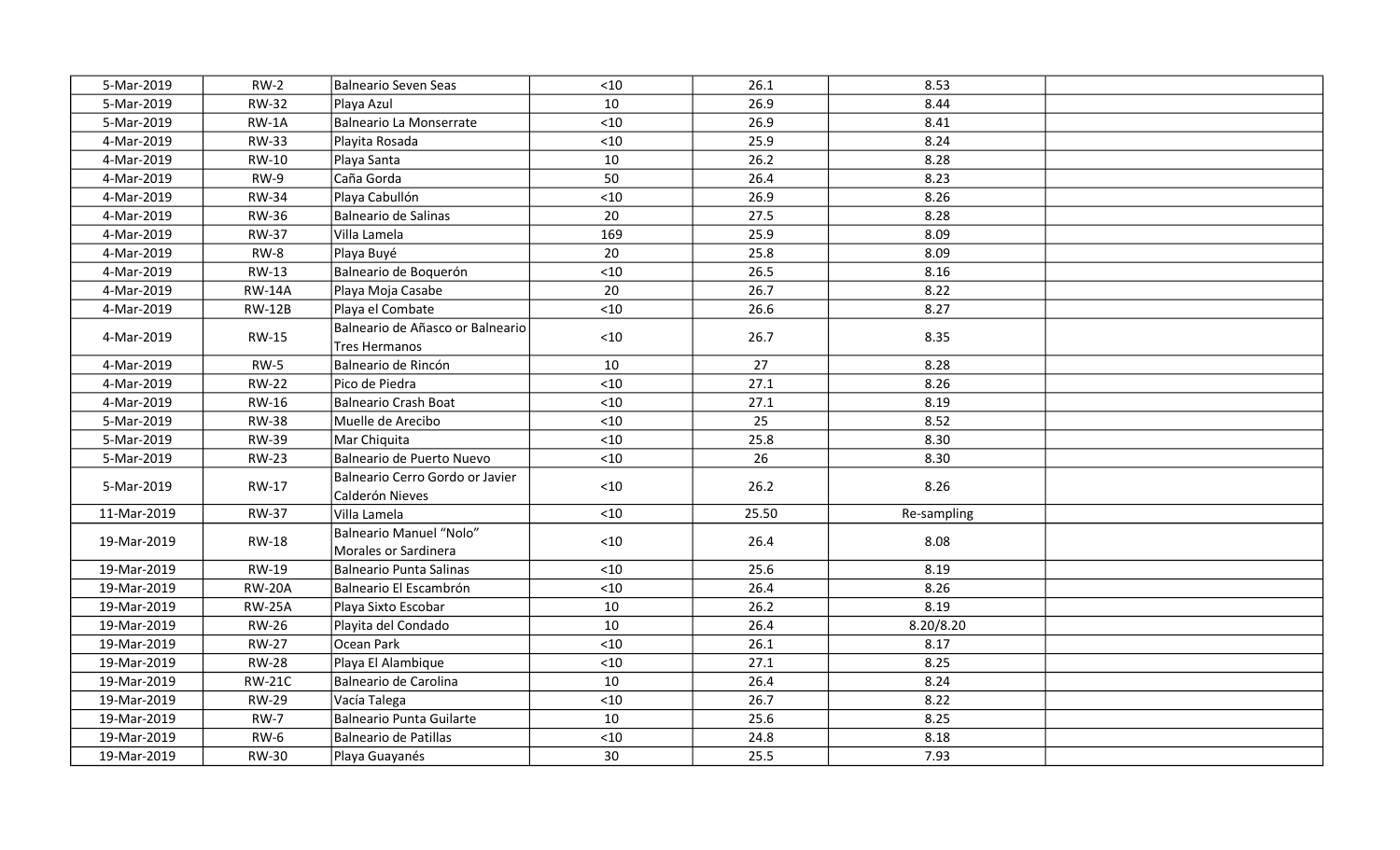| 19-Mar-2019 | $RW-4$        | Balneario Punta Santiago                           | $<10$  | 25.8  | 8.06        |  |
|-------------|---------------|----------------------------------------------------|--------|-------|-------------|--|
| 19-Mar-2019 | RW-31         | Tropical Beach                                     | 41     | 26.1  | 8.11/8.11   |  |
| 19-Mar-2019 | $RW-2$        | Balneario Seven Seas                               | $<10$  | 27.2  | 8.22        |  |
| 19-Mar-2019 | <b>RW-32</b>  | Playa Azul                                         | $<10$  | 27.2  | 8.3         |  |
| 19-Mar-2019 | $RW-1A$       | Balneario La Monserrate                            | $<10$  | 26.7  | 8.1         |  |
| 18-Mar-2019 | <b>RW-33</b>  | Playita Rosada                                     | < 10   | 27.3  | 8.13        |  |
| 18-Mar-2019 | RW-10         | Playa Santa                                        | < 10   | 26.9  | 8.2         |  |
| 18-Mar-2019 | $RW-9$        | Caña Gorda                                         | 10     | 26.2  | 8.14        |  |
| 18-Mar-2019 | <b>RW-34</b>  | Playa Cabullón                                     | 10     | 27.4  | 8.27        |  |
| 18-Mar-2019 | <b>RW-36</b>  | Balneario de Salinas                               | < 10   | 27.8  | 8.26/8.26   |  |
| 18-Mar-2019 | <b>RW-37</b>  | Villa Lamela                                       | 2,400  | 26.0  | 8.07        |  |
| 18-Mar-2019 | RW-8          | Playa Buyé                                         | $<$ 10 | 26.8  | 8.22        |  |
| 18-Mar-2019 | <b>RW-13</b>  | Balneario de Boquerón                              | < 10   | 27.0  | 8.32        |  |
| 18-Mar-2019 | <b>RW-14A</b> | Playa Moja Casabe                                  | < 10   | 27.6  | 8.23        |  |
| 18-Mar-2019 | <b>RW-12B</b> | Playa el Combate                                   | $<10$  | 28.5  | 8.44/8.46   |  |
| 18-Mar-2019 | <b>RW-15</b>  | Balneario de Añasco or Balneario<br>Tres Hermanos  | < 10   | 27.9  | 8.24        |  |
| 18-Mar-2019 | $RW-5$        | Balneario de Rincón                                | $<10$  | 28.3  | 8.32        |  |
| 18-Mar-2019 | <b>RW-22</b>  | Pico de Piedra                                     | 10     | 26.7  | 8.3         |  |
| 18-Mar-2019 | RW-16         | Balneario Crash Boat                               | 31     | 27.3  | 8.30/8.32   |  |
| 19-Mar-2019 | <b>RW-38</b>  | Muelle de Arecibo                                  | 20     | 25.7  | 8.28        |  |
| 19-Mar-2019 | <b>RW-39</b>  | Mar Chiquita                                       | < 10   | 26.2  | 8.29        |  |
| 19-Mar-2019 | <b>RW-23</b>  | Balneario de Puerto Nuevo                          | 295    | 26.2  | 8.27        |  |
| 19-Mar-2019 | RW-17         | Balneario Cerro Gordo or Javier<br>Calderón Nieves | < 10   | 26.6  | 8.25/8.25   |  |
| 26-Mar-2019 | <b>RW-37</b>  | Villa Lamela                                       | 187    | 26.70 | Re-sampling |  |
| 26-Mar-2019 | <b>RW-23</b>  | Balneario de Puerto Nuevo                          | < 10   | 28.10 | Re-sampling |  |
| 1-Apr-2019  | <b>RW-18</b>  | Balneario Manuel "Nolo"<br>Morales or Sardinera    | < 10   | 26.30 | 8.21        |  |
| 1-Apr-2019  | <b>RW-19</b>  | Balneario Punta Salinas                            | $<10$  | 26.80 | 8.24        |  |
| 1-Apr-2019  | <b>RW-20A</b> | Balneario El Escambrón                             | $<10$  | 27.00 | 8.32        |  |
| 1-Apr-2019  | <b>RW-25A</b> | Playa Sixto Escobar                                | $<10$  | 27.70 | 8.33        |  |
| 1-Apr-2019  | <b>RW-26</b>  | Playita del Condado                                | $<10$  | 27.70 | 8.34        |  |
| 1-Apr-2019  | <b>RW-27</b>  | Ocean Park                                         | < 10   | 27.50 | 8.35        |  |
| 1-Apr-2019  | <b>RW-28</b>  | Playa El Alambique                                 | $<10$  | 28.30 | 8.34        |  |
| 1-Apr-2019  | <b>RW-21C</b> | Balneario de Carolina                              | < 10   | 28.50 | 8.36        |  |
| 1-Apr-2019  | <b>RW-29</b>  | Vacía Talega                                       | $<$ 10 | 28.60 | 8.37        |  |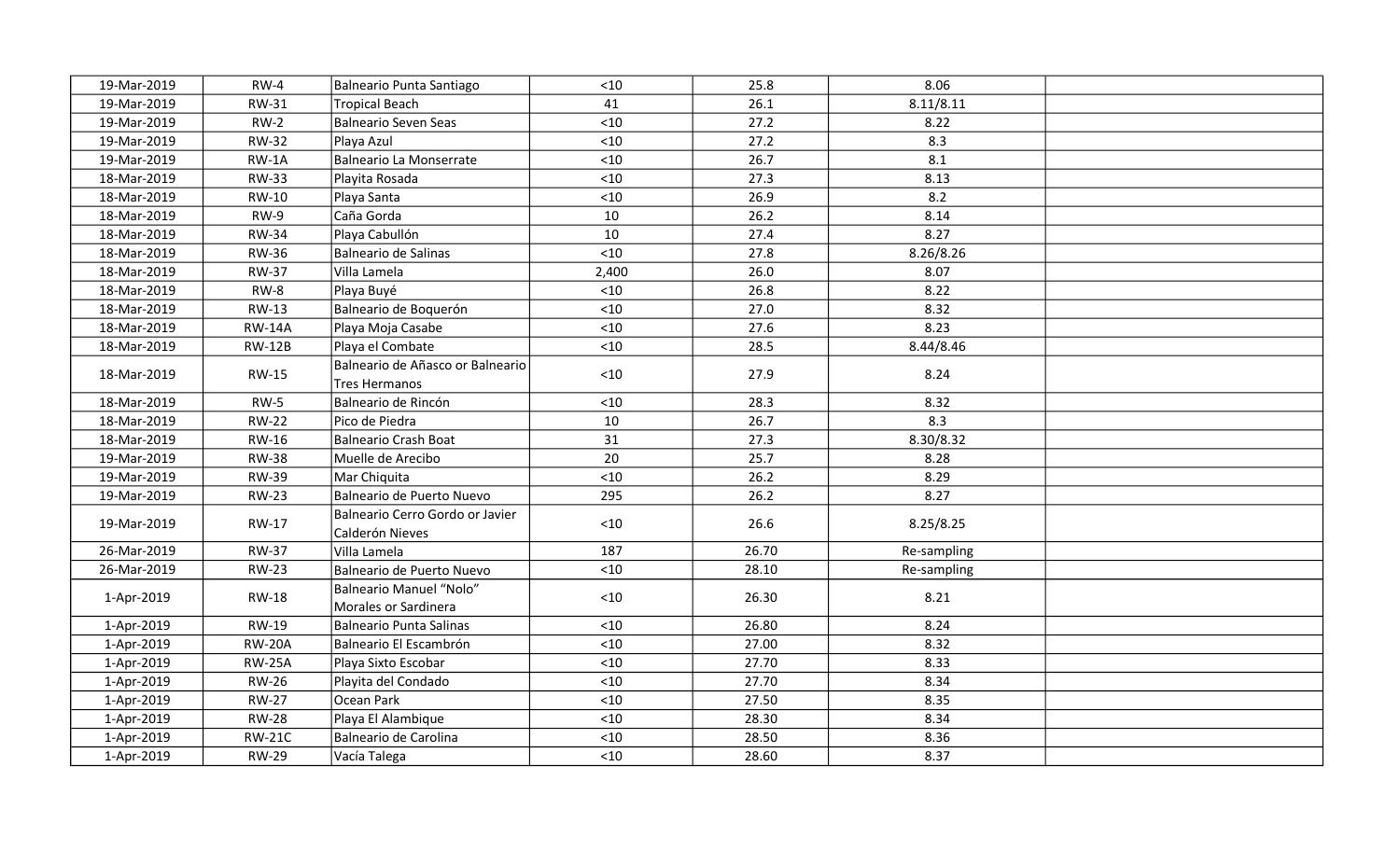| 1-Apr-2019  | <b>RW-7</b>   | Balneario Punta Guilarte                           | $<10$          | 27.90 | 8.45        |  |
|-------------|---------------|----------------------------------------------------|----------------|-------|-------------|--|
| 1-Apr-2019  | <b>RW-6</b>   | Balneario de Patillas                              | 20             | 27.90 | 8.45        |  |
| 1-Apr-2019  | <b>RW-30</b>  | Playa Guayanés                                     | $<10$          | 28.60 | 8.4         |  |
| 1-Apr-2019  | $RW-4$        | Balneario Punta Santiago                           | $<10$          | 28.80 | 8.4         |  |
| 1-Apr-2019  | <b>RW-31</b>  | <b>Tropical Beach</b>                              | 10             | 28.70 | 8.4         |  |
| 1-Apr-2019  | $RW-2$        | Balneario Seven Seas                               | < 10           | 27.80 | 8.41        |  |
| 1-Apr-2019  | <b>RW-32</b>  | Playa Azul                                         | $<10$          | 28.00 | 8.38        |  |
| 1-Apr-2019  | $RW-1A$       | Balneario La Monserrate                            | $<10$          | 28.30 | 8.38        |  |
| 2-Apr-2019  | <b>RW-33</b>  | Playita Rosada                                     | $<10$          | 27.60 | 8.2         |  |
| 2-Apr-2019  | <b>RW-10</b>  | Playa Santa                                        | 10             | 28.00 | 8.19        |  |
| 2-Apr-2019  | RW-9          | Caña Gorda                                         | 98             | 28.60 | 8.12        |  |
| 2-Apr-2019  | <b>RW-34</b>  | Playa Cabullón                                     | $<10$          | 28.10 | 8.26        |  |
| 2-Apr-2019  | <b>RW-36</b>  | Balneario de Salinas                               | $<10$          | 28.80 | 8.24        |  |
| 2-Apr-2019  | <b>RW-37</b>  | Villa Lamela                                       | 20             | 27.50 | 8.13        |  |
| 2-Apr-2019  | RW-8          | Playa Buyé                                         | 10             | 27.90 | 8.18        |  |
| 2-Apr-2019  | <b>RW-13</b>  | Balneario de Boquerón                              | $<10$          | 28.10 | 8.24        |  |
| 2-Apr-2019  | <b>RW-14A</b> | Playa Moja Casabe                                  | $<10$          | 28.70 | 8.25        |  |
| 2-Apr-2019  | <b>RW-12B</b> | Playa el Combate                                   | $<10$          | 29.40 | 8.33        |  |
| 2-Apr-2019  | <b>RW-15</b>  | Balneario de Añasco or Balneario<br>Tres Hermanos  | 30             | 27.40 | 8.22        |  |
| 2-Apr-2019  | $RW-5$        | Balneario de Rincón                                | $<10$          | 27.10 | 8.25        |  |
| 2-Apr-2019  | <b>RW-22</b>  | Pico de Piedra                                     | 10             | 27.50 | 8.28        |  |
| 2-Apr-2019  | <b>RW-16</b>  | Balneario Crash Boat                               | 10             | 27.40 | 8.2         |  |
| 1-Apr-2019  | <b>RW-38</b>  | Muelle de Arecibo                                  | 30             | 26.30 | 8.2         |  |
| 1-Apr-2019  | <b>RW-39</b>  | Mar Chiquita                                       | < 10           | 27.00 | 8.24        |  |
| 1-Apr-2019  | <b>RW-23</b>  | Balneario de Puerto Nuevo                          | $<10$          | 26.90 | 8.2         |  |
| 1-Apr-2019  | RW-17         | Balneario Cerro Gordo or Javier<br>Calderón Nieves | 30             | 27.90 | 8.27        |  |
| 8-Apr-2019  | RW-9          | Caña Gorda                                         | < 10           | 28.20 | Re-sampling |  |
| 16-Apr-2019 | <b>RW-18</b>  | Balneario Manuel "Nolo"<br>Morales or Sardinera    | 10             | 26.9  | 7.95        |  |
| 16-Apr-2019 | RW-19         | Balneario Punta Salinas                            | < 10           | 27.9  | 8.15        |  |
| 16-Apr-2019 | <b>RW-20A</b> | Balneario El Escambrón                             | 10             | 28.2  | 8.15        |  |
| 16-Apr-2019 | <b>RW-25A</b> | Playa Sixto Escobar                                | < 10           | 27.3  | 8.14        |  |
| 16-Apr-2019 | <b>RW-26</b>  | Playita del Condado                                | $\overline{4}$ | 27.4  | 8.11        |  |
| 16-Apr-2019 | <b>RW-27</b>  | Ocean Park                                         | < 10           | 27    | 8.14        |  |
| 16-Apr-2019 | <b>RW-28</b>  | Playa El Alambique                                 | $<10$          | 27.5  | 8.15        |  |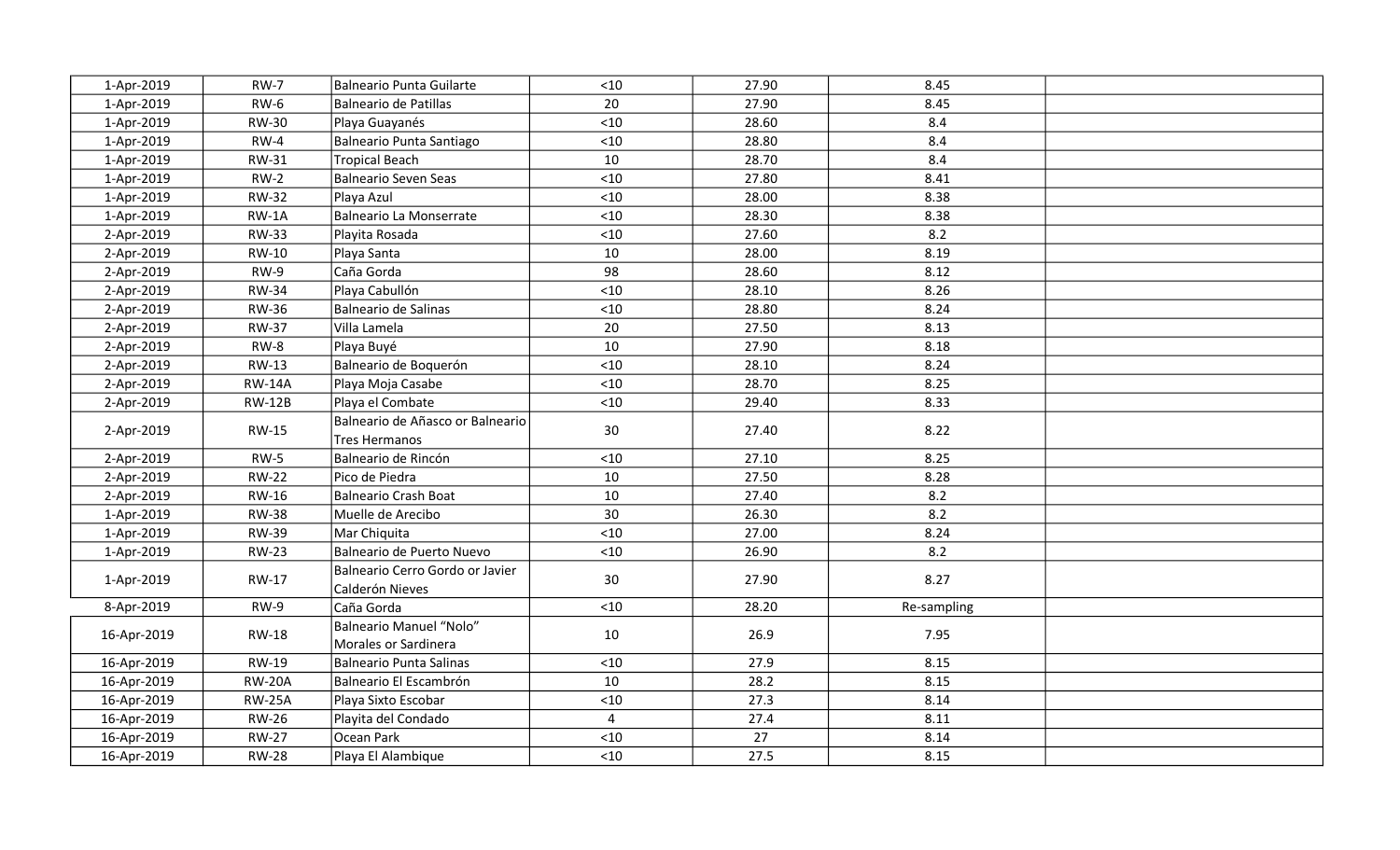| 16-Apr-2019 | <b>RW-21C</b> | Balneario de Carolina                              | $<10$ | 27.9  | 8.16 |  |
|-------------|---------------|----------------------------------------------------|-------|-------|------|--|
| 16-Apr-2019 | <b>RW-29</b>  | Vacía Talega                                       | 10    | 28    | 8.14 |  |
| 16-Apr-2019 | <b>RW-7</b>   | Balneario Punta Guilarte                           | $<10$ | 26.9  | 8.42 |  |
| 16-Apr-2019 | <b>RW-6</b>   | Balneario de Patillas                              | 10    | 27.2  | 8.34 |  |
| 16-Apr-2019 | <b>RW-30</b>  | Playa Guayanés                                     | 52    | 27.2  | 8.38 |  |
| 16-Apr-2019 | $RW-4$        | Balneario Punta Santiago                           | $<10$ | 27.5  | 8.38 |  |
| 16-Apr-2019 | RW-31         | Tropical Beach                                     | 10    | 27    | 8.44 |  |
| 16-Apr-2019 | $RW-2$        | Balneario Seven Seas                               | 20    | 25.5  | 8.52 |  |
| 16-Apr-2019 | <b>RW-32</b>  | Playa Azul                                         | $<10$ | 27    | 8.38 |  |
| 16-Apr-2019 | $RW-1A$       | Balneario La Monserrate                            | < 10  | 27.2  | 8.37 |  |
| 15-Apr-2019 | <b>RW-33</b>  | Playita Rosada                                     | $<10$ | 26.9  | 8.00 |  |
| 15-Apr-2019 | RW-10         | Playa Santa                                        | 20    | 27    | 8.19 |  |
| 15-Apr-2019 | RW-9          | Caña Gorda                                         | 10    | 27.2  | 8.20 |  |
| 15-Apr-2019 | <b>RW-34</b>  | Playa Cabullón                                     | $<10$ | 27.9  | 8.28 |  |
| 15-Apr-2019 | <b>RW-36</b>  | Balneario de Salinas                               | $<10$ | 27.9  | 8.21 |  |
| 15-Apr-2019 | <b>RW-37</b>  | Villa Lamela                                       | $<10$ | 27.1  | 8.36 |  |
| 15-Apr-2019 | RW-8          | Playa Buyé                                         | 31    | 27    | 8.33 |  |
| 15-Apr-2019 | <b>RW-13</b>  | Balneario de Boquerón                              | $<10$ | 27.6  | 8.27 |  |
| 15-Apr-2019 | <b>RW-14A</b> | Playa Moja Casabe                                  | 20    | 28.2  | 8.33 |  |
| 15-Apr-2019 | <b>RW-12B</b> | Playa el Combate                                   | 10    | 28    | 8.29 |  |
| 15-Apr-2019 | <b>RW-15</b>  | Balneario de Añasco or Balneario<br>Tres Hermanos  | $<10$ | 28.3  | 8.20 |  |
| 15-Apr-2019 | $RW-5$        | Balneario de Rincón                                | $<10$ | 28.4  | 8.30 |  |
| 15-Apr-2019 | <b>RW-22</b>  | Pico de Piedra                                     | $<10$ | 27.7  | 8.35 |  |
| 15-Apr-2019 | <b>RW-16</b>  | Balneario Crash Boat                               | $<10$ | 28.7  | 8.33 |  |
| 16-Apr-2019 | <b>RW-38</b>  | Muelle de Arecibo                                  | $<10$ | 26.4  | 7.84 |  |
| 16-Apr-2019 | <b>RW-39</b>  | Mar Chiquita                                       | 20    | 27.6  | 8.17 |  |
| 16-Apr-2019 | <b>RW-23</b>  | Balneario de Puerto Nuevo                          | 20    | 26.8  | 8.21 |  |
| 16-Apr-2019 | RW-17         | Balneario Cerro Gordo or Javier<br>Calderón Nieves | $<10$ | 27.6  | 8.23 |  |
| 30-Apr-2019 | <b>RW-18</b>  | Balneario Manuel "Nolo"<br>Morales or Sardinera    | 134   | 25.70 | 8.3  |  |
| 30-Apr-2019 | <b>RW-19</b>  | Balneario Punta Salinas                            | $<10$ | 26.00 | 8.29 |  |
| 30-Apr-2019 | <b>RW-20A</b> | Balneario El Escambrón                             | < 10  | 27.30 | 8.36 |  |
| 30-Apr-2019 | <b>RW-25A</b> | Playa Sixto Escobar                                | $<10$ | 27.00 | 8.32 |  |
| 30-Apr-2019 | <b>RW-26</b>  | Playita del Condado                                | $<10$ | 27.10 | 8.35 |  |
| 30-Apr-2019 | <b>RW-27</b>  | Ocean Park                                         | 41    | 27.10 | 8.34 |  |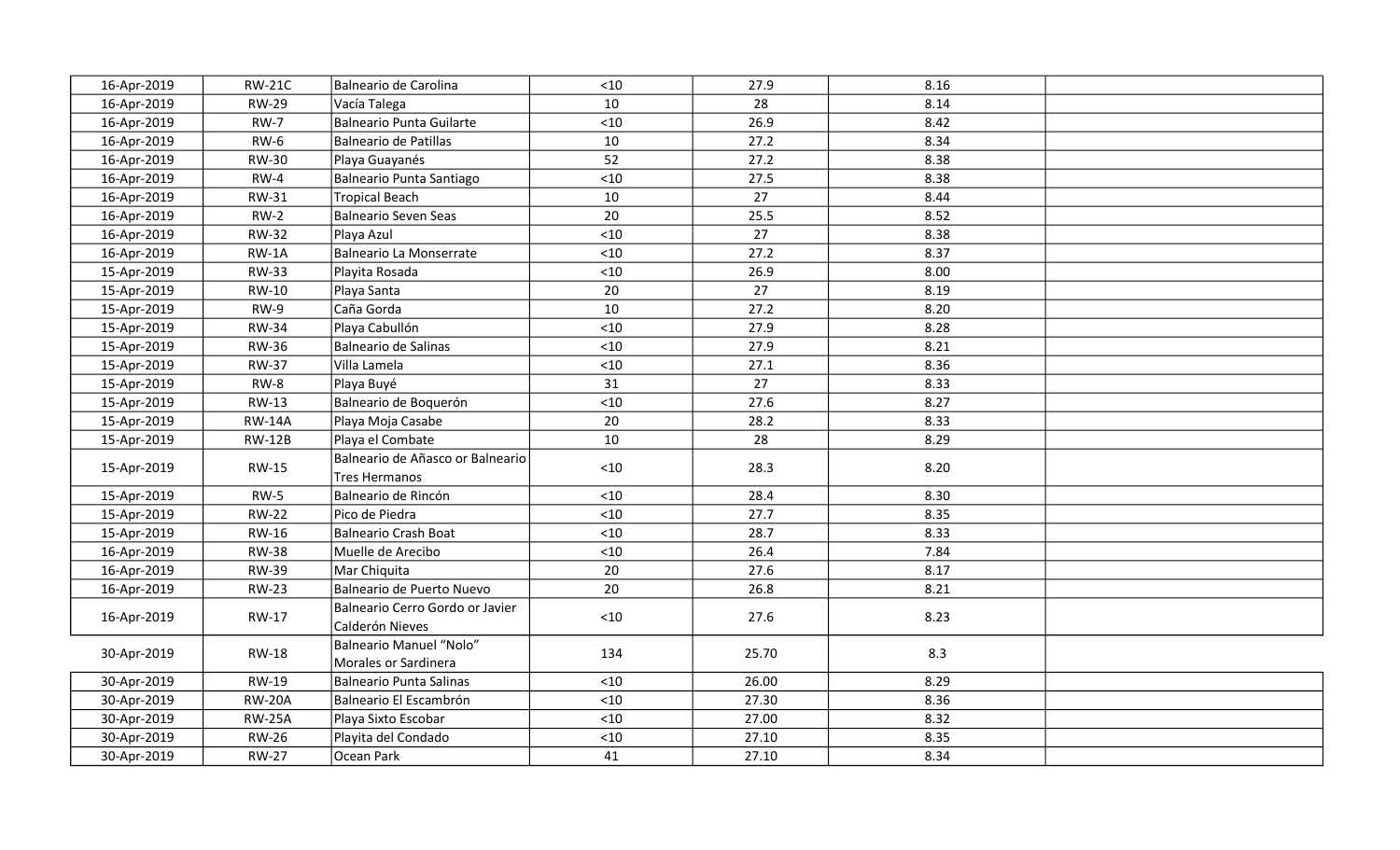| 30-Apr-2019 | <b>RW-28</b>  | Playa El Alambique                                       | $<10$ | 27.30 | 8.32        |  |
|-------------|---------------|----------------------------------------------------------|-------|-------|-------------|--|
| 30-Apr-2019 | <b>RW-21C</b> | Balneario de Carolina                                    | 10    | 27.00 | 8.33        |  |
| 30-Apr-2019 | <b>RW-29</b>  | Vacía Talega                                             | < 10  | 27.80 | 8.28        |  |
| 30-Apr-2019 | <b>RW-7</b>   | Balneario Punta Guilarte                                 | 41    | 26.90 | 8.03        |  |
| 30-Apr-2019 | $RW-6$        | Balneario de Patillas                                    | 63    | 26.00 | 8.08        |  |
| 30-Apr-2019 | <b>RW-30</b>  | Playa Guayanés                                           | 62    | 27.40 | 8.25        |  |
| 30-Apr-2019 | $RW-4$        | Balneario Punta Santiago                                 | 1,723 | 27.40 | 8.32        |  |
| 30-Apr-2019 | RW-31         | Tropical Beach                                           | 373   | 27.20 | 8.37        |  |
| 30-Apr-2019 | $RW-2$        | Balneario Seven Seas                                     | $<10$ | 27.50 | 8.38        |  |
| 30-Apr-2019 | <b>RW-32</b>  | Playa Azul                                               | $<10$ | 27.30 | 8.4         |  |
| 30-Apr-2019 | $RW-1A$       | Balneario La Monserrate                                  | 10    | 27.30 | 8.34        |  |
| 29-Apr-2019 | <b>RW-33</b>  | Playita Rosada                                           | < 10  | 27.00 | 8.41        |  |
| 29-Apr-2019 | <b>RW-10</b>  | Playa Santa                                              | 20    | 27.70 | 8.35        |  |
| 29-Apr-2019 | <b>RW-9</b>   | Caña Gorda                                               | $<10$ | 27.70 | 8.29        |  |
| 29-Apr-2019 | <b>RW-34</b>  | Playa Cabullón                                           | $<10$ | 28.70 | 8.37        |  |
| 29-Apr-2019 | <b>RW-36</b>  | Balneario de Salinas                                     | $<10$ | 29.00 | 8.35        |  |
| 29-Apr-2019 | <b>RW-37</b>  | Villa Lamela                                             | 86    | 28.00 | 8.06        |  |
| 29-Apr-2019 | $RW-8$        | Playa Buyé                                               | < 10  | 27.80 | 8.16        |  |
| 29-Apr-2019 | <b>RW-13</b>  | Balneario de Boquerón                                    | < 10  | 27.90 | 8.21        |  |
| 29-Apr-2019 | <b>RW-14A</b> | Playa Moja Casabe                                        | < 10  | 28.20 | 8.26        |  |
| 29-Apr-2019 | <b>RW-12B</b> | Playa el Combate                                         | $<10$ | 29.30 | 8.27        |  |
| 29-Apr-2019 | <b>RW-15</b>  | Balneario de Añasco or Balneario<br><b>Tres Hermanos</b> | $<10$ | 28.00 | 8.13        |  |
| 29-Apr-2019 | $RW-5$        | Balneario de Rincón                                      | 10    | 27.50 | 8.35        |  |
| 29-Apr-2019 | <b>RW-22</b>  | Pico de Piedra                                           | < 10  | 27.90 | 8.3         |  |
| 29-Apr-2019 | <b>RW-16</b>  | Balneario Crash Boat                                     | < 10  | 28.10 | 8.17        |  |
| 30-Apr-2019 | <b>RW-38</b>  | Muelle de Arecibo                                        | 41    | 26.80 | 8.1         |  |
| 30-Apr-2019 | <b>RW-39</b>  | Mar Chiquita                                             | < 10  | 26.80 | 8.22        |  |
| 30-Apr-2019 | <b>RW-23</b>  | Balneario de Puerto Nuevo                                | $<10$ | 27.00 | 8.21        |  |
| 30-Apr-2019 | RW-17         | Balneario Cerro Gordo or Javier<br>Calderón Nieves       | 30    | 28.60 | 8.12        |  |
| 6-May-2019  | <b>RW-18</b>  | Balneario Manuel "Nolo"<br>Morales or Sardinera          | 10    | 27.50 | Re-sampling |  |
| 6-May-2019  | $RW-4$        | Balneario Punta Santiago                                 | 10    | 28.40 | Re-sampling |  |
| 6-May-2019  | RW-31         | Tropical Beach                                           | 41    | 27.70 | Re-sampling |  |
| 6-May-2019  | <b>RW-37</b>  | Villa Lamela                                             | $<10$ | 28.60 | Re-sampling |  |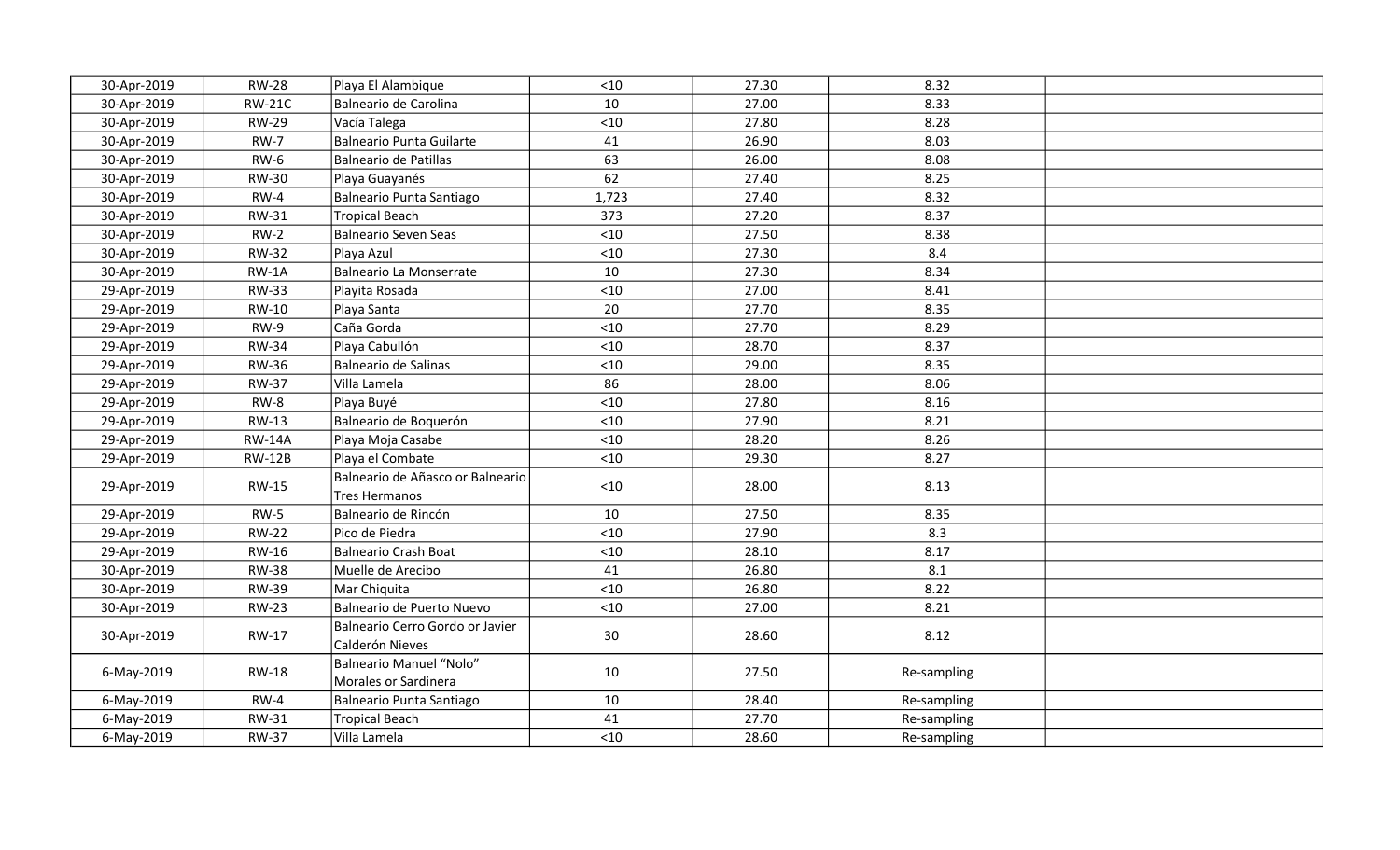| 14-May-2019 | <b>RW-18</b>  | Balneario Manuel "Nolo"<br>Morales or Sardinera   | 10    | 27.30 | 8.05 |  |
|-------------|---------------|---------------------------------------------------|-------|-------|------|--|
| 14-May-2019 | RW-19         | Balneario Punta Salinas                           | $<10$ | 27.20 | 8.12 |  |
| 14-May-2019 | <b>RW-20A</b> | Balneario El Escambrón                            | $<10$ | 27.80 | 8.17 |  |
| 14-May-2019 | <b>RW-25A</b> | Playa Sixto Escobar                               | 10    | 27.80 | 8.17 |  |
| 14-May-2019 | <b>RW-26</b>  | Playita del Condado                               | < 10  | 25.50 | 8.2  |  |
| 14-May-2019 | <b>RW-27</b>  | Ocean Park                                        | 10    | 27.70 | 8.19 |  |
| 14-May-2019 | <b>RW-28</b>  | Playa El Alambique                                | 10    | 29.10 | 8.19 |  |
| 14-May-2019 | <b>RW-21C</b> | Balneario de Carolina                             | < 10  | 28.70 | 8.2  |  |
| 14-May-2019 | <b>RW-29</b>  | Vacía Talega                                      | $<10$ | 28.90 | 8.19 |  |
| 13-May-2019 | <b>RW-7</b>   | Balneario Punta Guilarte                          | 31    | 28.10 | 8.19 |  |
| 13-May-2019 | $RW-6$        | Balneario de Patillas                             | 31    | 27.80 | 8.23 |  |
| 13-May-2019 | <b>RW-30</b>  | Playa Guayanés                                    | 51    | 28.90 | 8.36 |  |
| 13-May-2019 | $RW-4$        | Balneario Punta Santiago                          | 20    | 28.90 | 8.42 |  |
| 13-May-2019 | RW-31         | Tropical Beach                                    | 598   | 28.60 | 8.48 |  |
| 13-May-2019 | $RW-2$        | Balneario Seven Seas                              | 10    | 28.60 | 8.4  |  |
| 13-May-2019 | <b>RW-32</b>  | Playa Azul                                        | $<10$ | 28.20 | 8.4  |  |
| 13-May-2019 | $RW-1A$       | Balneario La Monserrate                           | < 10  | 28.40 | 8.37 |  |
| 14-May-2019 | <b>RW-33</b>  | Playita Rosada                                    | $<10$ | 28.50 | 8.22 |  |
| 14-May-2019 | <b>RW-10</b>  | Playa Santa                                       | < 10  | 28.70 | 8.33 |  |
| 14-May-2019 | $RW-9$        | Caña Gorda                                        | < 10  | 28.70 | 8.31 |  |
| 14-May-2019 | <b>RW-34</b>  | Playa Cabullón                                    | $<10$ | 28.80 | 8.41 |  |
| 14-May-2019 | <b>RW-36</b>  | Balneario de Salinas                              | 41    | 29.40 | 8.32 |  |
| 13-May-2019 | <b>RW-37</b>  | Villa Lamela                                      | 20    | 28.70 | 8.33 |  |
| 13-May-2019 | $RW-8$        | Playa Buyé                                        | 52    | 28.70 | 8.17 |  |
| 13-May-2019 | RW-13         | Balneario de Boquerón                             | $<10$ | 29.00 | 8.2  |  |
| 13-May-2019 | <b>RW-14A</b> | Playa Moja Casabe                                 | 10    | 29.60 | 8.26 |  |
| 13-May-2019 | <b>RW-12B</b> | Playa el Combate                                  | 10    | 29.40 | 8.27 |  |
| 13-May-2019 | <b>RW-15</b>  | Balneario de Añasco or Balneario<br>Tres Hermanos | 20    | 27.50 | 8.15 |  |
| 13-May-2019 | $RW-5$        | Balneario de Rincón                               | 10    | 28.60 | 8    |  |
| 13-May-2019 | <b>RW-22</b>  | Pico de Piedra                                    | 10    | 27.90 | 8.28 |  |
| 13-May-2019 | RW-16         | Balneario Crash Boat                              | 31    | 27.90 | 8.19 |  |
| 14-May-2019 | <b>RW-38</b>  | Muelle de Arecibo                                 | 41    | 27.70 | 8.11 |  |
| 14-May-2019 | <b>RW-39</b>  | Mar Chiquita                                      | < 10  | 27.80 | 8.13 |  |
| 14-May-2019 | <b>RW-23</b>  | Balneario de Puerto Nuevo                         | $<10$ | 28.10 | 8.12 |  |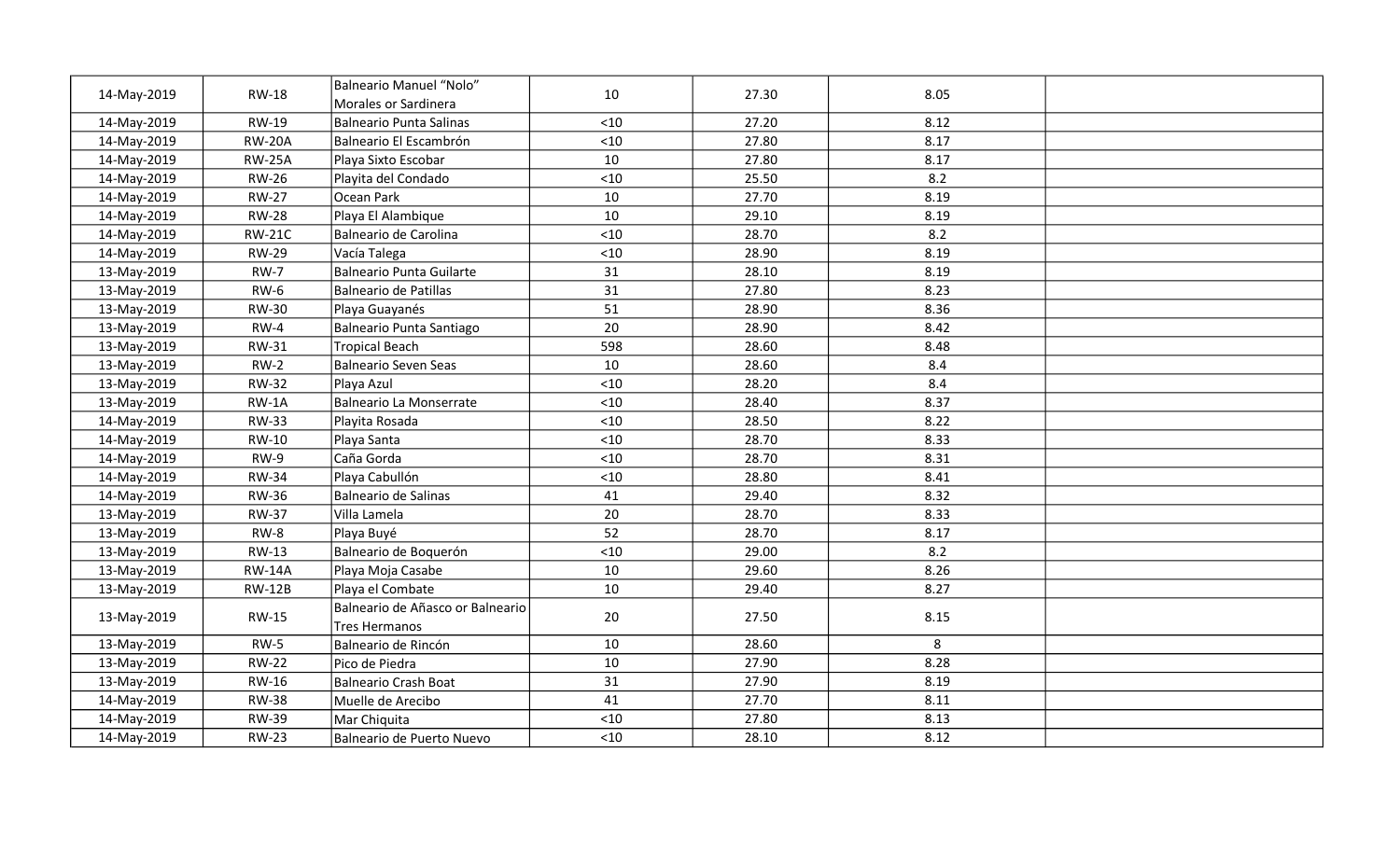| 14-May-2019  | <b>RW-17</b>  | Balneario Cerro Gordo or Javier<br>Calderón Nieves | $<10$ | 27.90 | 8.2         |  |
|--------------|---------------|----------------------------------------------------|-------|-------|-------------|--|
| 20-May-2019  | <b>RW-31</b>  | Tropical Beach                                     | 373   | 28.80 | Re-sampling |  |
| 29-May-2019  | <b>RW-18</b>  | Balneario Manuel "Nolo"<br>Morales or Sardinera    | 10    | 27.9  | 7.99        |  |
| 29-May-2019  | RW-19         | Balneario Punta Salinas                            | $<10$ | 27.4  | 8.10        |  |
| 29-May-2019  | <b>RW-20A</b> | Balneario El Escambrón                             | $<10$ | 26.9  | 8.22        |  |
| 29-May-2019  | <b>RW-25A</b> | Playa Sixto Escobar                                | $<10$ | 26.9  | 8.21        |  |
| 29-May-2019  | <b>RW-26</b>  | Playita del Condado                                | 10    | 26.8  | 8.20/8.20   |  |
| 29-May-2019  | <b>RW-27</b>  | Ocean Park                                         | 41    | 27.0  | 8.21        |  |
| 29-May-2019  | <b>RW-28</b>  | Playa El Alambique                                 | $<10$ | 27.2  | 8.22        |  |
| 29-May-2019  | <b>RW-21C</b> | Balneario de Carolina                              | 10    | 27.9  | 8.21        |  |
| 29-May-2019  | <b>RW-29</b>  | Vacía Talega                                       | 10    | 27.5  | 8.21        |  |
| 29-May-2019  | <b>RW-7</b>   | Balneario Punta Guilarte                           | 142   | 27.3  | 8.15        |  |
| 29-May-2019  | $RW-6$        | Balneario de Patillas                              | 41    | 27.7  | 8.30        |  |
| 29-May-2019  | <b>RW-30</b>  | Playa Guayanés                                     | 5172  | 26.9  | 8.24        |  |
| 29-May-2019  | $RW-4$        | Balneario Punta Santiago                           | 363   | 26.7  | 8.28        |  |
| 29-May-2019  | RW-31         | Tropical Beach                                     | 2595  | 27.3  | 8.34/8.34   |  |
| 29-May-2019  | $RW-2$        | Balneario Seven Seas                               | 10    | 27.2  | 8.36        |  |
| 29-May-2019  | <b>RW-32</b>  | Playa Azul                                         | 10    | 26.7  | 8.40        |  |
| 29-May-2019  | $RW-1A$       | Balneario La Monserrate                            | $<10$ | 27.5  | 8.42        |  |
| 28-May-2019  | <b>RW-33</b>  | Playita Rosada                                     | $<10$ | 28.7  | 8.07        |  |
| 28-May-2019  | <b>RW-10</b>  | Playa Santa                                        | $<10$ | 28.7  | 8.35        |  |
| 28-May-2019  | $RW-9$        | Caña Gorda                                         | $<10$ | 29.1  | 8.25        |  |
| 28-May-2019  | <b>RW-34</b>  | Playa Cabullón                                     | 10    | 28.9  | 8.47        |  |
| 28-May-2019  | <b>RW-36</b>  | Balneario de Salinas                               | < 10  | 28.8  | 8.46/8.46   |  |
| 28-May-2019  | <b>RW-37</b>  | Villa Lamela                                       | 565   | 28.6  | 8.02        |  |
| 28-May-2019  | $RW-8$        | Playa Buyé                                         | 20    | 28.9  | 8.08        |  |
| 28-May-2019  | RW-13         | Balneario de Boquerón                              | 30    | 29.4  | 8.14        |  |
| 28-May-2019  | <b>RW-14A</b> | Playa Moja Casabe                                  | 52    | 30.4  | 8.16        |  |
| 28-May-2019  | <b>RW-12B</b> | Playa el Combate                                   | 72    | 30.7  | 8.15/8.15   |  |
| 28--May-2019 | <b>RW-15</b>  | Balneario de Añasco or Balneario<br>Tres Hermanos  | 63    | 28.2  | 8.25        |  |
| 28--May-2019 | $RW-5$        | Balneario de Rincón                                | 41    | 28.6  | 8.27        |  |
| 28--May-2019 | <b>RW-22</b>  | Pico de Piedra                                     | 52    | 28.8  | 8.33        |  |
| 28--May-2019 | <b>RW-16</b>  | Balneario Crash Boat                               | 2187  | 29.3  | 8.30/8.30   |  |
| 29-May-2019  | <b>RW-38</b>  | lMuelle de Arecibo                                 | 31    | 26.7  | 8.31        |  |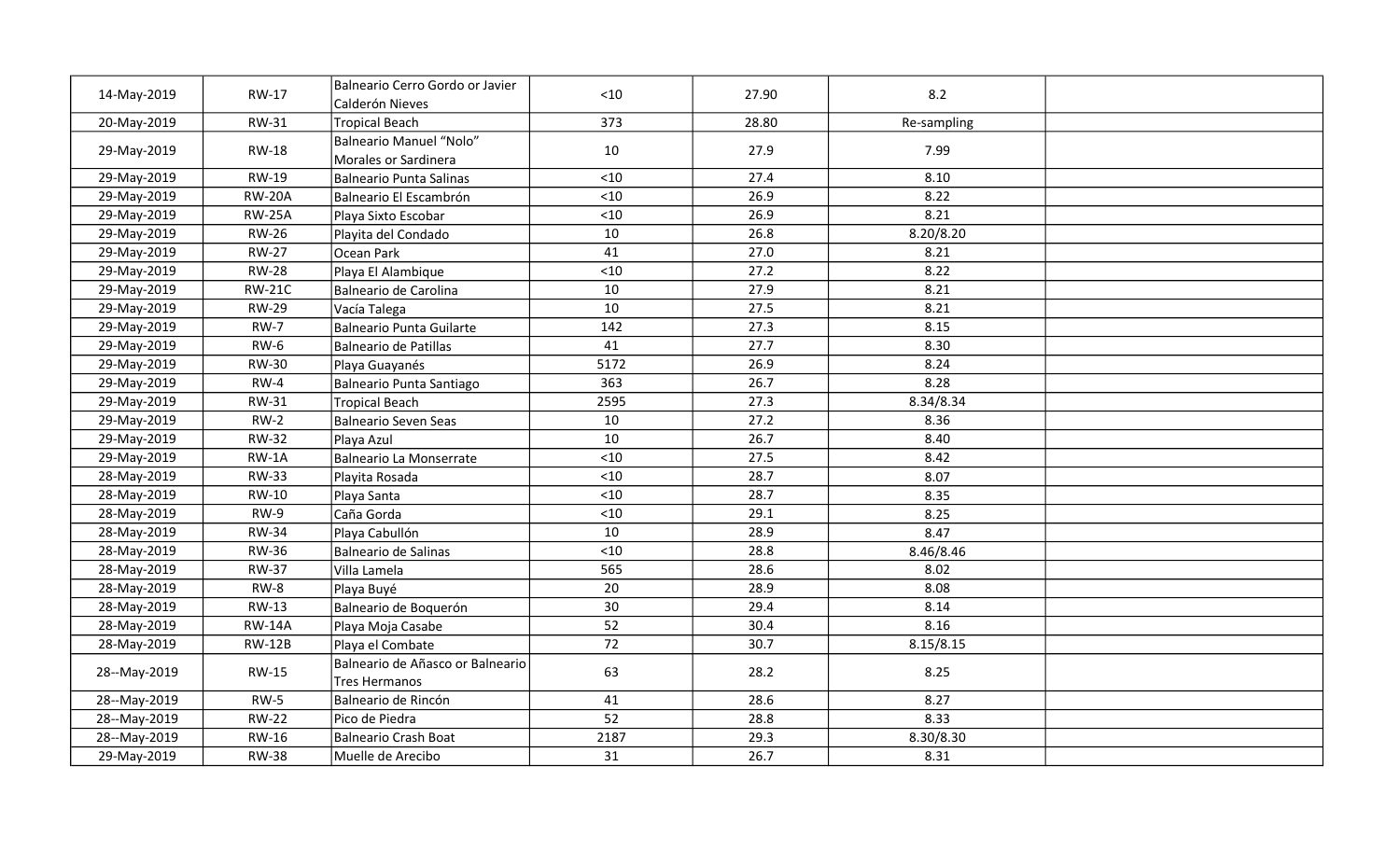| 29-May-2019 | <b>RW-39</b>  | Mar Chiquita                                       | < 10  | 27.6  | 8.29        |  |
|-------------|---------------|----------------------------------------------------|-------|-------|-------------|--|
| 29-May-2019 | <b>RW-23</b>  | Balneario de Puerto Nuevo                          | 20    | 27.9  | 8.27        |  |
| 29-May-2019 | <b>RW-17</b>  | Balneario Cerro Gordo or Javier<br>Calderón Nieves | 20    | 28.1  | 8.16/8.16   |  |
| 3-Jun-2019  | $RW-7$        | Balneario Punta Guilarte                           | < 10  | 28.70 | Re-sampling |  |
| 3-Jun-2019  | <b>RW-30</b>  | Playa Guayanés                                     | 10    | 28.90 | Re-sampling |  |
| 3-Jun-2019  | $RW-4$        | Balneario Punta Santiago                           | $<10$ | 28.80 | Re-sampling |  |
| 3-Jun-2019  | <b>RW-31</b>  | <b>Tropical Beach</b>                              | 241   | 29.20 | Re-sampling |  |
| 3-Jun-2019  | <b>RW-12B</b> | Playa el Combate                                   | 10    | 30.00 | Re-sampling |  |
| 3-Jun-2019  | <b>RW-37</b>  | Villa Lamela                                       | 10    | 30.20 | Re-sampling |  |
| 3-Jun-2019  | RW-16         | Balneario Crash Boat                               | 10    | 30.20 | Re-sampling |  |
| 11-Jun-2019 | <b>RW-18</b>  | Balneario Manuel "Nolo"<br>Morales or Sardinera    | $<10$ | 27.8  | 8.20        |  |
| 11-Jun-2019 | <b>RW-19</b>  | Balneario Punta Salinas                            | < 10  | 28.2  | 8.18        |  |
| 11-Jun-2019 | <b>RW-20A</b> | Balneario El Escambrón                             | $<10$ | 28.8  | 8.12        |  |
| 11-Jun-2019 | <b>RW-25A</b> | Playa Sixto Escobar                                | 10    | 28.9  | 8.12        |  |
| 11-Jun-2019 | <b>RW-26</b>  | Playita del Condado                                | $<10$ | 28.9  | 8.22/8.22   |  |
| 11-Jun-2019 | <b>RW-27</b>  | Ocean Park                                         | < 10  | 29.0  | 8.23        |  |
| 11-Jun-2019 | <b>RW-28</b>  | Playa El Alambique                                 | $<10$ | 29.4  | 8.20        |  |
| 11-Jun-2019 | <b>RW-21C</b> | Balneario de Carolina                              | < 10  | 29.7  | 8.20        |  |
| 11-Jun-2019 | <b>RW-29</b>  | Vacía Talega                                       | $<10$ | 29.6  | 8.20        |  |
| 11-Jun-2019 | <b>RW-7</b>   | Balneario Punta Guilarte                           | 10    | 28.8  | 8.20        |  |
| 11-Jun-2019 | $RW-6$        | Balneario de Patillas                              | 10    | 29.9  | 8.22        |  |
| 11-Jun-2019 | <b>RW-30</b>  | Playa Guayanés                                     | $<10$ | 29.9  | 8.21        |  |
| 11-Jun-2019 | $RW-4$        | Balneario Punta Santiago                           | 31    | 30.0  | 8.20        |  |
| 11-Jun-2019 | <b>RW-31</b>  | Tropical Beach                                     | 10    | 30.2  | 8.19/8.19   |  |
| 11-Jun-2019 | $RW-2$        | Balneario Seven Seas                               | < 10  | 30.3  | 8.21        |  |
| 11-Jun-2019 | <b>RW-32</b>  | Playa Azul                                         | $<10$ | 30.9  | 8.19        |  |
| 11-Jun-2019 | $RW-1A$       | Balneario La Monserrate                            | < 10  | 30.9  | 8.19        |  |
| 11-Jun-2019 | <b>RW-33</b>  | Playita Rosada                                     | $<10$ | 28.0  | 8.26        |  |
| 11-Jun-2019 | <b>RW-10</b>  | Playa Santa                                        | 31    | 27.1  | 8.31        |  |
| 11-Jun-2019 | <b>RW-9</b>   | Caña Gorda                                         | 62    | 28.3  | 8.29        |  |
| 11-Jun-2019 | <b>RW-34</b>  | Playa Cabullón                                     | 10    | 29.2  | 8.33        |  |
| 11-Jun-2019 | <b>RW-36</b>  | Balneario de Salinas                               | 10    | 29.2  | 8.35/8.35   |  |
| 10-Jun-2019 | <b>RW-37</b>  | Villa Lamela                                       | 41    | 28.7  | 8.25        |  |
| 10-Jun-2019 | RW-8          | Playa Buyé                                         | 63    | 29.3  | 8.16        |  |
| 10-Jun-2019 | RW-13         | Balneario de Boquerón                              | 52    | 30.3  | 8.19        |  |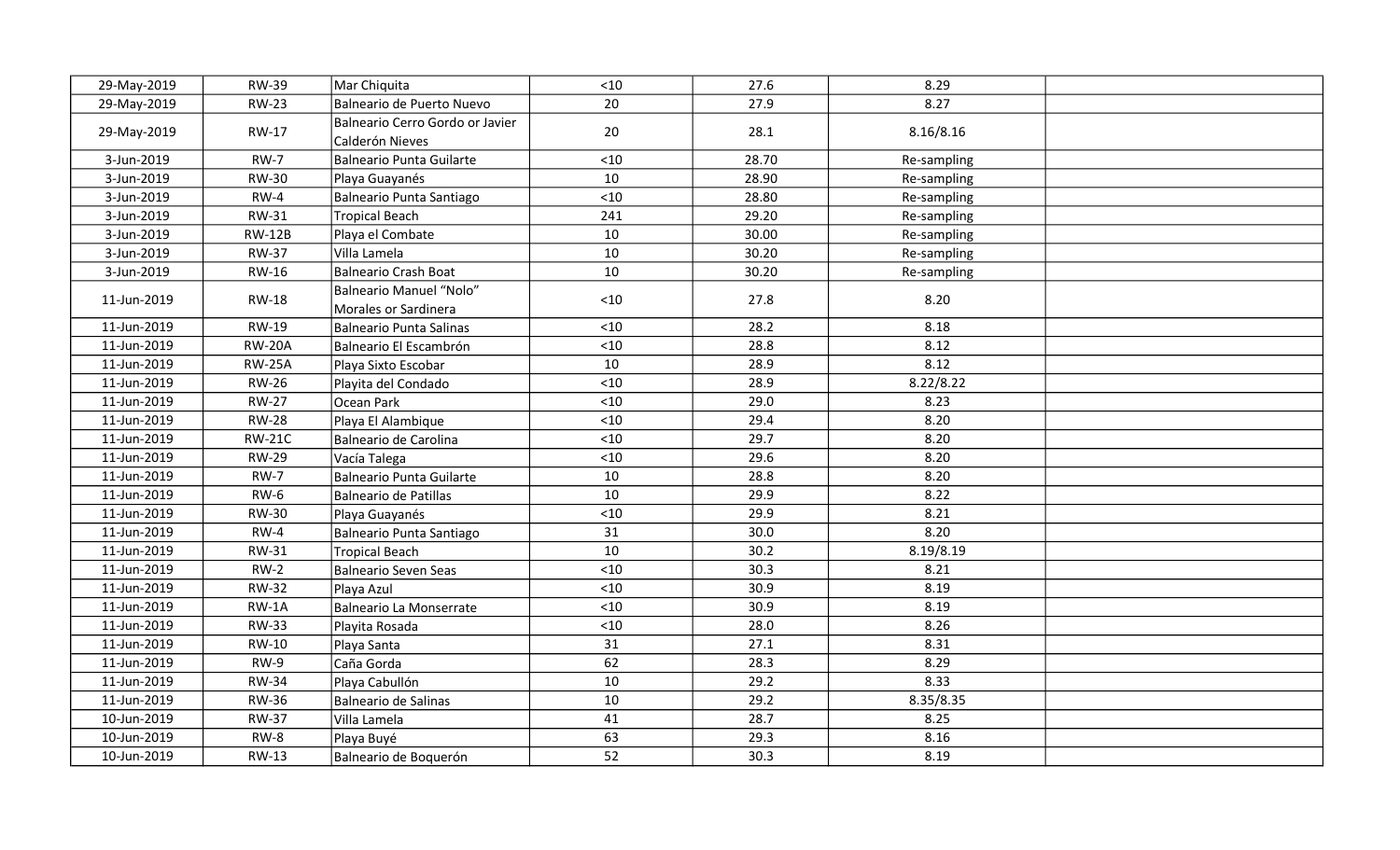| 10-Jun-2019 | <b>RW-14A</b> | Playa Moja Casabe                                  | $<10$ | 30.0  | 8.26         |  |
|-------------|---------------|----------------------------------------------------|-------|-------|--------------|--|
| 10-Jun-2019 | <b>RW-12B</b> | Playa el Combate                                   | $<10$ | 30.6  | 8.25/8.26    |  |
| 10-Jun-2019 | <b>RW-15</b>  | Balneario de Añasco or Balneario<br>Tres Hermanos  | 41    | 29.6  | 8.17         |  |
| 10-Jun-2019 | $RW-5$        | Balneario de Rincón                                | 20    | 29.2  | 8.21         |  |
| 10-Jun-2019 | <b>RW-22</b>  | lPico de Piedra                                    | 3,076 | 29.4  | 8.17         |  |
| 10-Jun-2019 | RW-16         | Balneario Crash Boat                               | 52    | 29.6  | 8.22/8.22    |  |
| 10-Jun-2019 | <b>RW-38</b>  | lMuelle de Arecibo                                 | 231   | 27.3  | 8.31         |  |
| 10-Jun-2019 | <b>RW-39</b>  | Mar Chiquita                                       | 10    | 28.0  | 8.27         |  |
| 10-Jun-2019 | <b>RW-23</b>  | Balneario de Puerto Nuevo                          | $<10$ | 28.8  | 8.26         |  |
| 10-Jun-2019 | RW-17         | Balneario Cerro Gordo or Javier<br>Calderón Nieves | $<10$ | 28.9  | 8.32/8.32    |  |
| 17-Jun-2019 | <b>RW-22</b>  | Pico de Piedra                                     | 85    | 25.50 | Re-sampling  |  |
| 17-Jun-2019 | <b>RW-38</b>  | Muelle de Arecibo                                  | 10    | 27.50 | Re-sampling  |  |
| 25-Jun-2019 | <b>RW-18</b>  | Balneario Manuel "Nolo"<br>Morales or Sardinera    | $<10$ | 30.1  | invalid data |  |
| 25-Jun-2019 | RW-19         | Balneario Punta Salinas                            | $<10$ | 29.8  | invalid data |  |
| 25-Jun-2019 | <b>RW-20A</b> | Balneario El Escambrón                             | $<10$ | 30.0  | invalid data |  |
| 25-Jun-2019 | <b>RW-25A</b> | Playa Sixto Escobar                                | $<10$ | 30.0  | invalid data |  |
| 25-Jun-2019 | <b>RW-26</b>  | Playita del Condado                                | 20    | 30.8  | invalid data |  |
| 25-Jun-2019 | <b>RW-27</b>  | Ocean Park                                         | < 10  | 30.0  | invalid data |  |
| 25-Jun-2019 | <b>RW-28</b>  | Playa El Alambique                                 | $<10$ | 30.2  | invalid data |  |
| 25-Jun-2019 | <b>RW-21C</b> | Balneario de Carolina                              | $<10$ | 30.4  | invalid data |  |
| 25-Jun-2019 | <b>RW-29</b>  | Vacía Talega                                       | 30    | 31.0  | invalid data |  |
| 25-Jun-2019 | <b>RW-7</b>   | Balneario Punta Guilarte                           | 10    | 28.4  | 8.38         |  |
| 25-Jun-2019 | $RW-6$        | Balneario de Patillas                              | < 10  | 28.6  | 8.22         |  |
| 25-Jun-2019 | <b>RW-30</b>  | Playa Guayanés                                     | $<10$ | 29.6  | 8.25         |  |
| 25-Jun-2019 | $RW-4$        | Balneario Punta Santiago                           | 31    | 29.4  | 8.25         |  |
| 25-Jun-2019 | <b>RW-31</b>  | Tropical Beach                                     | $<10$ | 29.2  | 8.29         |  |
| 25-Jun-2019 | $RW-2$        | Balneario Seven Seas                               | 10    | 28.7  | 8.38         |  |
| 25-Jun-2019 | <b>RW-32</b>  | Playa Azul                                         | $<10$ | 29.3  | 8.32         |  |
| 25-Jun-2019 | $RW-1A$       | Balneario La Monserrate                            | $<10$ | 29.6  | 8.31         |  |
| 24-Jun-2019 | <b>RW-33</b>  | Playita Rosada                                     | $<10$ | 29.1  | invalid data |  |
| 24-Jun-2019 | RW-10         | Playa Santa                                        | 31    | 30.4  | invalid data |  |
| 24-Jun-2019 | $RW-9$        | Caña Gorda                                         | 20    | 29.2  | invalid data |  |
| 24-Jun-2019 | <b>RW-34</b>  | Playa Cabullón                                     | < 10  | 29.9  | invalid data |  |
| 24-Jun-2019 | <b>RW-36</b>  | Balneario de Salinas                               | 63    | 30.6  | invalid data |  |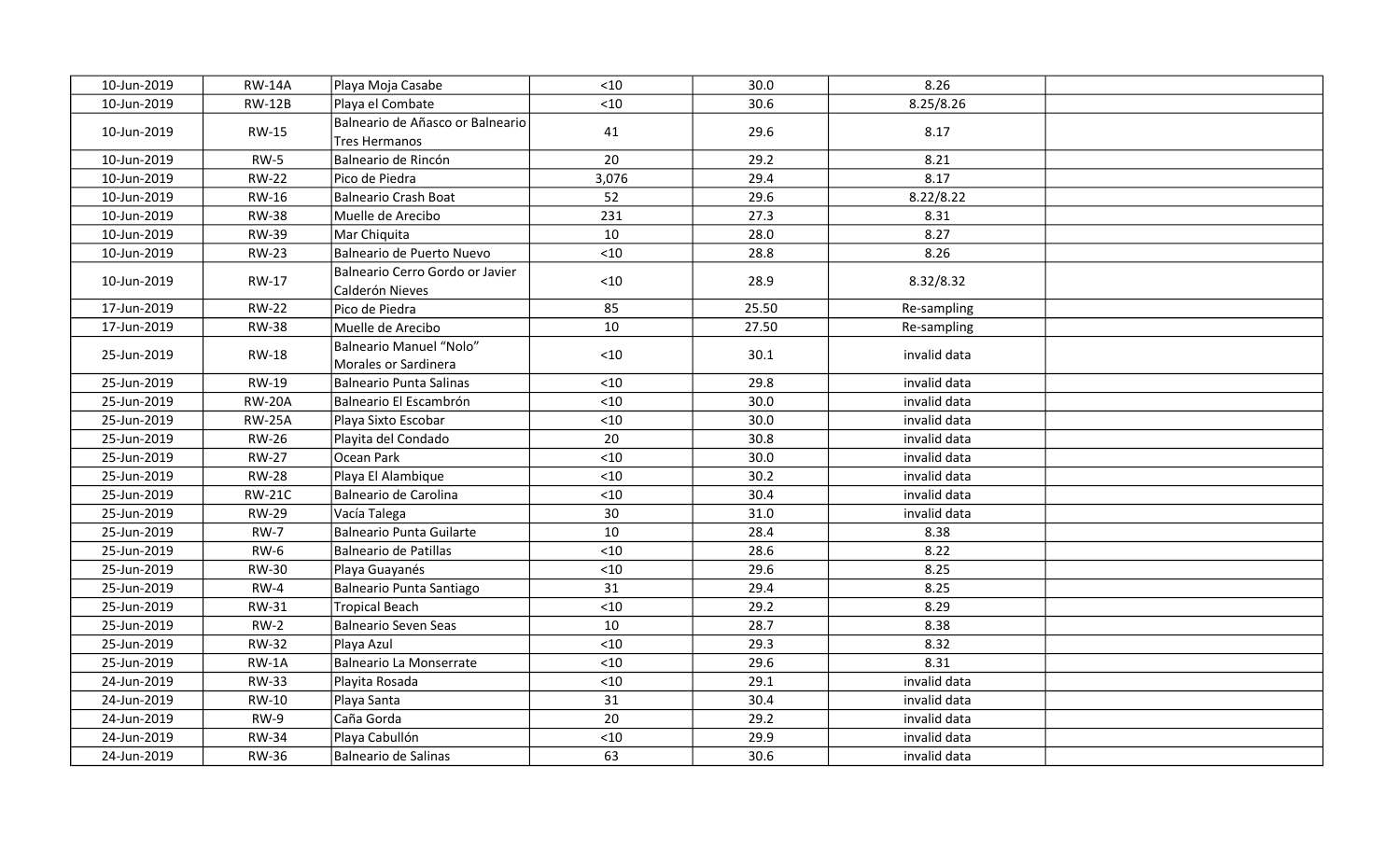| 24-Jun-2019 | <b>RW-37</b>  | Villa Lamela                                       | 20    | 28.9  | 8.05        |  |
|-------------|---------------|----------------------------------------------------|-------|-------|-------------|--|
| 24-Jun-2019 | $RW-8$        | Playa Buyé                                         | 20    | 30.1  | 8.31        |  |
| 24-Jun-2019 | RW-13         | Balneario de Boquerón                              | 97    | 30.4  | 8.22        |  |
| 24-Jun-2019 | <b>RW-14A</b> | Playa Moja Casabe                                  | 30    | 30.4  | 8.21        |  |
| 24-Jun-2019 | <b>RW-12B</b> | Playa el Combate                                   | 243   | 31.9  | 8.2         |  |
| 24-Jun-2019 | RW-15         | Balneario de Añasco or Balneario<br>Tres Hermanos  | < 10  | 29.8  | 8.32        |  |
| 24-Jun-2019 | $RW-5$        | Balneario de Rincón                                | 10    | 28.5  | 8.41        |  |
| 24-Jun-2019 | <b>RW-22</b>  | Pico de Piedra                                     | < 10  | 29.1  | 8.37        |  |
| 24-Jun-2019 | RW-16         | Balneario Crash Boat                               | 52    | 28.8  | 8.36        |  |
| 25-Jun-2019 | <b>RW-38</b>  | Muelle de Arecibo                                  | $<10$ | 29.0  | 8.21        |  |
| 25-Jun-2019 | <b>RW-39</b>  | Mar Chiquita                                       | $<10$ | 29.0  | 8.25        |  |
| 25-Jun-2019 | <b>RW-23</b>  | Balneario de Puerto Nuevo                          | $<10$ | 29.2  | 8.18        |  |
| 25-Jun-2019 | RW-17         | Balneario Cerro Gordo or Javier<br>Calderón Nieves | $<10$ | 30.1  | 8.18        |  |
| 1-Jul-2019  | <b>RW-12B</b> | Playa el Combate                                   | 31    | 31.10 | Re-sampling |  |
| 1-Jul-2019  | RW-13         | Balneario de Boquerón                              | 31    | 30.90 | Re-sampling |  |
| 9-Jul-2019  | <b>RW-18</b>  | Balneario Manuel "Nolo"<br>Morales or Sardinera    | $<10$ | 29.80 | 8.07        |  |
| 9-Jul-2019  | <b>RW-19</b>  | Balneario Punta Salinas                            | 10    | 29.50 | 8.1         |  |
| 9-Jul-2019  | <b>RW-20A</b> | Balneario El Escambrón                             | $<10$ | 29.60 | 8.1         |  |
| 9-Jul-2019  | <b>RW-25A</b> | Playa Sixto Escobar                                | 10    | 29.60 | 8.06        |  |
| 9-Jul-2019  | <b>RW-26</b>  | Playita del Condado                                | 10    | 30.20 | 8.15        |  |
| 9-Jul-2019  | <b>RW-27</b>  | Ocean Park                                         | 10    | 29.60 | 8.13        |  |
| 9-Jul-2019  | <b>RW-28</b>  | Playa El Alambique                                 | $<10$ | 29.50 | 8.14        |  |
| 9-Jul-2019  | <b>RW-21C</b> | Balneario de Carolina                              | $<10$ | 29.30 | 8.14        |  |
| 9-Jul-2019  | <b>RW-29</b>  | Vacía Talega                                       | 41    | 30.00 | 8.15        |  |
| 9-Jul-2019  | <b>RW-7</b>   | Balneario Punta Guilarte                           | 10    | 28.90 | 8.05        |  |
| 9-Jul-2019  | <b>RW-6</b>   | Balneario de Patillas                              | $<10$ | 29.20 | 8.08        |  |
| 9-Jul-2019  | <b>RW-30</b>  | Playa Guayanés                                     | 40    | 29.40 | 8.15        |  |
| 9-Jul-2019  | $RW-4$        | Balneario Punta Santiago                           | $<10$ | 29.80 | 8.17        |  |
| 9-Jul-2019  | <b>RW-31</b>  | Tropical Beach                                     | $<10$ | 29.70 | 8.2         |  |
| 9-Jul-2019  | $RW-2$        | Balneario Seven Seas                               | $<10$ | 29.50 | 8.13        |  |
| 9-Jul-2019  | <b>RW-32</b>  | Playa Azul                                         | < 10  | 29.20 | 8.19        |  |
| 9-Jul-2019  | $RW-1A$       | Balneario La Monserrate                            | $<10$ | 29.20 | 8.15        |  |
| 8-Jul-2019  | <b>RW-33</b>  | Playita Rosada                                     | $<10$ | 28.30 | 8.14        |  |
| 8-Jul-2019  | RW-10         | Playa Santa                                        | 110   | 28.00 | 8.17        |  |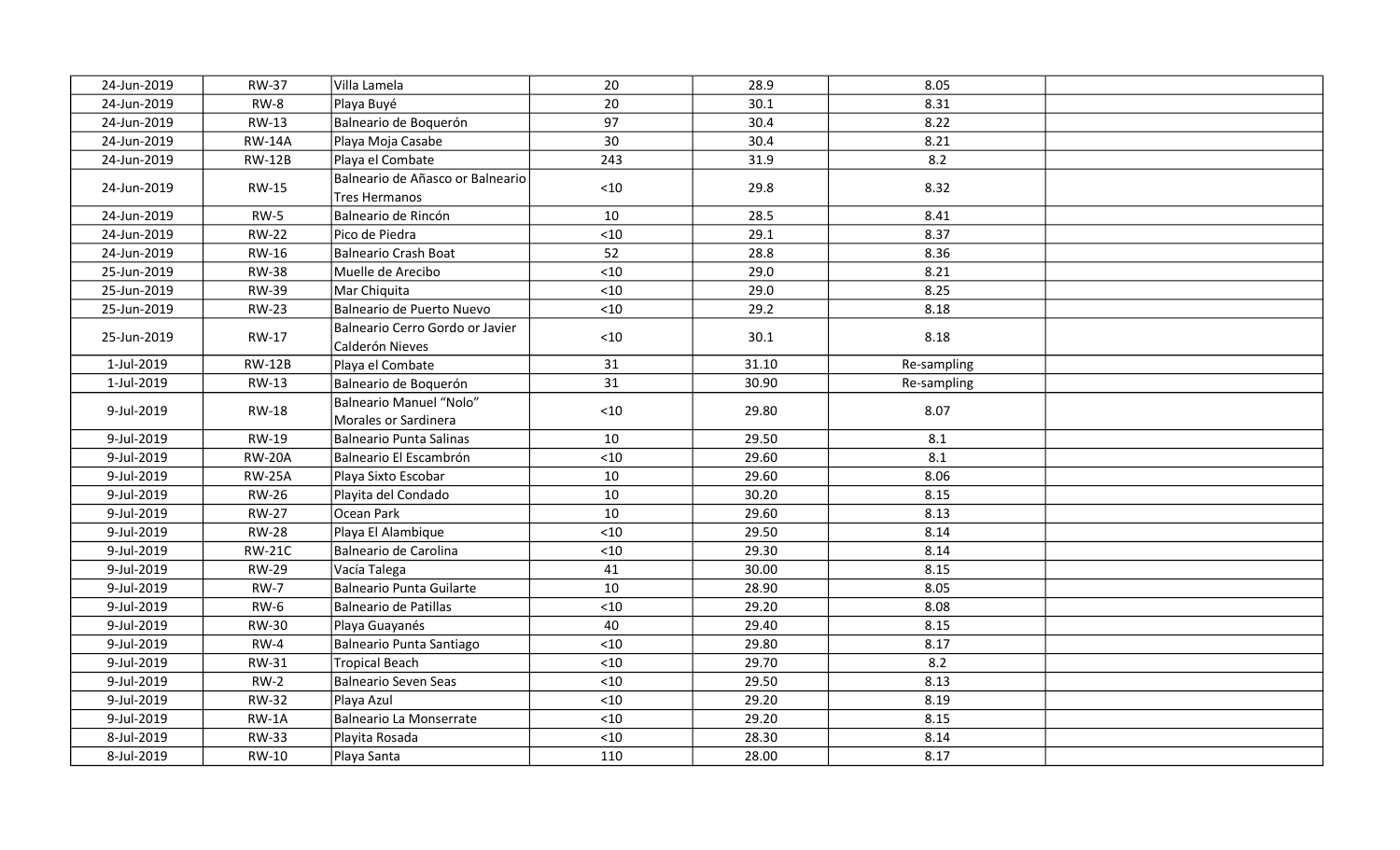| 8-Jul-2019  | $RW-9$        | Caña Gorda                                         | $<10$ | 28.20 | 8.11         |  |
|-------------|---------------|----------------------------------------------------|-------|-------|--------------|--|
| 8-Jul-2019  | <b>RW-34</b>  | Playa Cabullón                                     | 41    | 28.50 | 8.24         |  |
| 8-Jul-2019  | <b>RW-36</b>  | <b>Balneario de Salinas</b>                        | $<10$ | 29.50 | 8.21         |  |
| 8-Jul-2019  | <b>RW-37</b>  | Villa Lamela                                       | < 10  | 28.60 | 8.14         |  |
| 8-Jul-2019  | <b>RW-8</b>   | Playa Buyé                                         | 10    | 29.50 | 8.12         |  |
| 8-Jul-2019  | RW-13         | Balneario de Boquerón                              | < 10  | 29.90 | 8.12         |  |
| 8-Jul-2019  | <b>RW-14A</b> | Playa Moja Casabe                                  | < 10  | 29.70 | 8.19         |  |
| 8-Jul-2019  | <b>RW-12B</b> | Playa el Combate                                   | $<10$ | 31.10 | 8.18         |  |
| 8-Jul-2019  | RW-15         | Balneario de Añasco or Balneario<br>Tres Hermanos  | < 10  | 29.40 | invalid data |  |
| 8-Jul-2019  | <b>RW-5</b>   | Balneario de Rincón                                | 41    | 28.80 | invalid data |  |
| 8-Jul-2019  | <b>RW-22</b>  | Pico de Piedra                                     | 393   | 29.00 | invalid data |  |
| 8-Jul-2019  | <b>RW-16</b>  | Balneario Crash Boat                               | 110   | 29.30 | invalid data |  |
| 9-Jul-2019  | <b>RW-38</b>  | Muelle de Arecibo                                  | $<10$ | 28.90 | invalid data |  |
| 9-Jul-2019  | <b>RW-39</b>  | Mar Chiquita                                       | $<10$ | 28.40 | invalid data |  |
| 9-Jul-2019  | <b>RW-23</b>  | Balneario de Puerto Nuevo                          | $<10$ | 29.30 | invalid data |  |
| 9-Jul-2019  | RW-17         | Balneario Cerro Gordo or Javier<br>Calderón Nieves | $<10$ | 29.10 | invalid data |  |
| 15-Jul-2019 | <b>RW-22</b>  | Pico de Piedra                                     | 6,893 | 28.00 | Re-sampling  |  |
| 15-Jul-2019 | <b>RW-16</b>  | Balneario Crash Boat                               | 160   | 29.20 | Re-sampling  |  |
| 15-Jul-2019 | RW-10         | Playa Santa                                        | 10    | 29.70 | Re-sampling  |  |
| 23-Jul-2019 | <b>RW-18</b>  | Balneario Manuel "Nolo"<br>Morales or Sardinera    | $<10$ | 28.8  | 8.13         |  |
| 23-Jul-2019 | <b>RW-19</b>  | Balneario Punta Salinas                            | < 10  | 28.8  | 8.18         |  |
| 23-Jul-2019 | <b>RW-20A</b> | Balneario El Escambrón                             | $<10$ | 28.8  | 8.18         |  |
| 23-Jul-2019 | <b>RW-25A</b> | Playa Sixto Escobar                                | 31    | 28.9  | 8.09         |  |
| 23-Jul-2019 | <b>RW-26</b>  | Playita del Condado                                | 10    | 29.8  | 8.19         |  |
| 23-Jul-2019 | <b>RW-27</b>  | Ocean Park                                         | < 10  | 29.2  | 8.24         |  |
| 23-Jul-2019 | <b>RW-28</b>  | Playa El Alambique                                 | $<10$ | 29.9  | 8.23         |  |
| 23-Jul-2019 | <b>RW-21C</b> | Balneario de Carolina                              | < 10  | 30.4  | 8.21         |  |
| 23-Jul-2019 | <b>RW-29</b>  | Vacía Talega                                       | $<10$ | 31.3  | 8.21         |  |
| 23-Jul-2019 | $RW-7$        | Balneario Punta Guilarte                           | $<10$ | 29.2  | 7.98         |  |
| 23-Jul-2019 | <b>RW-6</b>   | Balneario de Patillas                              | 20    | 28.9  | 7.99         |  |
| 23-Jul-2019 | <b>RW-30</b>  | Playa Guayanés                                     | 81    | 29.4  | 8.06         |  |
| 23-Jul-2019 | $RW-4$        | Balneario Punta Santiago                           | 10    | 30    | 8.16         |  |
| 23-Jul-2019 | <b>RW-31</b>  | <b>Tropical Beach</b>                              | 41    | 30.2  | 8.16         |  |
| 23-Jul-2019 | $RW-2$        | <b>Balneario Seven Seas</b>                        | < 10  | 30    | 8.27         |  |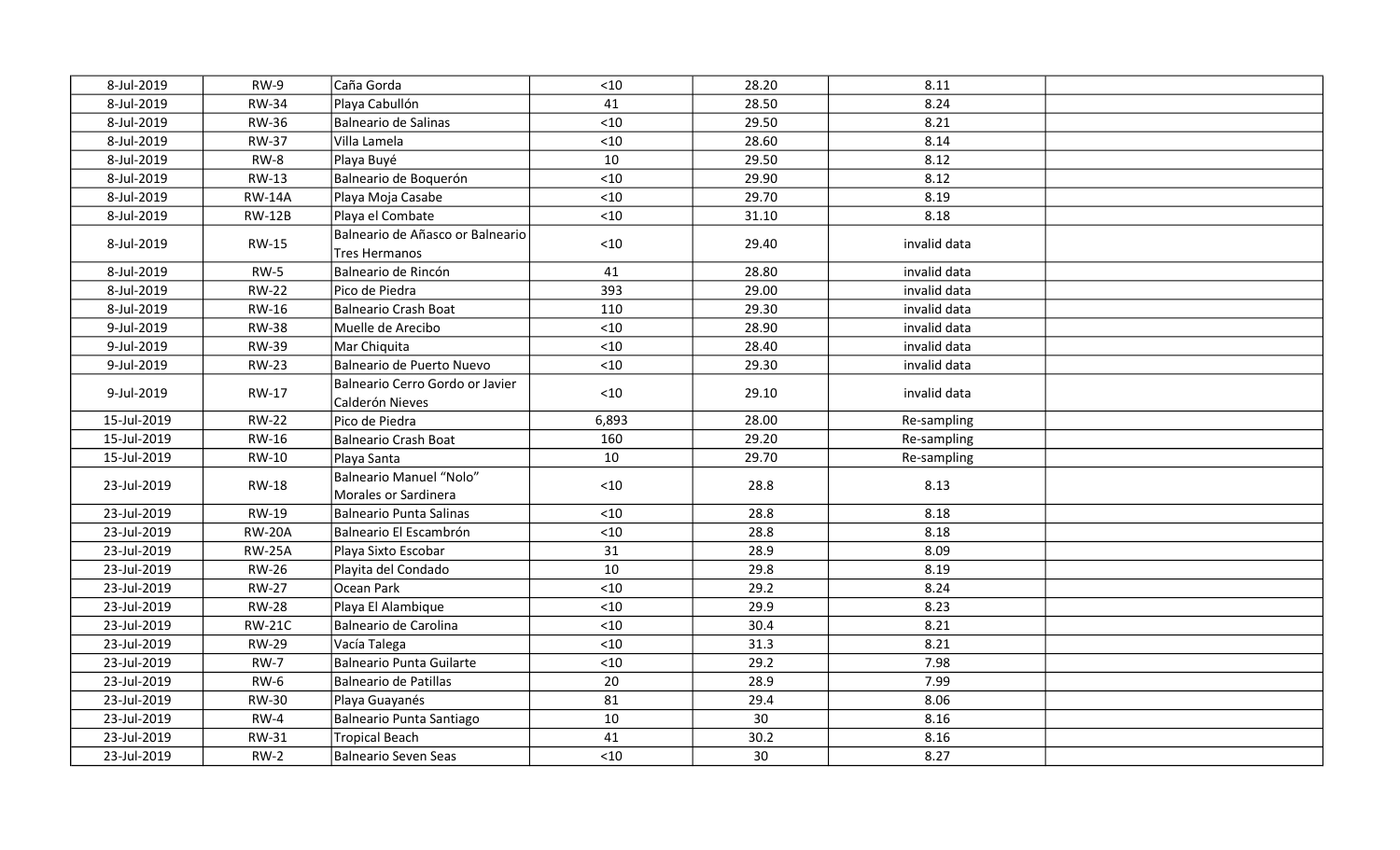| 23-Jul-2019 | <b>RW-32</b>  | Playa Azul                                             | $<10$ | 30    | 8.17         |  |
|-------------|---------------|--------------------------------------------------------|-------|-------|--------------|--|
| 23-Jul-2019 | $RW-1A$       | <b>Balneario La Monserrate</b>                         | 10    | 30.6  | 8.18         |  |
| 24-Jul-2019 | <b>RW-33</b>  | Playita Rosada                                         | $<10$ | 29    | 8.15         |  |
| 24-Jul-2019 | RW-10         | Playa Santa                                            | 10    | 29.5  | 8.19         |  |
| 24-Jul-2019 | $RW-9$        | Caña Gorda                                             | 20    | 29.5  | 8.22         |  |
| 24-Jul-2019 | <b>RW-34</b>  | Playa Cabullón                                         | $<10$ | 30.2  | 8.15         |  |
| 24-Jul-2019 | <b>RW-36</b>  | Balneario de Salinas                                   | 20    | 30.5  | 8.13         |  |
| 24-Jul-2019 | <b>RW-37</b>  | Villa Lamela                                           | 10    | 30.1  | 8.17         |  |
| 24-Jul-2019 | <b>RW-8</b>   | Playa Buyé                                             | 52    | 29.7  | 8.18         |  |
| 24-Jul-2019 | <b>RW-13</b>  | Balneario de Boquerón                                  | < 10  | 30.6  | 8.21         |  |
| 24-Jul-2019 | <b>RW-14A</b> | Playa Moja Casabe                                      | 10    | 31.6  | 8.29         |  |
| 24-Jul-2019 | <b>RW-12B</b> | Playa el Combate                                       | $<10$ | 30.5  | 8.32         |  |
| 24-Jul-2019 | <b>RW-15</b>  | Balneario de Añasco or Balneario<br>Tres Hermanos      | 10    | 28.9  | 8.01         |  |
| 24-Jul-2019 | $RW-5$        | Balneario de Rincón                                    | $<10$ | 28.1  | 8.12         |  |
| 24-Jul-2019 | <b>RW-22</b>  | Pico de Piedra                                         | $<10$ | 28.8  | 8.11         |  |
| 24-Jul-2019 | RW-16         | Balneario Crash Boat                                   | 30    | 28.5  | 8.12         |  |
| 23-Jul-2019 | <b>RW-38</b>  | Muelle de Arecibo                                      | 1,951 | 26.5  | 8.19         |  |
| 23-Jul-2019 | <b>RW-39</b>  | Mar Chiquita                                           | < 10  | 27.5  | 8.13         |  |
| 23-Jul-2019 | <b>RW-23</b>  | Balneario de Puerto Nuevo                              | 20    | 28.5  | 8.11         |  |
| 23-Jul-2019 | <b>RW-17</b>  | Balneario Cerro Gordo or Javier<br>Calderón Nieves     | < 10  | 29    | 8.13         |  |
| 28-Jul-2019 | <b>RW-30</b>  | Playa Guayanés                                         | 85    | 29.00 | Re-sampling  |  |
| 28-Jul-2019 | <b>RW-38</b>  | Muelle de Arecibo                                      | 31    | 29.30 | Re-sampling  |  |
| 20-Aug-2019 | <b>RW-18</b>  | <b>Balneario Manuel "Nolo"</b><br>Morales or Sardinera | 10    | 27.00 | 8.11         |  |
| 20-Aug-2019 | RW-19         | Balneario Punta Salinas                                | 10    | 28.30 | 8.15         |  |
| 20-Aug-2019 | <b>RW-20A</b> | Balneario El Escambrón                                 | 10    | 29.10 | 8.15         |  |
| 20-Aug-2019 | <b>RW-25A</b> | Playa Sixto Escobar                                    | $<10$ | 29.30 | 8.2          |  |
| 20-Aug-2019 | <b>RW-26</b>  | Playita del Condado                                    | 10    | 29.40 | 8.2          |  |
| 20-Aug-2019 | <b>RW-27</b>  | Ocean Park                                             | < 10  | 29.20 | 8.2          |  |
| 20-Aug-2019 | <b>RW-28</b>  | Playa El Alambique                                     | 10    | 29.80 | 8.21         |  |
| 20-Aug-2019 | <b>RW-21C</b> | Balneario de Carolina                                  | $<10$ | 29.90 | 8.23         |  |
| 20-Aug-2019 | <b>RW-29</b>  | Vacía Talega                                           | < 10  | 29.80 | 8.22         |  |
| 20-Aug-2019 | <b>RW-7</b>   | Balneario Punta Guilarte                               | < 10  | 29.50 | invalid data |  |
| 20-Aug-2019 | $RW-6$        | Balneario de Patillas                                  | $<10$ | 30.20 | invalid data |  |
| 20-Aug-2019 | <b>RW-30</b>  | Playa Guayanés                                         | $<10$ | 30.60 | invalid data |  |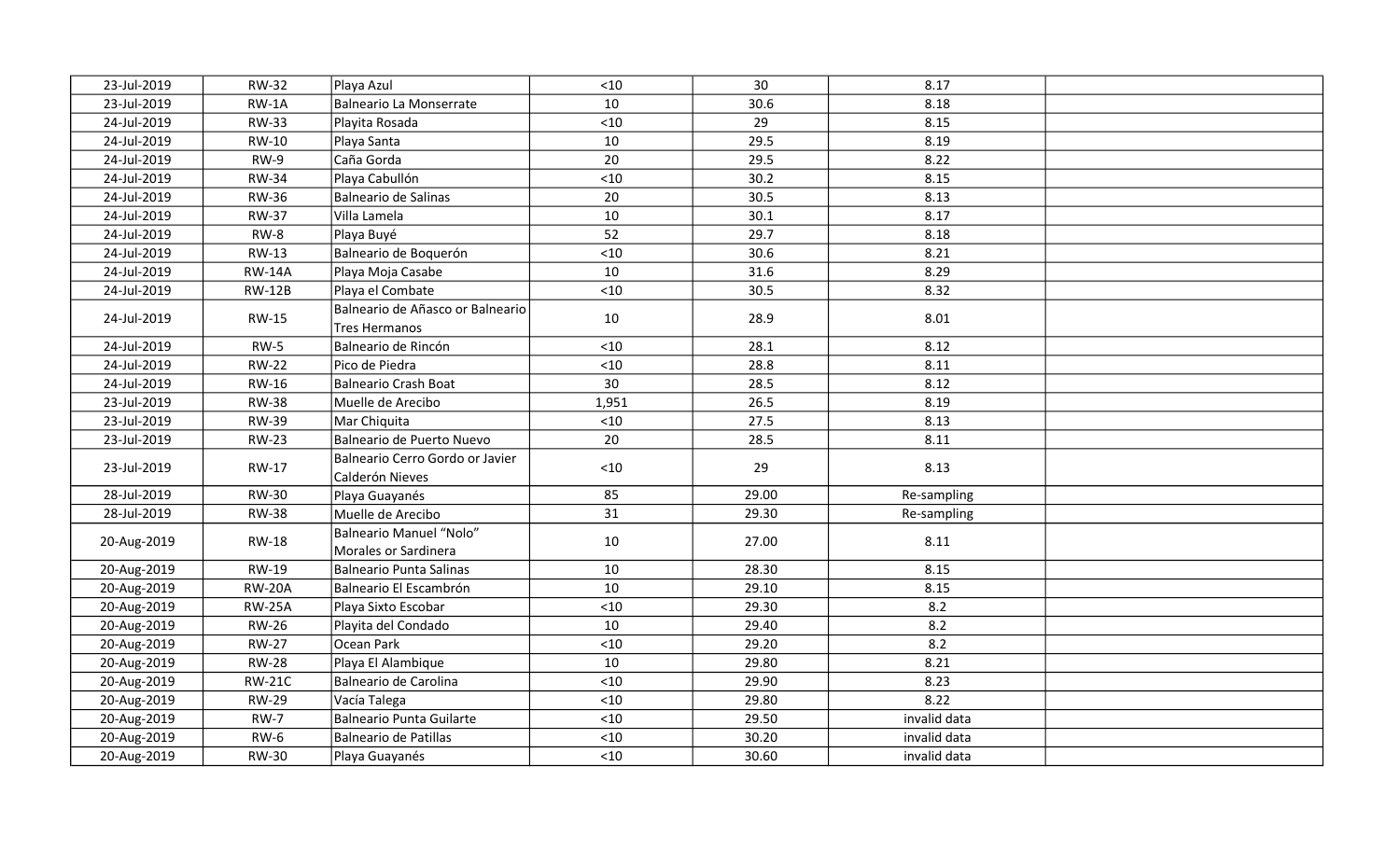| 20-Aug-2019 | $RW-4$        | Balneario Punta Santiago                                 | < 10  | 30.60 | invalid data |  |
|-------------|---------------|----------------------------------------------------------|-------|-------|--------------|--|
| 20-Aug-2019 | RW-31         | <b>Tropical Beach</b>                                    | 41    | 30.60 | invalid data |  |
| 20-Aug-2019 | $RW-2$        | <b>Balneario Seven Seas</b>                              | $<10$ | 30.10 | invalid data |  |
| 20-Aug-2019 | <b>RW-32</b>  | Playa Azul                                               | < 10  | 29.60 | invalid data |  |
| 20-Aug-2019 | $RW-1A$       | <b>Balneario La Monserrate</b>                           | < 10  | 29.90 | invalid data |  |
| 19-Aug-2019 | <b>RW-33</b>  | Playita Rosada                                           | < 10  | 29.20 | 8.15         |  |
| 19-Aug-2019 | <b>RW-10</b>  | Playa Santa                                              | < 10  | 28.30 | 8.16         |  |
| 19-Aug-2019 | $RW-9$        | Caña Gorda                                               | < 10  | 28.40 | 8.07         |  |
| 19-Aug-2019 | <b>RW-34</b>  | Playa Cabullón                                           | < 10  | 28.90 | 8.22         |  |
| 19-Aug-2019 | <b>RW-36</b>  | Balneario de Salinas                                     | < 10  | 30.10 | 8.23         |  |
| 19-Aug-2019 | <b>RW-37</b>  | Villa Lamela                                             | < 10  | 29.50 | invalid data |  |
| 19-Aug-2019 | $RW-8$        | Playa Buyé                                               | 20    | 29.60 | invalid data |  |
| 19-Aug-2019 | <b>RW-13</b>  | Balneario de Boquerón                                    | 10    | 29.70 | invalid data |  |
| 19-Aug-2019 | <b>RW-14A</b> | Playa Moja Casabe                                        | $<10$ | 29.30 | invalid data |  |
| 19-Aug-2019 | <b>RW-12B</b> | Playa el Combate                                         | < 10  | 29.30 | invalid data |  |
| 19-Aug-2019 | <b>RW-15</b>  | Balneario de Añasco or Balneario<br><b>Tres Hermanos</b> | 10    | 29.80 | 8.22         |  |
| 19-Aug-2019 | $RW-5$        | Balneario de Rincón                                      | 63    | 29.70 | 8.13         |  |
| 19-Aug-2019 | <b>RW-22</b>  | Pico de Piedra                                           | 1,119 | 30.30 | 8.16         |  |
| 19-Aug-2019 | RW-16         | Balneario Crash Boat                                     | 63    | 29.70 | 8.19         |  |
| 20-Aug-2019 | <b>RW-38</b>  | Muelle de Arecibo                                        | $<10$ | 28.50 | 8.09         |  |
| 20-Aug-2019 | <b>RW-39</b>  | Mar Chiquita                                             | < 10  | 29.00 | 8.23         |  |
| 20-Aug-2019 | <b>RW-23</b>  | Balneario de Puerto Nuevo                                | < 10  | 29.10 | 8.14         |  |
| 20-Aug-2019 | <b>RW-17</b>  | Balneario Cerro Gordo or Javier<br>Calderón Nieves       | < 10  | 29.00 | 8.15         |  |
| 26-Aug-2019 | <b>RW-22</b>  | Pico de Piedra                                           | 75    | 29.80 | Re-sampling  |  |
| 4-Sep-2019  | <b>RW-18</b>  | Balneario Manuel "Nolo"<br>Morales or Sardinera          | 120   | 29.4  | 8.07         |  |
| 4-Sep-2019  | <b>RW-19</b>  | Balneario Punta Salinas                                  | < 10  | 29.7  | 8.13         |  |
| 4-Sep-2019  | <b>RW-20A</b> | Balneario El Escambrón                                   | < 10  | 29.9  | 8.15         |  |
| 4-Sep-2019  | <b>RW-25A</b> | Playa Sixto Escobar                                      | < 10  | 30.2  | 8.12         |  |
| 4-Sep-2019  | <b>RW-26</b>  | Playita del Condado                                      | 10    | 30.9  | 8.21         |  |
| 4-Sep-2019  | <b>RW-27</b>  | Ocean Park                                               | < 10  | 30.7  | 8.20         |  |
| 4-Sep-2019  | <b>RW-28</b>  | Playa El Alambique                                       | < 10  | 31.0  | 8.23         |  |
| 4-Sep-2019  | <b>RW-21C</b> | Balneario de Carolina                                    | < 10  | 31.0  | 8.20         |  |
| 4-Sep-2019  | <b>RW-29</b>  | Vacía Talega                                             | < 10  | 31.3  | 8.26         |  |
| 3-Sep-2019  | <b>RW-7</b>   | Balneario Punta Guilarte                                 | 20    | 29.4  | 7.86         |  |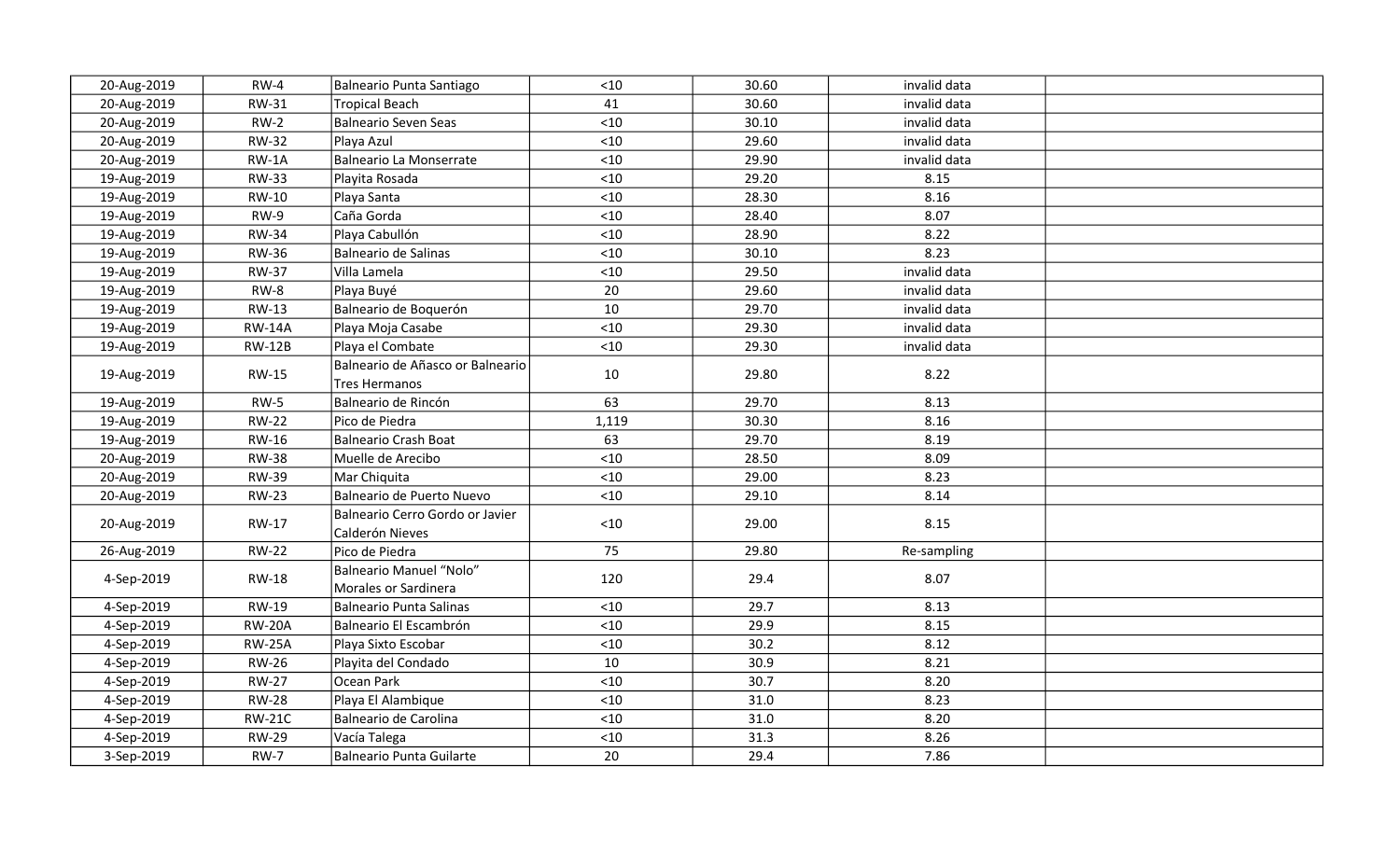| 3-Sep-2019  | <b>RW-6</b>   | Balneario de Patillas                              | $<10$ | 29.1  | 7.76        |  |
|-------------|---------------|----------------------------------------------------|-------|-------|-------------|--|
| 3-Sep-2019  | <b>RW-30</b>  | Playa Guayanés                                     | 61    | 29.5  | 8.01        |  |
| 3-Sep-2019  | $RW-4$        | Balneario Punta Santiago                           | 10    | 29.9  | 8.08        |  |
| 3-Sep-2019  | <b>RW-31</b>  | <b>Tropical Beach</b>                              | < 10  | 29.5  | 8.11        |  |
| 3-Sep-2019  | $RW-2$        | Balneario Seven Seas                               | $<10$ | 29.2  | 8.16        |  |
| 3-Sep-2019  | <b>RW-32</b>  | Playa Azul                                         | $<10$ | 29.1  | 8.16        |  |
| 3-Sep-2019  | $RW-1A$       | Balneario La Monserrate                            | $<10$ | 29.3  | 8.13        |  |
| 4-Sep-2019  | <b>RW-33</b>  | Playita Rosada                                     | $<10$ | 30.2  | 8.2         |  |
| 4-Sep-2019  | RW-10         | Playa Santa                                        | $<10$ | 30.2  | 8.14        |  |
| 4-Sep-2019  | RW-9          | Caña Gorda                                         | $<10$ | 30.3  | 8.08        |  |
| 4-Sep-2019  | <b>RW-34</b>  | Playa Cabullón                                     | 20    | 30.3  | 8.19        |  |
| 4-Sep-2019  | <b>RW-36</b>  | Balneario de Salinas                               | 52    | 30.0  | 8.17        |  |
| 3-Sep-2019  | <b>RW-37</b>  | Villa Lamela                                       | $<10$ | 30.0  | 8.08        |  |
| 3-Sep-2019  | RW-8          | Playa Buyé                                         | $<10$ | 30.1  | 8.07        |  |
| 3-Sep-2019  | <b>RW-13</b>  | Balneario de Boquerón                              | $<10$ | 30.8  | 8.14        |  |
| 3-Sep-2019  | <b>RW-14A</b> | Playa Moja Casabe                                  | 10    | 31.3  | 8.19        |  |
| 3-Sep-2019  | <b>RW-12B</b> | Playa el Combate                                   | $<10$ | 31.9  | 8.17        |  |
| 3-Sep-2019  | <b>RW-15</b>  | Balneario de Añasco or Balneario<br>Tres Hermanos  | $<10$ | 30.0  | 8.16        |  |
| 3-Sep-2019  | $RW-5$        | Balneario de Rincón                                | $<10$ | 29.8  | 8.18        |  |
| 3-Sep-2019  | <b>RW-22</b>  | Pico de Piedra                                     | 20    | 30.0  | 8.19        |  |
| 3-Sep-2019  | <b>RW-16</b>  | Balneario Crash Boat                               | < 10  | 29.2  | 8.23        |  |
| 4-Sep-2019  | <b>RW-38</b>  | Muelle de Arecibo                                  | $<10$ | 28.0  | 8.24        |  |
| 4-Sep-2019  | <b>RW-39</b>  | Mar Chiquita                                       | < 10  | 29.0  | 8.27        |  |
| 4-Sep-2019  | <b>RW-23</b>  | Balneario de Puerto Nuevo                          | 10    | 29.1  | 8.21        |  |
| 4-Sep-2019  | RW-17         | Balneario Cerro Gordo or Javier<br>Calderón Nieves | $<10$ | 29.6  | 8.22        |  |
| 9-Sep-2019  | <b>RW-18</b>  | Balneario Manuel "Nolo"<br>Morales or Sardinera    | $<10$ | 29.70 | Re-sampling |  |
| 17-Sep-2019 | <b>RW-18</b>  | Balneario Manuel "Nolo"<br>Morales or Sardinera    | 10    | 28.80 | 8.06        |  |
| 17-Sep-2019 | <b>RW-19</b>  | Balneario Punta Salinas                            | 10    | 29.10 | 8.19        |  |
| 17-Sep-2019 | <b>RW-20A</b> | Balneario El Escambrón                             | < 10  | 29.90 | 8.22        |  |
| 17-Sep-2019 | <b>RW-25A</b> | Playa Sixto Escobar                                | 10    | 30.10 | 8.16        |  |
| 17-Sep-2019 | <b>RW-26</b>  | Playita del Condado                                | < 10  | 30.10 | 8.22        |  |
| 17-Sep-2019 | <b>RW-27</b>  | Ocean Park                                         | < 10  | 30.10 | 8.21        |  |
| 17-Sep-2019 | <b>RW-28</b>  | Playa El Alambique                                 | < 10  | 30.20 | 8.21        |  |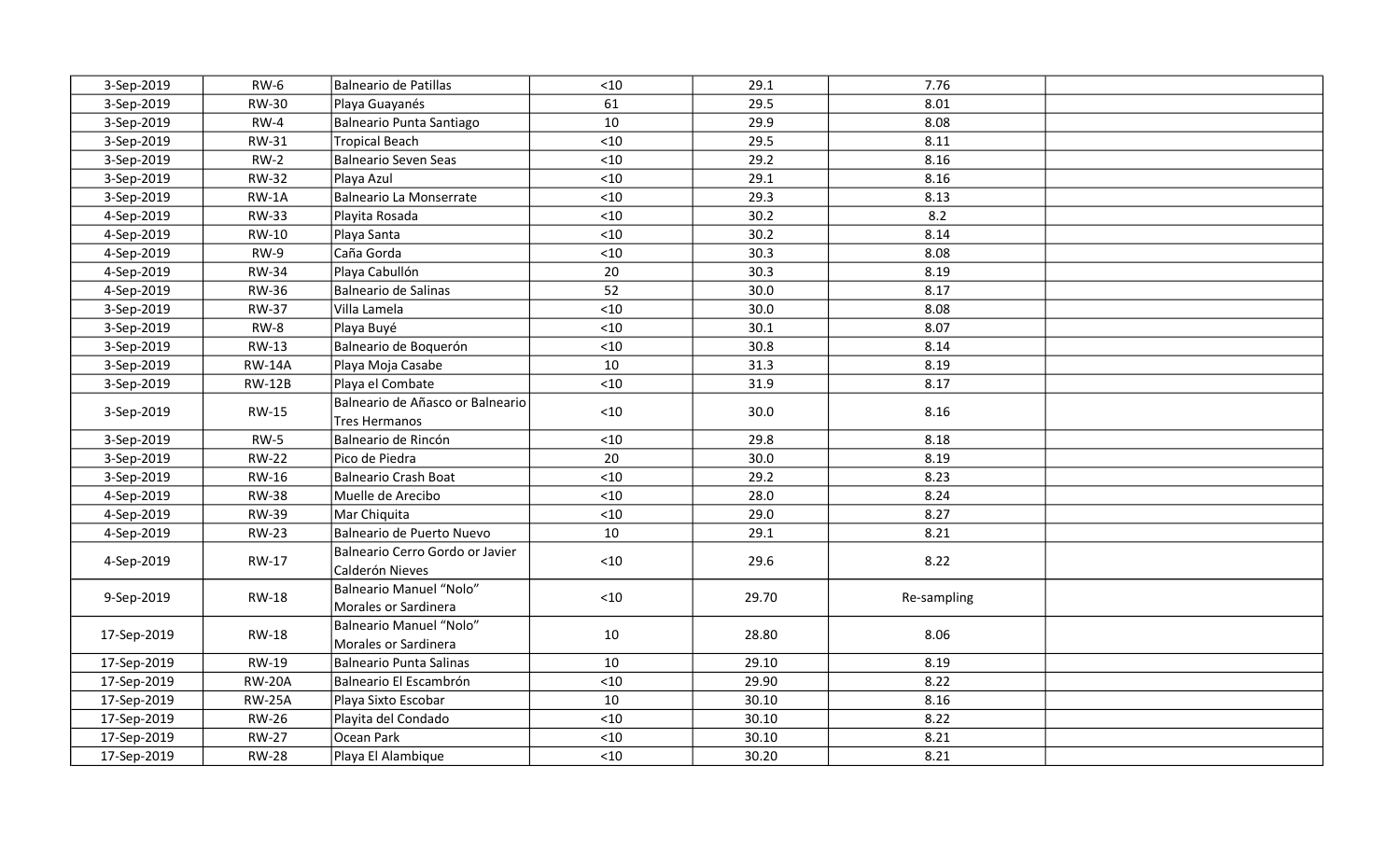| 17-Sep-2019 | <b>RW-21C</b> | Balneario de Carolina                              | $<10$ | 30.30 | 8.21        |  |
|-------------|---------------|----------------------------------------------------|-------|-------|-------------|--|
| 17-Sep-2019 | <b>RW-29</b>  | Vacía Talega                                       | $<10$ | 30.80 | 8.19        |  |
| 17-Sep-2019 | <b>RW-7</b>   | Balneario Punta Guilarte                           | $<10$ | 29.60 | 8.03        |  |
| 17-Sep-2019 | <b>RW-6</b>   | Balneario de Patillas                              | 30    | 28.90 | 8.01        |  |
| 17-Sep-2019 | <b>RW-30</b>  | Playa Guayanés                                     | 85    | 29.00 | 8.08        |  |
| 17-Sep-2019 | $RW-4$        | Balneario Punta Santiago                           | $<10$ | 29.60 | 8.15        |  |
| 17-Sep-2019 | RW-31         | Tropical Beach                                     | 115   | 29.40 | 8.18        |  |
| 17-Sep-2019 | $RW-2$        | Balneario Seven Seas                               | 41    | 29.20 | 8.1         |  |
| 17-Sep-2019 | <b>RW-32</b>  | Playa Azul                                         | $<10$ | 29.00 | 8.17        |  |
| 17-Sep-2019 | $RW-1A$       | Balneario La Monserrate                            | < 10  | 28.70 | 8.13        |  |
| 16-Sep-2019 | <b>RW-33</b>  | Playita Rosada                                     | $<10$ | 30.00 | 8.14        |  |
| 16-Sep-2019 | <b>RW-10</b>  | Playa Santa                                        | 10    | 31.00 | 8.1         |  |
| 16-Sep-2019 | RW-9          | Caña Gorda                                         | $<10$ | 31.00 | 8.05        |  |
| 16-Sep-2019 | <b>RW-34</b>  | Playa Cabullón                                     | $<10$ | 31.30 | 8.31        |  |
| 16-Sep-2019 | <b>RW-36</b>  | Balneario de Salinas                               | < 10  | 31.80 | 8.24        |  |
| 16-Sep-2019 | <b>RW-37</b>  | Villa Lamela                                       | 285   | 30.20 | 8.12        |  |
| 16-Sep-2019 | $RW-8$        | Playa Buyé                                         | 20    | 30.30 | 8.1         |  |
| 16-Sep-2019 | <b>RW-13</b>  | Balneario de Boquerón                              | 10    | 30.10 | 8.15        |  |
| 16-Sep-2019 | <b>RW-14A</b> | Playa Moja Casabe                                  | 288   | 30.70 | 8.18        |  |
| 16-Sep-2019 | <b>RW-12B</b> | Playa el Combate                                   | $<10$ | 29.70 | 8.15        |  |
| 16-Sep-2019 | <b>RW-15</b>  | Balneario de Añasco or Balneario<br>Tres Hermanos  | 10    | 30.50 | 8.16        |  |
| 16-Sep-2019 | $RW-5$        | Balneario de Rincón                                | < 10  | 29.20 | 8.14        |  |
| 16-Sep-2019 | <b>RW-22</b>  | Pico de Piedra                                     | 10    | 29.50 | 8.14        |  |
| 16-Sep-2019 | <b>RW-16</b>  | Balneario Crash Boat                               | 31    | 29.50 | 8.18        |  |
| 17-Sep-2019 | <b>RW-38</b>  | Muelle de Arecibo                                  | 10    | 29.60 | 8.15        |  |
| 17-Sep-2019 | <b>RW-39</b>  | Mar Chiquita                                       | 73    | 29.70 | 8.22        |  |
| 17-Sep-2019 | <b>RW-23</b>  | Balneario de Puerto Nuevo                          | 1,305 | 30.00 | 8.18        |  |
| 17-Sep-2019 | <b>RW-17</b>  | Balneario Cerro Gordo or Javier<br>Calderón Nieves | 307   | 29.80 | 8.17        |  |
| 23-Sep-2019 | <b>RW-30</b>  | Playa Guayanés                                     | 85    | 28.90 | Re-sampling |  |
| 23-Sep-2019 | RW-31         | Tropical Beach                                     | 589   | 29.10 | Re-sampling |  |
| 23-Sep-2019 | <b>RW-39</b>  | Mar Chiquita                                       | < 10  | 28.70 | Re-sampling |  |
| 23-Sep-2019 | <b>RW-23</b>  | Balneario de Puerto Nuevo                          | $<10$ | 29.10 | Re-sampling |  |
| 23-Sep-2019 | RW-17         | Balneario Cerro Gordo or Javier<br>Calderón Nieves | 30    | 29.20 | Re-sampling |  |
| 23-Sep-2019 | <b>RW-14A</b> | Playa Moja Casabe                                  | 185   | 30.90 | Re-sampling |  |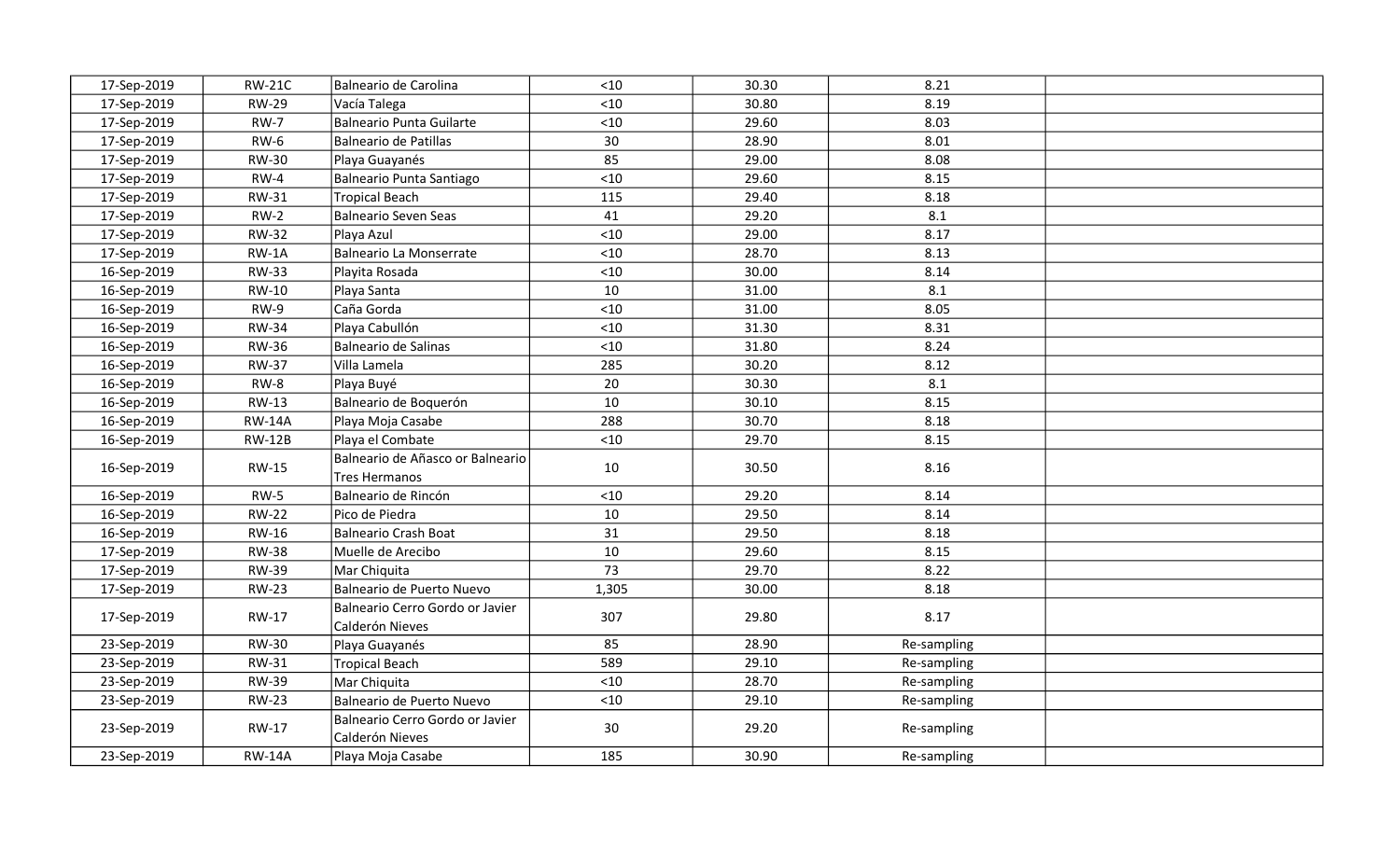| 23-Sep-2019 | <b>RW-37</b>  | Villa Lamela                                      | < 10  | 31.30 | Re-sampling |  |
|-------------|---------------|---------------------------------------------------|-------|-------|-------------|--|
| 8-Oct-2019  | <b>RW-18</b>  | Balneario Manuel "Nolo"                           | $<10$ | 29.50 | 8.2         |  |
|             |               | Morales or Sardinera                              |       |       |             |  |
| 8-Oct-2019  | RW-19         | Balneario Punta Salinas                           | 10    | 29.30 | 8.29        |  |
| 8-Oct-2019  | <b>RW-20A</b> | Balneario El Escambrón                            | $<10$ | 29.10 | 8.21        |  |
| 8-Oct-2019  | <b>RW-25A</b> | Playa Sixto Escobar                               | $<10$ | 29.20 | 8.19        |  |
| 8-Oct-2019  | <b>RW-26</b>  | Playita del Condado                               | $<10$ | 29.20 | 8.24        |  |
| 8-Oct-2019  | <b>RW-27</b>  | Ocean Park                                        | $<10$ | 29.30 | 8.24        |  |
| 8-Oct-2019  | <b>RW-28</b>  | Playa El Alambique                                | $<10$ | 28.40 | 8.26        |  |
| 8-Oct-2019  | <b>RW-21C</b> | Balneario de Carolina                             | $<10$ | 27.70 | 8.27        |  |
| 8-Oct-2019  | <b>RW-29</b>  | Vacía Talega                                      | $<10$ | 28.40 | 8.27        |  |
| 7-Oct-2019  | <b>RW-7</b>   | Balneario Punta Guilarte                          | 61    | 29.60 | 8.21        |  |
| 7-Oct-2019  | <b>RW-6</b>   | Balneario de Patillas                             | 20    | 29.20 | 8.03        |  |
| 7-Oct-2019  | <b>RW-30</b>  | Playa Guayanés                                    | 103   | 28.90 | 8.15        |  |
| 7-Oct-2019  | $RW-4$        | Balneario Punta Santiago                          | 10    | 30.30 | 8.14        |  |
| 7-Oct-2019  | <b>RW-31</b>  | Tropical Beach                                    | 10    | 30.50 | 8.16        |  |
| 7-Oct-2019  | $RW-2$        | Balneario Seven Seas                              | $<10$ | 30.10 | 8.21        |  |
| 7-Oct-2019  | <b>RW-32</b>  | Playa Azul                                        | $<10$ | 30.00 | 8.19        |  |
| 7-Oct-2019  | $RW-1A$       | Balneario La Monserrate                           | < 10  | 30.00 | 8.15        |  |
| 7-Oct-2019  | <b>RW-33</b>  | Playita Rosada                                    | < 10  | 29.70 | 8.13        |  |
| 7-Oct-2019  | RW-10         | Playa Santa                                       | < 10  | 30.00 | 8.12        |  |
| 7-Oct-2019  | $RW-9$        | Caña Gorda                                        | $<10$ | 30.30 | 8.02        |  |
| 7-Oct-2019  | <b>RW-34</b>  | Playa Cabullón                                    | 10    | 30.00 | 8.26        |  |
| 7-Oct-2019  | <b>RW-36</b>  | Balneario de Salinas                              | 10    | 31.30 | 8.16        |  |
| 7-Oct-2019  | <b>RW-37</b>  | Villa Lamela                                      | $<10$ | 29.30 | 8.09        |  |
| 7-Oct-2019  | $RW-8$        | Playa Buyé                                        | $<10$ | 30.00 | 8.13        |  |
| 7-Oct-2019  | <b>RW-13</b>  | Balneario de Boquerón                             | < 10  | 30.30 | 8.15        |  |
| 7-Oct-2019  | <b>RW-14A</b> | Playa Moja Casabe                                 | 148   | 30.90 | 8.22        |  |
| 7-Oct-2019  | <b>RW-12B</b> | Playa el Combate                                  | $<10$ | 31.20 | 8.23        |  |
| 8-Oct-2019  | <b>RW-15</b>  | Balneario de Añasco or Balneario<br>Tres Hermanos | 20    | 29.20 | 8.03        |  |
| 8-Oct-2019  | $RW-5$        | Balneario de Rincón                               | $<10$ | 28.30 | 8.16        |  |
| 8-Oct-2019  | <b>RW-22</b>  | Pico de Piedra                                    | $<10$ | 28.40 | 8.21        |  |
| 8-Oct-2019  | RW-16         | Balneario Crash Boat                              | $<10$ | 29.20 | 8.17        |  |
| 8-Oct-2019  | <b>RW-38</b>  | Muelle de Arecibo                                 | 10    | 28.30 | 8.11        |  |
| 8-Oct-2019  | <b>RW-39</b>  | Mar Chiquita                                      | < 10  | 29.40 | 8.21        |  |
| 8-Oct-2019  | <b>RW-23</b>  | Balneario de Puerto Nuevo                         | < 10  | 29.30 | 8.2         |  |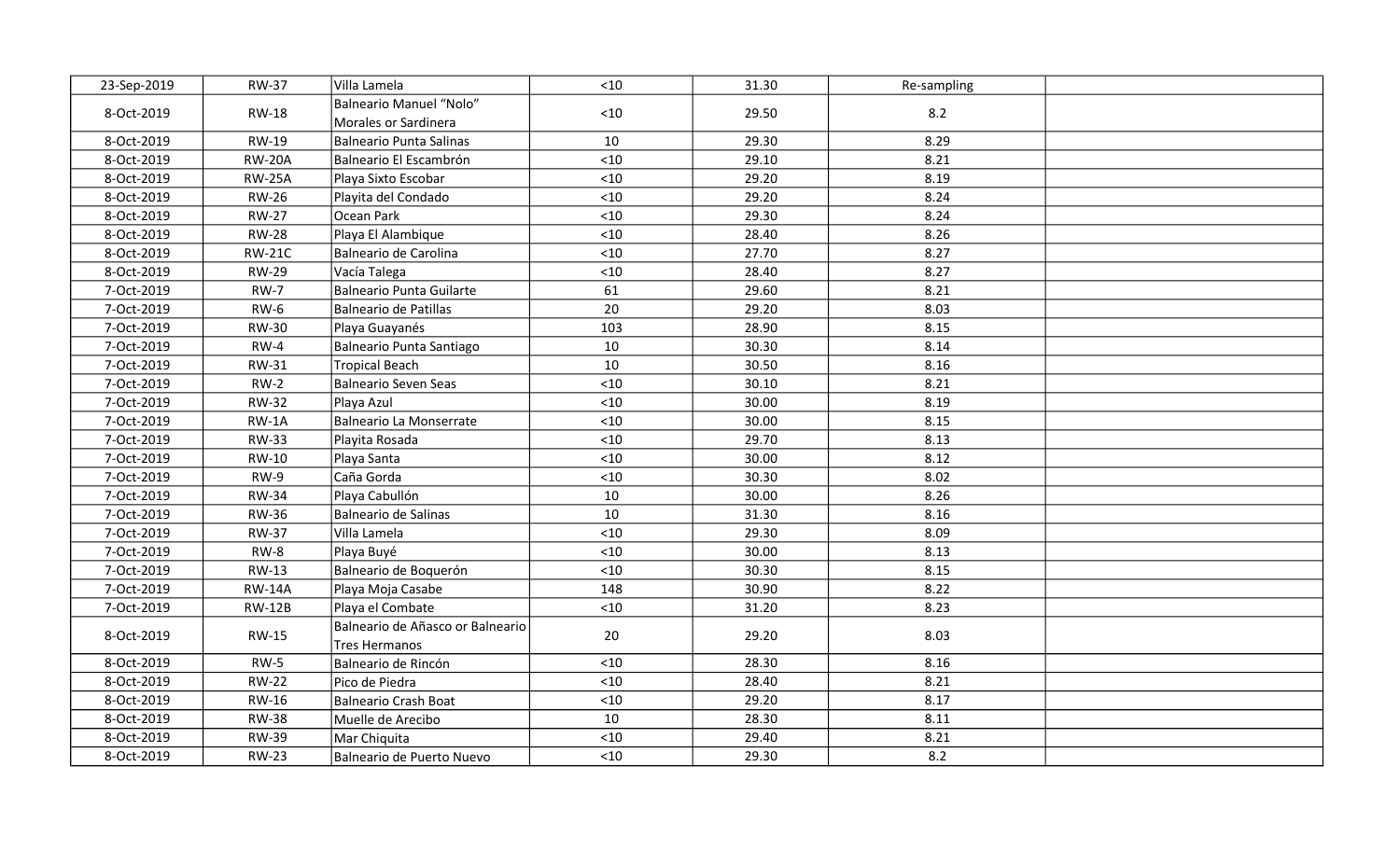| 8-Oct-2019  | RW-17         | Balneario Cerro Gordo or Javier<br>Calderón Nieves       | < 10  | 29.70 | 8.23        |  |
|-------------|---------------|----------------------------------------------------------|-------|-------|-------------|--|
| 15-Oct-2019 | <b>RW-30</b>  | Playa Guayanés                                           | 10    | 31.00 | Re-sampling |  |
| 15-Oct-2019 | <b>RW-14A</b> | Playa Moja Casabe                                        | 20    | 31.40 | Re-sampling |  |
| 21-Oct-2019 | <b>RW-18</b>  | <b>Balneario Manuel "Nolo"</b><br>Morales or Sardinera   | 41    | 28.30 | 8.16        |  |
| 21-Oct-2019 | <b>RW-19</b>  | <b>Balneario Punta Salinas</b>                           | < 10  | 28.40 | 8.17        |  |
| 21-Oct-2019 | <b>RW-20A</b> | Balneario El Escambrón                                   | $<10$ | 28.70 | 8.14        |  |
| 21-Oct-2019 | <b>RW-25A</b> | Playa Sixto Escobar                                      | 31    | 28.60 | 8.14        |  |
| 21-Oct-2019 | <b>RW-26</b>  | Playita del Condado                                      | $<10$ | 29.20 | 8.2         |  |
| 21-Oct-2019 | <b>RW-27</b>  | Ocean Park                                               | $<10$ | 29.60 | 8.18        |  |
| 21-Oct-2019 | <b>RW-28</b>  | Playa El Alambique                                       | 10    | 29.80 | 8.2         |  |
| 21-Oct-2019 | <b>RW-21C</b> | Balneario de Carolina                                    | 10    | 29.90 | 8.2         |  |
| 21-Oct-2019 | <b>RW-29</b>  | Vacía Talega                                             | $<10$ | 30.20 | 8.21        |  |
| 21-Oct-2019 | <b>RW-7</b>   | <b>Balneario Punta Guilarte</b>                          | 10    | 29.30 | 8.05        |  |
| 21-Oct-2019 | $RW-6$        | <b>Balneario de Patillas</b>                             | < 10  | 29.00 | 8.1         |  |
| 21-Oct-2019 | <b>RW-30</b>  | Playa Guayanés                                           | 144   | 29.60 | 8.19        |  |
| 21-Oct-2019 | $RW-4$        | Balneario Punta Santiago                                 | $<10$ | 29.90 | 8.19        |  |
| 21-Oct-2019 | RW-31         | <b>Tropical Beach</b>                                    | 71    | 29.30 | 8.23        |  |
| 21-Oct-2019 | $RW-2$        | <b>Balneario Seven Seas</b>                              | $<10$ | 29.40 | 8.22        |  |
| 21-Oct-2019 | <b>RW-32</b>  | Playa Azul                                               | $<10$ | 29.30 | 8.24        |  |
| 21-Oct-2019 | $RW-1A$       | <b>Balneario La Monserrate</b>                           | 10    | 29.70 | 8.23        |  |
| 22-Oct-2019 | <b>RW-33</b>  | Playita Rosada                                           | $<10$ | 29.10 | 8           |  |
| 22-Oct-2019 | RW-10         | Playa Santa                                              | 30    | 28.80 | 8.11        |  |
| 22-Oct-2019 | <b>RW-9</b>   | Caña Gorda                                               | < 10  | 30.40 | 8.1         |  |
| 22-Oct-2019 | <b>RW-34</b>  | Playa Cabullón                                           | < 10  | 29.90 | 8.15        |  |
| 22-Oct-2019 | <b>RW-36</b>  | Balneario de Salinas                                     | 10    | 29.70 | 8.28        |  |
| 21-Oct-2019 | <b>RW-37</b>  | Villa Lamela                                             | 98    | 29.10 | 8.24        |  |
| 21-Oct-2019 | RW-8          | Playa Buyé                                               | < 10  | 29.10 | 8.23        |  |
| 21-Oct-2019 | <b>RW-13</b>  | Balneario de Boquerón                                    | 10    | 29.80 | 8.22        |  |
| 21-Oct-2019 | <b>RW-14A</b> | Playa Moja Casabe                                        | < 10  | 29.10 | 8.24        |  |
| 21-Oct-2019 | <b>RW-12B</b> | Playa el Combate                                         | < 10  | 29.80 | 8.24        |  |
| 22-Oct-2019 | <b>RW-15</b>  | Balneario de Añasco or Balneario<br><b>Tres Hermanos</b> | < 10  | 29.20 | 8.06        |  |
| 22-Oct-2019 | $RW-5$        | Balneario de Rincón                                      | < 10  | 29.40 | 8.15        |  |
| 22-Oct-2019 | <b>RW-22</b>  | Pico de Piedra                                           | 10    | 29.70 | 8.18        |  |
| 22-Oct-2019 | RW-16         | <b>Balneario Crash Boat</b>                              | 10    | 30.00 | 8.2         |  |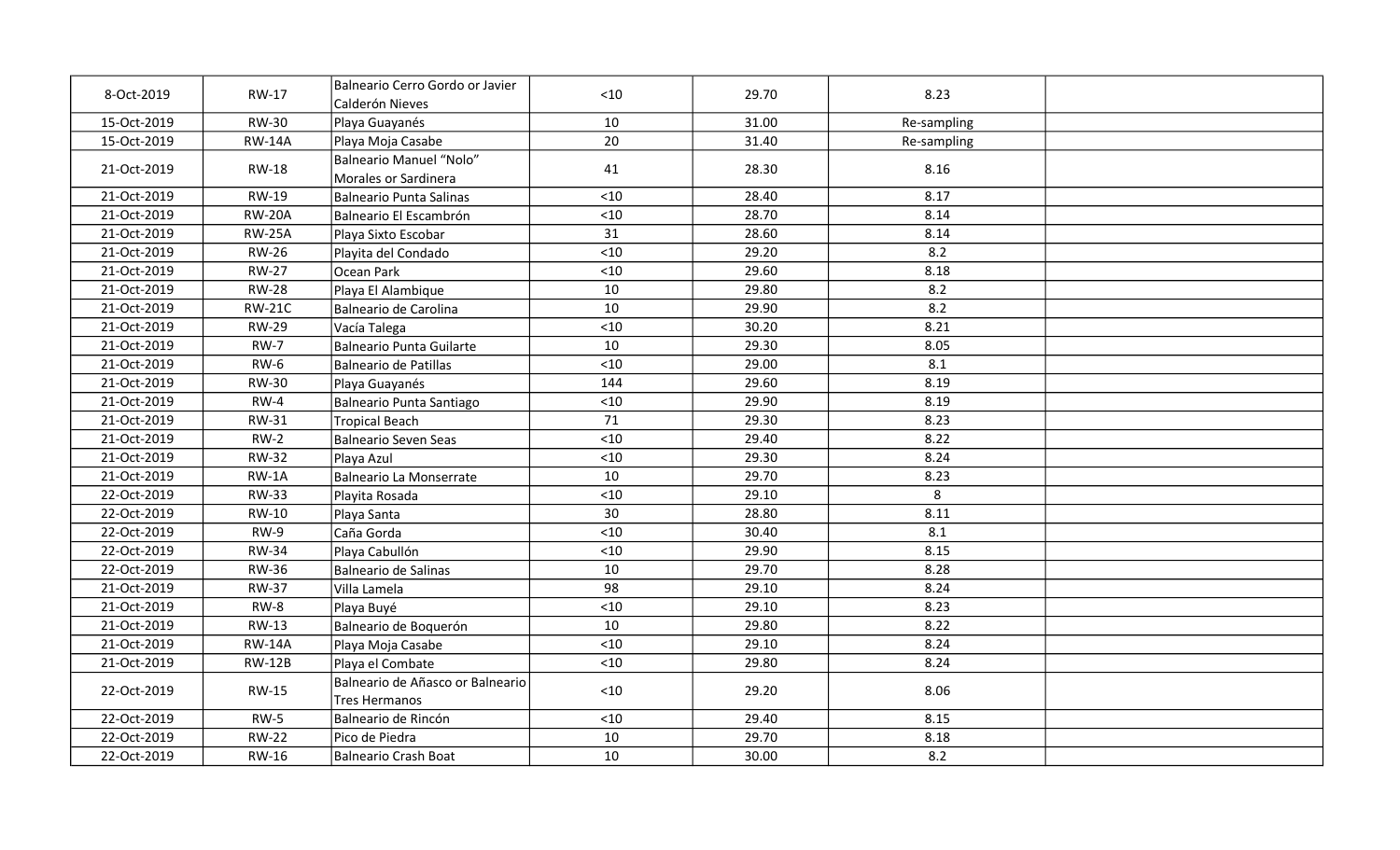| 22-Oct-2019 | <b>RW-38</b>  | Muelle de Arecibo                                  | 20    | 27.80 | 8.21        |  |
|-------------|---------------|----------------------------------------------------|-------|-------|-------------|--|
| 22-Oct-2019 | <b>RW-39</b>  | Mar Chiquita                                       | < 10  | 28.00 | 8.24        |  |
| 22-Oct-2019 | <b>RW-23</b>  | Balneario de Puerto Nuevo                          | < 10  | 27.60 | 8.22        |  |
| 22-Oct-2019 | RW-17         | Balneario Cerro Gordo or Javier<br>Calderón Nieves | $<10$ | 28.70 | 8.18        |  |
| 28-Oct-2019 | <b>RW-30</b>  | Playa Guayanés                                     | 74    | 25.90 | Re-sampling |  |
| 28-Oct-2019 | RW-31         | Tropical Beach                                     | 166   | 26.70 | Re-sampling |  |
| 28-Oct-2019 | <b>RW-37</b>  | Villa Lamela                                       | 132   | 31.00 | Re-sampling |  |
| 4-Nov-2019  | <b>RW-18</b>  | Balneario Manuel "Nolo"<br>Morales or Sardinera    | $10$  | 28.00 | 8.24        |  |
| 4-Nov-2019  | RW-19         | Balneario Punta Salinas                            | < 10  | 27.90 | 8.11        |  |
| 4-Nov-2019  | <b>RW-20A</b> | Balneario El Escambrón                             | < 10  | 28.20 | 8.9         |  |
| 4-Nov-2019  | <b>RW-25A</b> | Playa Sixto Escobar                                | $<10$ | 27.90 | 7.42        |  |
| 4-Nov-2019  | <b>RW-26</b>  | Playita del Condado                                | $<10$ | 28.50 | 8.15        |  |
| 4-Nov-2019  | <b>RW-27</b>  | Ocean Park                                         | < 10  | 27.40 | 8.14        |  |
| 4-Nov-2019  | <b>RW-28</b>  | Playa El Alambique                                 | $<10$ | 27.40 | 8.19        |  |
| 4-Nov-2019  | <b>RW-21C</b> | Balneario de Carolina                              | < 10  | 28.10 | 8.15        |  |
| 4-Nov-2019  | <b>RW-29</b>  | Vacía Talega                                       | $<10$ | 28.20 | 8.19        |  |
| 5-Nov-2019  | <b>RW-7</b>   | Balneario Punta Guilarte                           | $<10$ | 28.50 | 8.33        |  |
| 5-Nov-2019  | $RW-6$        | Balneario de Patillas                              | $<10$ | 29.00 | 8.17        |  |
| 5-Nov-2019  | <b>RW-30</b>  | Playa Guayanés                                     | 20    | 28.50 | 8.2         |  |
| 5-Nov-2019  | $RW-4$        | Balneario Punta Santiago                           | 20    | 28.40 | 8.19        |  |
| 5-Nov-2019  | RW-31         | Tropical Beach                                     | 9,804 | 27.20 | 8.31        |  |
| 5-Nov-2019  | $RW-2$        | Balneario Seven Seas                               | < 10  | 28.30 | 8.22        |  |
| 5-Nov-2019  | <b>RW-32</b>  | Playa Azul                                         | < 10  | 28.30 | 8.19        |  |
| 5-Nov-2019  | $RW-1A$       | Balneario La Monserrate                            | < 10  | 28.70 | 8.15        |  |
| 5-Nov-2019  | <b>RW-33</b>  | Playita Rosada                                     | < 10  | 29.30 | 8.23        |  |
| 5-Nov-2019  | <b>RW-10</b>  | Playa Santa                                        | 20    | 30.10 | 8.18        |  |
| 5-Nov-2019  | $RW-9$        | Caña Gorda                                         | < 10  | 30.00 | 8.11        |  |
| 5-Nov-2019  | <b>RW-34</b>  | Playa Cabullón                                     | $<10$ | 30.40 | 8.2         |  |
| 5-Nov-2019  | <b>RW-36</b>  | Balneario de Salinas                               | 41    | 30.80 | 8.23        |  |
| 4-Nov-2019  | <b>RW-37</b>  | Villa Lamela                                       | $<10$ | 27.60 | 8.19        |  |
| 4-Nov-2019  | RW-8          | Playa Buyé                                         | $<10$ | 28.70 | 8.13        |  |
| 4-Nov-2019  | <b>RW-13</b>  | Balneario de Boquerón                              | < 10  | 29.10 | 8.17        |  |
| 4-Nov-2019  | <b>RW-14A</b> | Playa Moja Casabe                                  | 223   | 30.80 | 8.08        |  |
| 4-Nov-2019  | <b>RW-12B</b> | Playa el Combate                                   | 20    | 29.60 | 8.02        |  |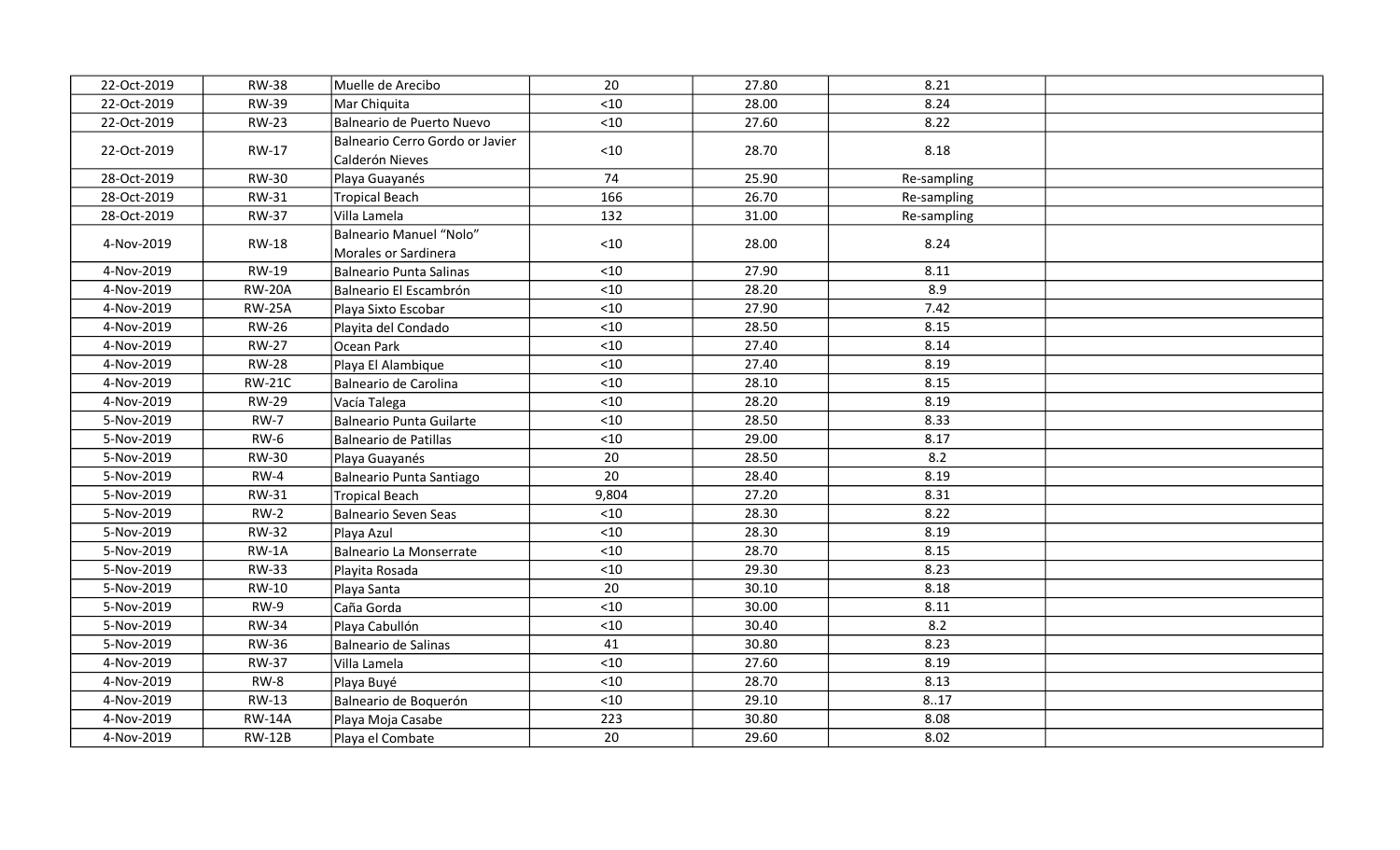| 4-Nov-2019  | <b>RW-15</b>  | Balneario de Añasco or Balneario<br><b>Tres Hermanos</b> | 20    | 28.20 | 8.24        |  |
|-------------|---------------|----------------------------------------------------------|-------|-------|-------------|--|
| 4-Nov-2019  | <b>RW-5</b>   | Balneario de Rincón                                      | $<10$ | 28.10 | 8.3         |  |
| 4-Nov-2019  | <b>RW-22</b>  | Pico de Piedra                                           | < 10  | 28.10 | 8.3         |  |
| 4-Nov-2019  | RW-16         | <b>Balneario Crash Boat</b>                              | $<10$ | 28.70 | 8.29        |  |
| 5-Nov-2019  | <b>RW-38</b>  | Muelle de Arecibo                                        | 801   | 27.20 | 8.09        |  |
| 5-Nov-2019  | <b>RW-39</b>  | Mar Chiquita                                             | $<10$ | 28.50 | 8.2         |  |
| 5-Nov-2019  | <b>RW-23</b>  | Balneario de Puerto Nuevo                                | $<10$ | 28.60 | 8.17        |  |
| 5-Nov-2019  | RW-17         | Balneario Cerro Gordo or Javier<br>Calderón Nieves       | 41    | 29.10 | 8.17        |  |
| 12-Nov-2019 | <b>RW-31</b>  | <b>Tropical Beach</b>                                    | 120   | 28.00 | Re-sampling |  |
| 12-Nov-2019 | <b>RW-14A</b> | Playa Moja Casabe                                        | 10    | 29.30 | Re-sampling |  |
| 12-Nov-2019 | <b>RW-38</b>  | Muelle de Arecibo                                        | 20    | 29.80 | Re-sampling |  |
| 21-Nov-2019 | <b>RW-18</b>  | Balneario Manuel "Nolo"<br>Morales or Sardinera          | 40    | 27.2  | 8.25        |  |
| 21-Nov-2019 | RW-19         | Balneario Punta Salinas                                  | $<10$ | 26.3  | 8.23        |  |
| 21-Nov-2019 | <b>RW-20A</b> | Balneario El Escambrón                                   | $<10$ | 28.8  | 8.29        |  |
| 21-Nov-2019 | <b>RW-25A</b> | Playa Sixto Escobar                                      | 10    | 27.6  | 8.24        |  |
| 21-Nov-2019 | <b>RW-26</b>  | Playita del Condado                                      | 10    | 27.4  | 8.27        |  |
| 21-Nov-2019 | <b>RW-27</b>  | Ocean Park                                               | $<10$ | 28.0  | 8.29        |  |
| 21-Nov-2019 | <b>RW-28</b>  | Playa El Alambique                                       | < 10  | 26.8  | 8.24        |  |
| 21-Nov-2019 | <b>RW-21C</b> | Balneario de Carolina                                    | $<10$ | 27.6  | 8.23        |  |
| 21-Nov-2019 | <b>RW-29</b>  | Vacía Talega                                             | < 10  | 28.0  | 8.22        |  |
| 21-Nov-2019 | <b>RW-7</b>   | Balneario Punta Guilarte                                 | $<10$ | 28.4  | 8.02        |  |
| 21-Nov-2019 | <b>RW-6</b>   | Balneario de Patillas                                    | 63    | 28.5  | 8.05        |  |
| 21-Nov-2019 | <b>RW-30</b>  | Playa Guayanés                                           | < 10  | 28.7  | 8.11        |  |
| 21-Nov-2019 | $RW-4$        | <b>Balneario Punta Santiago</b>                          | $<10$ | 29.3  | 8.11        |  |
| 21-Nov-2019 | <b>RW-31</b>  | Tropical Beach                                           | $<10$ | 30.1  | 8.08        |  |
| 21-Nov-2019 | $RW-2$        | Balneario Seven Seas                                     | 10    | 28.8  | 8.10        |  |
| 21-Nov-2019 | <b>RW-32</b>  | Playa Azul                                               | $<10$ | 28.8  | 8.14        |  |
| 21-Nov-2019 | $RW-1A$       | Balneario La Monserrate                                  | $<10$ | 28.9  | 8.12        |  |
| 20-Nov-2019 | <b>RW-33</b>  | Playita Rosada                                           | $<10$ | 28.8  | 8.19        |  |
| 20-Nov-2019 | RW-10         | Playa Santa                                              | $<10$ | 28.8  | 8.02        |  |
| 20-Nov-2019 | <b>RW-9</b>   | Caña Gorda                                               | $<10$ | 30.1  | 7.94        |  |
| 20-Nov-2019 | <b>RW-34</b>  | Playa Cabullón                                           | < 10  | 29.0  | 8.19        |  |
| 20-Nov-2019 | <b>RW-36</b>  | <b>Balneario de Salinas</b>                              | $<10$ | 30.0  | 8.19        |  |
| 20-Nov-2019 | <b>RW-37</b>  | Villa Lamela                                             | $<10$ | 27.9  | 8.13        |  |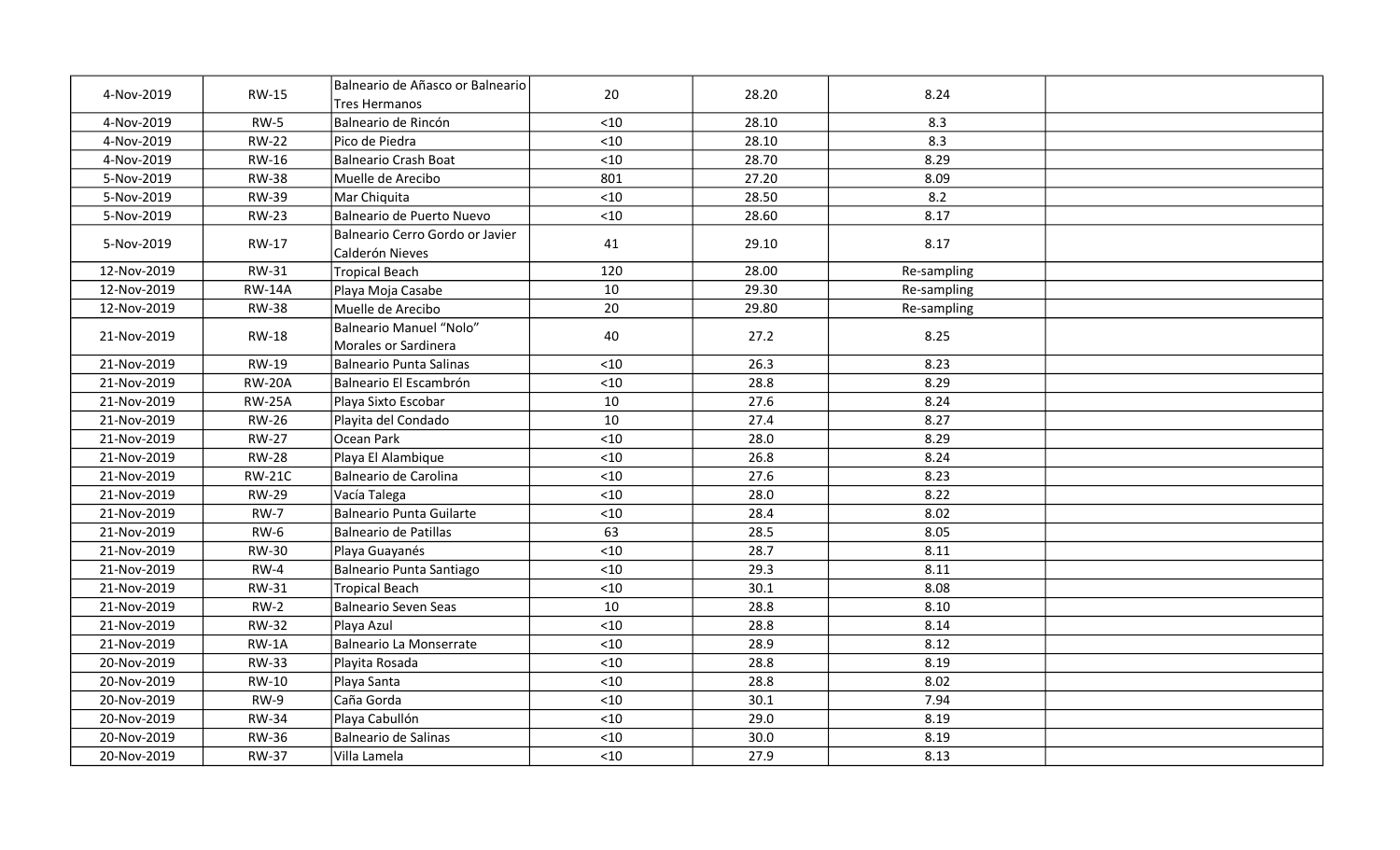| 20-Nov-2019 | RW-8          | Playa Buyé                                         | 10    | 28.1  | 8.05        |  |
|-------------|---------------|----------------------------------------------------|-------|-------|-------------|--|
| 20-Nov-2019 | <b>RW-13</b>  | Balneario de Boquerón                              | < 10  | 29.4  | 8.12        |  |
| 20-Nov-2019 | <b>RW-14A</b> | Playa Moja Casabe                                  | $<10$ | 29.4  | 8.10        |  |
| 20-Nov-2019 | <b>RW-12B</b> | Playa el Combate                                   | < 10  | 29.8  | 8.14        |  |
| 20-Nov-2019 | <b>RW-15</b>  | Balneario de Añasco or Balneario<br>Tres Hermanos  | 20    | 29.3  | 8.23        |  |
| 20-Nov-2019 | <b>RW-5</b>   | Balneario de Rincón                                | $<10$ | 27.9  | 8.29        |  |
| 20-Nov-2019 | <b>RW-22</b>  | Pico de Piedra                                     | 20    | 27.4  | 8.33        |  |
| 20-Nov-2019 | <b>RW-16</b>  | Balneario Crash Boat                               | < 10  | 28.6  | 8.32        |  |
| 21-Nov-2019 | <b>RW-38</b>  | Muelle de Arecibo                                  | 428   | 26.8  | 8.09        |  |
| 21-Nov-2019 | <b>RW-39</b>  | Mar Chiquita                                       | 31    | 28.3  | 8.15        |  |
| 21-Nov-2019 | <b>RW-23</b>  | Balneario de Puerto Nuevo                          | 85    | 28.4  | 8.19        |  |
| 21-Nov-2019 | RW-17         | Balneario Cerro Gordo or Javier<br>Calderón Nieves | < 10  | 28.6  | 7.87        |  |
| 26-Nov-2019 | <b>RW-38</b>  | Muelle de Arecibo                                  | 10    | 28.9  | Re-sampling |  |
| 26-Nov-2019 | <b>RW-23</b>  | Balneario de Puerto Nuevo                          | 20    | 28.5  | Re-sampling |  |
| 3-Dec-2019  | <b>RW-18</b>  | Balneario Manuel "Nolo"<br>Morales or Sardinera    | 265   | 26.80 | 8.08        |  |
| 3-Dec-2019  | <b>RW-19</b>  | Balneario Punta Salinas                            | 10    | 27.70 | 8.23        |  |
| 3-Dec-2019  | <b>RW-20A</b> | Balneario El Escambrón                             | $<10$ | 29.20 | 8.26        |  |
| 3-Dec-2019  | <b>RW-25A</b> | Playa Sixto Escobar                                | $<10$ | 29.10 | 8.22        |  |
| 3-Dec-2019  | <b>RW-26</b>  | Playita del Condado                                | $<10$ | 29.60 | 8.28        |  |
| 3-Dec-2019  | <b>RW-27</b>  | Ocean Park                                         | 121   | 29.60 | 8.27        |  |
| 3-Dec-2019  | <b>RW-28</b>  | Playa El Alambique                                 | 20    | 29.30 | 8.29        |  |
| 3-Dec-2019  | <b>RW-21C</b> | Balneario de Carolina                              | $<10$ | 29.50 | 8.28        |  |
| 3-Dec-2019  | <b>RW-29</b>  | Vacía Talega                                       | 20    | 30.20 | 8.26        |  |
| 3-Dec-2019  | <b>RW-7</b>   | Balneario Punta Guilarte                           | 10    | 28.00 | 8.24        |  |
| 3-Dec-2019  | $RW-6$        | Balneario de Patillas                              | $<10$ | 28.60 | 8.12        |  |
| 3-Dec-2019  | <b>RW-30</b>  | Playa Guayanés                                     | 10    | 28.70 | 8.19        |  |
| 3-Dec-2019  | $RW-4$        | Balneario Punta Santiago                           | < 10  | 28.20 | 8.14        |  |
| 3-Dec-2019  | <b>RW-31</b>  | Tropical Beach                                     | 10    | 28.30 | 8.16        |  |
| 3-Dec-2019  | $RW-2$        | Balneario Seven Seas                               | 31    | 27.90 | 8.11        |  |
| 3-Dec-2019  | <b>RW-32</b>  | Playa Azul                                         | 10    | 27.90 | 8.13        |  |
| 3-Dec-2019  | RW-1A         | Balneario La Monserrate                            | 195   | 28.60 | 8.13        |  |
| 2-Dec-2019  | <b>RW-33</b>  | Playita Rosada                                     | $<10$ | 27.70 | 8.35        |  |
| 2-Dec-2019  | RW-10         | Playa Santa                                        | < 10  | 28.70 | 8.2         |  |
| 2-Dec-2019  | RW-9          | Caña Gorda                                         | < 10  | 29.30 | 8.17        |  |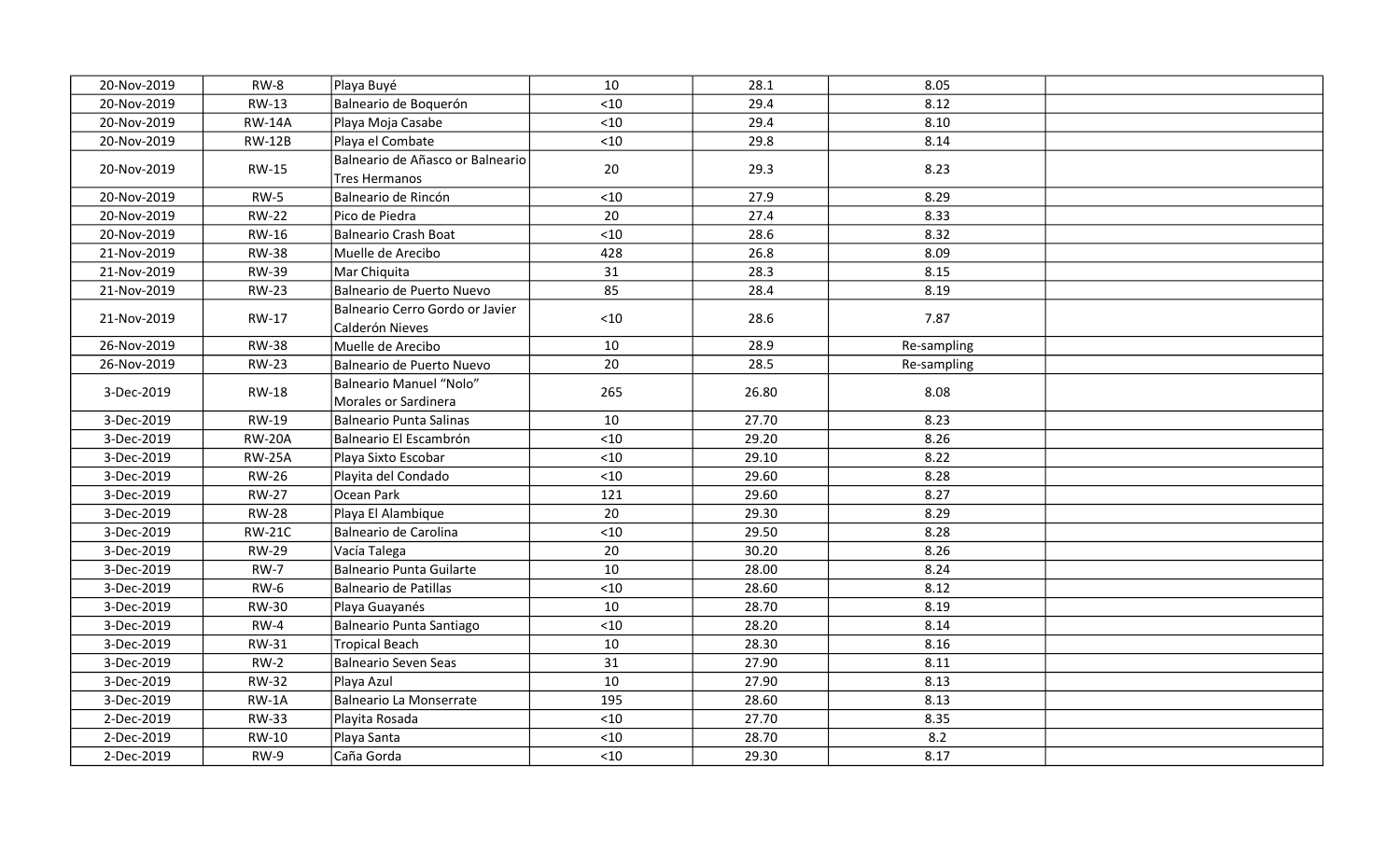| 2-Dec-2019  | <b>RW-34</b>  | Playa Cabullón                                     | < 10  | 30.00  | 8.38        |  |
|-------------|---------------|----------------------------------------------------|-------|--------|-------------|--|
| 2-Dec-2019  | <b>RW-36</b>  | Balneario de Salinas                               | $<10$ | 29.80  | 8.13        |  |
| 2-Dec-2019  | <b>RW-37</b>  | Villa Lamela                                       | $<10$ | 27.60  | 8.23        |  |
| 2-Dec-2019  | $RW-8$        | Playa Buyé                                         | 20    | 27.60  | 8.26        |  |
| 2-Dec-2019  | <b>RW-13</b>  | Balneario de Boquerón                              | 20    | 27.80  | 8.23        |  |
| 2-Dec-2019  | <b>RW-14A</b> | Playa Moja Casabe                                  | 30    | 26.00  | 8.15        |  |
| 2-Dec-2019  | <b>RW-12B</b> | Playa el Combate                                   | 10    | 26.90  | 8.09        |  |
| 2-Dec-2019  | RW-15         | Balneario de Añasco or Balneario<br>Tres Hermanos  | 10    | 27.70  | 8.36        |  |
| 2-Dec-2019  | $RW-5$        | Balneario de Rincón                                | 10    | 27.20  | 8.22        |  |
| 2-Dec-2019  | <b>RW-22</b>  | Pico de Piedra                                     | 10    | 27.70  | 8.25        |  |
| 2-Dec-2019  | RW-16         | Balneario Crash Boat                               | $<10$ | 28.10  | 8.26        |  |
| 3-Dec-2019  | <b>RW-38</b>  | Muelle de Arecibo                                  | 10    | 27.50  | 8.31        |  |
| 3-Dec-2019  | <b>RW-39</b>  | Mar Chiquita                                       | $<10$ | 27.60  | 8.36        |  |
| 3-Dec-2019  | <b>RW-23</b>  | Balneario de Puerto Nuevo                          | $<10$ | 287.80 | 8.34        |  |
| 3-Dec-2019  | RW-17         | Balneario Cerro Gordo or Javier<br>Calderón Nieves | 10    | 27.80  | 8.32        |  |
| 9-Dec-2019  | <b>RW-18</b>  | Balneario Manuel "Nolo"<br>Morales or Sardinera    | $<10$ | 28.70  | Re-sampling |  |
| 9-Dec-2019  | $RW-1A$       | Balneario La Monserrate                            | < 10  | 27.50  | Re-sampling |  |
| 9-Dec-2019  | <b>RW-27</b>  | Ocean Park                                         | 20    | 28.10  | Re-sampling |  |
| 17-Dec-2019 | <b>RW-18</b>  | Balneario Manuel "Nolo"<br>Morales or Sardinera    | 10    | 27.10  | 8.07        |  |
| 17-Dec-2019 | <b>RW-19</b>  | Balneario Punta Salinas                            | 10    | 28.40  | 8.11        |  |
| 17-Dec-2019 | <b>RW-20A</b> | Balneario El Escambrón                             | $<10$ | 28.10  | 8.16        |  |
| 17-Dec-2019 | <b>RW-25A</b> | Playa Sixto Escobar                                | < 10  | 27.90  | 8.15        |  |
| 17-Dec-2019 | <b>RW-26</b>  | Playita del Condado                                | < 10  | 29.10  | 8.15        |  |
| 17-Dec-2019 | <b>RW-27</b>  | Ocean Park                                         | $<10$ | 28.10  | 8.14        |  |
| 17-Dec-2019 | <b>RW-28</b>  | Playa El Alambique                                 | $<10$ | 28.20  | 8.16        |  |
| 17-Dec-2019 | <b>RW-21C</b> | Balneario de Carolina                              | $<10$ | 27.80  | 8.15        |  |
| 17-Dec-2019 | <b>RW-29</b>  | Vacía Talega                                       | 20    | 28.30  | 8.15        |  |
| 17-Dec-2019 | <b>RW-7</b>   | Balneario Punta Guilarte                           | 52    | 26.80  | 8.07        |  |
| 17-Dec-2019 | <b>RW-6</b>   | Balneario de Patillas                              | 52    | 26.40  | 7.95        |  |
| 17-Dec-2019 | <b>RW-30</b>  | Playa Guayanés                                     | 96    | 27.60  | 8.03        |  |
| 17-Dec-2019 | $RW-4$        | Balneario Punta Santiago                           | 41    | 27.50  | 7.75        |  |
| 17-Dec-2019 | RW-31         | Tropical Beach                                     | 130   | 26.80  | 7.98        |  |
| 17-Dec-2019 | $RW-2$        | Balneario Seven Seas                               | < 10  | 26.80  | 8.15        |  |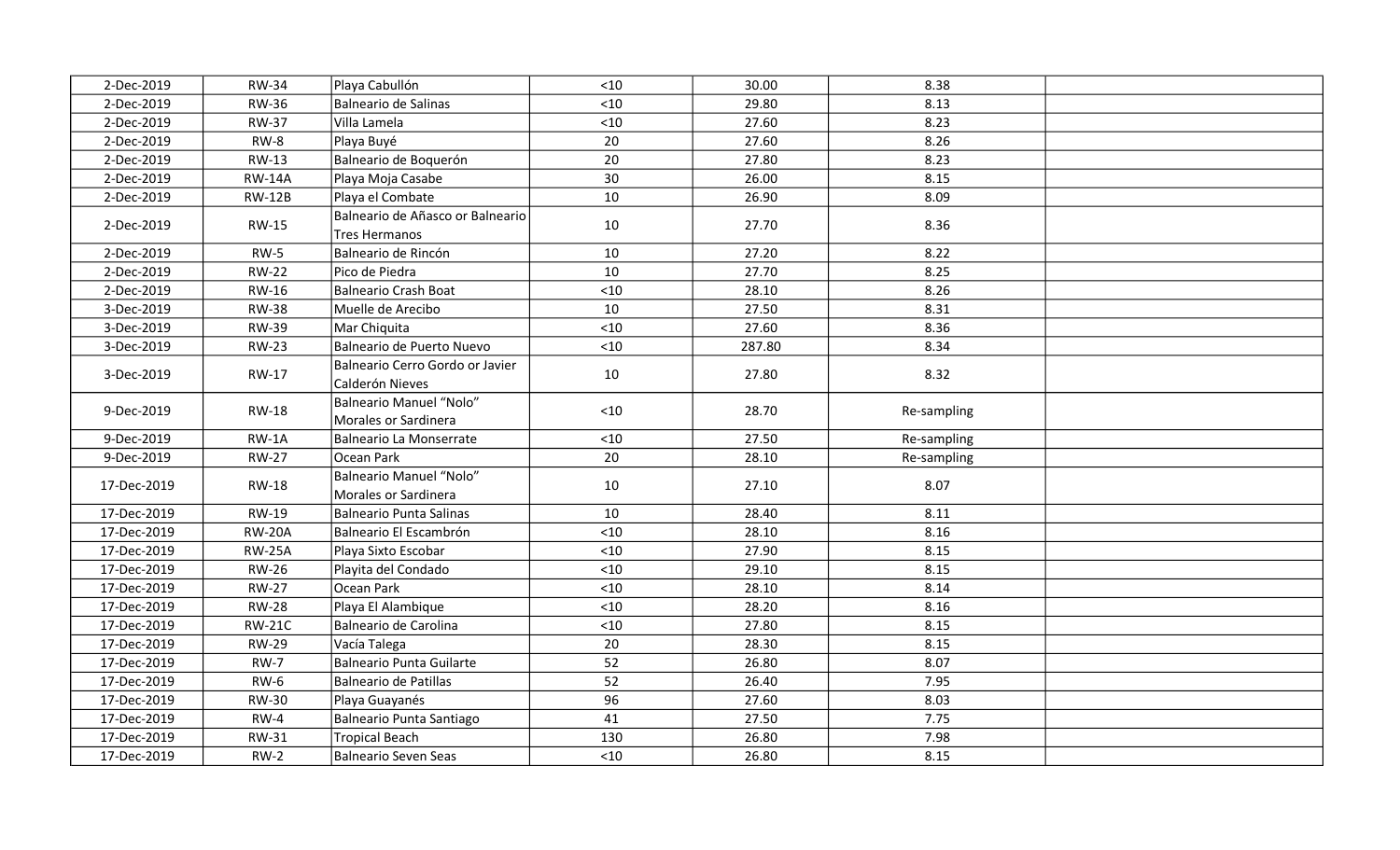| 17-Dec-2019 | <b>RW-32</b>  | Playa Azul                                         | < 10  | 27.20 | 8.21        |  |
|-------------|---------------|----------------------------------------------------|-------|-------|-------------|--|
| 17-Dec-2019 | $RW-1A$       | Balneario La Monserrate                            | $<10$ | 27.90 | 8.2         |  |
| 16-Dec-2019 | <b>RW-33</b>  | Playita Rosada                                     | $<10$ | 25.90 | 8.16        |  |
| 16-Dec-2019 | RW-10         | Playa Santa                                        | 10    | 25.90 | 8.14        |  |
| 16-Dec-2019 | RW-9          | Caña Gorda                                         | $<10$ | 27.30 | 8.17        |  |
| 16-Dec-2019 | <b>RW-34</b>  | Playa Cabullón                                     | < 10  | 27.70 | 8.3         |  |
| 16-Dec-2019 | <b>RW-36</b>  | Balneario de Salinas                               | $<10$ | 27.80 | 8.24        |  |
| 16-Dec-2019 | <b>RW-37</b>  | Villa Lamela                                       | < 10  | 26.70 | 8.14        |  |
| 16-Dec-2019 | $RW-8$        | Playa Buyé                                         | $<10$ | 27.60 | 8.11        |  |
| 16-Dec-2019 | RW-13         | Balneario de Boquerón                              | 10    | 28.00 | 8.13        |  |
| 16-Dec-2019 | <b>RW-14A</b> | Playa Moja Casabe                                  | $<10$ | 27.80 | 8.15        |  |
| 16-Dec-2019 | <b>RW-12B</b> | Playa el Combate                                   | $<10$ | 28.00 | 8.06        |  |
| 16-Dec-2019 | <b>RW-15</b>  | Balneario de Añasco or Balneario<br>Tres Hermanos  | < 10  | 27.70 | 8.16        |  |
| 16-Dec-2019 | $RW-5$        | Balneario de Rincón                                | $<10$ | 28.50 | 8.16        |  |
| 16-Dec-2019 | <b>RW-22</b>  | Pico de Piedra                                     | < 10  | 28.40 | 8.21        |  |
| 16-Dec-2019 | <b>RW-16</b>  | Balneario Crash Boat                               | 10    | 30.20 | 8.2         |  |
| 17-Dec-2019 | <b>RW-38</b>  | Muelle de Arecibo                                  | 97    | 26.50 | 8.17        |  |
| 17-Dec-2019 | <b>RW-39</b>  | Mar Chiquita                                       | $<10$ | 27.80 | 8.21        |  |
| 17-Dec-2019 | <b>RW-23</b>  | Balneario de Puerto Nuevo                          | $<10$ | 27.50 | 8.16        |  |
| 17-Dec-2019 | RW-17         | Balneario Cerro Gordo or Javier<br>Calderón Nieves | $<10$ | 27.90 | 8.1         |  |
| 26-Dec-2019 | <b>RW-30</b>  | Playa Guayanés                                     | 10    | 27.00 | Re-sampling |  |
| 26-Dec-2019 | <b>RW-31</b>  | Tropical Beach                                     | 20    | 26.90 | Re-sampling |  |
| 26-Dec-2019 | <b>Rw-38</b>  | Muelle de Arecibo                                  | $<10$ | 27.20 | Re-sampling |  |
| 13-Jan-2020 | <b>RW-18</b>  | Balneario Manuel "Nolo"<br>Morales or Sardinera    | 108   | 25.20 | 8.33        |  |
| 13-Jan-2020 | <b>RW-19</b>  | Balneario Punta Salinas                            | 31    | 25.70 | 2.23        |  |
| 13-Jan-2020 | <b>RW-20A</b> | Balneario El Escambrón                             | 95    | 25.90 | 8.2         |  |
| 13-Jan-2020 | <b>RW-25A</b> | Playa Sixto Escobar                                | < 10  | 25.60 | 8.21        |  |
| 13-Jan-2020 | <b>RW-26</b>  | Playita del Condado                                | 158   | 26.10 | 8.2         |  |
| 13-Jan-2020 | <b>RW-27</b>  | Ocean Park                                         | $<10$ | 25.80 | 8.22        |  |
| 13-Jan-2020 | <b>RW-28</b>  | Playa El Alambique                                 | 52    | 25.40 | 8.2         |  |
| 13-Jan-2020 | <b>RW-21C</b> | Balneario de Carolina                              | < 10  | 25.80 | 8.23        |  |
| 13-Jan-2020 | <b>RW-29</b>  | Vacía Talega                                       | < 10  | 26.00 | 8.25        |  |
| 13-Jan-2020 | <b>RW-7</b>   | Balneario Punta Guilarte                           | 41    | 25.30 | 8.17        |  |
| 13-Jan-2020 | <b>RW-6</b>   | Balneario de Patillas                              | 31    | 24.70 | 8           |  |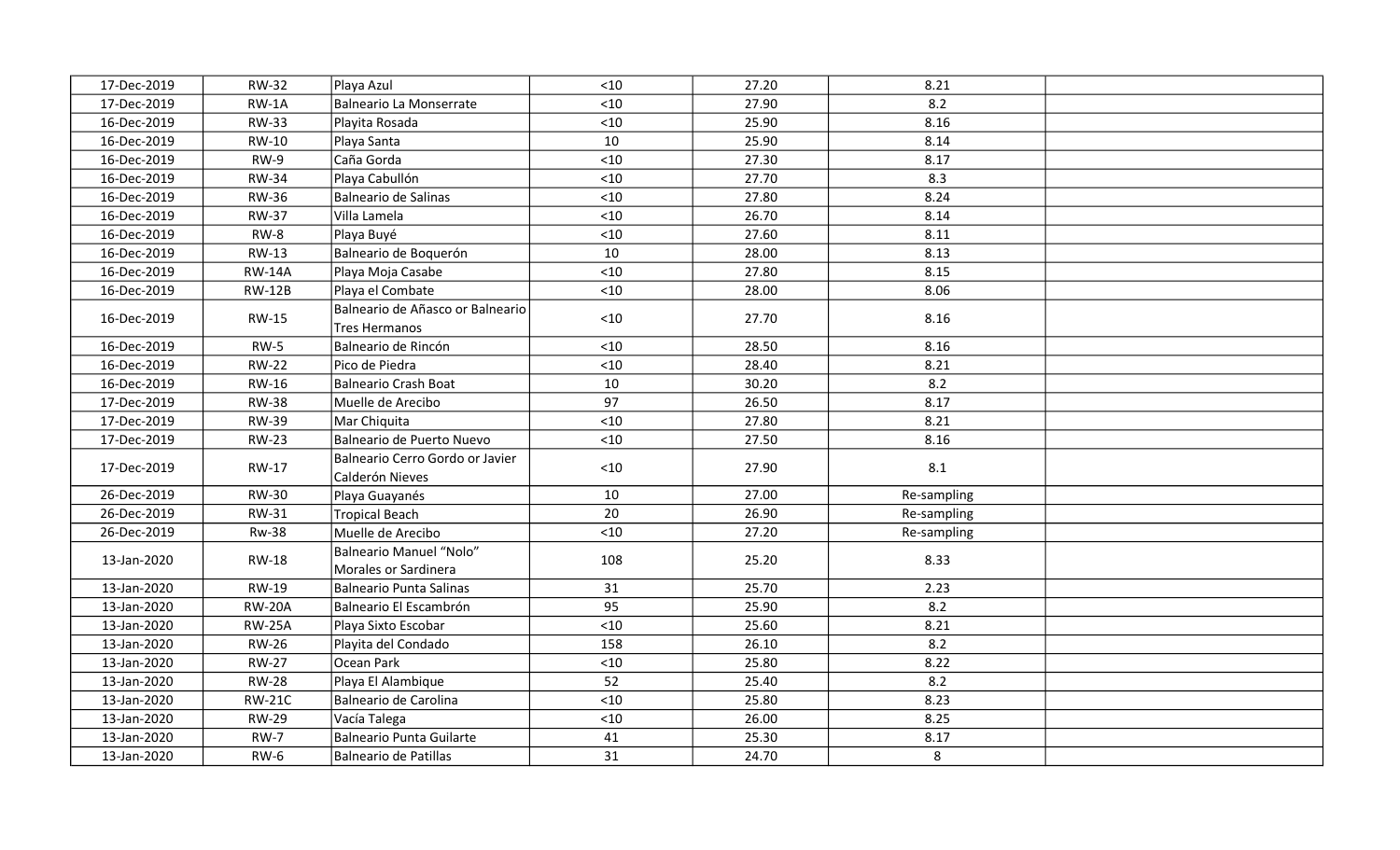| 13-Jan-2020 | <b>RW-30</b>  | Playa Guayanés                                    | 115         | 25.20       | 8.08        |                                                                                                                                     |
|-------------|---------------|---------------------------------------------------|-------------|-------------|-------------|-------------------------------------------------------------------------------------------------------------------------------------|
| 13-Jan-2020 | $RW-4$        | Balneario Punta Santiago                          | 31          | 25.30       | 8.12        |                                                                                                                                     |
| 13-Jan-2020 | <b>RW-31</b>  | Tropical Beach                                    | 31          | 25.10       | 8.13        |                                                                                                                                     |
| 13-Jan-2020 | $RW-2$        | Balneario Seven Seas                              | < 10        | 25.20       | 8.17        |                                                                                                                                     |
| 13-Jan-2020 | <b>RW-32</b>  | Playa Azul                                        | 85          | 25.00       | 8.15        |                                                                                                                                     |
| 13-Jan-2020 | $RW-1A$       | Balneario La Monserrate                           | $<10$       | 25.20       | 8.14        |                                                                                                                                     |
| 13-Jan-2020 | <b>RW-33</b>  | Playita Rosada                                    | no sampling | no sampling | no sampling | Due to the recent earthquake and its aftershocks,<br>sampling of Route 3: Lajas-Salinas has been<br>postponed until further notice. |
| 13-Jan-2020 | RW-10         | Playa Santa                                       | no sampling | no sampling | no sampling | Due to the recent earthquake and its aftershocks,<br>sampling of Route 3: Lajas-Salinas has been<br>postponed until further notice. |
| 13-Jan-2020 | $RW-9$        | Caña Gorda                                        | no sampling | no sampling | no sampling | Due to the recent earthquake and its aftershocks,<br>sampling of Route 3: Lajas-Salinas has been<br>postponed until further notice. |
| 13-Jan-2020 | <b>RW-34</b>  | Playa Cabullón                                    | no sampling | no sampling | no sampling | Due to the recent earthquake and its aftershocks,<br>sampling of Route 3: Lajas-Salinas has been<br>postponed until further notice. |
| 13-Jan-2020 | <b>RW-36</b>  | Balneario de Salinas                              | no sampling | no sampling | no sampling | Due to the recent earthquake and its aftershocks,<br>sampling of Route 3: Lajas-Salinas has been<br>postponed until further notice. |
| 14-Jan-2020 | <b>RW-37</b>  | Villa Lamela                                      | $<$ 10      | 25.10       | 8.18        |                                                                                                                                     |
| 14-Jan-2020 | $RW-8$        | Playa Buyé                                        | < 10        | 26.00       | 8.12        |                                                                                                                                     |
| 14-Jan-2020 | <b>RW-13</b>  | Balneario de Boquerón                             | 40          | 26.60       | 8.15        |                                                                                                                                     |
| 14-Jan-2020 | <b>RW-14A</b> | Playa Moja Casabe                                 | < 10        | 26.20       | 8.15        |                                                                                                                                     |
| 14-Jan-2020 | <b>RW-12B</b> | Playa el Combate                                  | < 10        | 26.80       | 8.06        |                                                                                                                                     |
| 14-Jan-2020 | <b>RW-15</b>  | Balneario de Añasco or Balneario<br>Tres Hermanos | < 10        | 25.60       | 8.03        |                                                                                                                                     |
| 14-Jan-2020 | <b>RW-5</b>   | Balneario de Rincón                               | $<$ 10      | 25.90       | 8.1         |                                                                                                                                     |
| 14-Jan-2020 | <b>RW-22</b>  | Pico de Piedra                                    | < 10        | 26.20       | 8.18        |                                                                                                                                     |
| 14-Jan-2020 | <b>RW-16</b>  | Balneario Crash Boat                              | < 10        | 26.90       | 8.17        |                                                                                                                                     |
| 13-Jan-2020 | <b>RW-38</b>  | Muelle de Arecibo                                 | 41          | 25.70       | 8.27        |                                                                                                                                     |
| 13-Jan-2020 | <b>RW-39</b>  | Mar Chiquita                                      | < 10        | 26.90       | 8.14        |                                                                                                                                     |
| 13-Jan-2020 | <b>RW-23</b>  | Balneario de Puerto Nuevo                         | 2,064       | 26.40       | 8.11        |                                                                                                                                     |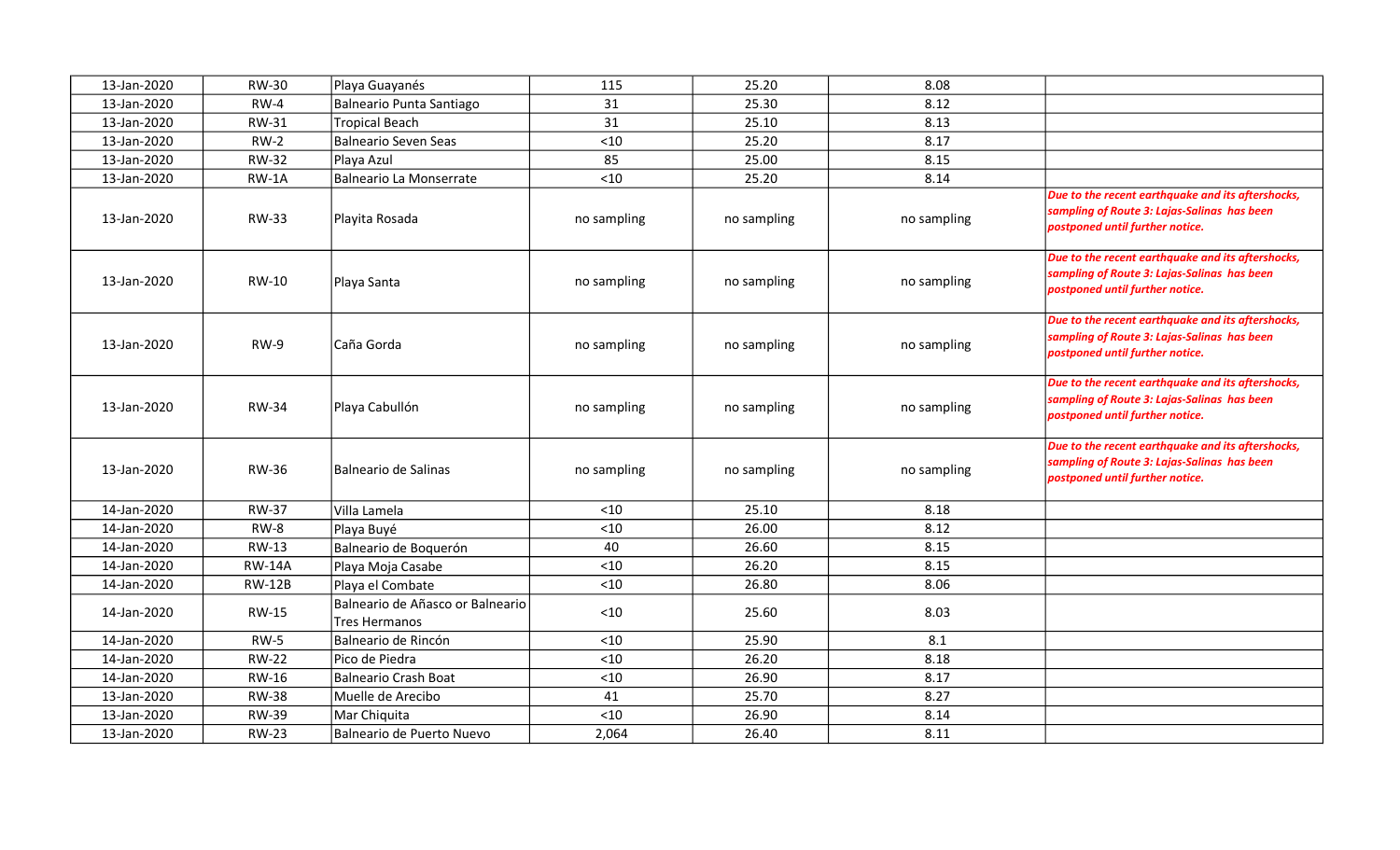| 13-Jan-2020 | RW-17         | Balneario Cerro Gordo or Javier<br>Calderón Nieves     | 20          | 26.40       | 8.13        |                                                                                                                                     |
|-------------|---------------|--------------------------------------------------------|-------------|-------------|-------------|-------------------------------------------------------------------------------------------------------------------------------------|
| 21-Jan-2020 | <b>RW-32</b>  | Playa Azul                                             | 51          | 25.40       | Re-sampling |                                                                                                                                     |
| 21-Jan-2020 | <b>RW-30</b>  | Playa Guayanés                                         | 410         | 24.80       | Re-sampling |                                                                                                                                     |
| 21-Jan-2020 | <b>RW-23</b>  | Balneario de Puerto Nuevo                              | 31          | 25.70       | Re-sampling |                                                                                                                                     |
| 21-Jan-2020 | <b>RW-18</b>  | <b>Balneario Manuel "Nolo"</b><br>Morales or Sardinera | 41          | 25.50       | Re-sampling |                                                                                                                                     |
| 21-Jan-2020 | <b>RW-20A</b> | Balneario El Escambrón                                 | 10          | 27.20       | Re-sampling |                                                                                                                                     |
| 21-Jan-2020 | <b>RW-26</b>  | Playita del Condado                                    | 41          | 27.30       | Re-sampling |                                                                                                                                     |
| 28-Jan-2020 | RW-18         | <b>Balneario Manuel "Nolo"</b><br>Morales or Sardinera | < 10        | 24.90       | 8.18        |                                                                                                                                     |
| 28-Jan-2020 | <b>RW-19</b>  | <b>Balneario Punta Salinas</b>                         | 355         | 24.90       | 8.09        |                                                                                                                                     |
| 28-Jan-2020 | <b>RW-20A</b> | Balneario El Escambrón                                 | 86          | 26.70       | 8.12        |                                                                                                                                     |
| 28-Jan-2020 | <b>RW-25A</b> | Playa Sixto Escobar                                    | < 10        | 27.20       | 8.05        |                                                                                                                                     |
| 28-Jan-2020 | <b>RW-26</b>  | Playita del Condado                                    | 41          | 27.20       | 8.1         |                                                                                                                                     |
| 28-Jan-2020 | <b>RW-27</b>  | Ocean Park                                             | $<10$       | 28.00       | 8.09        |                                                                                                                                     |
| 28-Jan-2020 | <b>RW-28</b>  | Playa El Alambique                                     | 10          | 28.10       | 8.08        |                                                                                                                                     |
| 28-Jan-2020 | <b>RW-21C</b> | Balneario de Carolina                                  | < 10        | 28.20       | 8.08        |                                                                                                                                     |
| 28-Jan-2020 | <b>RW-29</b>  | Vacía Talega                                           | $<10$       | 28.90       | 8.1         |                                                                                                                                     |
| 28-Jan-2020 | <b>RW-7</b>   | <b>Balneario Punta Guilarte</b>                        | $<10$       | 26.00       | 8           |                                                                                                                                     |
| 28-Jan-2020 | <b>RW-6</b>   | <b>Balneario de Patillas</b>                           | $<10$       | 25.80       | 7.94        |                                                                                                                                     |
| 28-Jan-2020 | <b>RW-30</b>  | Playa Guayanés                                         | < 10        | 26.30       | 7.99        |                                                                                                                                     |
| 28-Jan-2020 | $RW-4$        | Balneario Punta Santiago                               | $<10$       | 26.90       | 8.01        |                                                                                                                                     |
| 28-Jan-2020 | RW-31         | <b>Tropical Beach</b>                                  | 93          | 27.00       | 7.98        |                                                                                                                                     |
| 28-Jan-2020 | $RW-2$        | <b>Balneario Seven Seas</b>                            | < 10        | 27.30       | 8.13        |                                                                                                                                     |
| 28-Jan-2020 | <b>RW-32</b>  | Playa Azul                                             | $<10$       | 27.50       | 8.03        |                                                                                                                                     |
| 28-Jan-2020 | $RW-1A$       | <b>Balneario La Monserrate</b>                         | $<10$       | 27.80       | 8.1         |                                                                                                                                     |
| 28-Jan-2020 | <b>RW-33</b>  | Playita Rosada                                         | no sampling | no sampling | no sampling | due to the recent earthquake and its aftershocks,<br>sampling of Route 3: Lajas-Salinas has been<br>postponed until further notice. |
| 28-Jan-2020 | RW-10         | Playa Santa                                            | no sampling | no sampling | no sampling | due to the recent earthquake and its aftershocks,<br>sampling of Route 3: Lajas-Salinas has been<br>postponed until further notice. |
| 28-Jan-2020 | $RW-9$        | Caña Gorda                                             | no sampling | no sampling | no sampling | due to the recent earthquake and its aftershocks,<br>sampling of Route 3: Lajas-Salinas has been<br>postponed until further notice. |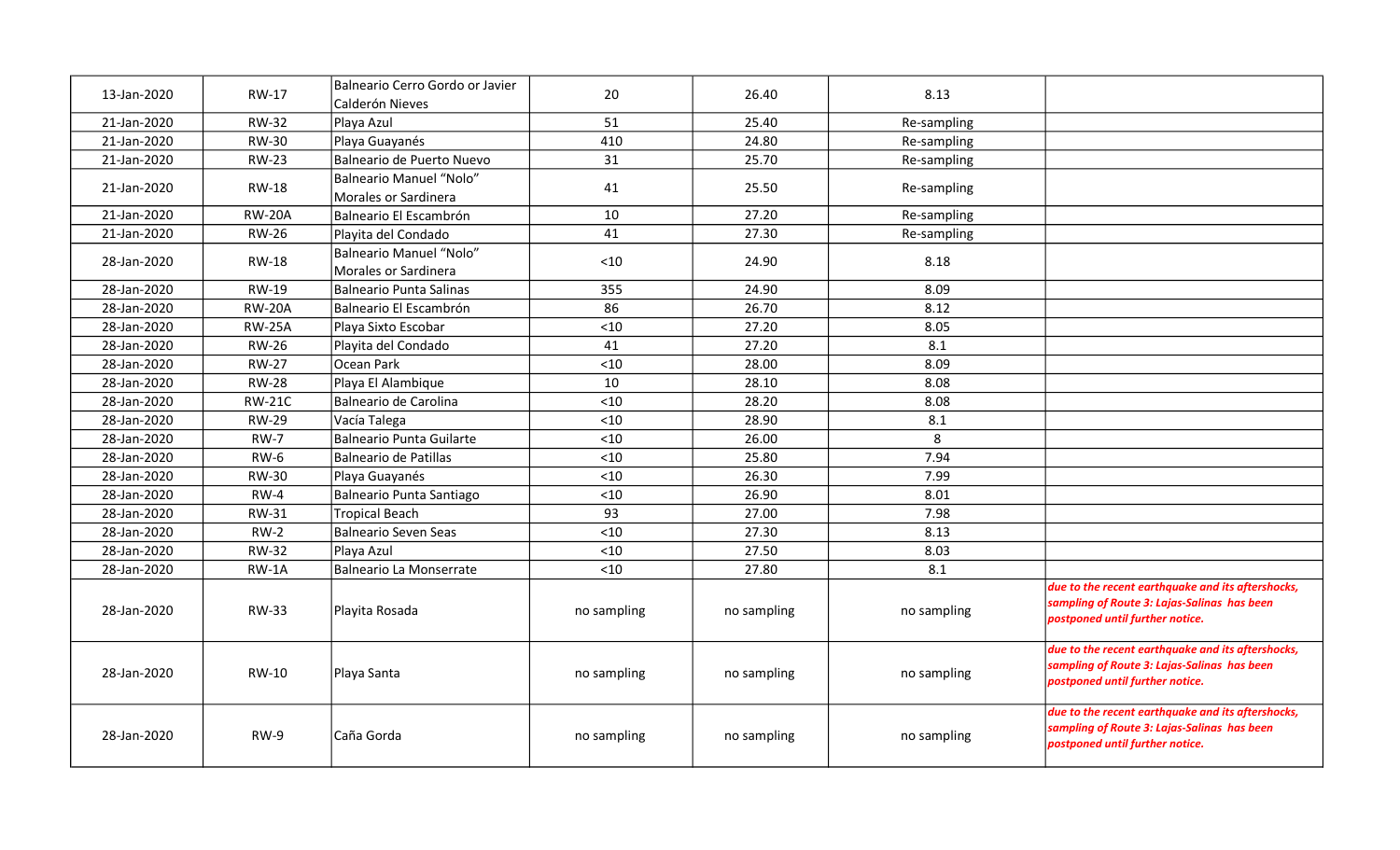| 28-Jan-2020 | <b>RW-34</b>  | Playa Cabullón                                           | no sampling | no sampling | no sampling | due to the recent earthquake and its aftershocks,<br>sampling of Route 3: Lajas-Salinas has been<br>postponed until further notice. |
|-------------|---------------|----------------------------------------------------------|-------------|-------------|-------------|-------------------------------------------------------------------------------------------------------------------------------------|
| 28-Jan-2020 | <b>RW-36</b>  | Balneario de Salinas                                     | no sampling | no sampling | no sampling | due to the recent earthquake and its aftershocks,<br>sampling of Route 3: Lajas-Salinas has been<br>postponed until further notice. |
| 27-Jan-2020 | <b>RW-37</b>  | Villa Lamela                                             | < 10        | 26.70       | 8.06        |                                                                                                                                     |
| 27-Jan-2020 | <b>RW-8</b>   | Playa Buyé                                               | $<10$       | 27.50       | 7.95        |                                                                                                                                     |
| 27-Jan-2020 | <b>RW-13</b>  | Balneario de Boquerón                                    | 20          | 28.00       | 8.03        |                                                                                                                                     |
| 27-Jan-2020 | <b>RW-14A</b> | Playa Moja Casabe                                        | 20          | 27.90       | 7.97        |                                                                                                                                     |
| 27-Jan-2020 | <b>RW-12B</b> | Playa el Combate                                         | 10          | 28.50       | 7.96        |                                                                                                                                     |
| 27-Jan-2020 | <b>RW-15</b>  | Balneario de Añasco or Balneario<br><b>Tres Hermanos</b> | $<10$       | 26.00       | 8.23        |                                                                                                                                     |
| 27-Jan-2020 | $RW-5$        | Balneario de Rincón                                      | $<10$       | 26.80       | 8.15        |                                                                                                                                     |
| 27-Jan-2020 | <b>RW-22</b>  | Pico de Piedra                                           | $10$        | 27.30       | 8.2         |                                                                                                                                     |
| 27-Jan-2020 | <b>RW-16</b>  | Balneario Crash Boat                                     | $<10$       | 27.80       | 8.14        |                                                                                                                                     |
| 28-Jan-2020 | <b>RW-38</b>  | Muelle de Arecibo                                        | $<10$       | 25.00       | 8.24        |                                                                                                                                     |
| 28-Jan-2020 | <b>RW-39</b>  | Mar Chiquita                                             | < 10        | 26.00       | 8.2         |                                                                                                                                     |
| 28-Jan-2020 | <b>RW-23</b>  | Balneario de Puerto Nuevo                                | $10$        | 26.40       | 8.19        |                                                                                                                                     |
| 28-Jan-2020 | <b>RW-17</b>  | Balneario Cerro Gordo or Javier <br>Calderón Nieves      | $<10$       | 26.80       | 8.1         |                                                                                                                                     |
| 3-Feb-2020  | <b>RW-19</b>  | Balneario Punta Salinas                                  | $<10$       | 27.10       | Re-sampling |                                                                                                                                     |
| 3-Feb-2020  | <b>RW-20A</b> | Balneario El Escambrón                                   | 10          | 26.4        | Re-sampling |                                                                                                                                     |
| 3-Feb-2020  | RW-31         | Tropical Beach                                           | 20          | 28.4        | Re-sampling |                                                                                                                                     |
| 11-Feb-2020 | <b>RW-18</b>  | Balneario Manuel "Nolo"<br>Morales or Sardinera          | 52          | 25.80       | 8.09        |                                                                                                                                     |
| 11-Feb-2020 | <b>RW-19</b>  | Balneario Punta Salinas                                  | < 10        | 26.00       | 8.11        |                                                                                                                                     |
| 11-Feb-2020 | <b>RW-20A</b> | Balneario El Escambrón                                   | $<10$       | 27.60       | 8.18        |                                                                                                                                     |
| 11-Feb-2020 | <b>RW-25A</b> | Playa Sixto Escobar                                      | $<10$       | 27.00       | 8.15        |                                                                                                                                     |
| 11-Feb-2020 | <b>RW-26</b>  | Playita del Condado                                      | 30          | 27.50       | 8.15        |                                                                                                                                     |
| 11-Feb-2020 | <b>RW-27</b>  | Ocean Park                                               | 10          | 27.70       | 8.16        |                                                                                                                                     |
| 11-Feb-2020 | <b>RW-28</b>  | Playa El Alambique                                       | 10          | 27.60       | 8.16        |                                                                                                                                     |
| 11-Feb-2020 | <b>RW-21C</b> | Balneario de Carolina                                    | $<10$       | 27.90       | 8.16        |                                                                                                                                     |
| 11-Feb-2020 | <b>RW-29</b>  | Vacía Talega                                             | < 10        | 28.50       | 8.15        |                                                                                                                                     |
| 10-Feb-2020 | <b>RW-7</b>   | Balneario Punta Guilarte                                 | $<10$       | 26.10       | 8.01        |                                                                                                                                     |
| 10-Feb-2020 | <b>RW-6</b>   | Balneario de Patillas                                    | 52          | 25.50       | 7.94        |                                                                                                                                     |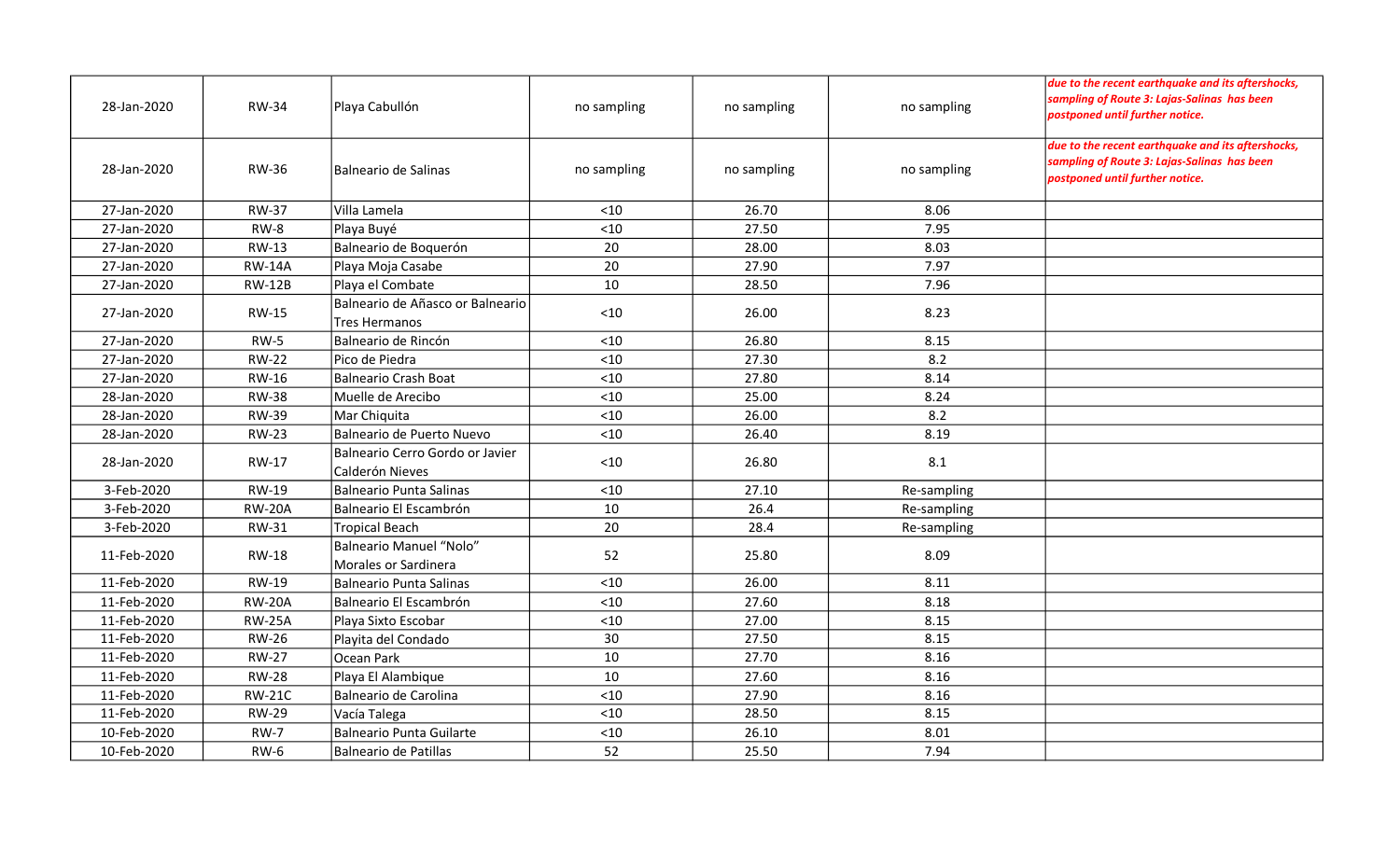| 10-Feb-2020 | <b>RW-30</b>  | Playa Guayanés                                           | 52          | 26.00       | 8.14        |                                                                                                                                     |
|-------------|---------------|----------------------------------------------------------|-------------|-------------|-------------|-------------------------------------------------------------------------------------------------------------------------------------|
| 10-Feb-2020 | $RW-4$        | Balneario Punta Santiago                                 | 20          | 26.30       | 8.2         |                                                                                                                                     |
| 10-Feb-2020 | <b>RW-31</b>  | <b>Tropical Beach</b>                                    | 41          | 26.10       | 8.21        |                                                                                                                                     |
| 10-Feb-2020 | $RW-2$        | Balneario Seven Seas                                     | < 10        | 26.00       | 8.31        |                                                                                                                                     |
| 10-Feb-2020 | <b>RW-32</b>  | Playa Azul                                               | < 10        | 25.70       | 8.27        |                                                                                                                                     |
| 10-Feb-2020 | RW-1A         | Balneario La Monserrate                                  | 10          | 25.90       | 8.24        |                                                                                                                                     |
| 10-Feb-2020 | <b>RW-33</b>  | Playita Rosada                                           | no sampling | no sampling | no sampling | due to the recent earthquake and its aftershocks,<br>sampling of Route 3: Lajas-Salinas has been<br>postponed until further notice. |
| 10-Feb-2020 | <b>RW-10</b>  | Playa Santa                                              | no sampling | no sampling | no sampling | due to the recent earthquake and its aftershocks,<br>sampling of Route 3: Lajas-Salinas has been<br>postponed until further notice. |
| 10-Feb-2020 | <b>RW-9</b>   | Caña Gorda                                               | no sampling | no sampling | no sampling | due to the recent earthquake and its aftershocks,<br>sampling of Route 3: Lajas-Salinas has been<br>postponed until further notice. |
| 10-Feb-2020 | <b>RW-34</b>  | Playa Cabullón                                           | no sampling | no sampling | no sampling | due to the recent earthquake and its aftershocks,<br>sampling of Route 3: Lajas-Salinas has been<br>postponed until further notice. |
| 10-Feb-2020 | <b>RW-36</b>  | <b>Balneario de Salinas</b>                              | no sampling | no sampling | no sampling | due to the recent earthquake and its aftershocks,<br>sampling of Route 3: Lajas-Salinas has been<br>postponed until further notice. |
| 10-Feb-2020 | <b>RW-37</b>  | Villa Lamela                                             | $<$ 10      | 26.20       | 8.13        |                                                                                                                                     |
| 10-Feb-2020 | <b>RW-8</b>   | Playa Buyé                                               | < 10        | 26.90       | 8.07        |                                                                                                                                     |
| 10-Feb-2020 | <b>RW-13</b>  | Balneario de Boquerón                                    | < 10        | 27.20       | 8.18        |                                                                                                                                     |
| 10-Feb-2020 | <b>RW-14A</b> | Playa Moja Casabe                                        | 31          | 27.30       | 8.15        |                                                                                                                                     |
| 10-Feb-2020 | <b>RW-12B</b> | Playa el Combate                                         | < 10        | 27.50       | 8.16        |                                                                                                                                     |
| 10-Feb-2020 | <b>RW-15</b>  | Balneario de Añasco or Balneario<br><b>Tres Hermanos</b> | < 10        | 26.80       | 8.15        |                                                                                                                                     |
| 10-Feb-2020 | <b>RW-5</b>   | Balneario de Rincón                                      | 10          | 27.60       | 8.12        |                                                                                                                                     |
| 10-Feb-2020 | <b>RW-22</b>  | Pico de Piedra                                           | $<10$       | 27.60       | 8.18        |                                                                                                                                     |
| 10-Feb-2020 | <b>RW-16</b>  | Balneario Crash Boat                                     | 41          | 28.00       | 8.18        |                                                                                                                                     |
| 11-Feb-2020 | <b>RW-38</b>  | Muelle de Arecibo                                        | $<10$       | 25.00       | 8.33        |                                                                                                                                     |
| 11-Feb-2020 | <b>RW-39</b>  | Mar Chiquita                                             | $<10$       | 25.80       | 8.21        |                                                                                                                                     |
| 11-Feb-2020 | <b>RW-23</b>  | Balneario de Puerto Nuevo                                | $<10$       | 25.70       | 8.18        |                                                                                                                                     |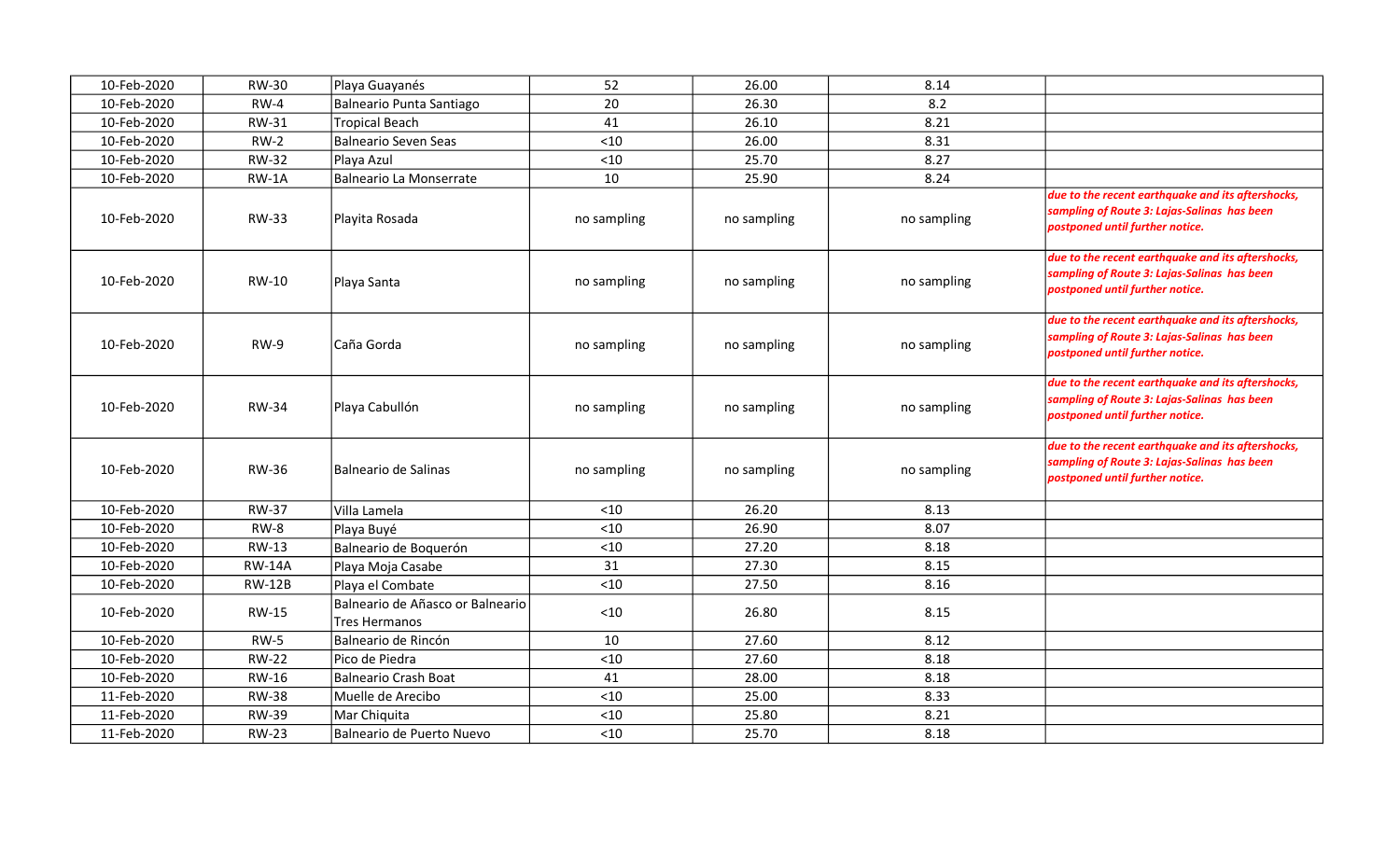| 11-Feb-2020 | RW-17         | Balneario Cerro Gordo or Javier<br>Calderón Nieves | $<$ 10  | 25.50 | 8.2  |  |
|-------------|---------------|----------------------------------------------------|---------|-------|------|--|
| 25-Feb-2020 | <b>RW-18</b>  | Balneario Manuel "Nolo"<br>Morales or Sardinera    | 41      | 25.30 | 8.22 |  |
| 25-Feb-2020 | <b>RW-19</b>  | Balneario Punta Salinas                            | 3,076   | 25.60 | 8.23 |  |
| 25-Feb-2020 | <b>RW-20A</b> | Balneario El Escambrón                             | 161     | 25.60 | 8.25 |  |
| 25-Feb-2020 | <b>RW-25A</b> | Playa Sixto Escobar                                | 1,576   | 25.30 | 8.28 |  |
| 25-Feb-2020 | <b>RW-26</b>  | Playita del Condado                                | 10      | 25.80 | 8.24 |  |
| 25-Feb-2020 | <b>RW-27</b>  | Ocean Park                                         | 41      | 25.50 | 8.24 |  |
| 25-Feb-2020 | <b>RW-28</b>  | Playa El Alambique                                 | 20      | 25.40 | 8.25 |  |
| 25-Feb-2020 | <b>RW-21C</b> | Balneario de Carolina                              | 118     | 25.50 | 8.24 |  |
| 25-Feb-2020 | <b>RW-29</b>  | Vacía Talega                                       | $<10$   | 25.90 | 8.28 |  |
| 25-Feb-2020 | <b>RW-7</b>   | Balneario Punta Guilarte                           | $<10$   | 25.70 | 8    |  |
| 25-Feb-2020 | $RW-6$        | Balneario de Patillas                              | $<10$   | 25.80 | 7.92 |  |
| 25-Feb-2020 | <b>RW-30</b>  | Playa Guayanés                                     | 191     | 26.00 | 8.07 |  |
| 25-Feb-2020 | $RW-4$        | Balneario Punta Santiago                           | $<10$   | 26.10 | 8.1  |  |
| 25-Feb-2020 | <b>RW-31</b>  | Tropical Beach                                     | 10      | 26.20 | 8.14 |  |
| 25-Feb-2020 | $RW-2$        | Balneario Seven Seas                               | $<10$   | 25.20 | 8.04 |  |
| 25-Feb-2020 | <b>RW-32</b>  | Playa Azul                                         | $<10$   | 25.20 | 8.11 |  |
| 25-Feb-2020 | $RW-1A$       | Balneario La Monserrate                            | $<10$   | 25.20 | 8.1  |  |
| 24-Feb-2020 | <b>RW-33</b>  | Playita Rosada                                     | $<10$   | 26.1  | 8.12 |  |
| 24-Feb-2020 | RW-10         | Playa Santa                                        | 20      | 26.1  | 8.17 |  |
| 24-Feb-2020 | $RW-9$        | Caña Gorda                                         | < 10    | 26.3  | 8.11 |  |
| 24-Feb-2020 | <b>RW-34</b>  | Playa Cabullón                                     | < 10    | 27    | 8.19 |  |
| 24-Feb-2020 | <b>RW-36</b>  | Balneario de Salinas                               | $<10$   | 27.8  | 8.13 |  |
| 24-Feb-2020 | <b>RW-37</b>  | Villa Lamela                                       | < 10    | 26.40 | 8.26 |  |
| 24-Feb-2020 | $RW-8$        | Playa Buyé                                         | 402     | 26.90 | 8.29 |  |
| 24-Feb-2020 | <b>RW-13</b>  | Balneario de Boquerón                              | 20      | 26.80 | 8.32 |  |
| 24-Feb-2020 | <b>RW-14A</b> | Playa Moja Casabe                                  | >24,196 | 26.70 | 8.24 |  |
| 24-Feb-2020 | <b>RW-12B</b> | Playa el Combate                                   | 63      | 26.20 | 8.22 |  |
| 24-Feb-2020 | <b>RW-15</b>  | Balneario de Añasco or Balneario<br>Tres Hermanos  | 10      | 26.30 | 8.2  |  |
| 24-Feb-2020 | $RW-5$        | Balneario de Rincón                                | 110     | 25.60 | 8.22 |  |
| 24-Feb-2020 | <b>RW-22</b>  | Pico de Piedra                                     | 10      | 25.70 | 8.24 |  |
| 24-Feb-2020 | RW-16         | Balneario Crash Boat                               | 20      | 26.10 | 8.24 |  |
| 25-Feb-2020 | <b>RW-38</b>  | Muelle de Arecibo                                  | 41      | 27.30 | 8.23 |  |
| 25-Feb-2020 | <b>RW-39</b>  | Mar Chiquita                                       | 73      | 29.90 | 7.92 |  |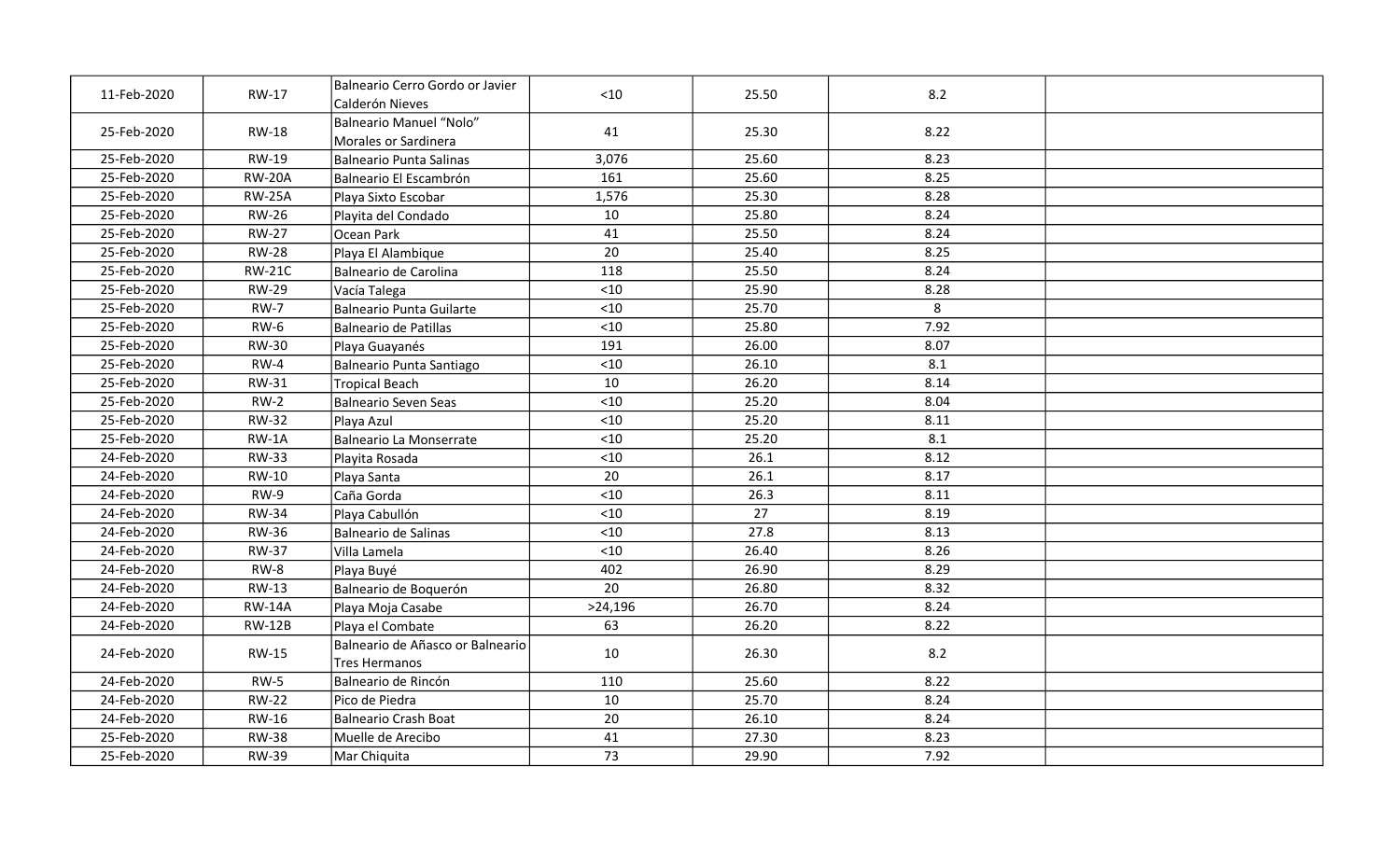| 25-Feb-2020 | <b>RW-23</b>  | Balneario de Puerto Nuevo                          | 31    | 27.00 | 8.07        |  |
|-------------|---------------|----------------------------------------------------|-------|-------|-------------|--|
| 25-Feb-2020 | <b>RW-17</b>  | Balneario Cerro Gordo or Javier<br>Calderón Nieves | 10    | 26.00 | 8.43        |  |
| 3-Mar-2020  | <b>RW-30</b>  | Playa Guayanés                                     | < 10  | 26.80 | Re-sampling |  |
| 3-Mar-2020  | <b>RW-21C</b> | Balneario de Carolina                              | $<10$ | 26.90 | Re-sampling |  |
| 3-Mar-2020  | <b>RW-39</b>  | Mar Chiquita                                       | 20    | 26.20 | Re-sampling |  |
| 3-Mar-2020  | RW-19         | Balneario Punta Salinas                            | $<10$ | 26.20 | Re-sampling |  |
| 3-Mar-2020  | <b>RW-20A</b> | Balneario El Escambrón                             | $<10$ | 27.00 | Re-sampling |  |
| 3-Mar-2020  | <b>RW-25A</b> | Playa Sixto Escobar                                | $<10$ | 26.96 | Re-sampling |  |
| 3-Mar-2020  | $RW-5$        | Balneario de Rincón                                | 20    | 26.10 | Re-sampling |  |
| 3-Mar-2020  | RW-8          | Playa Buyé                                         | $<10$ | 28.20 | Re-sampling |  |
| 3-Mar-2020  | <b>RW-14A</b> | Playa Moja Casabe                                  | 41    | 28.50 | Re-sampling |  |
| 10-Mar-2020 | <b>RW-18</b>  | Balneario Manuel "Nolo"<br>Morales or Sardinera    | 199   | 25.90 | 8.21        |  |
| 10-Mar-2020 | RW-19         | Balneario Punta Salinas                            | 134   | 26.30 | 8.25        |  |
| 10-Mar-2020 | <b>RW-20A</b> | Balneario El Escambrón                             | $<10$ | 27.40 | 8.16        |  |
| 10-Mar-2020 | <b>RW-25A</b> | Playa Sixto Escobar                                | 41    | 27.40 | 8.16        |  |
| 10-Mar-2020 | <b>RW-26</b>  | Playita del Condado                                | 20    | 27.40 | 8.17        |  |
| 10-Mar-2020 | <b>RW-27</b>  | Ocean Park                                         | 31    | 27.10 | 8.17        |  |
| 10-Mar-2020 | <b>RW-28</b>  | Playa El Alambique                                 | $<10$ | 27.30 | 8.16        |  |
| 10-Mar-2020 | <b>RW-21C</b> | Balneario de Carolina                              | $<10$ | 27.30 | 8.17        |  |
| 10-Mar-2020 | <b>RW-29</b>  | Vacía Talega                                       | 51    | 28.40 | 8.18        |  |
| 10-Mar-2020 | <b>RW-7</b>   | Balneario Punta Guilarte                           | $<10$ | 25.90 | 8.2         |  |
| 10-Mar-2020 | $RW-6$        | Balneario de Patillas                              | $<10$ | 25.50 | 8.1         |  |
| 10-Mar-2020 | <b>RW-30</b>  | Playa Guayanés                                     | 10    | 26.20 | 8.12        |  |
| 10-Mar-2020 | $RW-4$        | Balneario Punta Santiago                           | 51    | 26.10 | 8.12        |  |
| 10-Mar-2020 | <b>RW-31</b>  | Tropical Beach                                     | 82    | 24.70 | 8.27        |  |
| 10-Mar-2020 | $RW-2$        | Balneario Seven Seas                               | 20    | 26.90 | 7.98        |  |
| 10-Mar-2020 | <b>RW-32</b>  | Playa Azul                                         | $<10$ | 27.00 | 8.1         |  |
| 10-Mar-2020 | $RW-1A$       | Balneario La Monserrate                            | < 10  | 27.40 | 8.1         |  |
| 9-Mar-2020  | <b>RW-33</b>  | Playita Rosada                                     | $<10$ | 26.70 | 8.16        |  |
| 9-Mar-2020  | <b>RW-10</b>  | Playa Santa                                        | 10    | 27.00 | 8.15        |  |
| 9-Mar-2020  | RW-9          | Caña Gorda                                         | < 10  | 27.50 | 8.04        |  |
| 9-Mar-2020  | <b>RW-34</b>  | Playa Cabullón                                     | 31    | 26.00 | 8.52        |  |
| 9-Mar-2020  | <b>RW-36</b>  | Balneario de Salinas                               | < 10  | 27.30 | 8.2         |  |
| 9-Mar-2020  | <b>RW-37</b>  | Villa Lamela                                       | 98    | 26.30 | 8.07        |  |
| 9-Mar-2020  | RW-8          | Playa Buyé                                         | 908   | 26.60 | 8.14        |  |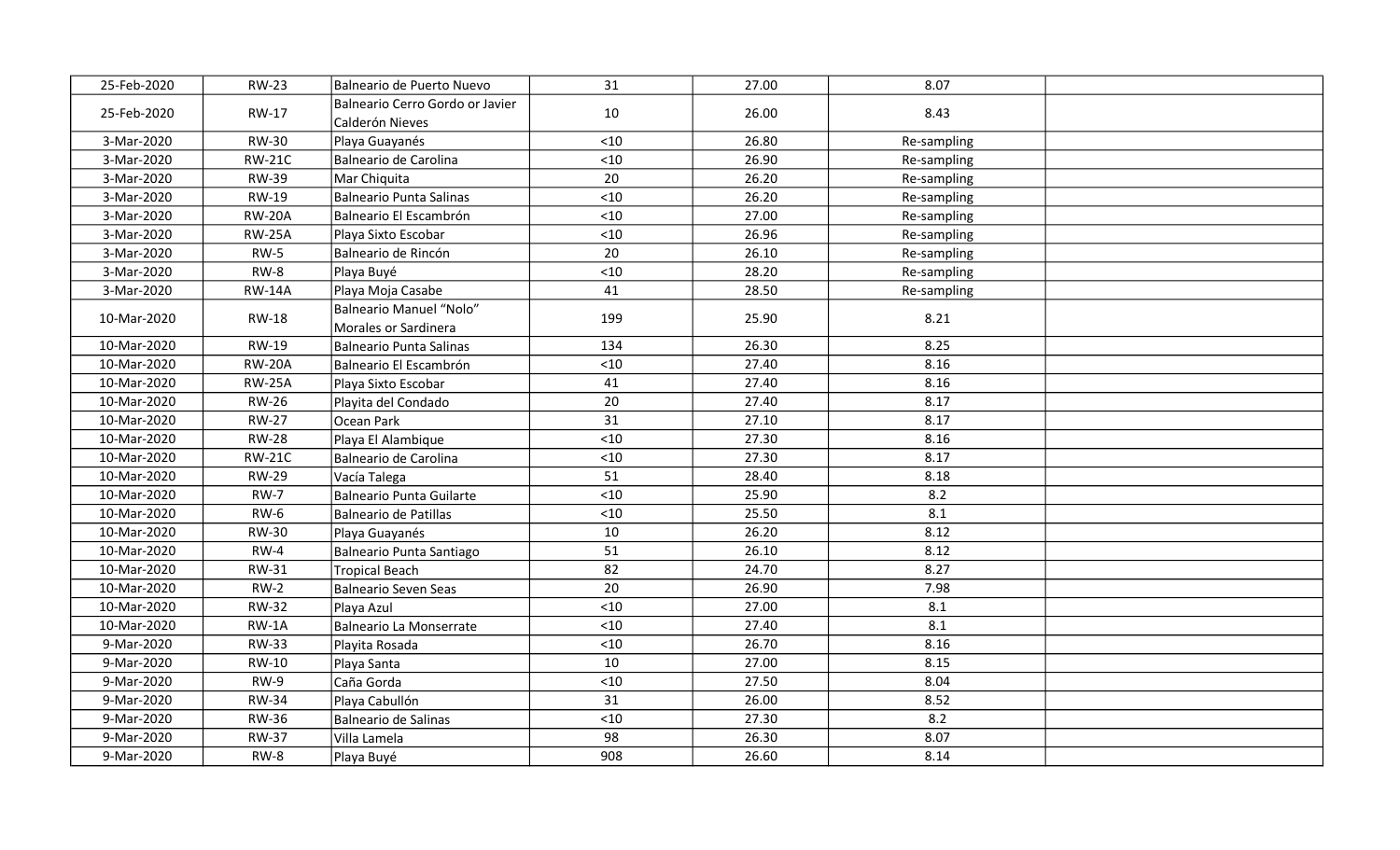| 9-Mar-2020  | <b>RW-13</b>  | Balneario de Boquerón                              | 2,282 | 27.20 | 8.12 |  |
|-------------|---------------|----------------------------------------------------|-------|-------|------|--|
| 9-Mar-2020  | <b>RW-14A</b> | Playa Moja Casabe                                  | 341   | 26.60 | 8.08 |  |
| 9-Mar-2020  | <b>RW-12B</b> | Playa el Combate                                   | 410   | 26.50 | 8.13 |  |
| 9-Mar-2020  | <b>RW-15</b>  | Balneario de Añasco or Balneario<br>Tres Hermanos  | 134   | 25.70 | 8.04 |  |
| 9-Mar-2020  | $RW-5$        | Balneario de Rincón                                | 471   | 2.51  | 8.09 |  |
| 9-Mar-2020  | <b>RW-22</b>  | Pico de Piedra                                     | 158   | 25.40 | 8.14 |  |
| 9-Mar-2020  | RW-16         | Balneario Crash Boat                               | 109   | 25.40 | 8.15 |  |
| 10-Mar-2020 | <b>RW-38</b>  | Muelle de Arecibo                                  | 281   | 25.20 | 8.23 |  |
| 10-Mar-2020 | <b>RW-39</b>  | Mar Chiquita                                       | $<10$ | 26.50 | 8.23 |  |
| 10-Mar-2020 | <b>RW-23</b>  | Balneario de Puerto Nuevo                          | $<10$ | 26.60 | 8.21 |  |
| 10-Mar-2020 | RW-17         | Balneario Cerro Gordo or Javier<br>Calderón Nieves | $<10$ | 26.80 | 8.2  |  |
| 23-Jun-2020 | <b>RW-7</b>   | Balneario Punta Guilarte                           | < 10  | 29.50 | 8.09 |  |
| 23-Jun-2020 | <b>RW-6</b>   | Balneario de Patillas                              | $<10$ | 29.30 | 8.02 |  |
| 23-Jun-2020 | <b>RW-30</b>  | Playa Guayanés                                     | 10    | 29.80 | 8.1  |  |
| 23-Jun-2020 | $RW-4$        | Balneario Punta Santiago                           | < 10  | 30.00 | 8.18 |  |
| 23-Jun-2020 | <b>RW-31</b>  | Tropical Beach                                     | $<10$ | 30.10 | 8.19 |  |
| 23-Jun-2020 | $RW-2$        | Balneario Seven Seas                               | $<10$ | 29.50 | 8.31 |  |
| 23-Jun-2020 | <b>RW-32</b>  | Playa Azul                                         | $<10$ | 29.00 | 8.24 |  |
| 23-Jun-2020 | $RW-1A$       | Balneario La Monserrate                            | $<10$ | 29.00 | 8.2  |  |
| 23-Jun-2020 | <b>RW-33</b>  | Playita Rosada                                     | 10    | 29.60 | 8.1  |  |
| 23-Jun-2020 | <b>RW-10</b>  | Playa Santa                                        | 10    | 29.50 | 8.14 |  |
| 23-Jun-2020 | RW-9          | Caña Gorda                                         | 41    | 30.10 | 7.88 |  |
| 23-Jun-2020 | <b>RW-34</b>  | Playa Cabullón                                     | < 10  | 30.90 | 8.03 |  |
| 23-Jun-2020 | <b>RW-36</b>  | Balneario de Salinas                               | 10    | 30.10 | 8.17 |  |
| 25-Jun-2020 | <b>RW-18</b>  | Balneario Manuel "Nolo"<br>Morales or Sardinera    | $<10$ | 28.80 | 7.72 |  |
| 25-Jun-2020 | RW-19         | Balneario Punta Salinas                            | < 10  | 27.90 | 7.95 |  |
| 25-Jun-2020 | <b>RW-20A</b> | Balneario El Escambrón                             | 63    | 28.80 | 8.04 |  |
| 25-Jun-2020 | <b>RW-25A</b> | Playa Sixto Escobar                                | < 10  | 28.80 | 8.05 |  |
| 25-Jun-2020 | <b>RW-26</b>  | Playita del Condado                                | 10    | 29.10 | 8.1  |  |
| 25-Jun-2020 | <b>RW-27</b>  | Ocean Park                                         | < 10  | 28.80 | 8.12 |  |
| 25-Jun-2020 | <b>RW-28</b>  | Playa El Alambique                                 | < 10  | 29.30 | 8.11 |  |
| 25-Jun-2020 | <b>RW-21C</b> | Balneario de Carolina                              | 10    | 29.70 | 8.14 |  |
| 25-Jun-2020 | <b>RW-29</b>  | Vacía Talega                                       | 10    | 29.80 | 8.15 |  |
| 25-Jun-2020 | <b>RW-38</b>  | Muelle de Arecibo                                  | 10    | 29.20 | 8.16 |  |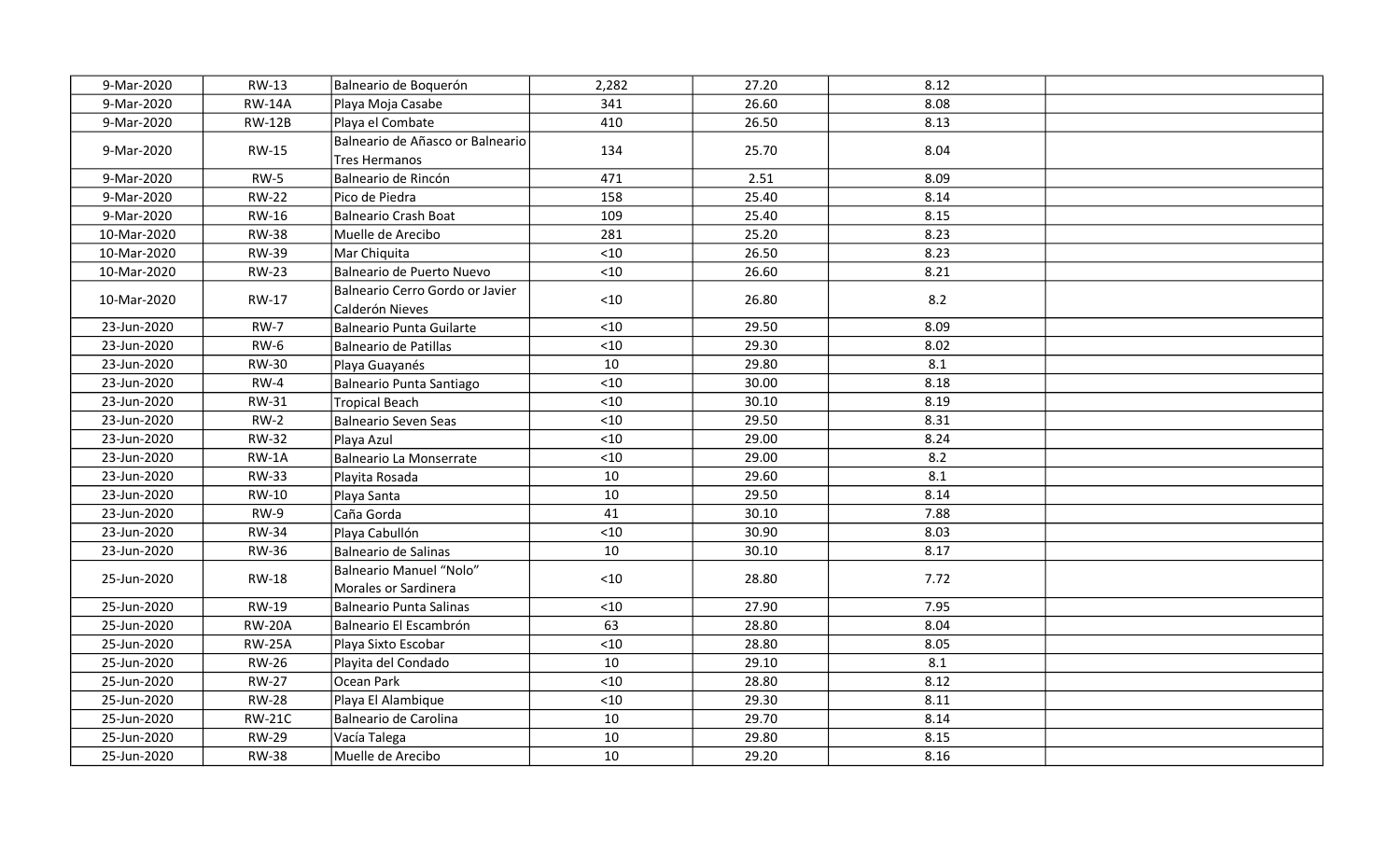| 25-Jun-2020 | <b>RW-39</b>  | Mar Chiquita                                       | $<10$ | 29.40 | 8.13      |                                                                                     |
|-------------|---------------|----------------------------------------------------|-------|-------|-----------|-------------------------------------------------------------------------------------|
| 25-Jun-2020 | <b>RW-23</b>  | Balneario de Puerto Nuevo                          | 20    | 29.80 | 8.11      |                                                                                     |
| 25-Jun-2020 | RW-17         | Balneario Cerro Gordo or Javier<br>Calderón Nieves | $<10$ | 30.10 | 8.07      |                                                                                     |
| 24-Jun-2020 | <b>RW-12B</b> | Playa el Combate                                   |       |       |           | No water quality event was cancelled due to<br>weather conditions "Polvo de Sahara" |
| 24-Jun-2020 | <b>RW-14A</b> | Playa Moja Casabe                                  |       |       |           | No water quality event was cancelled due to<br>weather conditions "Polvo de Sahara" |
| 24-Jun-2020 | RW-13         | Balneario de Boquerón                              |       |       |           | No water quality event was cancelled due to<br>weather conditions "Polvo de Sahara" |
| 24-Jun-2020 | $RW-8$        | Playa Buyé                                         |       |       |           | No water quality event was cancelled due to<br>weather conditions "Polvo de Sahara" |
| 24-Jun-2020 | <b>RW-37</b>  | Villa Lamela                                       |       |       |           | No water quality event was cancelled due to<br>weather conditions "Polvo de Sahara" |
| 24-Jun-2020 | <b>RW-15</b>  | Balneario de Añasco or Balneario<br>Tres Hermanos  |       |       |           | No water quality event was cancelled due to<br>weather conditions "Polvo de Sahara" |
| 24-Jun-2020 | $RW-5$        | Balneario de Rincón                                |       |       |           | No water quality event was cancelled due to<br>weather conditions "Polvo de Sahara" |
| 24-Jun-2020 | <b>RW-22</b>  | Pico de Piedra                                     |       |       |           | No water quality event was cancelled due to<br>weather conditions "Polvo de Sahara" |
| 24-Jun-2020 | RW-16         | Balneario Crash Boat                               |       |       |           | No water quality event was cancelled due to<br>weather conditions "Polvo de Sahara" |
| 29-Jun-2020 | <b>RW-37</b>  | Villa Lamela                                       | 10    | 30.40 | 8.1       |                                                                                     |
| 29-Jun-2020 | <b>RW-8</b>   | Playa Buyé                                         | 74    | 30.10 | 7.98      |                                                                                     |
| 29-Jun-2020 | RW-13         | Balneario de Boquerón                              | 10    | 30.30 | 8.12      |                                                                                     |
| 29-Jun-2020 | <b>RW-14A</b> | Playa Moja Casabe                                  | 3873  | 29.60 | 8.17      |                                                                                     |
| 29-Jun-2020 | <b>RW-12B</b> | Playa el Combate                                   | 30    | 30.00 | 8.14/7.13 |                                                                                     |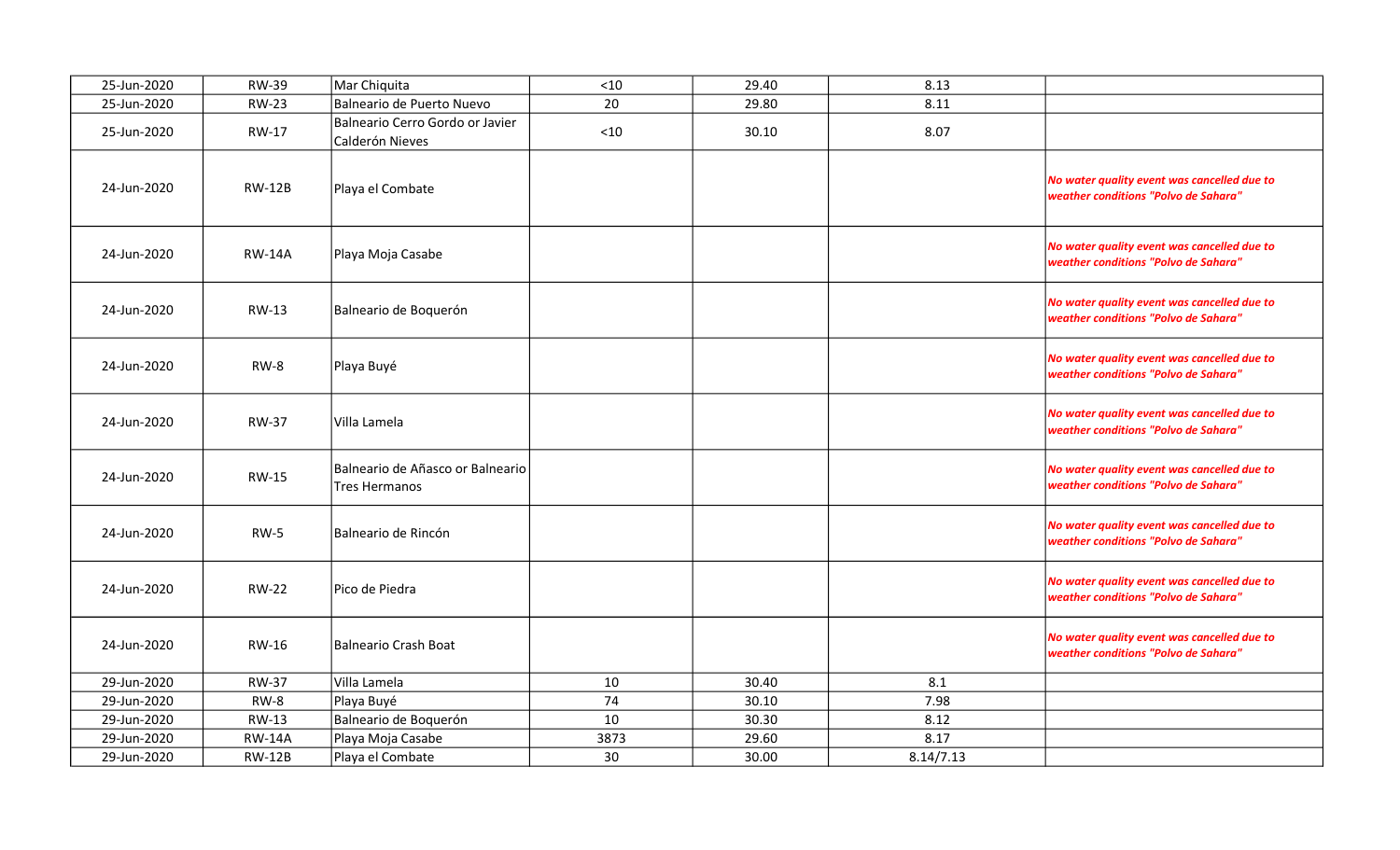| 29-Jun-2020 | <b>RW-15</b>  | Balneario de Añasco or Balneario<br><b>Tres Hermanos</b> | < 10  | 26.50 | 8.07        |  |
|-------------|---------------|----------------------------------------------------------|-------|-------|-------------|--|
| 29-Jun-2020 | $RW-5$        | Balneario de Rincón                                      | < 10  | 27.50 | 8.07        |  |
| 29-Jun-2020 | <b>RW-22</b>  | Pico de Piedra                                           | $<10$ | 28.50 | 8.03        |  |
| 29-Jun-2020 | <b>RW-16</b>  | <b>Balneario Crash Boat</b>                              | 156   | 28.40 | 8.08        |  |
| 1-Jul-2020  | <b>RW-16</b>  | <b>Balneario Crash Boat</b>                              | 41    | 28.60 | Re-sampling |  |
| 1-Jul-2020  | RW-8          | Playa Buyé                                               | 31    | 29.60 | Re-sampling |  |
| 1-Jul-2020  | <b>RW-14A</b> | Playa Moja Casabe                                        | 20    | 29.90 | Re-sampling |  |
| 9-Jul-2020  | RW-18         | <b>Balneario Manuel "Nolo"</b><br>Morales or Sardinera   | $<10$ | 29.80 | 7.91        |  |
| 9-Jul-2020  | <b>RW-19</b>  | <b>Balneario Punta Salinas</b>                           | < 10  | 29.80 | 7.98        |  |
| 9-Jul-2020  | <b>RW-20A</b> | Balneario El Escambrón                                   | $<10$ | 30.00 | 8.1         |  |
| 9-Jul-2020  | <b>RW-25A</b> | Playa Sixto Escobar                                      | < 10  | 29.80 | 8.07        |  |
| 9-Jul-2020  | <b>RW-26</b>  | Playita del Condado                                      | 10    | 30.60 | 8.1/8.1     |  |
| 9-Jul-2020  | <b>RW-27</b>  | Ocean Park                                               | < 10  | 30.20 | 8.11        |  |
| 9-Jul-2020  | <b>RW-28</b>  | Playa El Alambique                                       | 31    | 30.70 | 8.05        |  |
| 9-Jul-2020  | <b>RW-21C</b> | Balneario de Carolina                                    | $<10$ | 30.40 | 8.08        |  |
| 9-Jul-2020  | <b>RW-29</b>  | Vacía Talega                                             | 10    | 30.90 | 8.1         |  |
| 6-Jul-2020  | <b>RW-7</b>   | <b>Balneario Punta Guilarte</b>                          | < 10  | 30.10 | 7.98        |  |
| 6-Jul-2020  | <b>RW-6</b>   | <b>Balneario de Patillas</b>                             | 75    | 30.40 | 6.07        |  |
| 6-Jul-2020  | <b>RW-30</b>  | Playa Guayanés                                           | 20    | 30.60 | 7.05        |  |
| 6-Jul-2020  | $RW-4$        | Balneario Punta Santiago                                 | 10    | 30.80 | 7.09        |  |
| 6-Jul-2020  | RW-31         | <b>Tropical Beach</b>                                    | 10    | 30.90 | 7.54        |  |
| 6-Jul-2020  | $RW-2$        | <b>Balneario Seven Seas</b>                              | < 10  | 30.80 | 7.56        |  |
| 6-Jul-2020  | <b>RW-32</b>  | Playa Azul                                               | 20    | 30.05 | 7.69        |  |
| 6-Jul-2020  | RW-1A         | <b>Balneario La Monserrate</b>                           | 75    | 30.80 | 7.87        |  |
| 6-Jul-2020  | <b>RW-33</b>  | Playita Rosada                                           | < 10  | 29.40 | 8.03        |  |
| 6-Jul-2020  | RW-10         | Playa Santa                                              | 52    | 28.80 | 8.15        |  |
| 6-Jul-2020  | $RW-9$        | Caña Gorda                                               | $<10$ | 29.20 | 8.12        |  |
| 6-Jul-2020  | <b>RW-34</b>  | Playa Cabullón                                           | $<10$ | 29.40 | 8.24        |  |
| 6-Jul-2020  | <b>RW-36</b>  | <b>Balneario de Salinas</b>                              | 10    | 29.70 | 8.22/8.22   |  |
| 8-Jul-2020  | <b>RW-37</b>  | Villa Lamela                                             | 75    | 28.90 | 8.31        |  |
| 8-Jul-2020  | RW-8          | Playa Buyé                                               | 75    | 29.50 | 8.1         |  |
| 8-Jul-2020  | RW-13         | Balneario de Boquerón                                    | < 10  | 30.90 | 8.16        |  |
| 8-Jul-2020  | <b>RW-14A</b> | Playa Moja Casabe                                        | < 10  | 29.90 | 8.21        |  |
| 8-Jul-2020  | <b>RW-12B</b> | Playa el Combate                                         | 10    | 30.30 | 8.22/8.22   |  |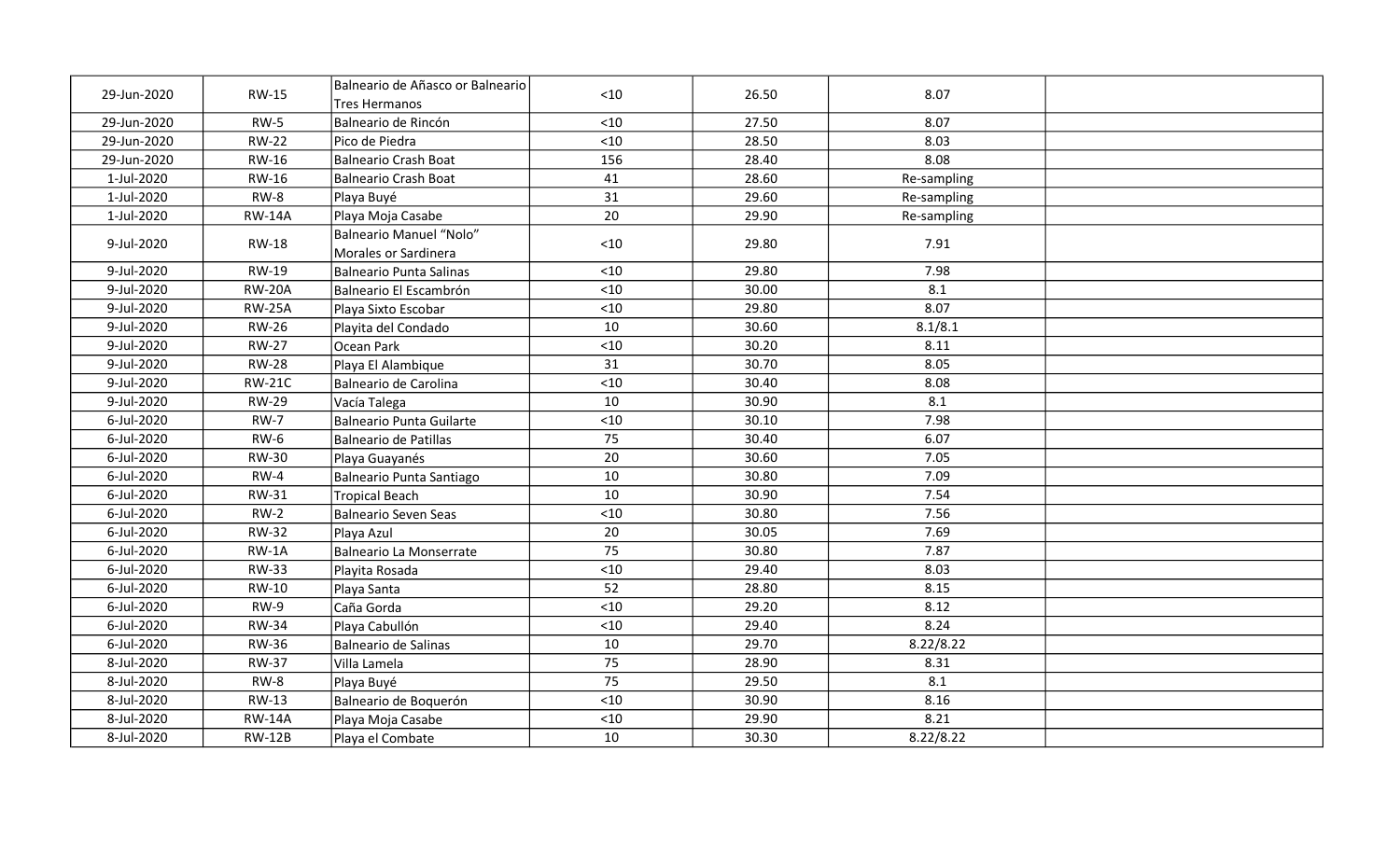| 8-Jul-2020  | <b>RW-15</b>  | Balneario de Añasco or Balneario<br><b>Tres Hermanos</b> | 41    | 28.70 | 8.14        |  |
|-------------|---------------|----------------------------------------------------------|-------|-------|-------------|--|
| 8-Jul-2020  | <b>RW-5</b>   | Balneario de Rincón                                      | $<10$ | 28.50 | 8.18        |  |
| 8-Jul-2020  | <b>RW-22</b>  | Pico de Piedra                                           | 31    | 28.80 | 8.18        |  |
| 8-Jul-2020  | RW-16         | <b>Balneario Crash Boat</b>                              | 62    | 28.90 | 8.14/8.14   |  |
| 9-Jul-2020  | <b>RW-38</b>  | Muelle de Arecibo                                        | $<10$ | 27.60 | 8.18        |  |
| 9-Jul-2020  | <b>RW-39</b>  | Mar Chiquita                                             | 10    | 28.20 | 8.13        |  |
| 9-Jul-2020  | <b>RW-23</b>  | Balneario de Puerto Nuevo                                | $<10$ | 29.50 | 8.07        |  |
| 9-Jul-2020  | RW-17         | Balneario Cerro Gordo or Javier<br>Calderón Nieves       | $<10$ | 29.00 | 8.08/8.08   |  |
| 13-Jul-2020 | <b>RW-37</b>  | Villa Lamela                                             | < 10  | 28.30 | Re-sampling |  |
| 13-Jul-2020 | RW-8          | Playa Buyé                                               | 10    | 29.00 | Re-sampling |  |
| 13-Jul-2020 | $RW-1A$       | <b>Balneario La Monserrate</b>                           | < 10  | 27.90 | Re-sampling |  |
| 13-Jul-2020 | <b>RW-6</b>   | <b>Balneario de Patillas</b>                             | 63    | 29.20 | Re-sampling |  |
| 20-Jul-2020 | <b>RW-33</b>  | Playita Rosada                                           | $<10$ | 27.00 | 8.03        |  |
| 20-Jul-2020 | RW-10         | Playa Santa                                              | < 10  | 27.60 | 8.1         |  |
| 20-Jul-2020 | RW-9          | Caña Gorda                                               | 30    | 28.00 | 8.03        |  |
| 20-Jul-2020 | <b>RW-34</b>  | Playa Cabullón                                           | < 10  | 28.70 | 8.03        |  |
| 20-Jul-2020 | <b>RW-36</b>  | Balneario de Salinas                                     | < 10  | 29.00 | 8.08        |  |
| 20-Jul-2020 | <b>RW-7</b>   | <b>Balneario Punta Guilarte</b>                          | 20    | 27.00 | 8.01        |  |
| 20-Jul-2020 | $RW-6$        | Balneario de Patillas                                    | 20    | 29.70 | 8.01        |  |
| 20-Jul-2020 | <b>RW-30</b>  | Playa Guayanés                                           | 63    | 28.90 | 7.94        |  |
| 20-Jul-2020 | $RW-4$        | Balneario Punta Santiago                                 | $<10$ | 28.70 | 8.09        |  |
| 20-Jul-2020 | RW-31         | <b>Tropical Beach</b>                                    | 142   | 28.30 | 8.15        |  |
| 20-Jul-2020 | $RW-2$        | <b>Balneario Seven Seas</b>                              | < 10  | 28.70 | 8.18        |  |
| 20-Jul-2020 | <b>RW-32</b>  | Playa Azul                                               | $<10$ | 29.00 | 8.13        |  |
| 20-Jul-2020 | $RW-1A$       | <b>Balneario La Monserrate</b>                           | $<10$ | 28.30 | 8.11        |  |
| 21-Jul-2020 | <b>RW-37</b>  | Villa Lamela                                             | 10    | 28.70 | 8.04        |  |
| 21-Jul-2020 | RW-8          | Playa Buyé                                               | < 10  | 29.80 | 8.13        |  |
| 21-Jul-2020 | <b>RW-13</b>  | Balneario de Boquerón                                    | < 10  | 30.10 | 8.17        |  |
| 21-Jul-2020 | <b>RW-14A</b> | Playa Moja Casabe                                        | 121   | 31.00 | 8.23        |  |
| 21-Jul-2020 | <b>RW-12B</b> | Playa el Combate                                         | 10    | 30.90 | 8.25        |  |
| 21-Jul-2020 | <b>RW-15</b>  | Balneario de Añasco or Balneario<br><b>Tres Hermanos</b> | 20    | 28.70 | 7.99        |  |
| 21-Jul-2020 | $RW-5$        | Balneario de Rincón                                      | 20    | 29.00 | 8.04        |  |
| 21-Jul-2020 | <b>RW-22</b>  | Pico de Piedra                                           | 10    | 29.50 | 8.07        |  |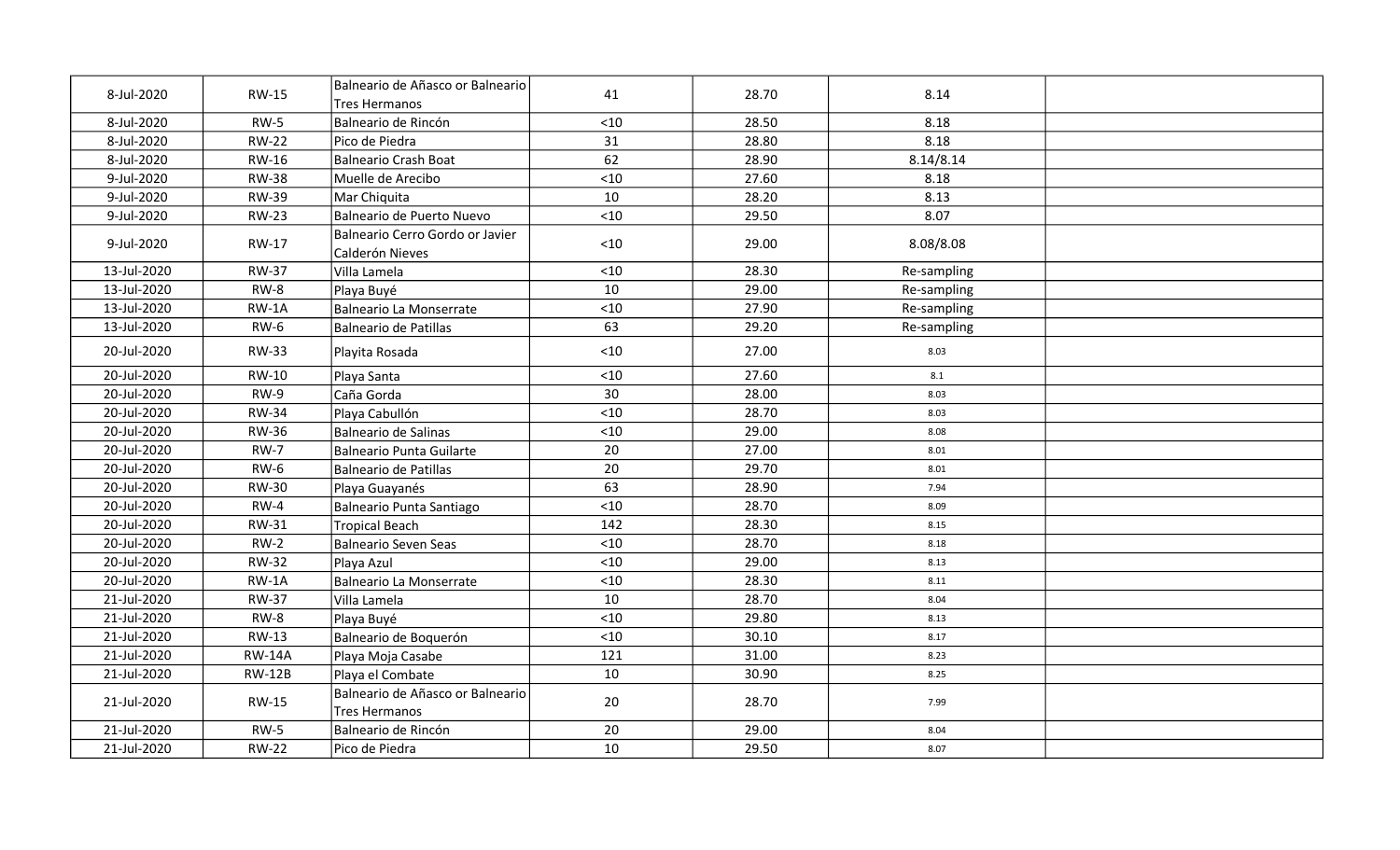| 21-Jul-2020 | <b>RW-16</b>  | Balneario Crash Boat                               | < 10  | 28.80 | 8.11         |  |
|-------------|---------------|----------------------------------------------------|-------|-------|--------------|--|
| 22-Jul-2020 | <b>RW-38</b>  | Muelle de Arecibo                                  | 249   | 27.20 | 8.08         |  |
| 22-Jul-2020 | <b>RW-39</b>  | Mar Chiquita                                       | 41    | 28.40 | 8.16         |  |
| 22-Jul-2020 | <b>RW-23</b>  | Balneario de Puerto Nuevo                          | $<10$ | 28.10 | 8.15         |  |
| 22-Jul-2020 | RW-17         | Balneario Cerro Gordo or Javier<br>Calderón Nieves | 10    | 28.30 | 8.15         |  |
| 22-Jul-2020 | <b>RW-18</b>  | Balneario Manuel "Nolo"<br>Morales or Sardinera    | 10    | 28.00 | 7.74         |  |
| 22-Jul-2020 | <b>RW-19</b>  | Balneario Punta Salinas                            | 20    | 28.00 | 8.04         |  |
| 22-Jul-2020 | <b>RW-20A</b> | Balneario El Escambrón                             | < 10  | 29.40 | 8.04         |  |
| 22-Jul-2020 | <b>RW-25A</b> | Playa Sixto Escobar                                | 10    | 29.70 | 7.99         |  |
| 22-Jul-2020 | <b>RW-26</b>  | Playita del Condado                                | $<10$ | 30.40 | 8.09         |  |
| 22-Jul-2020 | <b>RW-27</b>  | Ocean Park                                         | 10    | 30.20 | 8.13         |  |
| 22-Jul-2020 | <b>RW-28</b>  | Playa El Alambique                                 | $<10$ | 30.90 | 8.13         |  |
| 22-Jul-2020 | <b>RW-21C</b> | Balneario de Carolina                              | 10    | 31.50 | 8.12         |  |
| 22-Jul-2020 | <b>RW-29</b>  | Vacía Talega                                       | $<10$ |       | 8.12         |  |
| 27-Jul-2020 | <b>RW-31</b>  | Tropical Beach                                     | 650   | 28.60 | Re-sampling  |  |
| 27-Jul-2020 | $RW-8$        | Playa Buyé                                         | $<10$ | 27.80 | Re-sampling  |  |
| 27-Jul-2020 | <b>RW-38</b>  | Muelle de Arecibo                                  | 20    | 27.80 | Re-sampling  |  |
| 1-Sep-2020  | <b>RW-18</b>  | Balneario Manuel "Nolo"<br>Morales or Sardinera    | 10    | 29.6  | Invalid data |  |
| 1-Sep-2020  | RW-19         | Balneario Punta Salinas                            | 20    | 29.8  | Invalid data |  |
| 1-Sep-2020  | <b>RW-20A</b> | Balneario El Escambrón                             | $<10$ | 30.1  | Invalid data |  |
| 1-Sep-2020  | <b>RW-25A</b> | Playa Sixto Escobar                                | 10    | 30.2  | Invalid data |  |
| 1-Sep-2020  | <b>RW-26</b>  | Playita del Condado                                | < 10  | 30.7  | Invalid data |  |
| 1-Sep-2020  | <b>RW-27</b>  | Ocean Park                                         | $<10$ | 30.9  | Invalid data |  |
| 1-Sep-2020  | <b>RW-28</b>  | Playa El Alambique                                 | < 10  | 31.2  | Invalid data |  |
| 1-Sep-2020  | <b>RW-21C</b> | Balneario de Carolina                              | $<10$ | 31.3  | Invalid data |  |
| 1-Sep-2020  | <b>RW-29</b>  | Vacía Talega                                       | 63    | 31.4  | Invalid data |  |
| 1-Sep-2020  | <b>RW-7</b>   | Balneario Punta Guilarte                           | 10    | 29.4  | Invalid data |  |
| 1-Sep-2020  | $RW-6$        | Balneario de Patillas                              | 31    | 29.2  | Invalid data |  |
| 1-Sep-2020  | <b>RW-30</b>  | Playa Guayanés                                     | 31    | 29.5  | Invalid data |  |
| 1-Sep-2020  | $RW-4$        | Balneario Punta Santiago                           | 10    | 29.7  | Invalid data |  |
| 1-Sep-2020  | RW-31         | Tropical Beach                                     | 195   | 29.5  | Invalid data |  |
| 1-Sep-2020  | $RW-2$        | Balneario Seven Seas                               | < 10  | 29.5  | Invalid data |  |
| 1-Sep-2020  | <b>RW-32</b>  | Playa Azul                                         | $<10$ | 29.0  | Invalid data |  |
| 1-Sep-2020  | $RW-1A$       | Balneario La Monserrate                            | $<10$ | 29.3  | Invalid data |  |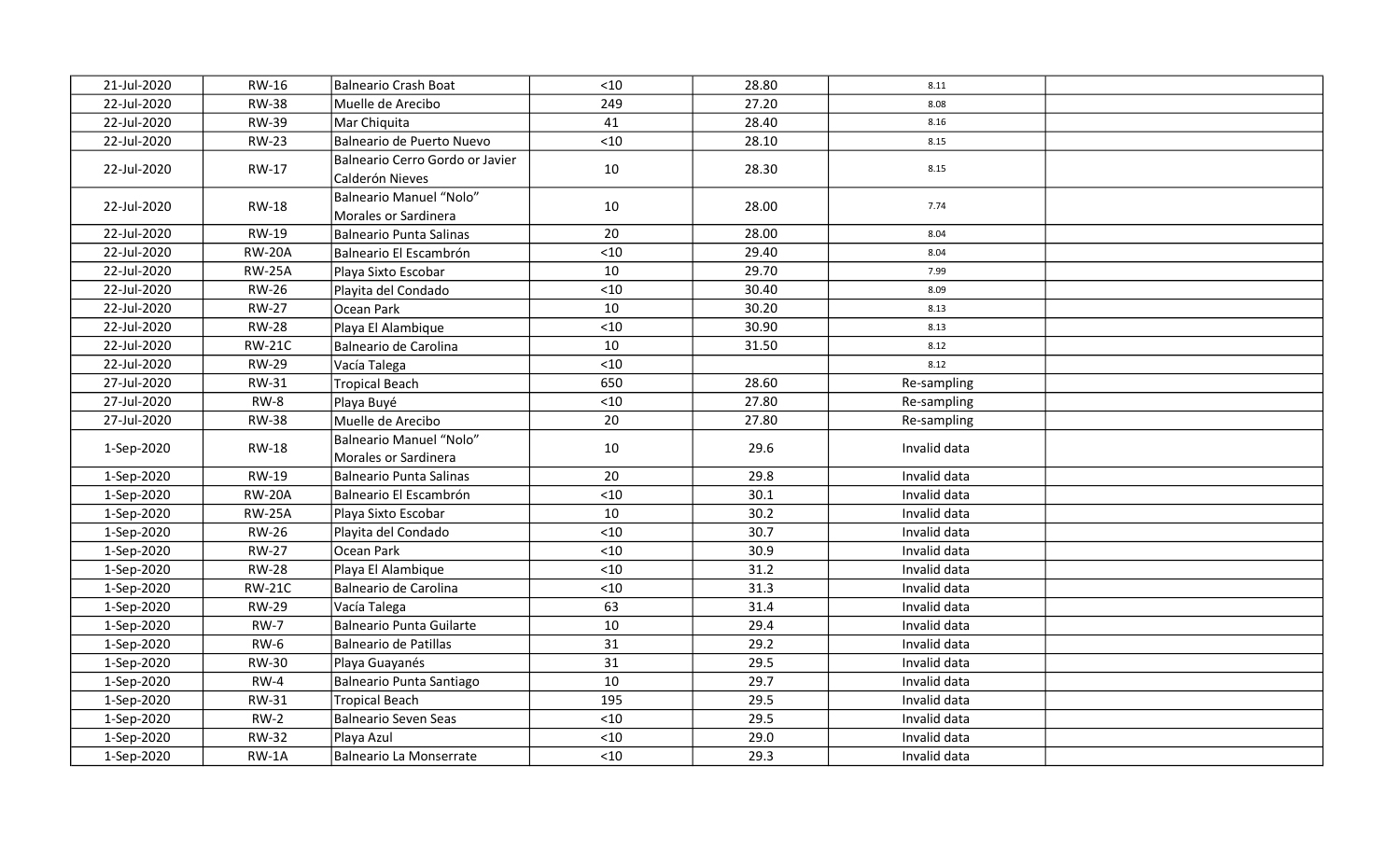| 31-Ago-2020 | <b>RW-33</b>  | Playita Rosada                                     | 146   | 30.8  | Invalid data |                            |
|-------------|---------------|----------------------------------------------------|-------|-------|--------------|----------------------------|
| 31-Ago-2020 | <b>RW-10</b>  | Playa Santa                                        | 31    | 30.5  | Invalid data |                            |
| 31-Ago-2020 | $RW-9$        | Caña Gorda                                         | 75    | 30.5  | Invalid data |                            |
| 31-Ago-2020 | <b>RW-34</b>  | Playa Cabullón                                     | $<10$ | 31.6  | Invalid data |                            |
| 31-Ago-2020 | <b>RW-36</b>  | Balneario de Salinas                               | $<10$ | 30.4  | Invalid data |                            |
| 31-Ago-2020 | <b>RW-37</b>  | Villa Lamela                                       | 10    | 27.0  | Invalid data |                            |
| 31-Ago-2020 | RW-8          | Playa Buyé                                         | 10    | 27.5  | Invalid data |                            |
| 31-Ago-2020 | <b>RW-13</b>  | Balneario de Boquerón                              | 10    | 27.5  | Invalid data |                            |
| 31-Ago-2020 | <b>RW-14A</b> | Playa Moja Casabe                                  | 41    | 28.0  | Invalid data |                            |
| 31-Ago-2020 | <b>RW-12B</b> | Playa el Combate                                   | 10    | 28.7  | Invalid data |                            |
|             |               | Balneario de Añasco or Balneario                   |       |       |              |                            |
| 31-Ago-2020 | <b>RW-15</b>  | Tres Hermanos                                      | 31    | 27.9  | 7.94         |                            |
| 31-Ago-2020 | $RW-5$        | Balneario de Rincón                                | 10    | 28.1  | 8.01         |                            |
| 31-Ago-2020 | <b>RW-22</b>  | Pico de Piedra                                     | 30    | 28.7  | 8.15         |                            |
| 31-Ago-2020 | RW-16         | Balneario Crash Boat                               | 10    | 29.3  | 8.06         |                            |
| 1-Sep-2020  | <b>RW-38</b>  | Muelle de Arecibo                                  | $<10$ | 26.9  | 8.18         |                            |
| 1-Sep-2020  | <b>RW-39</b>  | Mar Chiquita                                       | 41    | 27.3  | 8.03         |                            |
| 1-Sep-2020  | <b>RW-23</b>  | Balneario de Puerto Nuevo                          | $<10$ | 27.5  | 8.13         |                            |
| 1-Sep-2020  | RW-17         | Balneario Cerro Gordo or Javier<br>Calderón Nieves | 20    | 27.6  | 8.03         |                            |
| 16-Sep-2020 | <b>RW-18</b>  | Balneario Manuel "Nolo"<br>Morales or Sardinera    | $<10$ | 28.70 | 8.09         | <b>Preliminary results</b> |
| 16-Sep-2020 | <b>RW-19</b>  | Balneario Punta Salinas                            | $<10$ | 29.20 | 8.01         | <b>Preliminary results</b> |
| 16-Sep-2020 | <b>RW-20A</b> | Balneario El Escambrón                             | $<10$ | 29.10 | 8.15         | <b>Preliminary results</b> |
| 16-Sep-2020 | <b>RW-25A</b> | Playa Sixto Escobar                                | $<10$ | 29.60 | 8.13         | <b>Preliminary results</b> |
| 16-Sep-2020 | <b>RW-26</b>  | Playita del Condado                                | < 10  | 29.00 | 8.19/8.19    | <b>Preliminary results</b> |
| 16-Sep-2020 | <b>RW-27</b>  | Ocean Park                                         | $<10$ | 28.00 |              | <b>Preliminary results</b> |
| 16-Sep-2020 | <b>RW-28</b>  | Playa El Alambique                                 | $<10$ | 31.00 | 8.18         | <b>Preliminary results</b> |
| 16-Sep-2020 | <b>RW-21C</b> | Balneario de Carolina                              | 20    | 30.60 | 8.19         | <b>Preliminary results</b> |
| 16-Sep-2020 | <b>RW-29</b>  | Vacía Talega                                       | < 10  | 30.70 | 8.17         | <b>Preliminary results</b> |
| 16-Sep-2020 | <b>RW-38</b>  | Muelle de Arecibo                                  | 520   | 27.70 | 8.04         | <b>Preliminary results</b> |
| 16-Sep-2020 | <b>RW-39</b>  | Mar Chiquita                                       | $<10$ | 29.00 | 8.09         | <b>Preliminary results</b> |
| 16-Sep-2020 | <b>RW-23</b>  | Balneario de Puerto Nuevo                          | $<10$ | 29.30 | 8.12         | <b>Preliminary results</b> |
| 16-Sep-2020 | <b>RW-17</b>  | Balneario Cerro Gordo or Javier<br>Calderón Nieves | $<10$ | 29.40 | 8.14/8.14    | <b>Preliminary results</b> |
| 16-Sep-2020 | <b>RW-7</b>   | Balneario Punta Guilarte                           | < 10  | 30.20 | 8.11         | <b>Preliminary results</b> |
| 16-Sep-2020 | <b>RW-6</b>   | Balneario de Patillas                              | $<10$ | 30.10 | 8            | <b>Preliminary results</b> |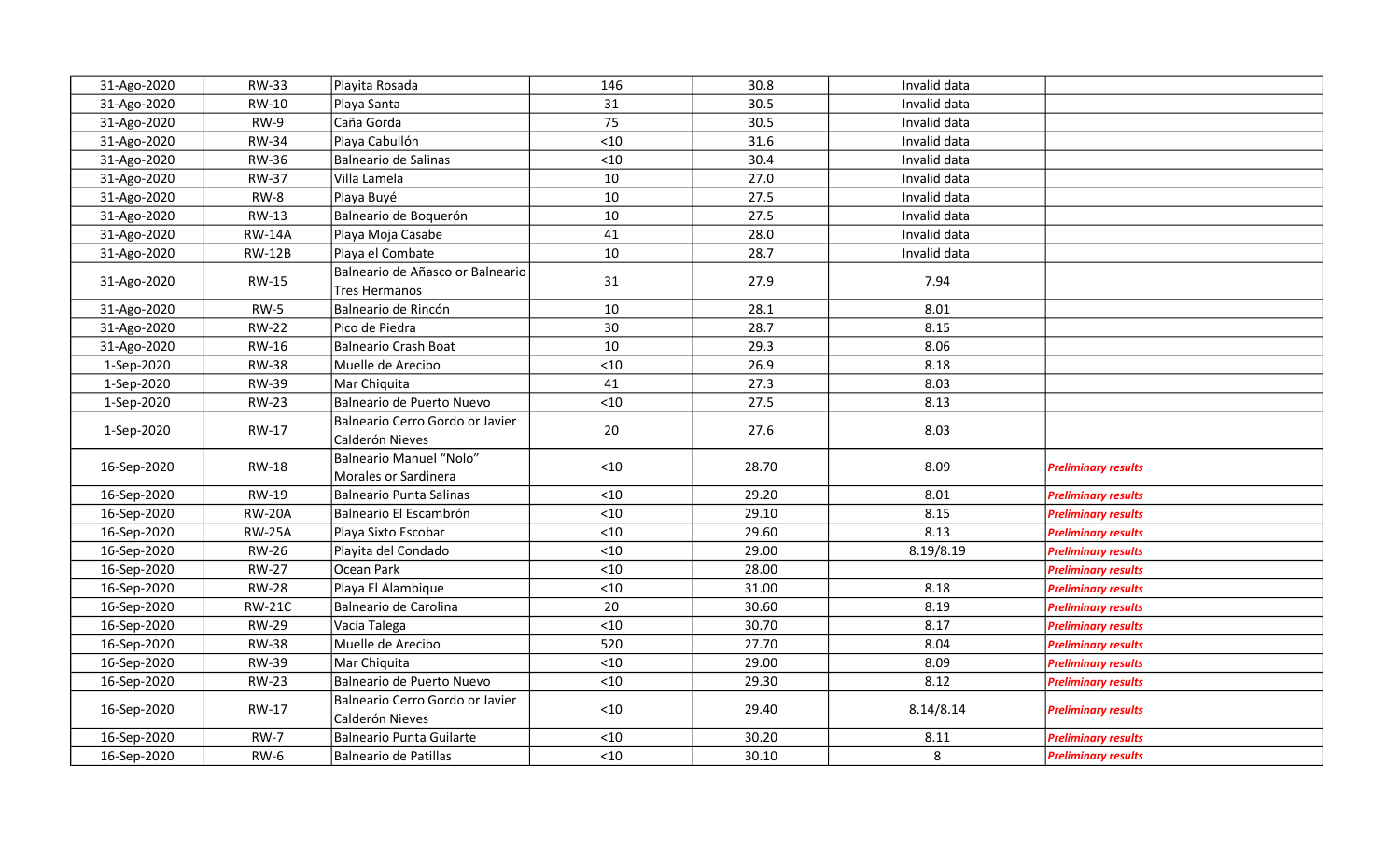| 16-Sep-2020 | <b>RW-30</b>  | Playa Guayanés                                           | < 10    | 30.50 | 8.13        | <b>Preliminary results</b> |
|-------------|---------------|----------------------------------------------------------|---------|-------|-------------|----------------------------|
| 16-Sep-2020 | $RW-4$        | Balneario Punta Santiago                                 | 10      | 30.90 | 8.12        | <b>Preliminary results</b> |
| 16-Sep-2020 | <b>RW-31</b>  | <b>Tropical Beach</b>                                    | 63      | 31.10 | 8.13/8.14   | <b>Preliminary results</b> |
| 16-Sep-2020 | $RW-2$        | <b>Balneario Seven Seas</b>                              | 10      | 30.00 | 8.2         | <b>Preliminary results</b> |
| 16-Sep-2020 | <b>RW-32</b>  | Playa Azul                                               | $<10$   | 30.00 | 8.13        | <b>Preliminary results</b> |
| 16-Sep-2020 | $RW-1A$       | <b>Balneario La Monserrate</b>                           | $<10$   | 30.60 | 8.1         | <b>Preliminary results</b> |
| 15-Sep-2020 | <b>RW-37</b>  | Villa Lamela                                             | 10      | 26.90 | 8.11        | <b>Preliminary results</b> |
| 15-Sep-2020 | RW-8          | Playa Buyé                                               | 10      | 27.50 | 8.13        | <b>Preliminary results</b> |
| 15-Sep-2020 | <b>RW-13</b>  | Balneario de Boquerón                                    | < 10    | 27.50 | 8.03        | <b>Preliminary results</b> |
| 15-Sep-2020 | <b>RW-14A</b> | Playa Moja Casabe                                        | 120     | 27.80 | 8.13        | <b>Preliminary results</b> |
| 15-Sep-2020 | <b>RW-12B</b> | Playa el Combate                                         | 86      | 28.00 | 8.13        | <b>Preliminary results</b> |
| 15-Sep-2020 | RW-15         | Balneario de Añasco or Balneario<br><b>Tres Hermanos</b> | < 10    | 30.40 | 8.01        | <b>Preliminary results</b> |
| 15-Sep-2020 | $RW-5$        | Balneario de Rincón                                      | 10      | 29.60 | 8.09        | <b>Preliminary results</b> |
| 15-Sep-2020 | <b>RW-22</b>  | Pico de Piedra                                           | 41      | 28.60 | 8.14        | <b>Preliminary results</b> |
| 15-Sep-2020 | RW-16         | Balneario Crash Boat                                     | 20      | 28.30 | 8.12        | <b>Preliminary results</b> |
| 15-Sep-2020 | <b>RW-33</b>  | Playita Rosada                                           | $<10$   | 30.10 | 8.02        | <b>Preliminary results</b> |
| 15-Sep-2020 | RW-10         | Playa Santa                                              | < 10    | 30.50 | 8.08        | <b>Preliminary results</b> |
| 15-Sep-2020 | <b>RW-9</b>   | Caña Gorda                                               | 20      | 29.30 | 8.21        |                            |
| 15-Sep-2020 | <b>RW-34</b>  | Playa Cabullón                                           | $<10$   | 29.60 | 8.25        |                            |
| 15-Sep-2020 | <b>RW-36</b>  | Balneario de Salinas                                     | < 10    | 30.40 | 8.2         |                            |
| 21-Sep-2020 | <b>RW-38</b>  | Muelle de Arecibo                                        | $<10$   | 28.90 | Re-sampling |                            |
| 21-Sep-2020 | <b>RW-14A</b> | Playa Moja Casabe                                        | 75      | 29.70 | Re-sampling |                            |
| 21-Sep-2020 | <b>RW-12B</b> | Playa el Combate                                         | >24,196 | 29.60 | Re-sampling |                            |
| 29-Sep-2020 | <b>RW-18</b>  | <b>Balneario Manuel "Nolo"</b>                           |         |       |             |                            |
|             |               | Morales or Sardinera                                     | 275     | 26    | 8.11        |                            |
| 29-Sep-2020 | <b>RW-19</b>  | <b>Balneario Punta Salinas</b>                           | 41      | 26.5  | 8.01        |                            |
| 29-Sep-2020 | <b>RW-20A</b> | Balneario El Escambrón                                   | 10      | 27.10 | 8           |                            |
| 29-Sep-2020 | <b>RW-25A</b> | Playa Sixto Escobar                                      | $<10$   | 27.00 | 8.03        |                            |
| 29-Sep-2020 | <b>RW-26</b>  | Playita del Condado                                      | 10      | 27.10 | 8.1         |                            |
| 29-Sep-2020 | <b>RW-27</b>  | Ocean Park                                               | < 10    | 27.70 | 8.03        |                            |
| 29-Sep-2020 | <b>RW-28</b>  | Playa El Alambique                                       | 52      | 27.60 | 7.99        |                            |
| 29-Sep-2020 | <b>RW-21C</b> | Balneario de Carolina                                    | 10      | 28.00 | 8.1         |                            |
| 29-Sep-2020 | <b>RW-29</b>  | Vacía Talega                                             | < 10    | 28.50 | 8.03        |                            |
| 28-Sep-2020 | <b>RW-7</b>   | Balneario Punta Guilarte                                 | < 10    | 28.80 | 8.05        |                            |
| 28-Sep-2020 | $RW-6$        | Balneario de Patillas                                    | < 10    | 28.80 | 7.99        |                            |
| 28-Sep-2020 | <b>RW-30</b>  | Playa Guayanés                                           | < 10    | 29.30 | 8.1         |                            |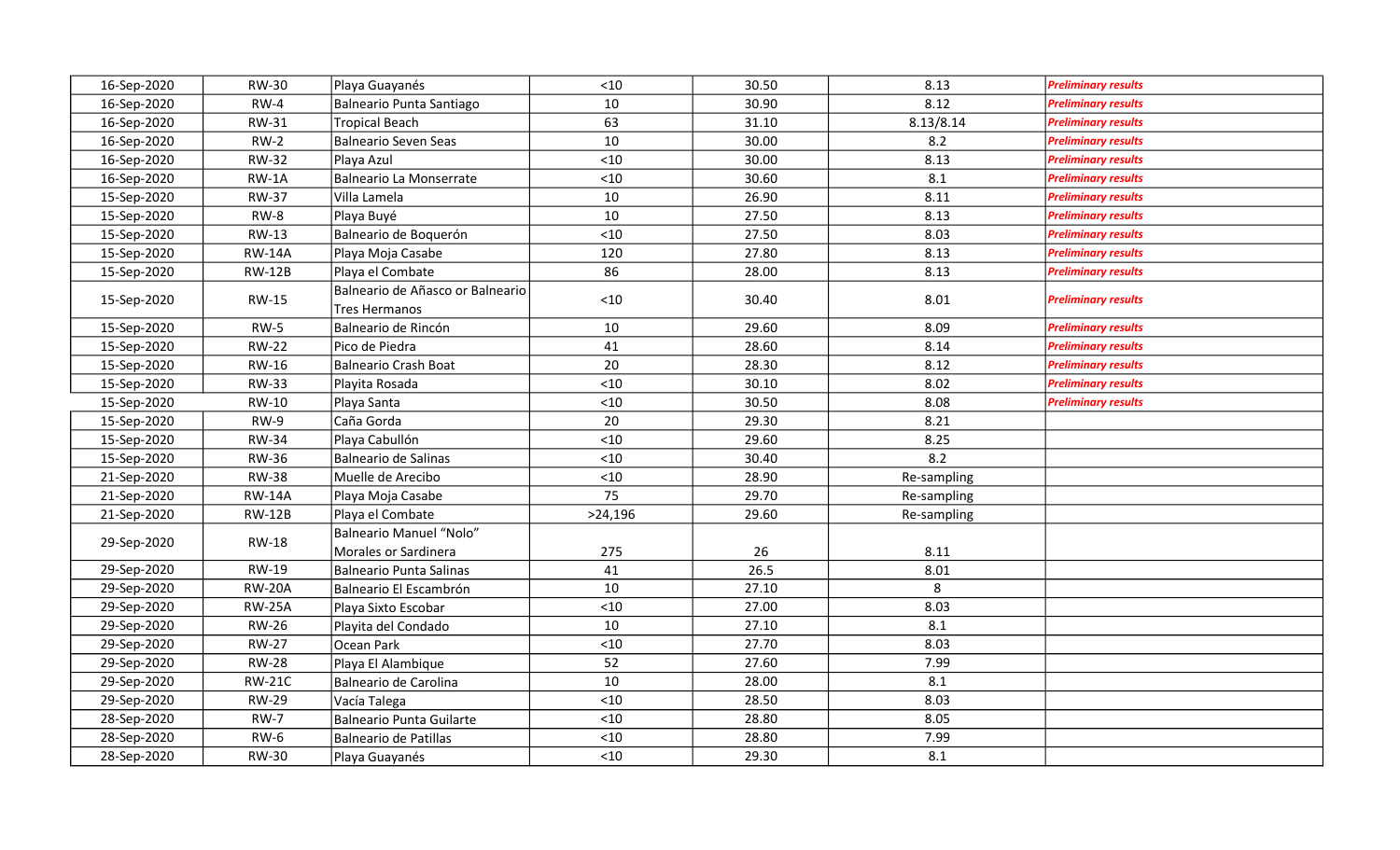| 28-Sep-2020 | $RW-4$        | Balneario Punta Santiago                           | $<10$ | 29.20 | 8.1  |  |
|-------------|---------------|----------------------------------------------------|-------|-------|------|--|
| 28-Sep-2020 | RW-31         | Tropical Beach                                     | 30    | 29.50 | 8.15 |  |
| 28-Sep-2020 | $RW-2$        | Balneario Seven Seas                               | $<10$ | 29.20 | 8.14 |  |
| 28-Sep-2020 | <b>RW-32</b>  | Playa Azul                                         | $<10$ | 29.60 | 8.07 |  |
| 28-Sep-2020 | $RW-1A$       | Balneario La Monserrate                            | $<10$ | 29.70 | 8.1  |  |
| 29-Sep-2020 | <b>RW-33</b>  | Playita Rosada                                     | < 10  | 30.30 | 8.13 |  |
| 29-Sep-2020 | RW-10         | Playa Santa                                        | < 10  | 30.20 | 8.12 |  |
| 29-Sep-2020 | $RW-9$        | Caña Gorda                                         | 20    | 30.10 | 8.13 |  |
| 29-Sep-2020 | <b>RW-34</b>  | Playa Cabullón                                     | $<10$ | 29.60 | 8.33 |  |
| 29-Sep-2020 | <b>RW-36</b>  | Balneario de Salinas                               | 10    | 29.90 | 8.25 |  |
| 28-Sep-2020 | <b>RW-37</b>  | Villa Lamela                                       | $<10$ | 29.50 | 7.97 |  |
| 28-Sep-2020 | RW-8          | Playa Buyé                                         | $<10$ | 29.70 | 7.99 |  |
| 28-Sep-2020 | <b>RW-13</b>  | Balneario de Boquerón                              | < 10  | 30.30 | 8.09 |  |
| 28-Sep-2020 | <b>RW-14A</b> | Playa Moja Casabe                                  | $<10$ | 30.60 | 7.99 |  |
| 28-Sep-2020 | <b>RW-12B</b> | Playa el Combate                                   | $<10$ | 31.00 | 8.04 |  |
| 28-Sep-2020 | <b>RW-15</b>  | Balneario de Añasco or Balneario<br>Tres Hermanos  | 52    | 29.30 | 8.11 |  |
| 28-Sep-2020 | $RW-5$        | Balneario de Rincón                                | $<10$ | 28.60 | 8.18 |  |
| 28-Sep-2020 | <b>RW-22</b>  | Pico de Piedra                                     | 31    | 28.90 | 8.2  |  |
| 28-Sep-2020 | RW-16         | Balneario Crash Boat                               | < 10  | 29.20 | 8.11 |  |
| 29-Sep-2020 | <b>RW-38</b>  | Muelle de Arecibo                                  | 1,395 | 28.30 | 8.09 |  |
| 29-Sep-2020 | <b>RW-39</b>  | Mar Chiquita                                       | < 10  | 28.30 | 8.13 |  |
| 29-Sep-2020 | <b>RW-23</b>  | Balneario de Puerto Nuevo                          | $<10$ | 28.50 | 8.08 |  |
| 29-Sep-2020 | RW-17         | Balneario Cerro Gordo or Javier<br>Calderón Nieves | < 10  | 29.20 | 8.11 |  |
| 6-Oct-2020  | <b>RW-18</b>  | Balneario Manuel "Nolo"<br>Morales or Sardinera    | 20    | 28.50 | 7.96 |  |
| 6-Oct-2020  | <b>RW-19</b>  | Balneario Punta Salinas                            | < 10  | 29.00 | 8.1  |  |
| 6-Oct-2020  | <b>RW-20A</b> | Balneario El Escambrón                             | < 10  | 28.30 | 8.18 |  |
| 6-Oct-2020  | <b>RW-25A</b> | Playa Sixto Escobar                                | $<10$ | 27.50 | 8.15 |  |
| 6-Oct-2020  | <b>RW-26</b>  | Playita del Condado                                | 10    | 27.40 | 8.17 |  |
| 6-Oct-2020  | <b>RW-27</b>  | Ocean Park                                         | 121   | 26.70 | 8.2  |  |
| 6-Oct-2020  | <b>RW-28</b>  | Playa El Alambique                                 | 30    | 27.20 | 8.16 |  |
| 6-Oct-2020  | <b>RW-21C</b> | Balneario de Carolina                              | 31    | 28.60 | 8.18 |  |
| 6-Oct-2020  | <b>RW-29</b>  | Vacía Talega                                       | 52    | 28.20 | 8.16 |  |
| 6-Oct-2020  | <b>RW-7</b>   | Balneario Punta Guilarte                           | 50    | 28.30 | 7.92 |  |
| 6-Oct-2020  | RW-6          | Balneario de Patillas                              | < 10  | 28.30 | 7.85 |  |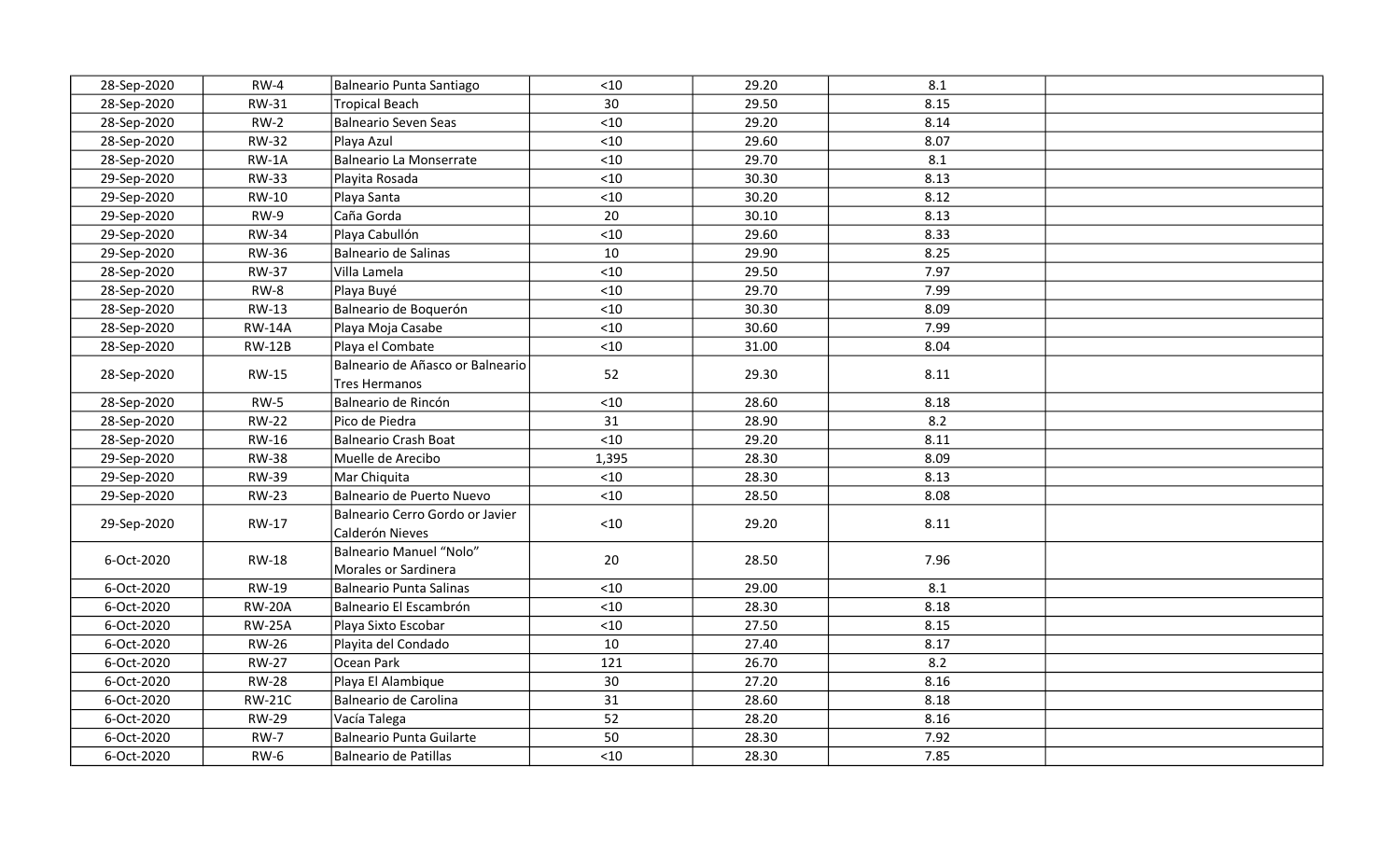| 6-Oct-2020  | <b>RW-30</b>  | Playa Guayanés                                     | 30    | 28.50 | 8.14 |  |
|-------------|---------------|----------------------------------------------------|-------|-------|------|--|
| 6-Oct-2020  | $RW-4$        | Balneario Punta Santiago                           | 10    | 28.40 | 8.17 |  |
| 6-Oct-2020  | <b>RW-31</b>  | <b>Tropical Beach</b>                              | 119   | 28.60 | 8.16 |  |
| 6-Oct-2020  | $RW-2$        | Balneario Seven Seas                               | < 10  | 28.30 | 8.28 |  |
| 6-Oct-2020  | <b>RW-32</b>  | Playa Azul                                         | $<10$ | 28.60 | 8.28 |  |
| 6-Oct-2020  | $RW-1A$       | Balneario La Monserrate                            | $<10$ | 28.90 | 8.28 |  |
| 5-Oct-2020  | <b>RW-33</b>  | Playita Rosada                                     | 20    | 27.10 | 8.15 |  |
| 5-Oct-2020  | RW-10         | Playa Santa                                        | $<10$ | 28.70 | 8.02 |  |
| 5-Oct-2020  | $RW-9$        | Caña Gorda                                         | 10    | 28.50 | 8.03 |  |
| 5-Oct-2020  | <b>RW-34</b>  | Playa Cabullón                                     | $<10$ | 29.00 | 8.13 |  |
| 5-Oct-2020  | <b>RW-36</b>  | Balneario de Salinas                               | 10    | 29.50 | 8.1  |  |
| 5-Oct-2020  | <b>RW-37</b>  | Villa Lamela                                       | $<10$ | 28.90 | 8.15 |  |
| 5-Oct-2020  | RW-8          | Playa Buyé                                         | 10    | 29.40 | 8.05 |  |
| 5-Oct-2020  | <b>RW-13</b>  | Balneario de Boquerón                              | 10    | 29.80 | 8.13 |  |
| 5-Oct-2020  | <b>RW-14A</b> | Playa Moja Casabe                                  | 20    | 29.70 | 8.16 |  |
| 5-Oct-2020  | <b>RW-12B</b> | Playa el Combate                                   | 10    | 29.50 | 8.15 |  |
| 5-Oct-2020  | <b>RW-15</b>  | Balneario de Añasco or Balneario<br>Tres Hermanos  | 10    | 28.70 | 8.16 |  |
| 5-Oct-2020  | $RW-5$        | Balneario de Rincón                                | 52    | 29.50 | 8.14 |  |
| 5-Oct-2020  | <b>RW-22</b>  | Pico de Piedra                                     | 52    | 29.20 | 8.22 |  |
| 5-Oct-2020  | <b>RW-16</b>  | Balneario Crash Boat                               | 197   | 29.20 | 8.17 |  |
| 6-Oct-2020  | <b>RW-38</b>  | Muelle de Arecibo                                  | 259   | 26.80 | 8.26 |  |
| 6-Oct-2020  | <b>RW-39</b>  | Mar Chiquita                                       | $<10$ | 27.80 | 8.29 |  |
| 6-Oct-2020  | <b>RW-23</b>  | Balneario de Puerto Nuevo                          | 10    | 28.40 | 8.29 |  |
| 6-Oct-2020  | RW-17         | Balneario Cerro Gordo or Javier<br>Calderón Nieves | $<10$ | 29.40 | 8.3  |  |
| 17-Nov-2020 | <b>RW-18</b>  | Balneario Manuel "Nolo"<br>Morales or Sardinera    | < 10  | 27.20 | 8.01 |  |
| 17-Nov-2020 | RW-19         | Balneario Punta Salinas                            | < 10  | 27.10 | 8.03 |  |
| 17-Nov-2020 | <b>RW-20A</b> | Balneario El Escambrón                             | < 10  | 27.10 | 8.1  |  |
| 17-Nov-2020 | <b>RW-25A</b> | Playa Sixto Escobar                                | $<10$ | 27.40 | 8.03 |  |
| 17-Nov-2020 | <b>RW-26</b>  | Playita del Condado                                | $<10$ | 27.50 | 8.03 |  |
| 17-Nov-2020 | <b>RW-27</b>  | Ocean Park                                         | $<10$ | 27.30 | 8.13 |  |
| 17-Nov-2020 | <b>RW-28</b>  | Playa El Alambique                                 | $<10$ | 27.70 | 8.16 |  |
| 17-Nov-2020 | <b>RW-21C</b> | Balneario de Carolina                              | $<10$ | 27.80 | 8.1  |  |
| 17-Nov-2020 | <b>RW-29</b>  | Vacía Talega                                       | 41    | 28.00 | 8.03 |  |
| 17-Nov-2020 | <b>RW-7</b>   | Balneario Punta Guilarte                           | 20    | 27.10 | 8.06 |  |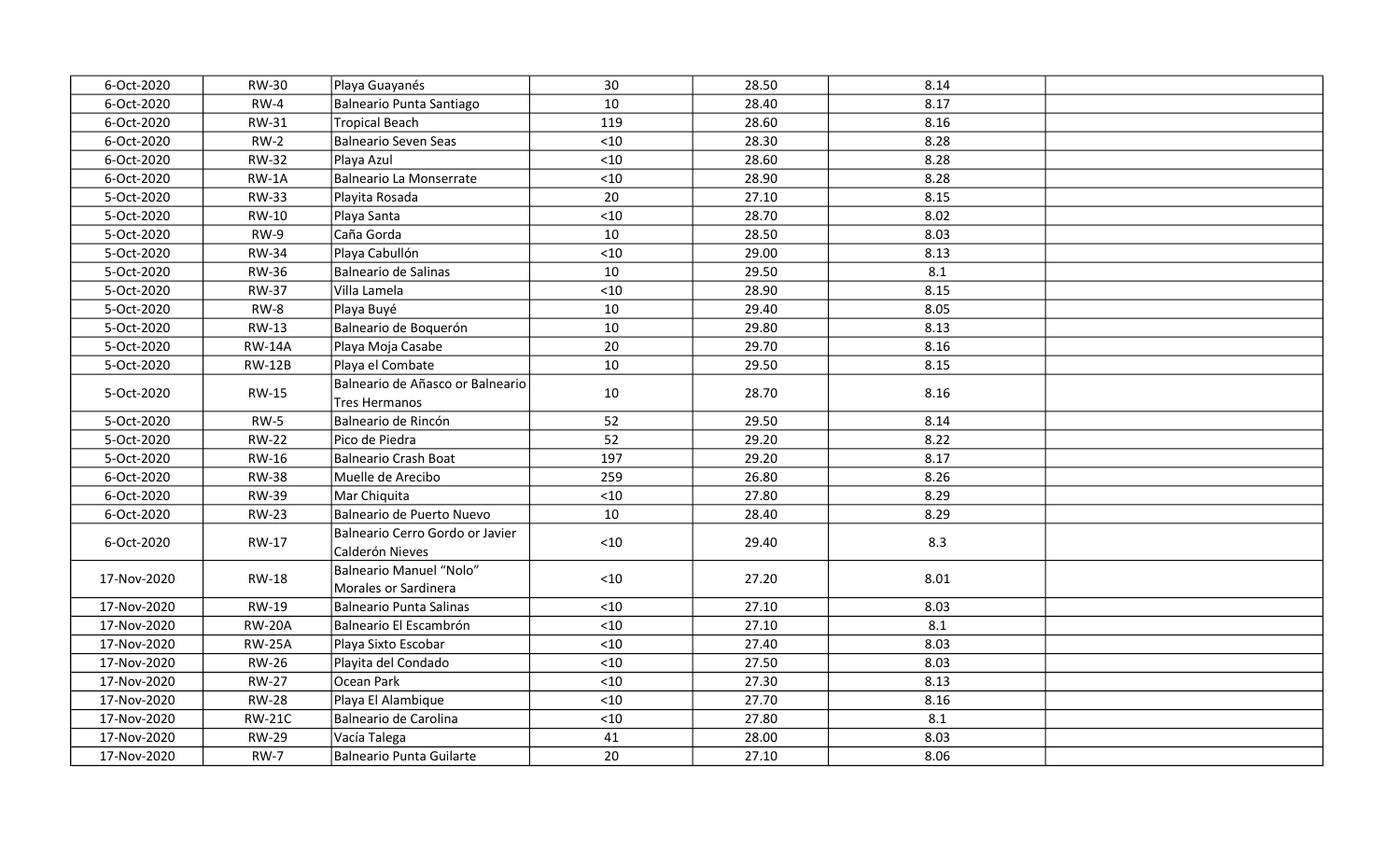| 17-Nov-2020 | <b>RW-6</b>   | Balneario de Patillas                                    | 10    | 27.30  | 7.89        |  |
|-------------|---------------|----------------------------------------------------------|-------|--------|-------------|--|
| 17-Nov-2020 | <b>RW-30</b>  | Playa Guayanés                                           | 238   | 27.70  | 8.08        |  |
| 17-Nov-2020 | $RW-4$        | Balneario Punta Santiago                                 | 51    | 27.90  | 8.12        |  |
| 17-Nov-2020 | <b>RW-31</b>  | <b>Tropical Beach</b>                                    | 83    | 28.00  | 8.11        |  |
| 17-Nov-2020 | $RW-2$        | Balneario Seven Seas                                     | $<10$ | 27.00  | 8.2         |  |
| 17-Nov-2020 | <b>RW-32</b>  | Playa Azul                                               | $<10$ | 27.80  | 8.16        |  |
| 16-Nov-2020 | $RW-1A$       | Balneario La Monserrate                                  | < 10  | 28.10  | 8.16        |  |
| 16-Nov-2020 | <b>RW-33</b>  | Playita Rosada                                           | $<10$ | 28.70  | 8.15        |  |
| 16-Nov-2020 | <b>RW-10</b>  | Playa Santa                                              | < 10  | 29.00  | 8.11        |  |
| 16-Nov-2020 | RW-9          | Caña Gorda                                               | 52    | 293.00 | 8.08        |  |
| 16-Nov-2020 | <b>RW-34</b>  | Playa Cabullón                                           | 31    | 29.10  | 8.16        |  |
| 16-Nov-2020 | <b>RW-36</b>  | Balneario de Salinas                                     | 10    | 29.30  | 8.1         |  |
| 16-Nov-2020 | <b>RW-37</b>  | Villa Lamela                                             | 31    | 27.80  | 8.17        |  |
| 16-Nov-2020 | RW-8          | Playa Buyé                                               | 10    | 28.60  | 8.1         |  |
| 16-Nov-2020 | RW-13         | Balneario de Boquerón                                    | $<10$ | 29.20  | 8.12        |  |
| 16-Nov-2020 | <b>RW-14A</b> | Playa Moja Casabe                                        | 41    | 29.00  | 8.09        |  |
| 16-Nov-2020 | <b>RW-12B</b> | Playa el Combate                                         | 20    | 29.70  | 8.14        |  |
| 16-Nov-2020 | <b>RW-15</b>  | Balneario de Añasco or Balneario<br><b>Tres Hermanos</b> | 73    | 28.40  | 8.12        |  |
| 16-Nov-2020 | $RW-5$        | Balneario de Rincón                                      | 10    | 26.60  | 8.15        |  |
| 16-Nov-2020 | <b>RW-22</b>  | Pico de Piedra                                           | 10    | 26.70  | 8.17        |  |
| 16-Nov-2020 | RW-16         | Balneario Crash Boat                                     | $<10$ | 28.30  | 8.2         |  |
| 17-Nov-2020 | <b>RW-38</b>  | Muelle de Arecibo                                        | 10    | 28.60  | 8.25        |  |
| 17-Nov-2020 | <b>RW-39</b>  | Mar Chiquita                                             | $<10$ | 27.10  |             |  |
| 17-Nov-2020 | <b>RW-23</b>  | Balneario de Puerto Nuevo                                | < 10  | 26.70  | 8.26        |  |
| 17-Nov-2020 | RW-17         | Balneario Cerro Gordo or Javier<br>Calderón Nieves       | $<10$ | 26.90  | 8.2         |  |
| 23-Nov-2020 | <b>RW-30</b>  | Playa Guayanés                                           | 7,270 | 26.2   | Re-sampling |  |
| 23-Nov-2020 | <b>RW-31</b>  | Tropical Beach                                           | 520   | 26.7   | Re-sampling |  |
| 23-Nov-2020 | <b>RW-15</b>  | Balneario de Añasco or Balneario<br>Tres Hermanos        | 10    | 26.7   | Re-sampling |  |
| 1-Dec-2020  | <b>RW-18</b>  | Balneario Manuel "Nolo"<br>Morales or Sardinera          | 10    | 25.90  | 7.84        |  |
| 1-Dec-2020  | <b>RW-19</b>  | Balneario Punta Salinas                                  | 10    | 25.90  | 7.95        |  |
| 1-Dec-2020  | <b>RW-20A</b> | Balneario El Escambrón                                   | 31    | 27.10  | 8.03        |  |
| 1-Dec-2020  | <b>RW-25A</b> | Playa Sixto Escobar                                      | 31    | 26.60  | 8.2         |  |
| 1-Dec-2020  | <b>RW-26</b>  | Playita del Condado                                      | $<10$ | 26.80  | 8.22        |  |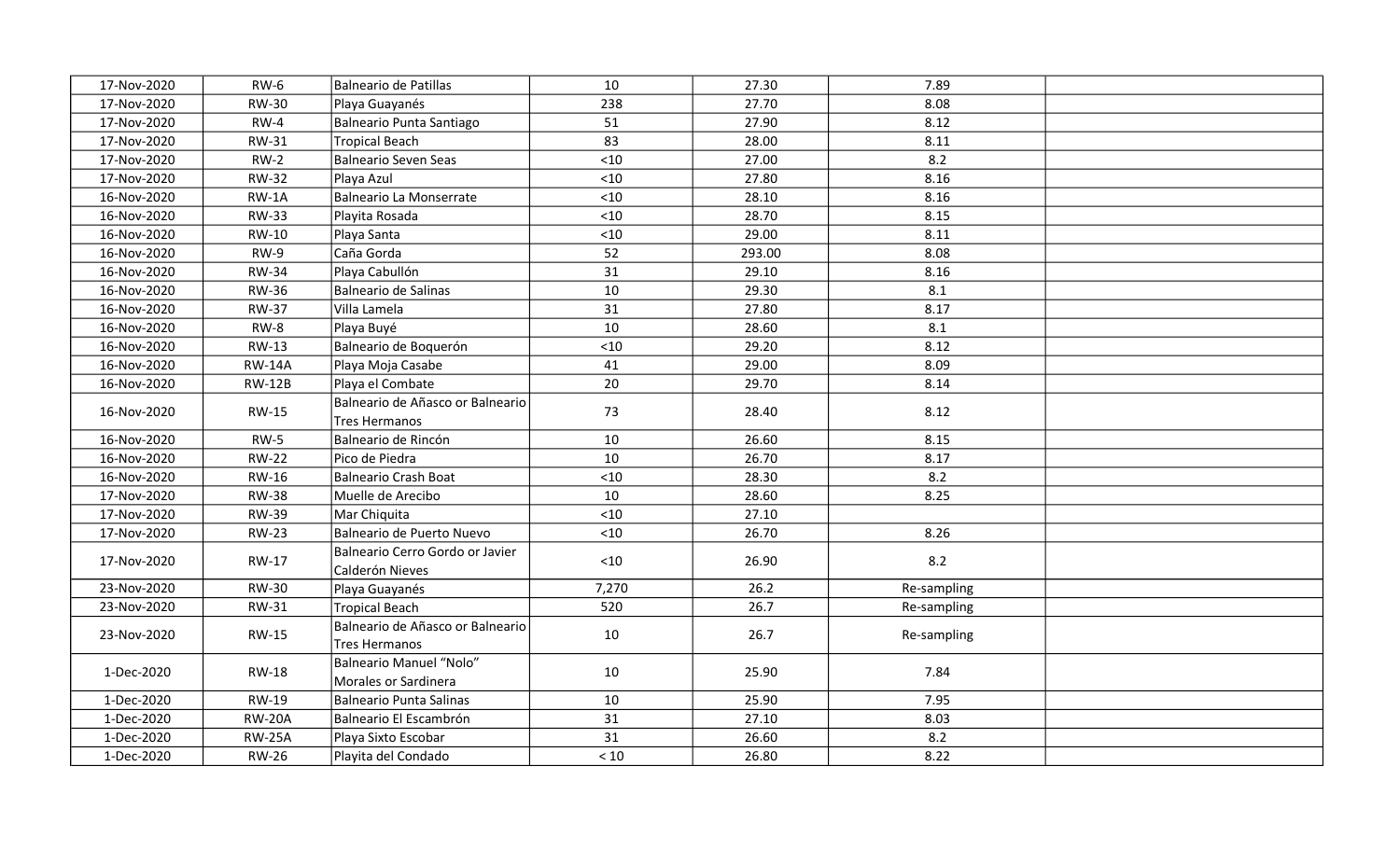| 1-Dec-2020  | <b>RW-27</b>  | Ocean Park                                         | < 10  | 26.50 | 8.26        |  |
|-------------|---------------|----------------------------------------------------|-------|-------|-------------|--|
| 1-Dec-2020  | <b>RW-28</b>  | Playa El Alambique                                 | $<10$ | 26.30 | 8.23        |  |
| 1-Dec-2020  | <b>RW-21C</b> | Balneario de Carolina                              | $<10$ | 27.00 | 8.22        |  |
| 1-Dec-2020  | <b>RW-29</b>  | Vacía Talega                                       | 29    | 27.20 | 8.26        |  |
| 1-Dec-2020  | <b>RW-7</b>   | Balneario Punta Guilarte                           | 20    | 26.90 | 7.96        |  |
| 1-Dec-2020  | $RW-6$        | Balneario de Patillas                              | 10    | 25.50 | 7.95        |  |
| 1-Dec-2020  | <b>RW-30</b>  | Playa Guayanés                                     | 41    | 26.70 | 8.06        |  |
| 1-Dec-2020  | $RW-4$        | Balneario Punta Santiago                           | $<10$ | 27.00 | 8.08        |  |
| 1-Dec-2020  | <b>RW-31</b>  | Tropical Beach                                     | 130   | 27.40 | 8.09        |  |
| 1-Dec-2020  | $RW-2$        | Balneario Seven Seas                               | < 10  | 26.70 | 8.19        |  |
| 1-Dec-2020  | <b>RW-32</b>  | Playa Azul                                         | < 10  | 26.90 | 8.18        |  |
| 1-Dec-2020  | $RW-1A$       | Balneario La Monserrate                            | $<10$ | 27.20 | 8.11        |  |
| 30-Nov-2020 | <b>RW-33</b>  | Playita Rosada                                     | < 10  | 26.70 | 8.08        |  |
| 30-Nov-2020 | RW-10         | Playa Santa                                        | < 10  | 26.00 | 8.1         |  |
| 30-Nov-2020 | $RW-9$        | Caña Gorda                                         | 20    | 27.00 | 8.1         |  |
| 30-Nov-2020 | <b>RW-34</b>  | Playa Cabullón                                     | 20    | 27.40 | 8           |  |
| 30-Nov-2020 | <b>RW-36</b>  | Balneario de Salinas                               | 10    | 27.60 | 8.01        |  |
| 30-Nov-2020 | <b>RW-37</b>  | Villa Lamela                                       | $<10$ | 27.00 | 8.03        |  |
| 30-Nov-2020 | $RW-8$        | Playa Buyé                                         | 10    | 27.30 | 8.03        |  |
| 30-Nov-2020 | <b>RW-13</b>  | Balneario de Boquerón                              | 41    | 28.10 | 8.06        |  |
| 30-Nov-2020 | <b>RW-14A</b> | Playa Moja Casabe                                  | 160   | 27.40 | 8.03        |  |
| 30-Nov-2020 | <b>RW-12B</b> | Playa el Combate                                   | 10    | 28.10 | 8.02        |  |
| 30-Nov-2020 | <b>RW-15</b>  | Balneario de Añasco or Balneario<br>Tres Hermanos  | 10    | 26.70 | 27.9        |  |
| 30-Nov-2020 | $RW-5$        | Balneario de Rincón                                | 10    | 28.00 | 8.25        |  |
| 30-Nov-2020 | <b>RW-22</b>  | Pico de Piedra                                     | 10    | 27.80 | 8.31        |  |
| 30-Nov-2020 | RW-16         | Balneario Crash Boat                               | $<10$ | 27.90 | 8.19        |  |
| 1-Dec-2020  | <b>RW-38</b>  | Muelle de Arecibo                                  | 20    | 26.20 | 8.14        |  |
| 1-Dec-2020  | <b>RW-39</b>  | Mar Chiquita                                       | $<10$ | 26.60 | 8.16        |  |
| 1-Dec-2020  | <b>RW-23</b>  | Balneario de Puerto Nuevo                          | < 10  | 26.80 | 8.08        |  |
| 1-Dec-2020  | RW-17         | Balneario Cerro Gordo or Javier<br>Calderón Nieves | $<10$ | 27.20 | 8.14        |  |
| 7-Dec-2020  | <b>RW-31</b>  | Tropical Beach                                     | 145   | 26.60 | Re-sampling |  |
| 7-Dec-2020  | <b>RW-14A</b> | Playa Moja Casabe                                  | 31    | 25.00 | Re-sampling |  |
| 15-Dec-2020 | <b>RW-18</b>  | Balneario Manuel "Nolo"<br>Morales or Sardinera    | 84    | 25.80 | 8.29        |  |
| 15-Dec-2020 | RW-19         | Balneario Punta Salinas                            | 51    | 25.40 | 8.46        |  |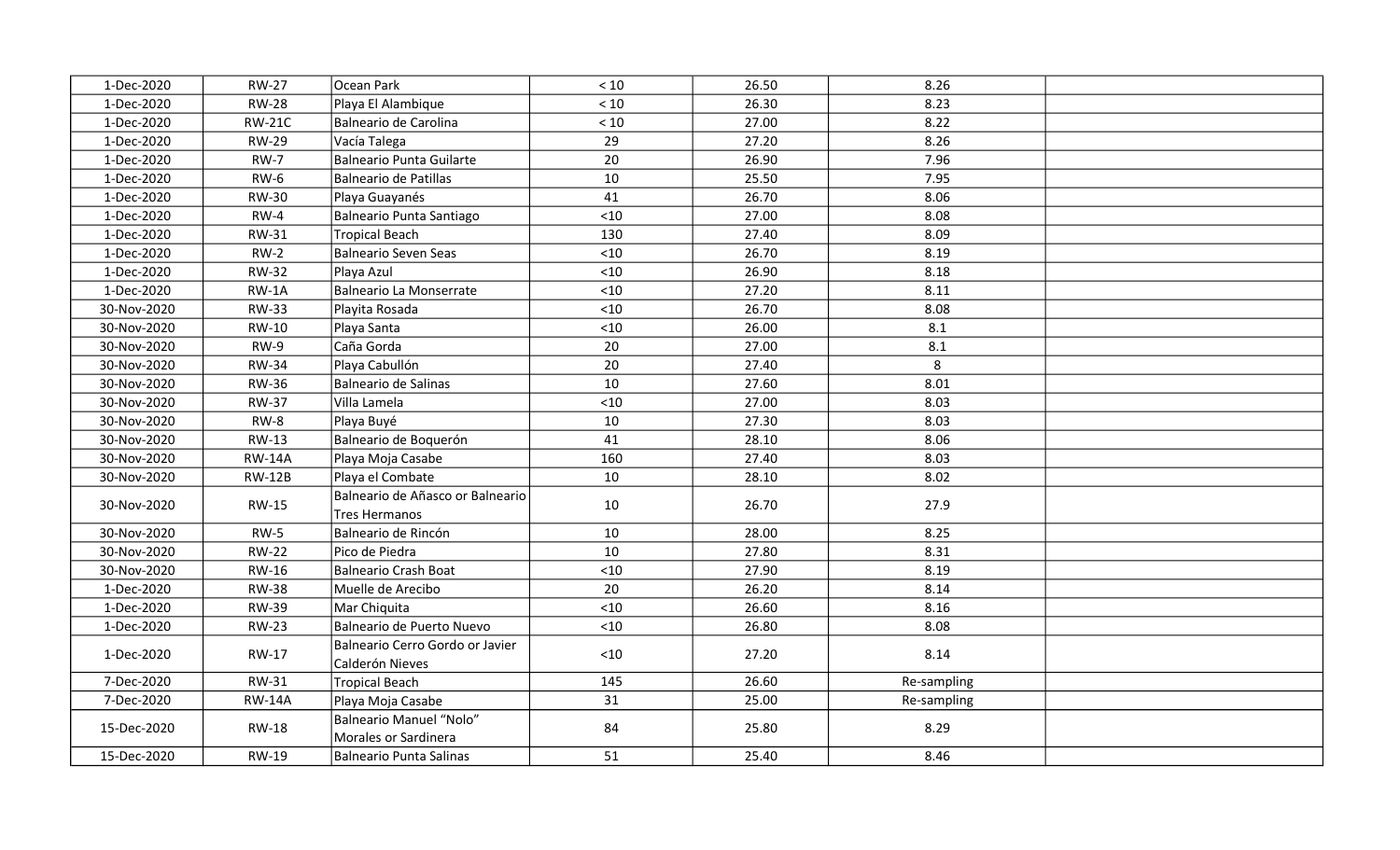| 15-Dec-2020 | <b>RW-20A</b> | Balneario El Escambrón                             | $<10$ | 25.40 | 8.51        |  |
|-------------|---------------|----------------------------------------------------|-------|-------|-------------|--|
| 15-Dec-2020 | <b>RW-25A</b> | Playa Sixto Escobar                                | < 10  | 25.60 | 8.54        |  |
| 15-Dec-2020 | <b>RW-26</b>  | Playita del Condado                                | $<10$ | 25.90 | 8.57        |  |
| 15-Dec-2020 | <b>RW-27</b>  | Ocean Park                                         | < 10  | 25.80 | 8.62        |  |
| 15-Dec-2020 | <b>RW-28</b>  | Playa El Alambique                                 | $<10$ | 26.60 | 8.29        |  |
| 15-Dec-2020 | <b>RW-21C</b> | Balneario de Carolina                              | 63    | 26.20 | 8.64        |  |
| 15-Dec-2020 | <b>RW-29</b>  | Vacía Talega                                       | $<10$ | 26.20 | 8.62        |  |
| 15-Dec-2020 | <b>RW-7</b>   | Balneario Punta Guilarte                           | 10    | 27.20 | 8.01        |  |
| 15-Dec-2020 | <b>RW-6</b>   | Balneario de Patillas                              | 30    | 26.40 | 8.03        |  |
| 15-Dec-2020 | <b>RW-30</b>  | Playa Guayanés                                     | 20    | 27.10 | 8.05        |  |
| 15-Dec-2020 | $RW-4$        | Balneario Punta Santiago                           | 10    | 27.30 | 8.03        |  |
| 15-Dec-2020 | <b>RW-31</b>  | Tropical Beach                                     | 52    | 26.90 | 8.04        |  |
| 15-Dec-2020 | $RW-2$        | Balneario Seven Seas                               | 10    | 25.80 | 8.04        |  |
| 15-Dec-2020 | <b>RW-32</b>  | Playa Azul                                         | 10    | 25.70 | 8.11        |  |
| 15-Dec-2020 | $RW-1A$       | Balneario La Monserrate                            | $<10$ | 25.90 | 8.1         |  |
| 14-Dec-2020 | <b>RW-33</b>  | Playita Rosada                                     | 388   | 26.00 | 8.01        |  |
| 14-Dec-2020 | RW-10         | Playa Santa                                        | $<10$ | 26.50 | 8.03        |  |
| 14-Dec-2020 | RW-9          | Caña Gorda                                         | 31    | 26.70 | 8           |  |
| 14-Dec-2020 | <b>RW-34</b>  | Playa Cabullón                                     | $<10$ | 27.10 | 8.13        |  |
| 14-Dec-2020 | <b>RW-36</b>  | Balneario de Salinas                               | $<10$ | 27.30 | 8.1         |  |
| 14-Dec-2020 | <b>RW-37</b>  | Villa Lamela                                       | 20    | 27.40 | 7.58        |  |
| 14-Dec-2020 | $RW-8$        | Playa Buyé                                         | 20    | 27.30 | 7.8         |  |
| 14-Dec-2020 | RW-13         | Balneario de Boquerón                              | < 10  | 26.50 | 7.97        |  |
| 14-Dec-2020 | <b>RW-14A</b> | Playa Moja Casabe                                  | 10    | 26.50 | 8.05        |  |
| 14-Dec-2020 | <b>RW-12B</b> | Playa el Combate                                   | 10    | 26.60 | 8.15        |  |
| 14-Dec-2020 | <b>RW-15</b>  | Balneario de Añasco or Balneario<br>Tres Hermanos  | $<10$ | 27.60 | 7.98        |  |
| 14-Dec-2020 | $RW-5$        | Balneario de Rincón                                | $<10$ | 27.90 | 8.15        |  |
| 14-Dec-2020 | <b>RW-22</b>  | Pico de Piedra                                     | $<10$ | 27.70 | 8.19        |  |
| 14-Dec-2020 | RW-16         | Balneario Crash Boat                               | < 10  | 28.30 | 8.18        |  |
| 15-Dec-2020 | <b>RW-38</b>  | Muelle de Arecibo                                  | 10    | 27.50 | 8.15        |  |
| 15-Dec-2020 | <b>RW-39</b>  | Mar Chiquita                                       | $<10$ | 27.30 | 8.15        |  |
| 15-Dec-2020 | <b>RW-23</b>  | Balneario de Puerto Nuevo                          | < 10  | 27.00 | 8.12        |  |
| 15-Dec-2020 | RW-17         | Balneario Cerro Gordo or Javier<br>Calderón Nieves | 74    | 27.50 | 8.15        |  |
| 21-Dec-2020 | <b>RW-18</b>  | Balneario Manuel "Nolo"<br>Morales or Sardinera    | 82    | 26.10 | Re-sampling |  |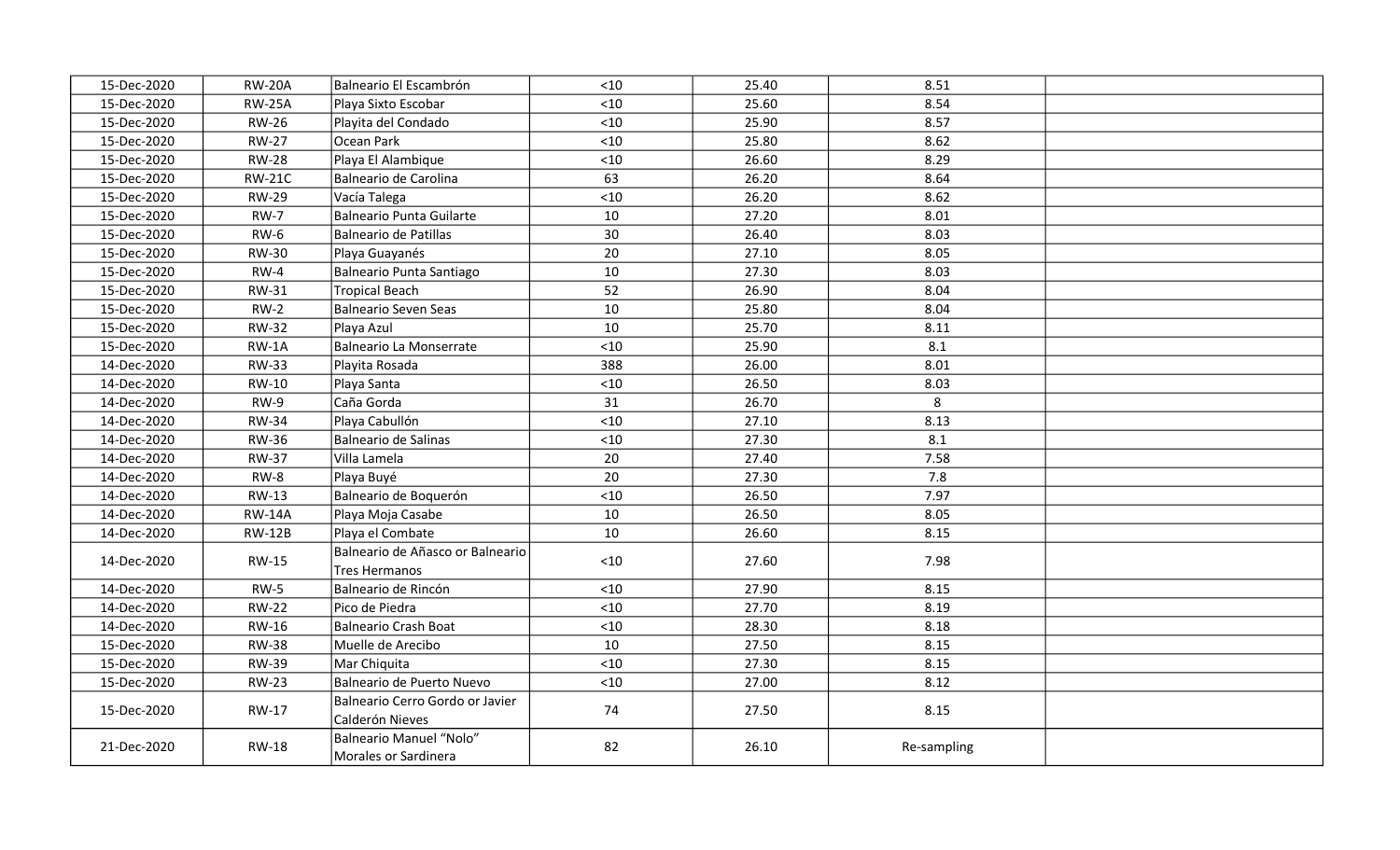| 21-Dec-2020 | RW-17         | Balneario Cerro Gordo or Javier<br>Calderón Nieves       | < 10  | 26.90 | Re-sampling |  |
|-------------|---------------|----------------------------------------------------------|-------|-------|-------------|--|
| 21-Dec-2020 | <b>RW-33</b>  | Playita Rosada                                           | 20    | 26.60 | Re-sampling |  |
| 28-Dec-2020 | <b>RW-33</b>  | Playita Rosada                                           | 63    | 26.00 | 8           |  |
| 28-Dec-2020 | RW-10         | Playa Santa                                              | < 10  | 26.40 | 7.8         |  |
| 28-Dec-2020 | $RW-9$        | Caña Gorda                                               | 41    | 26.80 | 7.9         |  |
| 28-Dec-2020 | <b>RW-34</b>  | Playa Cabullón                                           | 41    | 27.00 | 8.1         |  |
| 28-Dec-2020 | <b>RW-36</b>  | <b>Balneario de Salinas</b>                              | 10    | 27.20 | 8.1/8.1     |  |
| 28-Dec-2020 | <b>RW-37</b>  | Villa Lamela                                             | $<10$ | 26.50 | 8.1         |  |
| 28-Dec-2020 | RW-8          | Playa Buyé                                               | $<10$ | 26.90 | 8.13        |  |
| 28-Dec-2020 | RW-13         | Balneario de Boquerón                                    | $<10$ | 26.90 | 8.03        |  |
| 28-Dec-2020 | <b>RW-14A</b> | Playa Moja Casabe                                        | 20    | 27.30 | 8           |  |
| 28-Dec-2020 | <b>RW-12B</b> | Playa el Combate                                         | 20    | 27.50 | 8.03/8.03   |  |
| 28-Dec-2020 | <b>RW-15</b>  | Balneario de Añasco or Balneario<br><b>Tres Hermanos</b> | 31    | 26.40 | 8.25        |  |
| 28-Dec-2020 | <b>RW-5</b>   | Balneario de Rincón                                      | 30    | 26.40 | 8.18        |  |
| 28-Dec-2020 | <b>RW-22</b>  | Pico de Piedra                                           | 31    | 25.70 | 8.16        |  |
| 28-Dec-2020 | RW-16         | <b>Balneario Crash Boat</b>                              | < 10  | 26.50 | 8.20/8.20   |  |
| 29-Dec-2020 | <b>RW-38</b>  | Muelle de Arecibo                                        | $<10$ | 26.30 | 8.17        |  |
| 29-Dec-2020 | <b>RW-39</b>  | Mar Chiquita                                             | $<10$ | 26.30 | 8.12        |  |
| 29-Dec-2020 | <b>RW-23</b>  | Balneario de Puerto Nuevo                                | $<10$ | 26.90 | 8.07        |  |
| 29-Dec-2020 | RW-17         | Balneario Cerro Gordo or Javier<br>Calderón Nieves       | 20    | 27.30 | 8.12/8.14   |  |
| 29-Dec-2020 | <b>RW-7</b>   | <b>Balneario Punta Guilarte</b>                          | 20    | 26.50 | 8.06        |  |
| 29-Dec-2020 | $RW-6$        | <b>Balneario de Patillas</b>                             | 10    | 26.30 | 8.1         |  |
| 29-Dec-2020 | <b>RW-30</b>  | Playa Guayanés                                           | < 10  | 26.60 | 8.08        |  |
| 29-Dec-2020 | $RW-4$        | Balneario Punta Santiago                                 | < 10  | 26.70 | 8.09        |  |
| 29-Dec-2020 | RW-31         | <b>Tropical Beach</b>                                    | < 10  | 27.30 | 8.09/8.09   |  |
| 29-Dec-2020 | $RW-2$        | <b>Balneario Seven Seas</b>                              | < 10  | 26.20 | 8.12        |  |
| 29-Dec-2020 | <b>RW-32</b>  | Playa Azul                                               | 158   | 26.10 | 8.1         |  |
| 29-Dec-2020 | RW-1A         | <b>Balneario La Monserrate</b>                           | < 10  | 26.70 | 8.13        |  |
| 29-Dec-2020 | <b>RW-18</b>  | <b>Balneario Manuel "Nolo"</b><br>Morales or Sardinera   | < 10  | 27.10 | 8.19        |  |
| 29-Dec-2020 | RW-19         | <b>Balneario Punta Salinas</b>                           | < 10  | 27.10 | 8.15        |  |
| 29-Dec-2020 | <b>RW-20A</b> | Balneario El Escambrón                                   | < 10  | 27.40 | 8.28        |  |
| 29-Dec-2020 | <b>RW-25A</b> | Playa Sixto Escobar                                      | 20    | 27.00 | 8.26        |  |
| 29-Dec-2020 | <b>RW-26</b>  | Playita del Condado                                      | < 10  | 26.70 | 8.23        |  |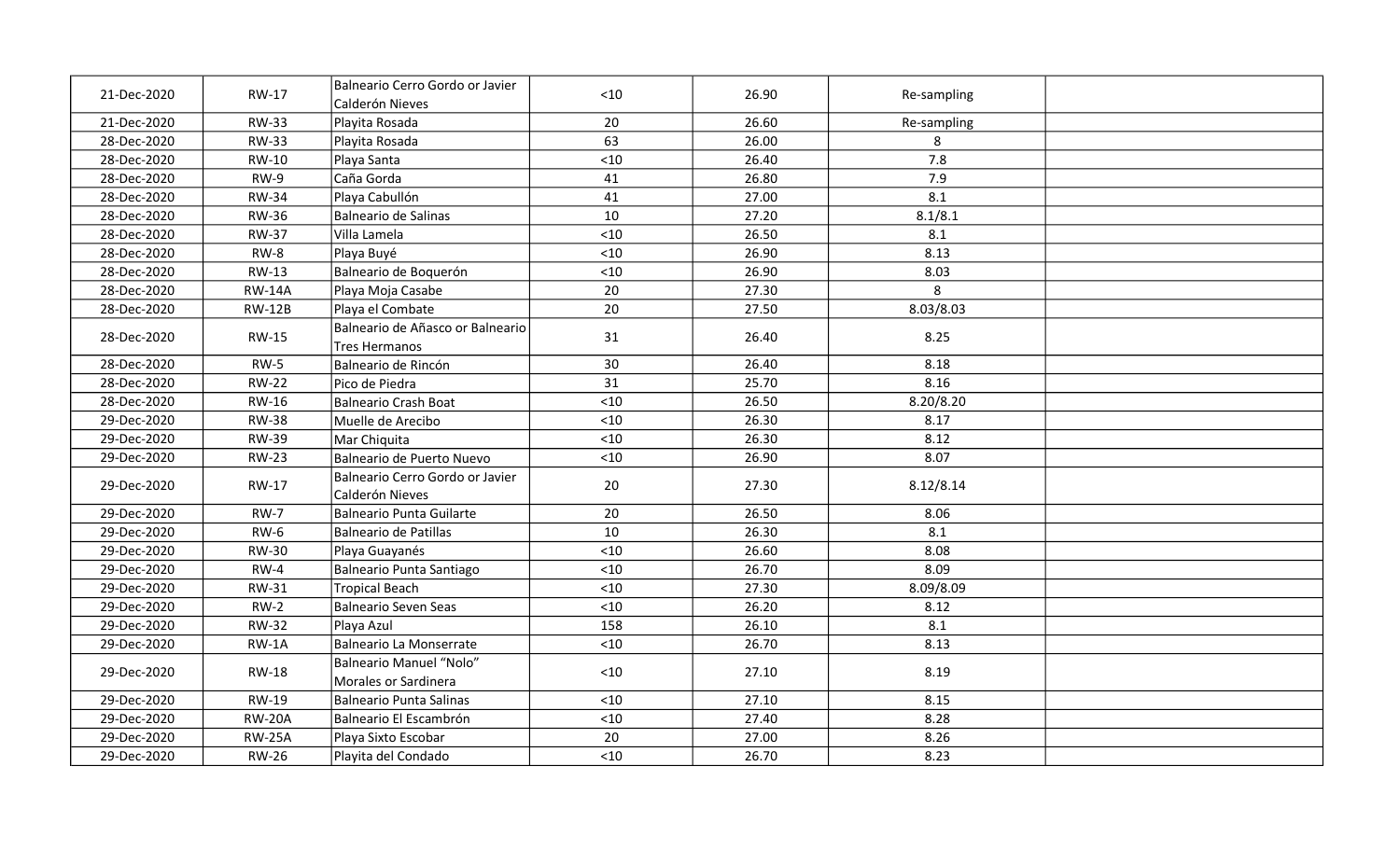| 29-Dec-2020 | <b>RW-27</b>  | Ocean Park                                        | $<10$ | 26.70 | 8.21        |  |
|-------------|---------------|---------------------------------------------------|-------|-------|-------------|--|
| 29-Dec-2020 | <b>RW-28</b>  | Playa El Alambique                                | 20    | 26.50 | 8.21        |  |
| 29-Dec-2020 | <b>RW-21C</b> | Balneario de Carolina                             | $<10$ | 27.00 | 8.18        |  |
| 29-Dec-2020 | <b>RW-29</b>  | Vacía Talega                                      | < 10  | 27.50 | 8.19/8.19   |  |
| 7-Jan-2021  | <b>RW-32</b>  | Playa Azul                                        | $<10$ | 25.40 | Re-sampling |  |
| 13-Jan-2021 | <b>RW-18</b>  | Balneario Manuel "Nolo"<br>Morales or Sardinera   | 10    | 26    | 7.94        |  |
| 13-Jan-2021 | <b>RW-19</b>  | <b>Balneario Punta Salinas</b>                    | 10    | 26.00 | 8.03        |  |
| 13-Jan-2021 | <b>RW-20A</b> | Balneario El Escambrón                            | $<10$ | 26.00 | 8.07        |  |
| 13-Jan-2021 | <b>RW-25A</b> | Playa Sixto Escobar                               | $<10$ | 26.20 | 8.1         |  |
| 13-Jan-2021 | <b>RW-26</b>  | Playita del Condado                               | $<10$ | 26.50 | 8.12        |  |
| 13-Jan-2021 | <b>RW-27</b>  | Ocean Park                                        | 20    | 26.00 | 8.11        |  |
| 13-Jan-2021 | <b>RW-28</b>  | Playa El Alambique                                | 20    | 26.30 | 8.12        |  |
| 13-Jan-2021 | <b>RW-21C</b> | Balneario de Carolina                             | $<10$ | 26.20 | 8.12        |  |
| 13-Jan-2021 | <b>RW-29</b>  | Vacía Talega                                      | < 10  | 26.10 | 8.08        |  |
| 12-Jan-2021 | <b>RW-7</b>   | Balneario Punta Guilarte                          | 959   | 25.80 | 8.1         |  |
| 12-Jan-2021 | $RW-6$        | Balneario de Patillas                             | 20    | 25.00 | 8.02        |  |
| 12-Jan-2021 | <b>RW-30</b>  | Playa Guayanés                                    | $<10$ | 25.20 | 8.07        |  |
| 12-Jan-2021 | $RW-4$        | Balneario Punta Santiago                          | 63    | 25.70 | 8.02        |  |
| 12-Jan-2021 | <b>RW-31</b>  | <b>Tropical Beach</b>                             | 10    | 26.70 | 8.14        |  |
| 12-Jan-2021 | $RW-2$        | <b>Balneario Seven Seas</b>                       | < 10  | 26.40 | 8.22        |  |
| 12-Jan-2021 | <b>RW-32</b>  | Playa Azul                                        | $<10$ | 26.20 | 8.12        |  |
| 12-Jan-2021 | $RW-1A$       | Balneario La Monserrate                           | 10    | 26.20 | 8.18        |  |
| 12-Jan-2021 | <b>RW-33</b>  | Playita Rosada                                    | 10    | 25.60 | 8.19        |  |
| 12-Jan-2021 | RW-10         | Playa Santa                                       | 20    | 24.90 | 8.09        |  |
| 12-Jan-2021 | <b>RW-9</b>   | Caña Gorda                                        | 63    | 26.00 | 8.05        |  |
| 12-Jan-2021 | <b>RW-34</b>  | Playa Cabullón                                    | $<10$ | 26.30 | 8.21        |  |
| 12-Jan-2021 | <b>RW-36</b>  | Balneario de Salinas                              | 84    | 26.30 | 8.19        |  |
| 11-Jan-2021 | <b>RW-37</b>  | Villa Lamela                                      | $<10$ | 25.20 | 8.02        |  |
| 11-Jan-2021 | $RW-8$        | Playa Buyé                                        | $<10$ | 25.40 | 8.03        |  |
| 11-Jan-2021 | RW-13         | Balneario de Boquerón                             | $<10$ | 26.30 | 8.05        |  |
| 11-Jan-2021 | <b>RW-14A</b> | Playa Moja Casabe                                 | $<10$ | 26.30 | 8.08        |  |
| 11-Jan-2021 | <b>RW-12B</b> | Playa el Combate                                  | $<10$ | 26.50 | 816         |  |
| 11-Jan-2021 | RW-15         | Balneario de Añasco or Balneario<br>Tres Hermanos | $<10$ | 26.00 | 8.1         |  |
| 11-Jan-2021 | <b>RW-5</b>   | Balneario de Rincón                               | $<10$ | 26.30 | 8.18        |  |
| 11-Jan-2021 | <b>RW-22</b>  | Pico de Piedra                                    | < 10  | 25.90 | 8.25        |  |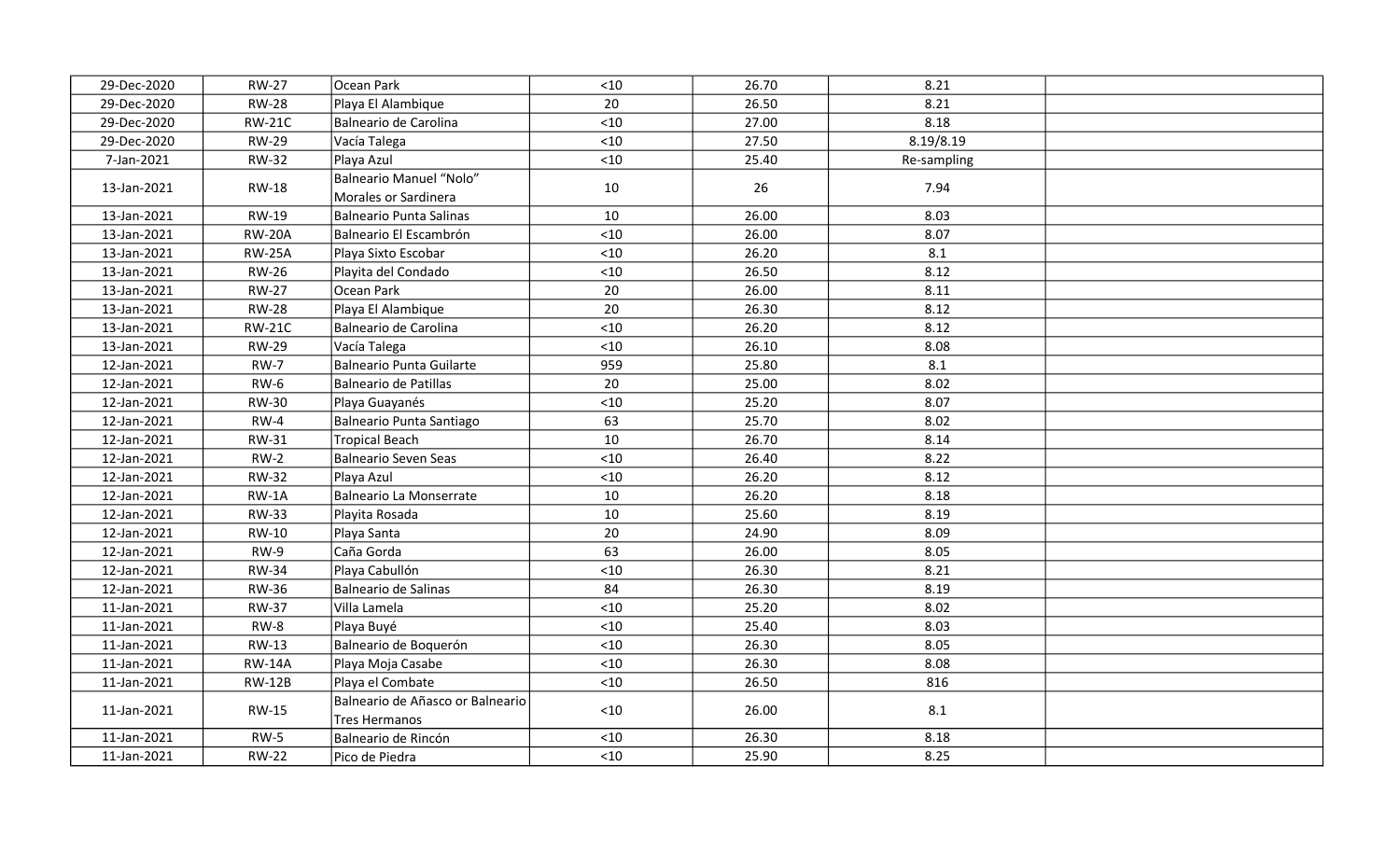| 11-Jan-2021 | RW-16         | Balneario Crash Boat                               | 52    | 26.00 | 8.13        |  |
|-------------|---------------|----------------------------------------------------|-------|-------|-------------|--|
| 13-Jan-2021 | <b>RW-38</b>  | Muelle de Arecibo                                  | $<10$ | 26.40 | 8.18        |  |
| 13-Jan-2021 | <b>RW-39</b>  | Mar Chiquita                                       | 10    | 26.20 | 8.21        |  |
| 13-Jan-2021 | <b>RW-23</b>  | Balneario de Puerto Nuevo                          | $<10$ | 26.20 | 8.22        |  |
| 13-Jan-2021 | RW-17         | Balneario Cerro Gordo or Javier<br>Calderón Nieves | $10$  | 26.20 | 8.24        |  |
| 19-Jan-2021 | <b>RW-36</b>  | Balneario de Salinas                               | 10    | 26.70 | Re-sampling |  |
| 19-Jan-2021 | <b>RW-7</b>   | Balneario Punta Guilarte                           | 20    | 25.90 | Re-sampling |  |
| 26-Jan-2021 | <b>RW-18</b>  | Balneario Manuel "Nolo"<br>Morales or Sardinera    | 121   | 25.20 | 8.16        |  |
| 26-Jan-2021 | RW-19         | Balneario Punta Salinas                            | 96    | 25.10 | 8.15        |  |
| 26-Jan-2021 | <b>RW-20A</b> | Balneario El Escambrón                             | $<10$ | 25.74 | 8.22        |  |
| 26-Jan-2021 | <b>RW-25A</b> | Playa Sixto Escobar                                | 41    | 25.70 | 8.2         |  |
| 26-Jan-2021 | <b>RW-26</b>  | Playita del Condado                                | 20    | 25.50 | 8.21        |  |
| 26-Jan-2021 | <b>RW-27</b>  | Ocean Park                                         | 41    | 25.70 | 8.19        |  |
| 26-Jan-2021 | <b>RW-28</b>  | Playa El Alambique                                 | 41    | 26.10 | 8.21        |  |
| 26-Jan-2021 | <b>RW-21C</b> | Balneario de Carolina                              | $<10$ | 26.30 | 8.15        |  |
| 26-Jan-2021 | <b>RW-29</b>  | Vacía Talega                                       | 63    | 26.50 | 8.21        |  |
| 27-Jan-2021 | $RW-7$        | Balneario Punta Guilarte                           | $<10$ | 25.10 | 8.03        |  |
| 27-Jan-2021 | $RW-6$        | Balneario de Patillas                              | $<10$ | 24.90 | 8.01        |  |
| 27-Jan-2021 | <b>RW-30</b>  | Playa Guayanés                                     | 41    | 25.10 | 8.07        |  |
| 27-Jan-2021 | $RW-4$        | Balneario Punta Santiago                           | 41    | 25.20 | 8.14        |  |
| 27-Jan-2021 | RW-31         | Tropical Beach                                     | 52    | 25.70 | 8.14        |  |
| 27-Jan-2021 | $RW-2$        | Balneario Seven Seas                               | 20    | 24.80 | 8.06        |  |
| 27-Jan-2021 | <b>RW-32</b>  | Playa Azul                                         | < 10  | 25.80 | 8.13        |  |
| 27-Jan-2021 | $RW-1A$       | Balneario La Monserrate                            | < 10  | 25.80 | 8.11        |  |
| 26-Jan-2021 | <b>RW-33</b>  | Playita Rosada                                     | < 10  | 24.90 | 8.06        |  |
| 26-Jan-2021 | RW-10         | Playa Santa                                        | $<10$ | 25.10 | 8.17        |  |
| 26-Jan-2021 | $RW-9$        | Caña Gorda                                         | 20    | 25.90 | 7.99        |  |
| 26-Jan-2021 | <b>RW-34</b>  | Playa Cabullón                                     | $<10$ | 26.40 | 8.19        |  |
| 25-Jan-2021 | <b>RW-36</b>  | Balneario de Salinas                               | < 10  | 23.30 | 8.17        |  |
| 25-Jan-2021 | <b>RW-37</b>  | Villa Lamela                                       | $<10$ | 26.90 | 8.28        |  |
| 25-Jan-2021 | $RW-8$        | Playa Buyé                                         | $<10$ | 27.00 | 8.26        |  |
| 25-Jan-2021 | RW-13         | Balneario de Boquerón                              | < 10  | 27.20 | 8.37        |  |
| 25-Jan-2021 | <b>RW-14A</b> | Playa Moja Casabe                                  | $<10$ | 27.10 | 8.32        |  |
| 25-Jan-2021 | <b>RW-12B</b> | Playa el Combate                                   | < 10  | 27.00 | 8.29        |  |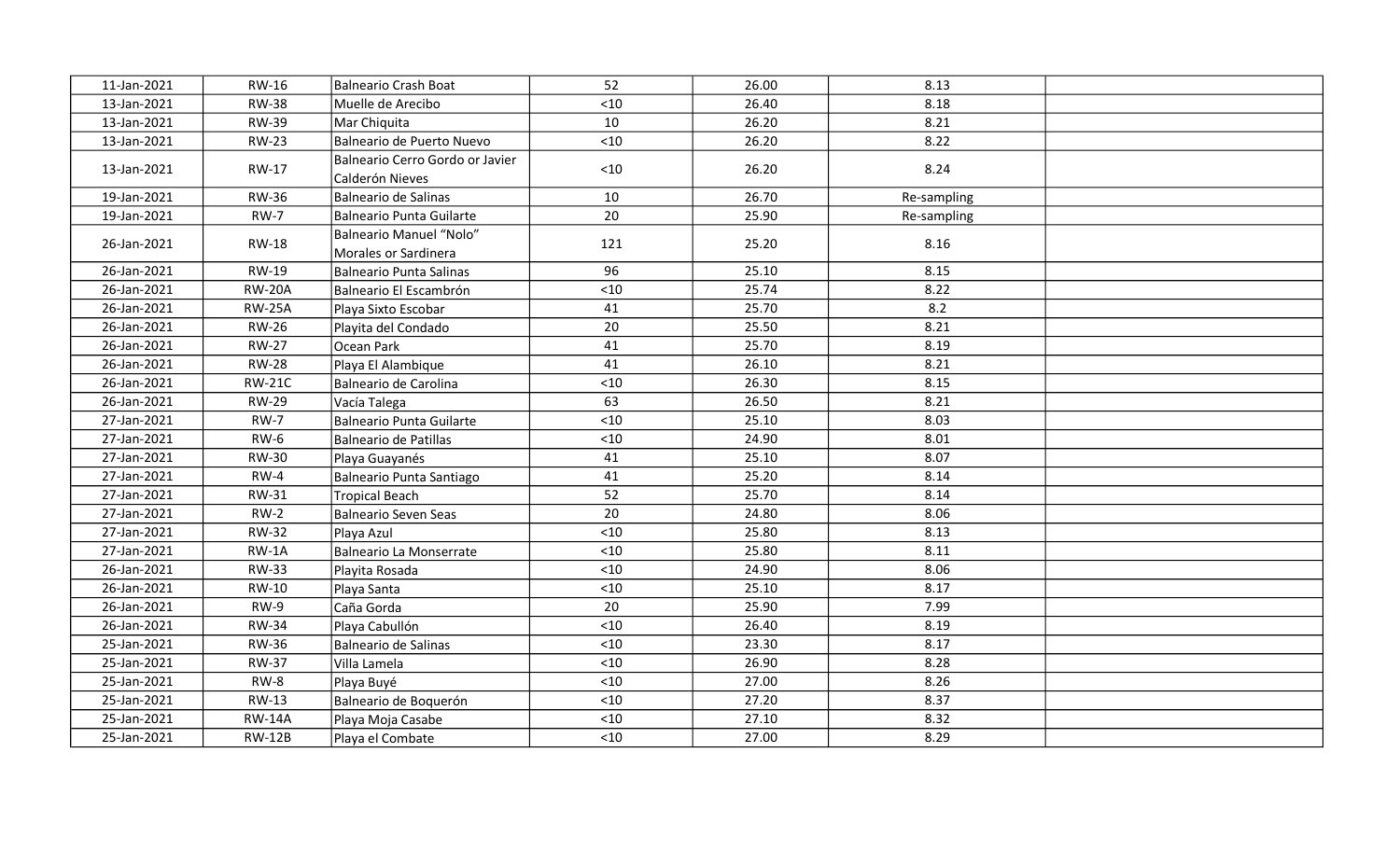| 25-Jan-2021 | <b>RW-15</b>  | Balneario de Añasco or Balneario<br>Tres Hermanos      | < 10  | 26.80 | 8.07        |  |
|-------------|---------------|--------------------------------------------------------|-------|-------|-------------|--|
| 25-Jan-2021 | <b>RW-5</b>   | Balneario de Rincón                                    | $<10$ | 25.90 | 8.05        |  |
| 25-Jan-2021 | <b>RW-22</b>  | Pico de Piedra                                         | 132   | 25.80 | 8.04        |  |
| 25-Jan-2021 | RW-16         | <b>Balneario Crash Boat</b>                            | $<10$ | 26.70 | 8.06        |  |
| 26-Jan-2021 | <b>RW-38</b>  | Muelle de Arecibo                                      | 97    | 26.10 | 8.2         |  |
| 26-Jan-2021 | <b>RW-39</b>  | Mar Chiquita                                           | 10    | 26.20 | 8.11        |  |
| 26-Jan-2021 | <b>RW-23</b>  | Balneario de Puerto Nuevo                              | 959   | 26.40 | 8.15        |  |
| 26-Jan-2021 | RW-17         | Balneario Cerro Gordo or Javier<br>Calderón Nieves     | 158   | 26.50 | 3.13        |  |
| 1-Feb-2021  | <b>RW-18</b>  | <b>Balneario Manuel "Nolo"</b><br>Morales or Sardinera | 175   | 25.30 | Re-sampling |  |
| 1-Feb-2021  | RW-19         | <b>Balneario Punta Salinas</b>                         | 31    | 25.50 | Re-sampling |  |
| 1-Feb-2021  | <b>RW-38</b>  | Muelle de Arecibo                                      | 73    | 25.10 | Re-sampling |  |
| 1-Feb-2021  | <b>RW-23</b>  | Balneario de Puerto Nuevo                              | 52    | 25.50 | Re-sampling |  |
| 1-Feb-2021  | RW-17         | Balneario Cerro Gordo or Javier<br>Calderón Nieves     | 41    | 25.60 | Re-sampling |  |
| 1-Feb-2021  | <b>RW-22</b>  | Pico de Piedra                                         | 63    | 25.60 | Re-sampling |  |
| 9-Feb-2021  | <b>RW-18</b>  | <b>Balneario Manuel "Nolo"</b><br>Morales or Sardinera | $<10$ | 24.50 | 8.01        |  |
| 9-Feb-2021  | <b>RW-19</b>  | <b>Balneario Punta Salinas</b>                         | $<10$ | 25.00 | 8.06        |  |
| 9-Feb-2021  | <b>RW-20A</b> | Balneario El Escambrón                                 | < 10  | 25.70 | 8.17        |  |
| 9-Feb-2021  | <b>RW-25A</b> | Playa Sixto Escobar                                    | $<10$ | 25.60 | 8.14        |  |
| 9-Feb-2021  | <b>RW-26</b>  | Playita del Condado                                    | < 10  | 25.50 | 8.13        |  |
| 9-Feb-2021  | <b>RW-27</b>  | Ocean Park                                             | < 10  | 25.70 | 8.13        |  |
| 9-Feb-2021  | <b>RW-28</b>  | Playa El Alambique                                     | < 10  | 26.10 | 8.16        |  |
| 9-Feb-2021  | <b>RW-21C</b> | Balneario de Carolina                                  | < 10  | 25.80 | 8.14        |  |
| 9-Feb-2021  | <b>RW-29</b>  | Vacía Talega                                           | < 10  | 26.10 | 8.16        |  |
| 9-Feb-2021  | <b>RW-7</b>   | <b>Balneario Punta Guilarte</b>                        | 20    | 25.40 | 8.19        |  |
| 9-Feb-2021  | $RW-6$        | Balneario de Patillas                                  | 20    | 24.50 | 8.15        |  |
| 9-Feb-2021  | <b>RW-30</b>  | Playa Guayanés                                         | 41    | 26.20 | 8.25        |  |
| 9-Feb-2021  | $RW-4$        | Balneario Punta Santiago                               | 20    | 26.40 | 8.24        |  |
| 9-Feb-2021  | RW-31         | <b>Tropical Beach</b>                                  | 73    | 26.20 | 8.26        |  |
| 9-Feb-2021  | $RW-2$        | <b>Balneario Seven Seas</b>                            | < 10  | 26.30 | 8.38        |  |
| 9-Feb-2021  | <b>RW-32</b>  | Playa Azul                                             | < 10  | 26.70 | 8.3         |  |
| 9-Feb-2021  | $RW-1A$       | <b>Balneario La Monserrate</b>                         | 10    | 26.80 | 8.29        |  |
| 8-Feb-2021  | <b>RW-33</b>  | Playita Rosada                                         | < 10  | 25.00 | 8.17        |  |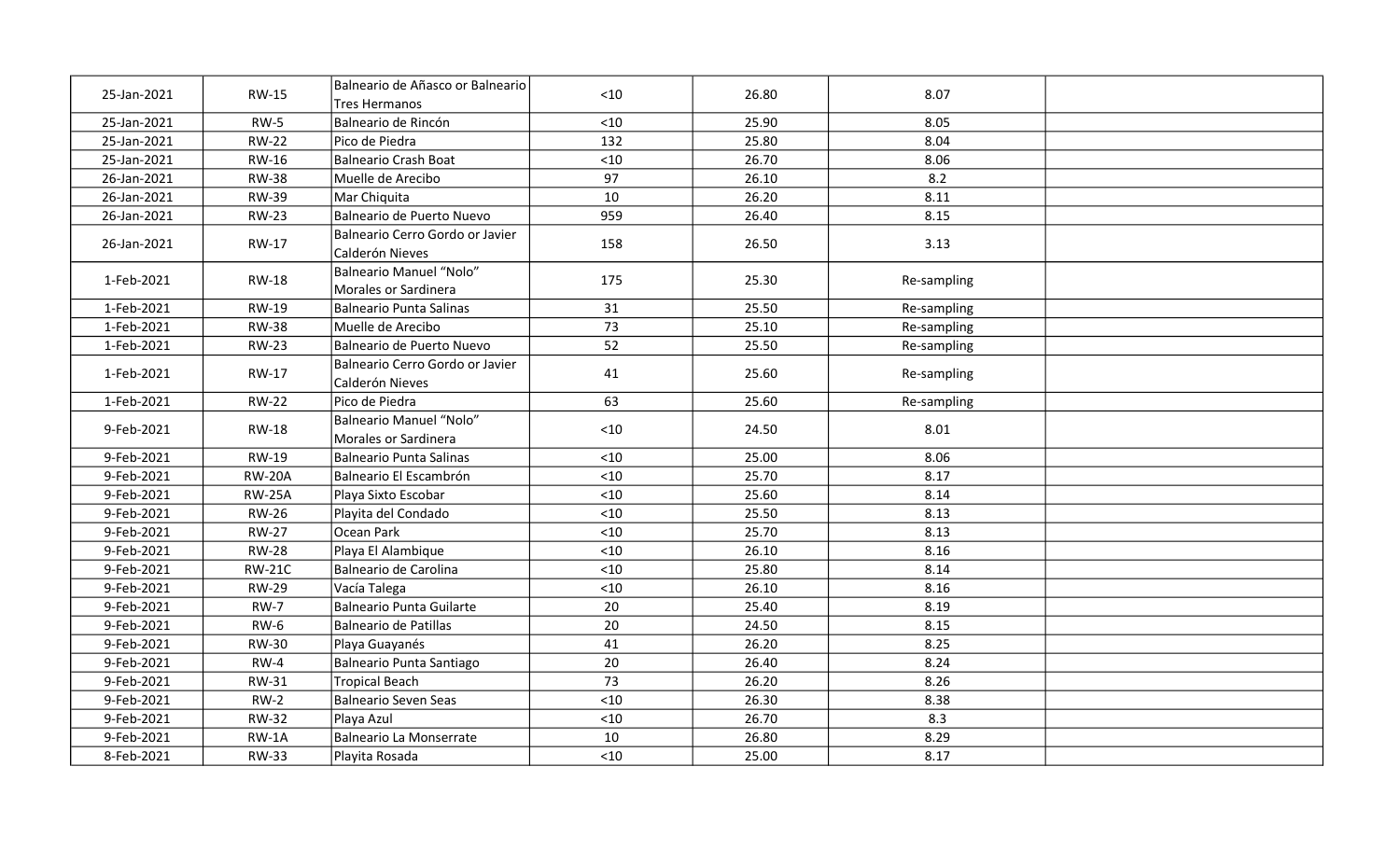| 8-Feb-2021                 | RW-10                  | Playa Santa                                        | 20           | 24.60          | 8.11         |  |
|----------------------------|------------------------|----------------------------------------------------|--------------|----------------|--------------|--|
| 8-Feb-2021                 | $RW-9$                 | Caña Gorda                                         | 52           | 25.10          | 8.1          |  |
| 8-Feb-2021                 | <b>RW-34</b>           | Playa Cabullón                                     | 10           | 25.30          | 8.15         |  |
| 8-Feb-2021                 | <b>RW-36</b>           | Balneario de Salinas                               | 20           | 26.00          | 8.08         |  |
| 8-Feb-2021                 | <b>RW-37</b>           | Villa Lamela                                       | $<10$        | 24.10          | 7.81         |  |
| 8-Feb-2021                 | $RW-8$                 | Playa Buyé                                         | 52           | 24.50          | 8.1          |  |
| 8-Feb-2021                 | RW-13                  | Balneario de Boquerón                              | < 10         | 25.10          | 8.13         |  |
| 8-Feb-2021                 | <b>RW-14A</b>          | Playa Moja Casabe                                  | < 10         | 25.60          | 8.26         |  |
| 8-Feb-2021                 | <b>RW-12B</b>          | Playa el Combate                                   | < 10         | 26.30          | 8.28         |  |
| 8-Feb-2021                 | <b>RW-15</b>           | Balneario de Añasco or Balneario<br>Tres Hermanos  | < 10         | 26.60          | 8            |  |
| 8-Feb-2021                 | $RW-5$                 | Balneario de Rincón                                | 10           | 26.50          | 8.07         |  |
| 8-Feb-2021                 | <b>RW-22</b>           | Pico de Piedra                                     | $<10$        | 26.20          | 8.24         |  |
| 8-Feb-2021                 | RW-16                  | Balneario Crash Boat                               | < 10         | 26.20          | 8.02         |  |
| 9-Feb-2021                 | <b>RW-38</b>           | Muelle de Arecibo                                  | $<10$        | 26.70          | 8.18         |  |
| 9-Feb-2021                 | <b>RW-39</b>           | Mar Chiquita                                       | 10           | 26.60          | 8.21         |  |
| 9-Feb-2021                 | <b>RW-23</b>           | Balneario de Puerto Nuevo                          | $<10$        | 27.00          | 8.12         |  |
| 9-Feb-2021                 | RW-17                  | Balneario Cerro Gordo or Javier<br>Calderón Nieves | $<10$        | 27.20          | 8.16         |  |
| 16-Feb-2021                | <b>RW-31</b>           | Tropical Beach                                     | 10           | 25.70          | Re-sampling  |  |
| 23-Feb-2021                | <b>RW-18</b>           | Balneario Manuel "Nolo"<br>Morales or Sardinera    | 97           | 24.90          | 8.02         |  |
| 23-Feb-2021                | <b>RW-19</b>           | Balneario Punta Salinas                            | 10           | 25.30          | 8.14         |  |
| 23-Feb-2021                | <b>RW-20A</b>          | Balneario El Escambrón                             | 41           | 25.30          | 8.18         |  |
| 23-Feb-2021                | <b>RW-25A</b>          | Playa Sixto Escobar                                | $<10$        | 25.50          | 8.15         |  |
| 23-Feb-2021                | <b>RW-26</b>           | Playita del Condado                                | 20           | 25.80          | 8.18         |  |
| 23-Feb-2021                | <b>RW-27</b>           | Ocean Park                                         | 160          | 25.50          | 8.24         |  |
| 23-Feb-2021                | <b>RW-28</b>           | Playa El Alambique                                 | 52           | 25.00          | 8.22         |  |
| 23-Feb-2021                | <b>RW-21C</b>          | Balneario de Carolina                              | $<10$        | 25.80          | 8.19         |  |
| 23-Feb-2021                | <b>RW-29</b>           | Vacía Talega                                       | 20           | 26.20          | 8.26         |  |
| 23-Feb-2021                | <b>RW-7</b>            | Balneario Punta Guilarte                           | 10           | 25.60          | 8.13         |  |
| 23-Feb-2021                | $RW-6$                 | Balneario de Patillas                              | 98           | 24.40          | 8.09         |  |
| 23-Feb-2021                | <b>RW-30</b>           | Playa Guayanés                                     | 233          | 24.70          | 8.19         |  |
| 23-Feb-2021                | $RW-4$                 | Balneario Punta Santiago                           | 41           | 25.40          | 8.29         |  |
| 23-Feb-2021                |                        |                                                    |              |                |              |  |
|                            | RW-31                  | Tropical Beach                                     | 399          | 26.00          | 8.3          |  |
| 23-Feb-2021<br>23-Feb-2021 | $RW-2$<br><b>RW-32</b> | Balneario Seven Seas<br>Playa Azul                 | < 10<br>< 10 | 25.40<br>25.50 | 8.23<br>8.32 |  |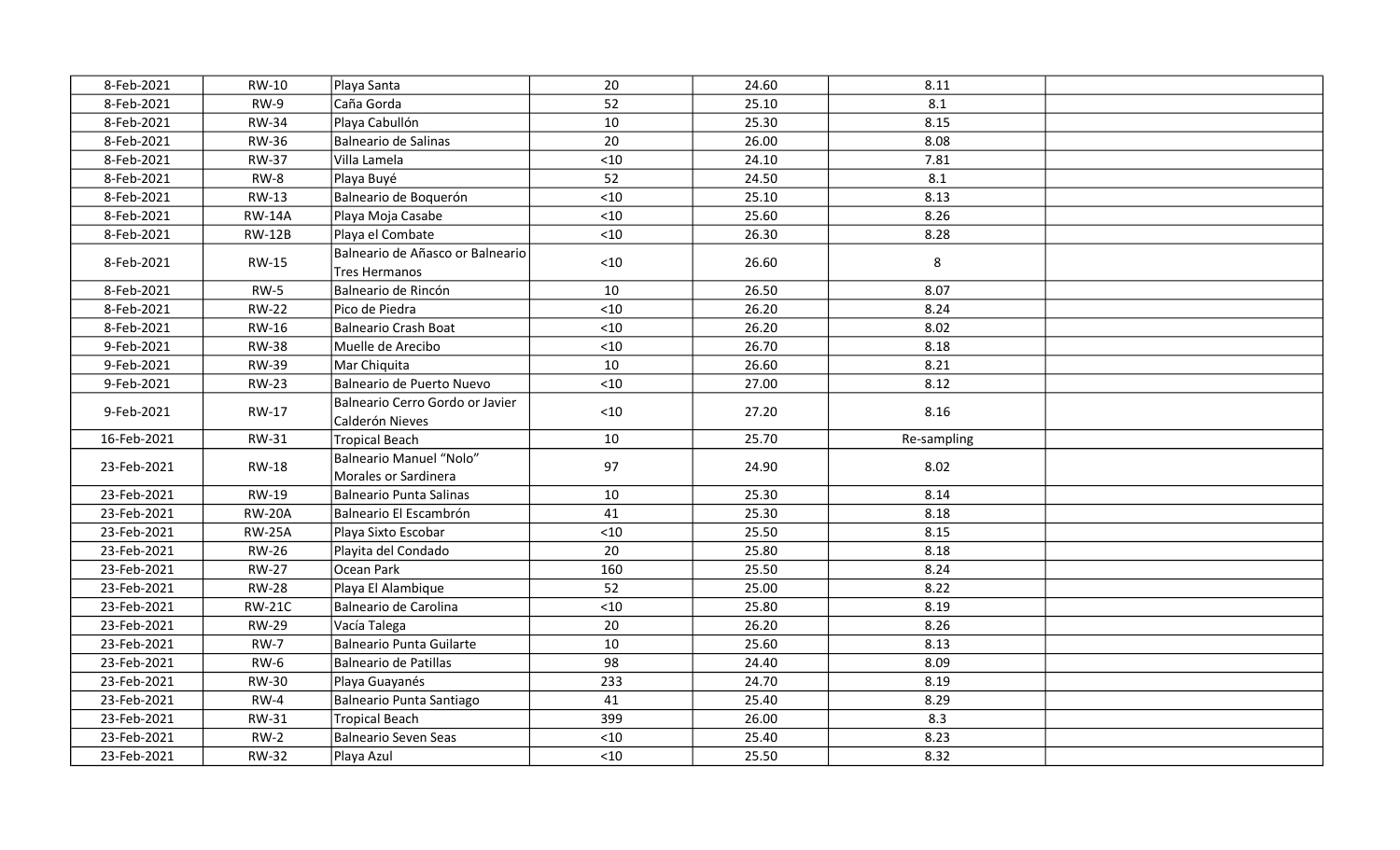| 23-Feb-2021 | $RW-1A$       | Balneario La Monserrate                            | < 10  | 25.30 | 8.3         |  |
|-------------|---------------|----------------------------------------------------|-------|-------|-------------|--|
| 22-Feb-2021 | <b>RW-33</b>  | Playita Rosada                                     | $<10$ | 26.00 | 8.01        |  |
| 22-Feb-2021 | <b>RW-10</b>  | Playa Santa                                        | $<10$ | 26.70 | 8.03        |  |
| 22-Feb-2021 | $RW-9$        | Caña Gorda                                         | < 10  | 26.50 | 8.08        |  |
| 22-Feb-2021 | <b>RW-34</b>  | Playa Cabullón                                     | < 10  | 26.90 | 8           |  |
| 22-Feb-2021 | <b>RW-36</b>  | Balneario de Salinas                               | < 10  | 27.00 | 8.1         |  |
| 22-Feb-2021 | <b>RW-37</b>  | Villa Lamela                                       | $<10$ | 24.90 | 8.18        |  |
| 22-Feb-2021 | RW-8          | Playa Buyé                                         | 10    | 24.90 | 8.17        |  |
| 22-Feb-2021 | <b>RW-13</b>  | Balneario de Boquerón                              | $<10$ | 25.80 | 8.22        |  |
| 22-Feb-2021 | <b>RW-14A</b> | Playa Moja Casabe                                  | 31    | 25.80 | 8.23        |  |
| 22-Feb-2021 | <b>RW-12B</b> | Playa el Combate                                   | $<10$ | 25.80 | 8.3         |  |
| 22-Feb-2021 | <b>RW-15</b>  | Balneario de Añasco or Balneario<br>Tres Hermanos  | < 10  | 26.20 | 8.17        |  |
| 22-Feb-2021 | $RW-5$        | Balneario de Rincón                                | $<10$ | 25.30 | 8.22        |  |
| 22-Feb-2021 | <b>RW-22</b>  | Pico de Piedra                                     | < 10  | 26.70 | 8.27        |  |
| 22-Feb-2021 | <b>RW-16</b>  | Balneario Crash Boat                               | $<10$ | 27.00 | 8.27        |  |
| 23-Feb-2021 | <b>RW-38</b>  | Muelle de Arecibo                                  | 10    | 26.00 | 8.27        |  |
| 23-Feb-2021 | <b>RW-39</b>  | Mar Chiquita                                       | < 10  | 25.70 | 8.3         |  |
| 23-Feb-2021 | <b>RW-23</b>  | Balneario de Puerto Nuevo                          | 135   | 26.10 | 8.25        |  |
| 23-Feb-2021 | RW-17         | Balneario Cerro Gordo or Javier<br>Calderón Nieves | 63    | 26.00 | 8.24        |  |
| 3-Mar-2021  | <b>RW-23</b>  | Balneario de Puerto Nuevo                          | $<10$ | 26.10 | Re-sampling |  |
| 3-Mar-2021  | <b>RW-18</b>  | Balneario Manuel "Nolo"<br>Morales or Sardinera    | $<10$ | 26.80 | Re-sampling |  |
| 3-Mar-2021  | <b>RW-27</b>  | Ocean Park                                         | 10    | 26.90 | Re-sampling |  |
| 3-Mar-2021  | <b>RW-6</b>   | Balneario de Patillas                              | $<10$ | 26.40 | Re-sampling |  |
| 3-Mar-2021  | <b>RW-30</b>  | Playa Guayanés                                     | < 10  | 25.10 | Re-sampling |  |
| 3-Mar-2021  | <b>RW-31</b>  | Tropical Beach                                     | $<10$ | 25.00 | Re-sampling |  |
| 9-Mar-2021  | <b>RW-18</b>  | Balneario Manuel "Nolo"<br>Morales or Sardinera    | $<10$ | 24.50 | 8.06        |  |
| 9-Mar-2021  | <b>RW-19</b>  | Balneario Punta Salinas                            | < 10  | 25.70 | 8.13        |  |
| 9-Mar-2021  | <b>RW-20A</b> | Balneario El Escambrón                             | $<10$ | 26.30 | 8.14        |  |
| 9-Mar-2021  | <b>RW-25A</b> | Playa Sixto Escobar                                | $<10$ | 26.20 | 8.16        |  |
| 9-Mar-2021  | <b>RW-26</b>  | Playita del Condado                                | $<10$ | 26.50 | 8.18        |  |
| 9-Mar-2021  | <b>RW-27</b>  | Ocean Park                                         | < 10  | 26.40 | 8.19        |  |
| 9-Mar-2021  | <b>RW-28</b>  | Playa El Alambique                                 | 50    | 26.60 | 8.16        |  |
| 9-Mar-2021  | <b>RW-21C</b> | Balneario de Carolina                              | < 10  | 26.40 | 8.17        |  |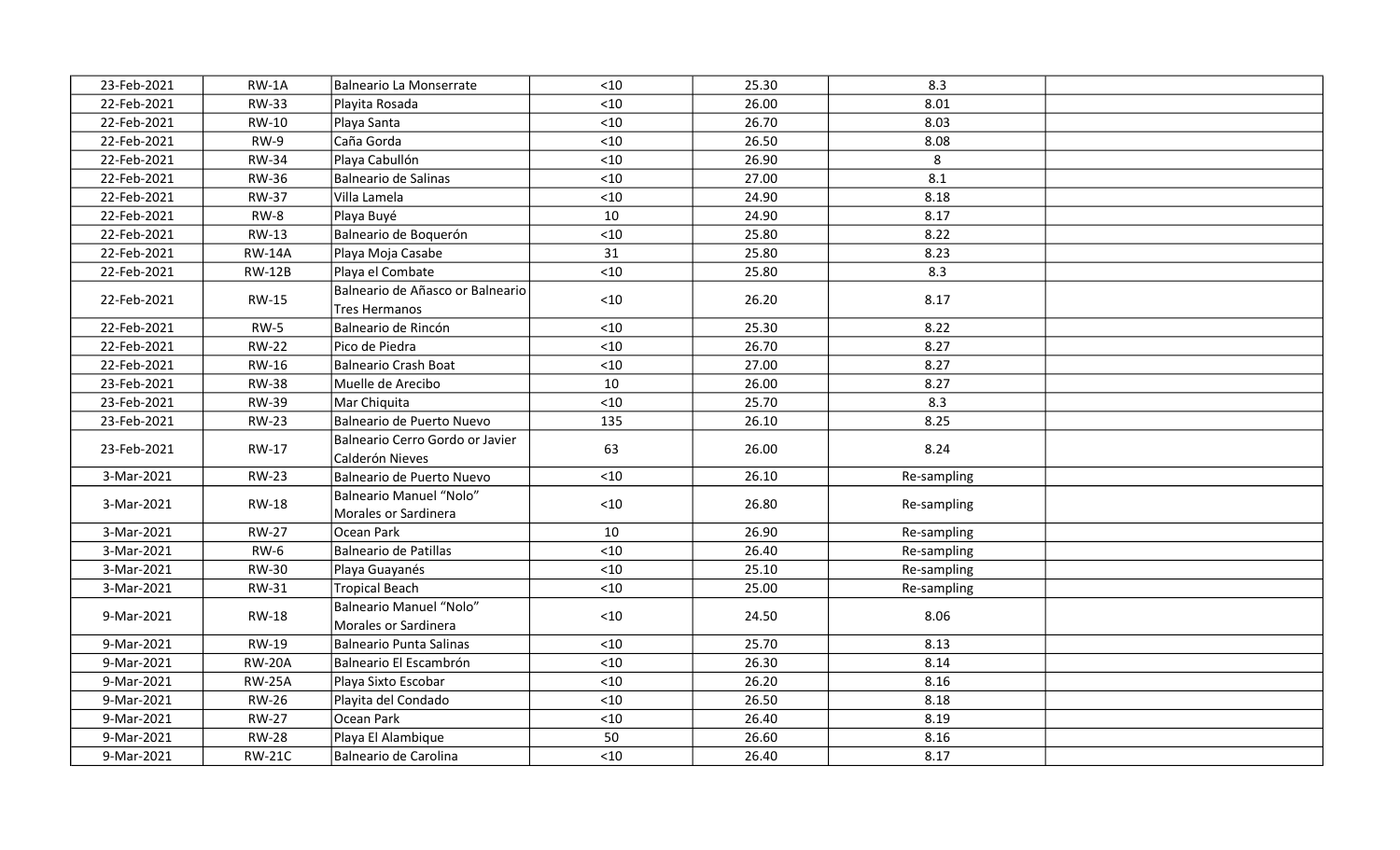| 9-Mar-2021  | <b>RW-29</b>  | Vacía Talega                                       | $<10$ | 26.40 | 8.25 |  |
|-------------|---------------|----------------------------------------------------|-------|-------|------|--|
| 9-Mar-2021  | <b>RW-7</b>   | Balneario Punta Guilarte                           | $<10$ | 26.90 | 8.09 |  |
| 9-Mar-2021  | <b>RW-6</b>   | Balneario de Patillas                              | 63    | 26.20 | 7.97 |  |
| 9-Mar-2021  | <b>RW-30</b>  | Playa Guayanés                                     | 20    | 26.30 | 8.17 |  |
| 9-Mar-2021  | $RW-4$        | Balneario Punta Santiago                           | 10    | 27.50 | 8.15 |  |
| 9-Mar-2021  | RW-31         | Tropical Beach                                     | 10    | 27.50 | 8.18 |  |
| 9-Mar-2021  | $RW-2$        | Balneario Seven Seas                               | $<10$ | 27.10 | 8.36 |  |
| 9-Mar-2021  | <b>RW-32</b>  | Playa Azul                                         | $<10$ | 26.80 | 8.21 |  |
| 9-Mar-2021  | $RW-1A$       | Balneario La Monserrate                            | 10    | 26.70 | 8.23 |  |
| 8-Mar-2021  | <b>RW-33</b>  | Playita Rosada                                     | $<10$ | 25.70 | 8.27 |  |
| 8-Mar-2021  | RW-10         | Playa Santa                                        | $<10$ | 25.70 | 8.32 |  |
| 8-Mar-2021  | RW-9          | Caña Gorda                                         | 10    | 26.80 | 8.22 |  |
| 8-Mar-2021  | <b>RW-34</b>  | Playa Cabullón                                     | $<10$ | 26.80 | 8.42 |  |
| 8-Mar-2021  | <b>RW-36</b>  | Balneario de Salinas                               | $<10$ | 27.00 | 8.4  |  |
| 8-Mar-2021  | <b>RW-37</b>  | Villa Lamela                                       | 10    | 25.30 | 8.01 |  |
| 8-Mar-2021  | RW-8          | Playa Buyé                                         | $<10$ | 25.50 | 8.03 |  |
| 8-Mar-2021  | <b>RW-13</b>  | Balneario de Boquerón                              | $<10$ | 25.50 | 8.03 |  |
| 8-Mar-2021  | <b>RW-14A</b> | Playa Moja Casabe                                  | < 10  | 26.10 | 8    |  |
| 8-Mar-2021  | <b>RW-12B</b> | Playa el Combate                                   | $<10$ | 26.80 | 8.03 |  |
| 8-Mar-2021  | <b>RW-15</b>  | Balneario de Añasco or Balneario<br>Tres Hermanos  | $<10$ | 27.20 | 8.23 |  |
| 8-Mar-2021  | $RW-5$        | Balneario de Rincón                                | < 10  | 27.40 | 8.21 |  |
| 8-Mar-2021  | <b>RW-22</b>  | Pico de Piedra                                     | < 10  | 28.30 | 8.24 |  |
| 8-Mar-2021  | <b>RW-16</b>  | Balneario Crash Boat                               | < 10  | 27.30 | 8.27 |  |
| 9-Mar-2021  | <b>RW-38</b>  | Muelle de Arecibo                                  | < 10  | 26.00 | 7.93 |  |
| 9-Mar-2021  | <b>RW-39</b>  | Mar Chiquita                                       | < 10  | 26.10 | 8.11 |  |
| 9-Mar-2021  | <b>RW-23</b>  | Balneario de Puerto Nuevo                          | $<10$ | 26.40 | 8.09 |  |
| 9-Mar-2021  | RW-17         | Balneario Cerro Gordo or Javier<br>Calderón Nieves | $<10$ | 26.40 | 8.07 |  |
| 24-Mar-2021 | <b>RW-18</b>  | Balneario Manuel "Nolo"<br>Morales or Sardinera    | 10    | 25.70 | 8.01 |  |
| 24-Mar-2021 | RW-19         | Balneario Punta Salinas                            | 10    | 26.30 | 8.09 |  |
| 24-Mar-2021 | <b>RW-20A</b> | Balneario El Escambrón                             | < 10  | 27.30 | 8.21 |  |
| 24-Mar-2021 | <b>RW-25A</b> | Playa Sixto Escobar                                | $<10$ | 27.40 | 8.21 |  |
| 24-Mar-2021 | <b>RW-26</b>  | Playita del Condado                                | < 10  | 28.00 | 8.23 |  |
| 24-Mar-2021 | <b>RW-27</b>  | Ocean Park                                         | < 10  | 28.00 | 8.24 |  |
| 24-Mar-2021 | <b>RW-28</b>  | Playa El Alambique                                 | $<10$ | 28.10 | 8.25 |  |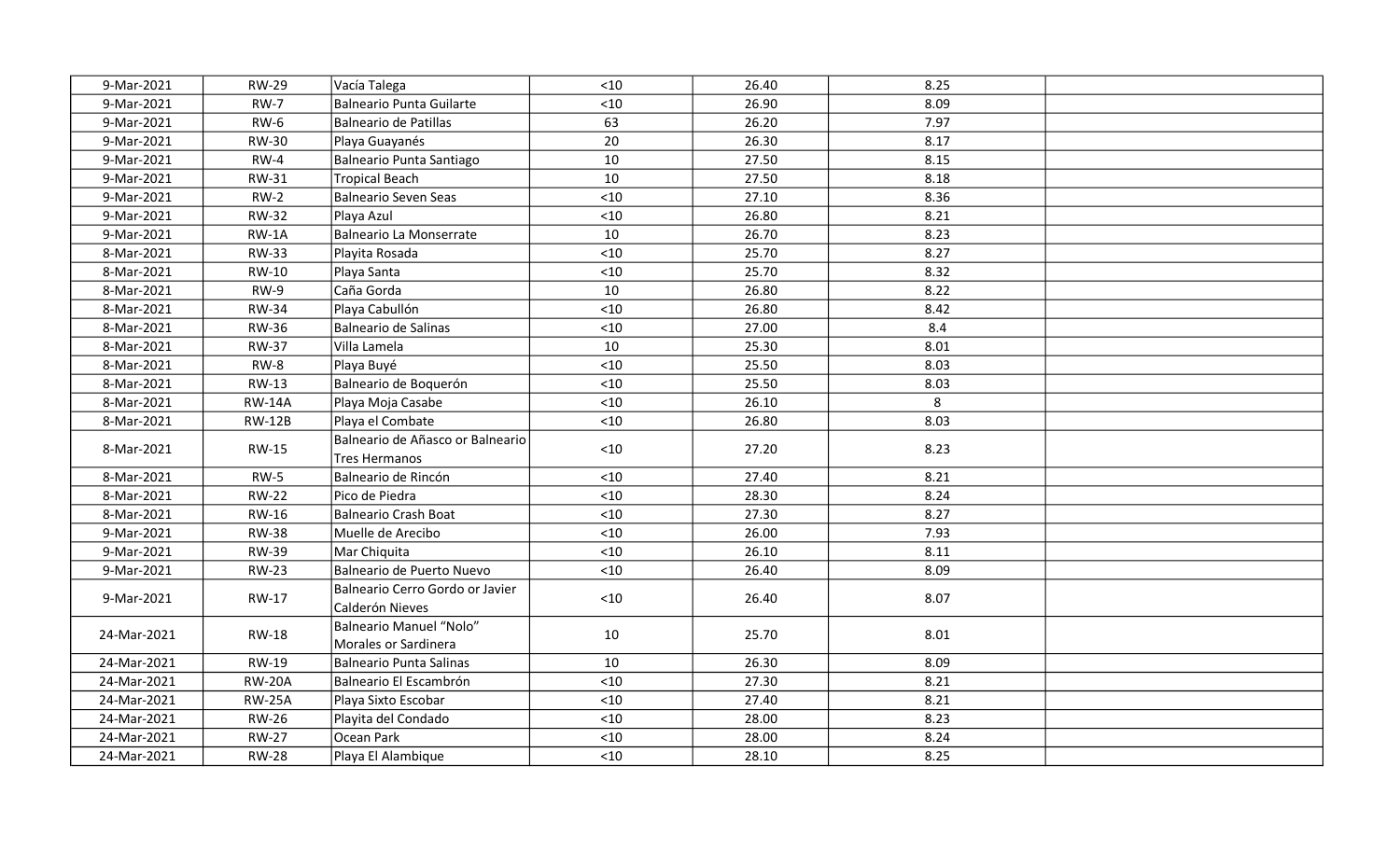| 24-Mar-2021 | <b>RW-21C</b> | Balneario de Carolina                              | $<10$ | 28.00 | 8.24        |  |
|-------------|---------------|----------------------------------------------------|-------|-------|-------------|--|
| 24-Mar-2021 | <b>RW-29</b>  | Vacía Talega                                       | $<10$ | 27.60 | 8.25        |  |
| 24-Mar-2021 | <b>RW-7</b>   | Balneario Punta Guilarte                           | $<10$ | 26.10 | 8.17        |  |
| 24-Mar-2021 | $RW-6$        | Balneario de Patillas                              | 201   | 25.90 | 7.97        |  |
| 24-Mar-2021 | <b>RW-30</b>  | Playa Guayanés                                     | 10    | 25.70 | 8.16        |  |
| 24-Mar-2021 | $RW-4$        | Balneario Punta Santiago                           | $<10$ | 26.00 | 8.25        |  |
| 24-Mar-2021 | <b>RW-31</b>  | Tropical Beach                                     | 10    | 27.00 | 8.21        |  |
| 24-Mar-2021 | $RW-2$        | Balneario Seven Seas                               | $<10$ | 26.60 | 8.22        |  |
| 24-Mar-2021 | <b>RW-32</b>  | Playa Azul                                         | $<10$ | 26.30 | 8.15        |  |
| 24-Mar-2021 | $RW-1A$       | Balneario La Monserrate                            | $<10$ | 26.70 | 8.16        |  |
| 23-Mar-2021 | <b>RW-33</b>  | Playita Rosada                                     | 10    | 26.90 | 8.28        |  |
| 23-Mar-2021 | RW-10         | Playa Santa                                        | $<10$ | 27.00 | 8.21        |  |
| 23-Mar-2021 | $RW-9$        | Caña Gorda                                         | 10    | 27.40 | 8.2         |  |
| 23-Mar-2021 | <b>RW-34</b>  | Playa Cabullón                                     | $<10$ | 27.10 | 8.17        |  |
| 23-Mar-2021 | <b>RW-36</b>  | Balneario de Salinas                               | 20    | 27.00 | 8.15        |  |
| 23-Mar-2021 | <b>RW-37</b>  | Villa Lamela                                       | $<10$ | 26.60 | 8.27        |  |
| 23-Mar-2021 | $RW-8$        | Playa Buyé                                         | 20    | 26.50 | 8.17        |  |
| 23-Mar-2021 | RW-13         | Balneario de Boquerón                              | $<10$ | 27.30 | 8.25        |  |
| 23-Mar-2021 | <b>RW-14A</b> | Playa Moja Casabe                                  | $<10$ | 27.60 | 8.32        |  |
| 23-Mar-2021 | <b>RW-12B</b> | Playa el Combate                                   | $<10$ | 27.50 | 8.3         |  |
| 23-Mar-2021 | <b>RW-15</b>  | Balneario de Añasco or Balneario<br>Tres Hermanos  | $<10$ | 27.00 | 8.2         |  |
| 23-Mar-2021 | $RW-5$        | Balneario de Rincón                                | $<10$ | 26.30 | 8.24        |  |
| 23-Mar-2021 | <b>RW-22</b>  | Pico de Piedra                                     | $<10$ | 26.70 | 8.25        |  |
| 23-Mar-2021 | RW-16         | Balneario Crash Boat                               | 20    | 26.00 | 8.23        |  |
| 23-Mar-2021 | <b>RW-38</b>  | Muelle de Arecibo                                  | 30    | 26.40 | 7.98        |  |
| 23-Mar-2021 | <b>RW-39</b>  | Mar Chiquita                                       | < 10  | 26.70 | 8.03        |  |
| 23-Mar-2021 | <b>RW-23</b>  | Balneario de Puerto Nuevo                          | < 10  | 26.90 | 8.1         |  |
| 23-Mar-2021 | <b>RW-17</b>  | Balneario Cerro Gordo or Javier<br>Calderón Nieves | $<10$ | 26.90 | 8.1         |  |
| 29-Mar-2021 | <b>RW-6</b>   | Balneario de Patillas                              | $<10$ | 28.80 | Re-sampling |  |
| 6-Apr-2021  | <b>RW-18</b>  | Balneario Manuel "Nolo"<br>Morales or Sardinera    | 10    | 25.4  | 8.21        |  |
| 6-Apr-2021  | RW-19         | Balneario Punta Salinas                            | < 10  | 20    | 8.19        |  |
| 6-Apr-2021  | <b>RW-20A</b> | Balneario El Escambrón                             | $<10$ | 25.7  | 8.19        |  |
| 6-Apr-2021  | <b>RW-25A</b> | Playa Sixto Escobar                                | 10    | 26.4  | 8.15        |  |
| 6-Apr-2021  | <b>RW-26</b>  | Playita del Condado                                | < 10  | 26.6  | 8.20        |  |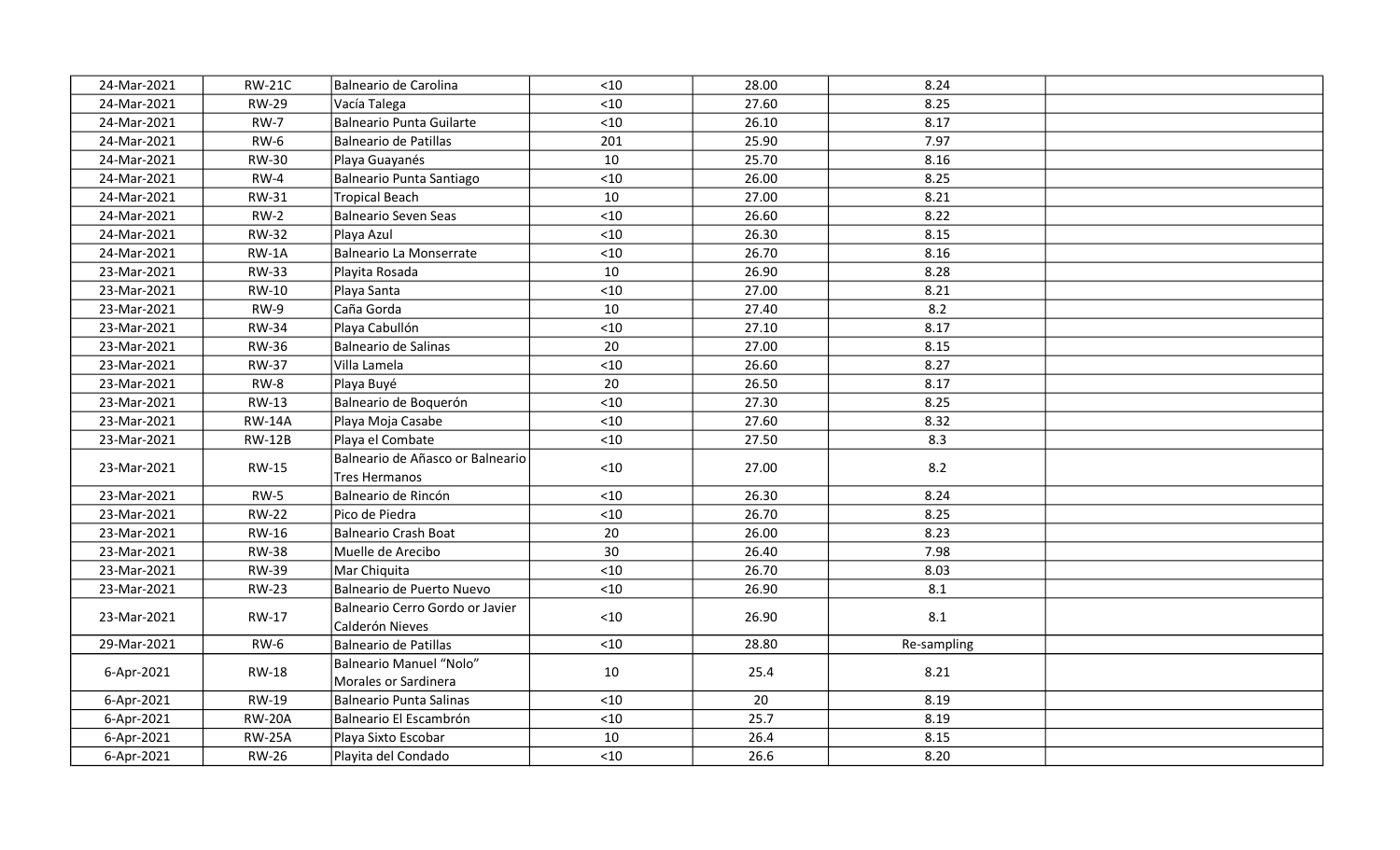| 6-Apr-2021  | <b>RW-27</b>  | Ocean Park                                         | $<10$ | 26    | 8.17        |  |
|-------------|---------------|----------------------------------------------------|-------|-------|-------------|--|
| 6-Apr-2021  | <b>RW-28</b>  | Playa El Alambique                                 | 10    | 26.6  | 8.14        |  |
| 6-Apr-2021  | <b>RW-21C</b> | Balneario de Carolina                              | 20    | 26.7  | 8.17        |  |
| 6-Apr-2021  | <b>RW-29</b>  | Vacía Talega                                       | < 10  | 26.7  | 8.20        |  |
| 6-Apr-2021  | <b>RW-7</b>   | Balneario Punta Guilarte                           | $<10$ | 26.4  | 8.15        |  |
| 6-Apr-2021  | $RW-6$        | Balneario de Patillas                              | 20    | 26.6  | 8.12        |  |
| 6-Apr-2021  | <b>RW-30</b>  | Playa Guayanés                                     | < 10  | 26.9  | 8.21        |  |
| 6-Apr-2021  | $RW-4$        | Balneario Punta Santiago                           | $<10$ | 26.8  | 8.20        |  |
| 6-Apr-2021  | <b>RW-31</b>  | Tropical Beach                                     | < 10  | 27.4  | 8.16        |  |
| 6-Apr-2021  | $RW-2$        | Balneario Seven Seas                               | 10    | 26.3  | 8.12        |  |
| 6-Apr-2021  | <b>RW-32</b>  | Playa Azul                                         | $<10$ | 26.3  | 8.18        |  |
| 5-Apr-2021  | $RW-1A$       | Balneario La Monserrate                            | $<10$ | 27.3  | 8.16        |  |
| 5-Apr-2021  | <b>RW-33</b>  | Playita Rosada                                     | 10    | 26.5  | 8.18        |  |
| 5-Apr-2021  | RW-10         | Playa Santa                                        | $<10$ | 26.6  | 8.13        |  |
| 5-Apr-2021  | RW-9          | Caña Gorda                                         | $<10$ | 26.9  | 8.19        |  |
| 5-Apr-2021  | <b>RW-34</b>  | Playa Cabullón                                     | $<10$ | 27    | 8.11        |  |
| 5-Apr-2021  | <b>RW-36</b>  | Balneario de Salinas                               | $<10$ | 27.5  | 8.10        |  |
| 5-Apr-2021  | <b>RW-37</b>  | Villa Lamela                                       | 41    | 26.5  | 7.95        |  |
| 5-Apr-2021  | $RW-8$        | Playa Buyé                                         | 776   | 26.9  | 8.10        |  |
| 5-Apr-2021  | <b>RW-13</b>  | Balneario de Boquerón                              | 471   | 27.6  | 8.15        |  |
| 5-Apr-2021  | <b>RW-14A</b> | Playa Moja Casabe                                  | 537   | 27.2  | 8.14        |  |
| 5-Apr-2021  | <b>RW-12B</b> | Playa el Combate                                   | 41    | 27.6  | 8.17        |  |
| 5-Apr-2021  | <b>RW-15</b>  | Balneario de Añasco or Balneario<br>Tres Hermanos  | 30    | 27.6  | 8.12        |  |
| 5-Apr-2021  | $RW-5$        | Balneario de Rincón                                | 31    | 26.90 | 8.22        |  |
| 5-Apr-2021  | <b>RW-22</b>  | Pico de Piedra                                     | 10    | 26.90 | 8.16        |  |
| 5-Apr-2021  | <b>RW-16</b>  | Balneario Crash Boat                               | 52    | 27.20 | 8.16        |  |
| 6-Apr-2021  | <b>RW-38</b>  | Muelle de Arecibo                                  | < 10  | 25.60 | 8.1         |  |
| 6-Apr-2021  | <b>RW-39</b>  | Mar Chiquita                                       | < 10  | 26.00 | 8.12        |  |
| 6-Apr-2021  | <b>RW-23</b>  | Balneario de Puerto Nuevo                          | < 10  | 26.80 | 8.1         |  |
| 6-Apr-2021  | RW-17         | Balneario Cerro Gordo or Javier<br>Calderón Nieves | $<10$ | 26.60 | 8.11        |  |
| 12-Apr-2021 | $RW-8$        | Playa Buyé                                         | 63    | 26.50 | Re-sampling |  |
| 12-Apr-2021 | RW-13         | Balneario de Boquerón                              | < 10  | 26.80 | Re-sampling |  |
| 12-Apr-2021 | <b>RW-14A</b> | Playa Moja Casabe                                  | 31    | 26.60 | Re-sampling |  |
| 20-Apr-2021 | RW-18         | Balneario Manuel "Nolo"<br>Morales or Sardinera    | $<10$ | 27.20 | 8.2         |  |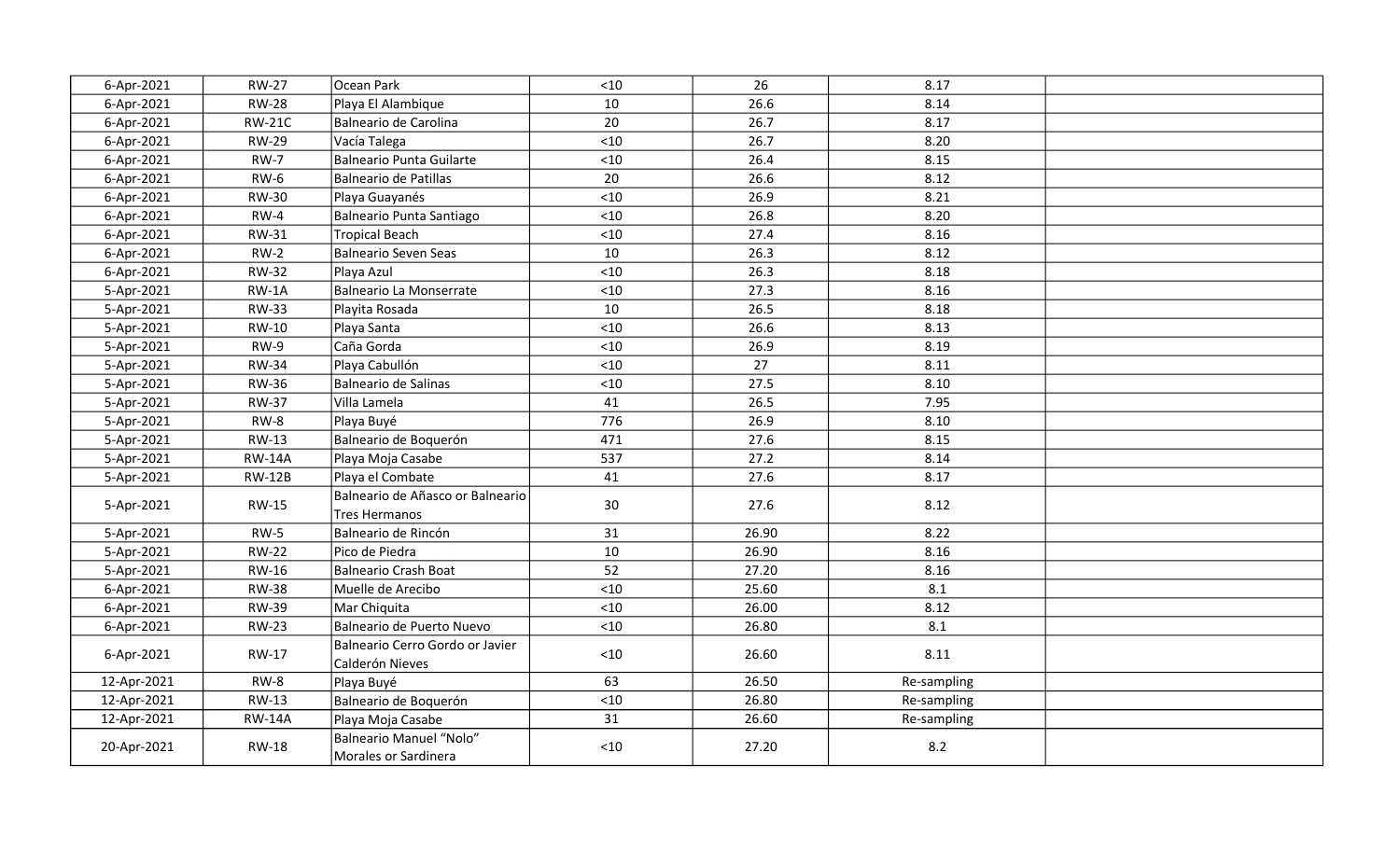| 20-Apr-2021 | RW-19         | Balneario Punta Salinas                            | < 10  | 26.00 | 8.22 |  |
|-------------|---------------|----------------------------------------------------|-------|-------|------|--|
| 20-Apr-2021 | <b>RW-20A</b> | Balneario El Escambrón                             | 10    | 25.90 | 8.21 |  |
| 20-Apr-2021 | <b>RW-25A</b> | Playa Sixto Escobar                                | < 10  | 25.70 | 8.24 |  |
| 20-Apr-2021 | <b>RW-26</b>  | Playita del Condado                                | $<10$ | 26.30 | 8.23 |  |
| 20-Apr-2021 | <b>RW-27</b>  | Ocean Park                                         | < 10  | 26.70 | 8.23 |  |
| 20-Apr-2021 | <b>RW-28</b>  | Playa El Alambique                                 | 10    | 27.40 | 8.24 |  |
| 20-Apr-2021 | <b>RW-21C</b> | Balneario de Carolina                              | 10    | 27.10 | 8.24 |  |
| 20-Apr-2021 | <b>RW-29</b>  | Vacía Talega                                       | 10    | 27.80 | 8.23 |  |
| 20-Apr-2021 | <b>RW-7</b>   | Balneario Punta Guilarte                           | 10    | 27.00 | 8.14 |  |
| 20-Apr-2021 | <b>RW-6</b>   | Balneario de Patillas                              | 41    | 27.50 | 8.15 |  |
| 20-Apr-2021 | <b>RW-30</b>  | Playa Guayanés                                     | 20    | 28.10 | 8.29 |  |
| 20-Apr-2021 | $RW-4$        | Balneario Punta Santiago                           | < 10  | 28.30 | 8.35 |  |
| 20-Apr-2021 | <b>RW-31</b>  | Tropical Beach                                     | $<10$ | 28.70 | 8.32 |  |
| 20-Apr-2021 | $RW-2$        | Balneario Seven Seas                               | $<10$ | 28.30 | 8.26 |  |
| 20-Apr-2021 | <b>RW-32</b>  | Playa Azul                                         | $<10$ | 27.90 | 8.49 |  |
| 20-Apr-2021 | RW-1A         | Balneario La Monserrate                            | < 10  | 28.40 | 8.39 |  |
| 19-Apr-2021 | <b>RW-33</b>  | Playita Rosada                                     | < 10  | 28.10 | 8.11 |  |
| 19-Apr-2021 | RW-10         | Playa Santa                                        | 30    | 28.20 | 8.22 |  |
| 19-Apr-2021 | <b>RW-9</b>   | Caña Gorda                                         | < 10  | 29.20 | 8.23 |  |
| 19-Apr-2021 | <b>RW-34</b>  | Playa Cabullón                                     | 10    | 28.80 | 8.34 |  |
| 19-Apr-2021 | <b>RW-36</b>  | Balneario de Salinas                               | < 10  | 29.40 | 8.57 |  |
| 19-Apr-2021 | <b>RW-37</b>  | Villa Lamela                                       | < 10  | 27.90 | 7.99 |  |
| 19-Apr-2021 | $RW-8$        | Playa Buyé                                         | < 10  | 27.20 | 8.09 |  |
| 19-Apr-2021 | <b>RW-13</b>  | Balneario de Boquerón                              | < 10  | 27.60 | 8.05 |  |
| 19-Apr-2021 | <b>RW-14A</b> | Playa Moja Casabe                                  | < 10  | 28.20 | 8.14 |  |
| 19-Apr-2021 | <b>RW-12B</b> | Playa el Combate                                   | $<10$ | 29.10 | 8.22 |  |
| 19-Apr-2021 | <b>RW-15</b>  | Balneario de Añasco or Balneario<br>Tres Hermanos  | $<10$ | 27.60 | 8    |  |
| 19-Apr-2021 | $RW-5$        | Balneario de Rincón                                | $<10$ | 27.40 | 8.14 |  |
| 19-Apr-2021 | <b>RW-22</b>  | Pico de Piedra                                     | $<10$ | 27.90 | 8.2  |  |
| 19-Apr-2021 | RW-16         | Balneario Crash Boat                               | $<10$ | 28.20 | 8.3  |  |
| 20-Apr-2021 | <b>RW-38</b>  | Muelle de Arecibo                                  | < 10  | 26.40 | 8.22 |  |
| 20-Apr-2021 | <b>RW-39</b>  | Mar Chiquita                                       | $<10$ | 26.10 | 8.21 |  |
| 20-Apr-2021 | <b>RW-23</b>  | Balneario de Puerto Nuevo                          | $<10$ | 26.90 | 8.21 |  |
| 20-Apr-2021 | RW-17         | Balneario Cerro Gordo or Javier<br>Calderón Nieves | $<10$ | 26.90 | 8.21 |  |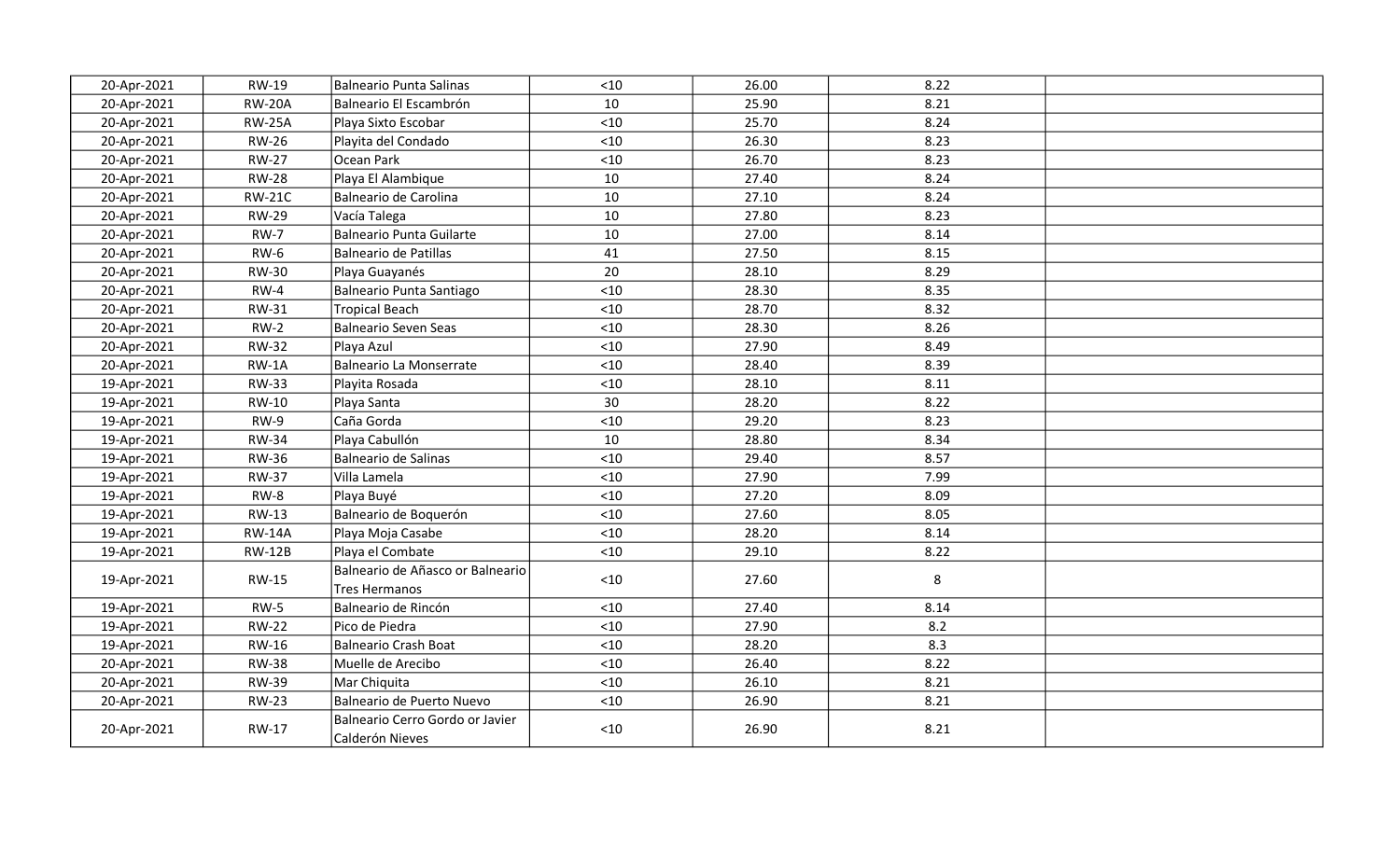| 11-May-2021 | <b>RW-18</b>  | Balneario Manuel "Nolo"<br>Morales or Sardinera   | $<10$ | 27.00 | 7.97 |  |
|-------------|---------------|---------------------------------------------------|-------|-------|------|--|
| 11-May-2021 | RW-19         | Balneario Punta Salinas                           | $<10$ | 26.80 | 8.13 |  |
| 11-May-2021 | <b>RW-20A</b> | Balneario El Escambrón                            | $<10$ | 27.10 | 8.22 |  |
| 11-May-2021 | <b>RW-25A</b> | Playa Sixto Escobar                               | < 10  | 27.40 | 8.22 |  |
| 11-May-2021 | <b>RW-26</b>  | Playita del Condado                               | $<10$ | 27.80 | 8.25 |  |
| 11-May-2021 | <b>RW-27</b>  | Ocean Park                                        | $<10$ | 27.90 | 8.28 |  |
| 11-May-2021 | <b>RW-28</b>  | Playa El Alambique                                | < 10  | 28.00 | 8.3  |  |
| 11-May-2021 | <b>RW-21C</b> | Balneario de Carolina                             | < 10  | 27.90 | 8.3  |  |
| 11-May-2021 | <b>RW-29</b>  | Vacía Talega                                      | $<10$ | 28.10 | 8.29 |  |
| 11-May-2021 | <b>RW-7</b>   | Balneario Punta Guilarte                          | 20    | 27.80 | 8.24 |  |
| 11-May-2021 | $RW-6$        | Balneario de Patillas                             | 20    | 27.90 | 8.19 |  |
| 11-May-2021 | <b>RW-30</b>  | Playa Guayanés                                    | 10    | 28.00 | 8.18 |  |
| 11-May-2021 | $RW-4$        | Balneario Punta Santiago                          | 10    | 27.70 | 8.2  |  |
| 11-May-2021 | RW-31         | Tropical Beach                                    | 63    | 27.80 | 8.22 |  |
| 11-May-2021 | $RW-2$        | Balneario Seven Seas                              | $<10$ | 28.00 | 8.27 |  |
| 11-May-2021 | <b>RW-32</b>  | Playa Azul                                        | $<10$ | 28.50 | 8.4  |  |
| 11-May-2021 | $RW-1A$       | Balneario La Monserrate                           | 10    | 26.50 | 8.29 |  |
| 10-May-2021 | <b>RW-33</b>  | Playita Rosada                                    | $<10$ | 27.70 | 8.38 |  |
| 10-May-2021 | <b>RW-10</b>  | Playa Santa                                       | 10    | 28.00 | 8.34 |  |
| 10-May-2021 | $RW-9$        | Caña Gorda                                        | < 10  | 27.90 | 8.26 |  |
| 10-May-2021 | <b>RW-34</b>  | Playa Cabullón                                    | $<10$ | 28.90 | 8.43 |  |
| 10-May-2021 | <b>RW-36</b>  | Balneario de Salinas                              | 10    | 29.30 | 8.43 |  |
| 10-May-2021 | <b>RW-37</b>  | Villa Lamela                                      | 20    | 27.60 | 8.19 |  |
| 10-May-2021 | RW-8          | Playa Buyé                                        | 10    | 28.10 | 8.18 |  |
| 10-May-2021 | RW-13         | Balneario de Boquerón                             | $<10$ | 28.80 | 8.22 |  |
| 10-May-2021 | <b>RW-14A</b> | Playa Moja Casabe                                 | 10    | 29.20 | 8.28 |  |
| 10-May-2021 | <b>RW-12B</b> | Playa el Combate                                  | $<10$ | 29.20 | 8.31 |  |
| 10-May-2021 | <b>RW-15</b>  | Balneario de Añasco or Balneario<br>Tres Hermanos | 10    | 28.00 | 8.12 |  |
| 10-May-2021 | $RW-5$        | Balneario de Rincón                               | 10    | 27.60 | 8.12 |  |
| 10-May-2021 | <b>RW-22</b>  | Pico de Piedra                                    | < 10  | 27.80 | 8.08 |  |
| 10-May-2021 | RW-16         | Balneario Crash Boat                              | 86    | 27.60 | 8.14 |  |
| 11-May-2021 | <b>RW-38</b>  | Muelle de Arecibo                                 | < 10  | 27.00 | 7.89 |  |
| 11-May-2021 | <b>RW-39</b>  | Mar Chiquita                                      | < 10  | 26.90 | 8.23 |  |
| 11-May-2021 | <b>RW-23</b>  | Balneario de Puerto Nuevo                         | $<10$ | 27.00 | 8.25 |  |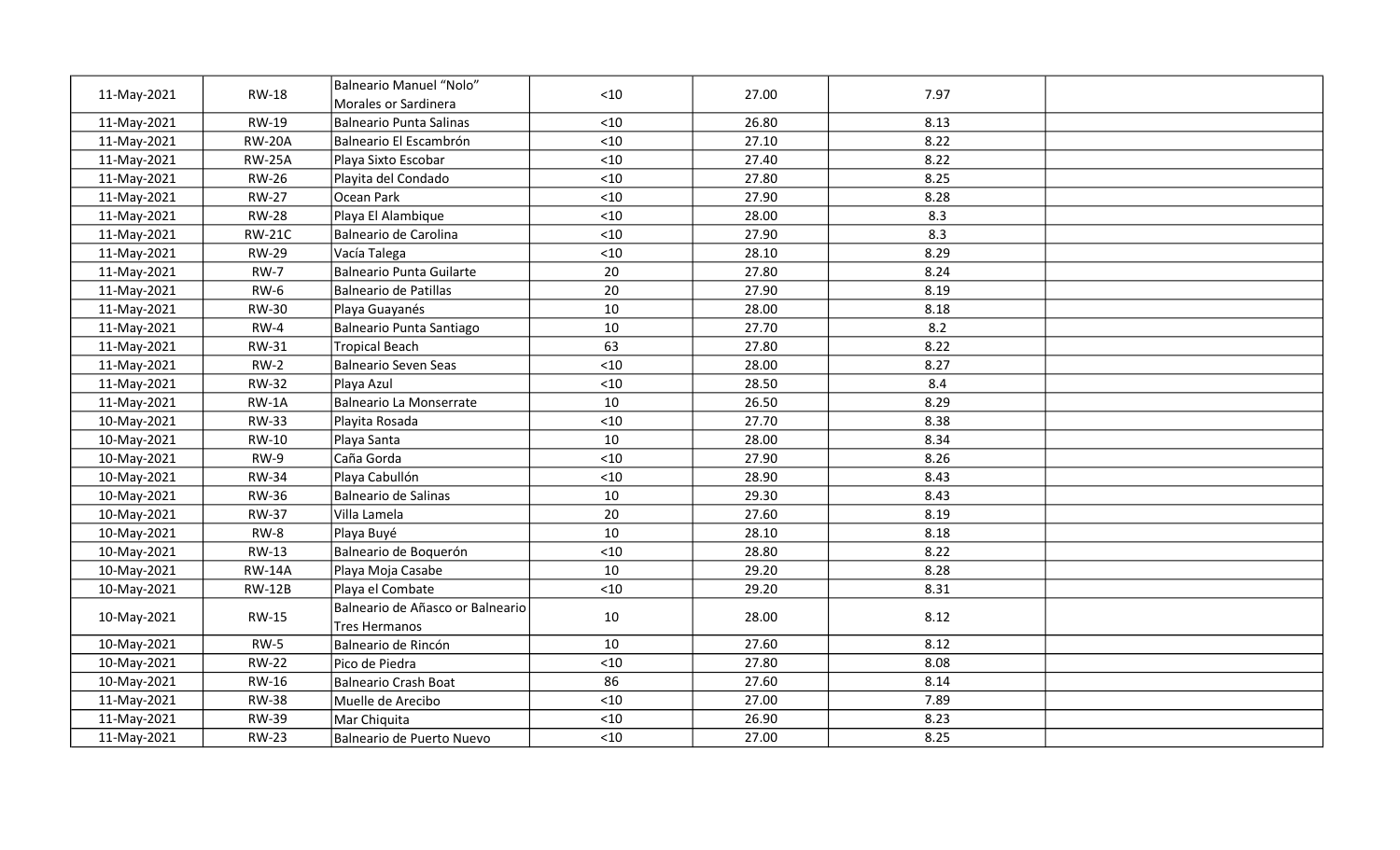| 11-May-2021 | <b>RW-17</b>  | Balneario Cerro Gordo or Javier<br>Calderón Nieves | 10    | 27.20 | 8.28 |  |
|-------------|---------------|----------------------------------------------------|-------|-------|------|--|
| 25-May-2021 | <b>RW-18</b>  | Balneario Manuel "Nolo"<br>Morales or Sardinera    | 30    | 27.20 | 8.26 |  |
| 25-May-2021 | <b>RW-19</b>  | Balneario Punta Salinas                            | $<10$ | 27.60 | 8.15 |  |
| 25-May-2021 | <b>RW-20A</b> | Balneario El Escambrón                             | 10    | 28.40 | 8.24 |  |
| 25-May-2021 | <b>RW-25A</b> | Playa Sixto Escobar                                | 41    | 28.40 | 8.15 |  |
| 25-May-2021 | <b>RW-26</b>  | Playita del Condado                                | $<10$ | 28.90 | 8.2  |  |
| 25-May-2021 | <b>RW-27</b>  | Ocean Park                                         | 20    | 28.50 | 8.17 |  |
| 25-May-2021 | <b>RW-28</b>  | Playa El Alambique                                 | 30    | 29.20 | 8.17 |  |
| 25-May-2021 | <b>RW-21C</b> | Balneario de Carolina                              | $<10$ | 28.80 | 8.12 |  |
| 25-May-2021 | <b>RW-29</b>  | Vacía Talega                                       | $<10$ | 28.70 | 8.18 |  |
| 25-May-2021 | <b>RW-7</b>   | Balneario Punta Guilarte                           | $<10$ | 27.50 | 8.25 |  |
| 25-May-2021 | <b>RW-6</b>   | Balneario de Patillas                              | $<10$ | 27.50 | 8.28 |  |
| 25-May-2021 | <b>RW-30</b>  | Playa Guayanés                                     | 20    | 27.80 | 8.25 |  |
| 25-May-2021 | $RW-4$        | Balneario Punta Santiago                           | 20    | 27.00 | 8.17 |  |
| 25-May-2021 | <b>RW-31</b>  | Tropical Beach                                     | 52    | 27.50 | 8.21 |  |
| 25-May-2021 | $RW-2$        | Balneario Seven Seas                               | $<10$ | 27.00 | 8.17 |  |
| 25-May-2021 | <b>RW-32</b>  | Playa Azul                                         | $<10$ | 27.50 | 8.18 |  |
| 25-May-2021 | $RW-1A$       | Balneario La Monserrate                            | $<10$ | 27.60 | 8.22 |  |
| 25-May-2021 | <b>RW-33</b>  | Playita Rosada                                     | $<10$ | 27.80 | 8.38 |  |
| 25-May-2021 | <b>RW-10</b>  | Playa Santa                                        | 10    | 28.80 | 8.37 |  |
| 25-May-2021 | RW-9          | Caña Gorda                                         | $<10$ | 28.60 | 8.43 |  |
| 25-May-2021 | <b>RW-34</b>  | Playa Cabullón                                     | $<10$ | 29.60 | 8.52 |  |
| 24-May-2021 | <b>RW-36</b>  | Balneario de Salinas                               | $<10$ | 29.50 | 8.56 |  |
| 24-May-2021 | <b>RW-37</b>  | Villa Lamela                                       | < 10  | 28.90 | 8.29 |  |
| 24-May-2021 | RW-8          | Playa Buyé                                         | 650   | 28.40 | 8.15 |  |
| 24-May-2021 | <b>RW-13</b>  | Balneario de Boquerón                              | < 10  | 28.60 | 8.16 |  |
| 24-May-2021 | <b>RW-14A</b> | Playa Moja Casabe                                  | $<10$ | 29.50 | 8.27 |  |
| 24-May-2021 | <b>RW-12B</b> | Playa el Combate                                   | 20    | 28.20 | 8.19 |  |
| 24-May-2021 | <b>RW-15</b>  | Balneario de Añasco or Balneario<br>Tres Hermanos  | $<10$ | 27.50 | 8.31 |  |
| 24-May-2021 | $RW-5$        | Balneario de Rincón                                | 98    | 27.50 | 8.28 |  |
| 24-May-2021 | <b>RW-22</b>  | Pico de Piedra                                     | 41    | 27.80 | 8.31 |  |
| 24-May-2021 | RW-16         | Balneario Crash Boat                               | 10    | 27.00 | 8.26 |  |
| 25-May-2021 | <b>RW-38</b>  | Muelle de Arecibo                                  | < 10  | 27.50 | 8.38 |  |
| 25-May-2021 | <b>RW-39</b>  | Mar Chiquita                                       | $<10$ | 27.70 | 8.51 |  |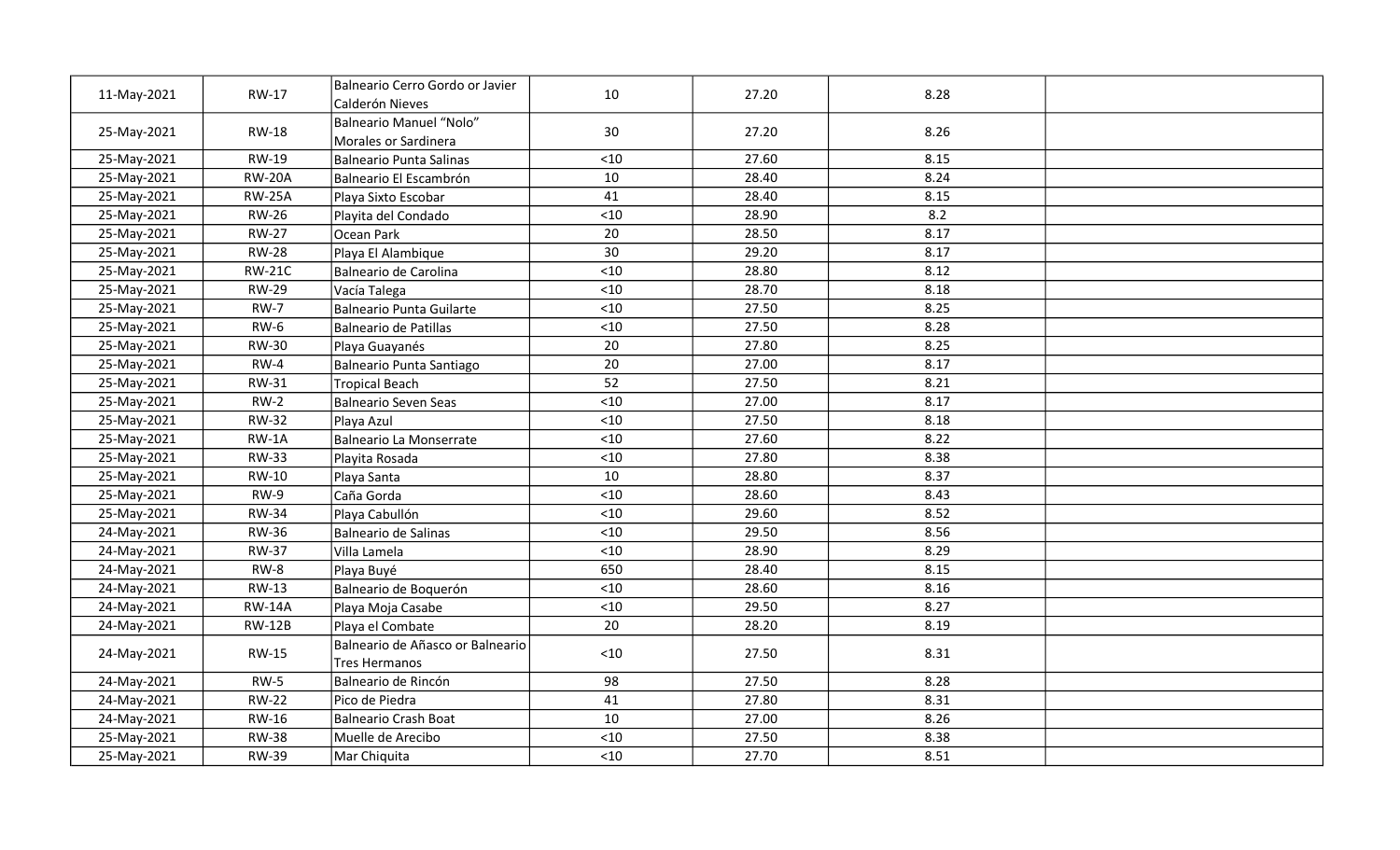| 25-May-2021 | <b>RW-23</b>  | Balneario de Puerto Nuevo                          | < 10  | 28.30 | 8.49        |  |
|-------------|---------------|----------------------------------------------------|-------|-------|-------------|--|
| 25-May-2021 | <b>RW-17</b>  | Balneario Cerro Gordo or Javier<br>Calderón Nieves | $<10$ | 28.50 | 8.5         |  |
| 1-Jun-2021  | RW-8          | Playa Buyé                                         | 20    | 28.90 | Re-sampling |  |
| 1-Jun-2021  | $RW-5$        | Balneario de Rincón                                | 41    | 29.60 | Re-sampling |  |
| 8-Jun-2021  | <b>RW-18</b>  | Balneario Manuel "Nolo"<br>Morales or Sardinera    | 31    | 26.50 | 8.18        |  |
| 8-Jun-2021  | <b>RW-19</b>  | Balneario Punta Salinas                            | $<10$ | 26.10 | 8.24        |  |
| 8-Jun-2021  | <b>RW-20A</b> | Balneario El Escambrón                             | < 10  | 26.30 | 8.24        |  |
| 8-Jun-2021  | <b>RW-25A</b> | Playa Sixto Escobar                                | < 10  | 26.70 | 8.24        |  |
| 8-Jun-2021  | <b>RW-26</b>  | Playita del Condado                                | < 10  | 27.20 | 8.27        |  |
| 8-Jun-2021  | <b>RW-27</b>  | Ocean Park                                         | $<10$ | 26.80 | 8.29        |  |
| 8-Jun-2021  | <b>RW-28</b>  | Playa El Alambique                                 | $<10$ | 27.30 | 8.24        |  |
| 8-Jun-2021  | <b>RW-21C</b> | Balneario de Carolina                              | $<10$ | 27.40 | 8.28        |  |
| 8-Jun-2021  | <b>RW-29</b>  | Vacía Talega                                       | $<10$ | 27.40 | 8.25        |  |
| 8-Jun-2021  | <b>RW-7</b>   | Balneario Punta Guilarte                           | 10    | 27.50 | 8           |  |
| 8-Jun-2021  | $RW-6$        | Balneario de Patillas                              | 323   | 26.50 | 7.89        |  |
| 7-Jun-2021  | <b>RW-30</b>  | Playa Guayanés                                     | $<10$ | 27.50 | 8.03        |  |
| 7-Jun-2021  | $RW-4$        | Balneario Punta Santiago                           | $<10$ | 27.40 | 8.31        |  |
| 7-Jun-2021  | <b>RW-31</b>  | Tropical Beach                                     | 20    | 27.80 | 8.23        |  |
| 7-Jun-2021  | $RW-2$        | Balneario Seven Seas                               | $<10$ | 27.40 | 8.21        |  |
| 7-Jun-2021  | <b>RW-32</b>  | Playa Azul                                         | < 10  | 26.50 | 8.32        |  |
| 7-Jun-2021  | $RW-1A$       | Balneario La Monserrate                            | < 10  | 27.00 | 8.3         |  |
| 7-Jun-2021  | <b>RW-33</b>  | Playita Rosada                                     | $<10$ | 27.70 | 8.12        |  |
| 7-Jun-2021  | <b>RW-10</b>  | Playa Santa                                        | $<10$ | 28.40 | 8.2         |  |
| 7-Jun-2021  | $RW-9$        | Caña Gorda                                         | $<10$ | 28.20 | 8.09        |  |
| 7-Jun-2021  | <b>RW-34</b>  | Playa Cabullón                                     | 10    | 28.30 | 8.2         |  |
| 7-Jun-2021  | <b>RW-36</b>  | Balneario de Salinas                               | $<10$ | 28.30 | 8.28        |  |
| 7-Jun-2021  | <b>RW-37</b>  | Villa Lamela                                       | 10    | 28.20 | 8.21        |  |
| 7-Jun-2021  | RW-8          | Playa Buyé                                         | 146   | 27.00 | 8.13        |  |
| 7-Jun-2021  | <b>RW-13</b>  | Balneario de Boquerón                              | 10    | 28.20 | 8.12        |  |
| 7-Jun-2021  | <b>RW-14A</b> | Playa Moja Casabe                                  | $<10$ | 28.00 | 8.14        |  |
| 7-Jun-2021  | <b>RW-12B</b> | Playa el Combate                                   | 10    | 27.90 | 8.15        |  |
| 8-Jun-2021  | <b>RW-15</b>  | Balneario de Añasco or Balneario<br>Tres Hermanos  | 10    | 27.40 | 8.04        |  |
| 8-Jun-2021  | $RW-5$        | Balneario de Rincón                                | 31    | 26.90 | 8.17        |  |
| 8-Jun-2021  | <b>RW-22</b>  | Pico de Piedra                                     | < 10  | 26.90 | 8.24        |  |